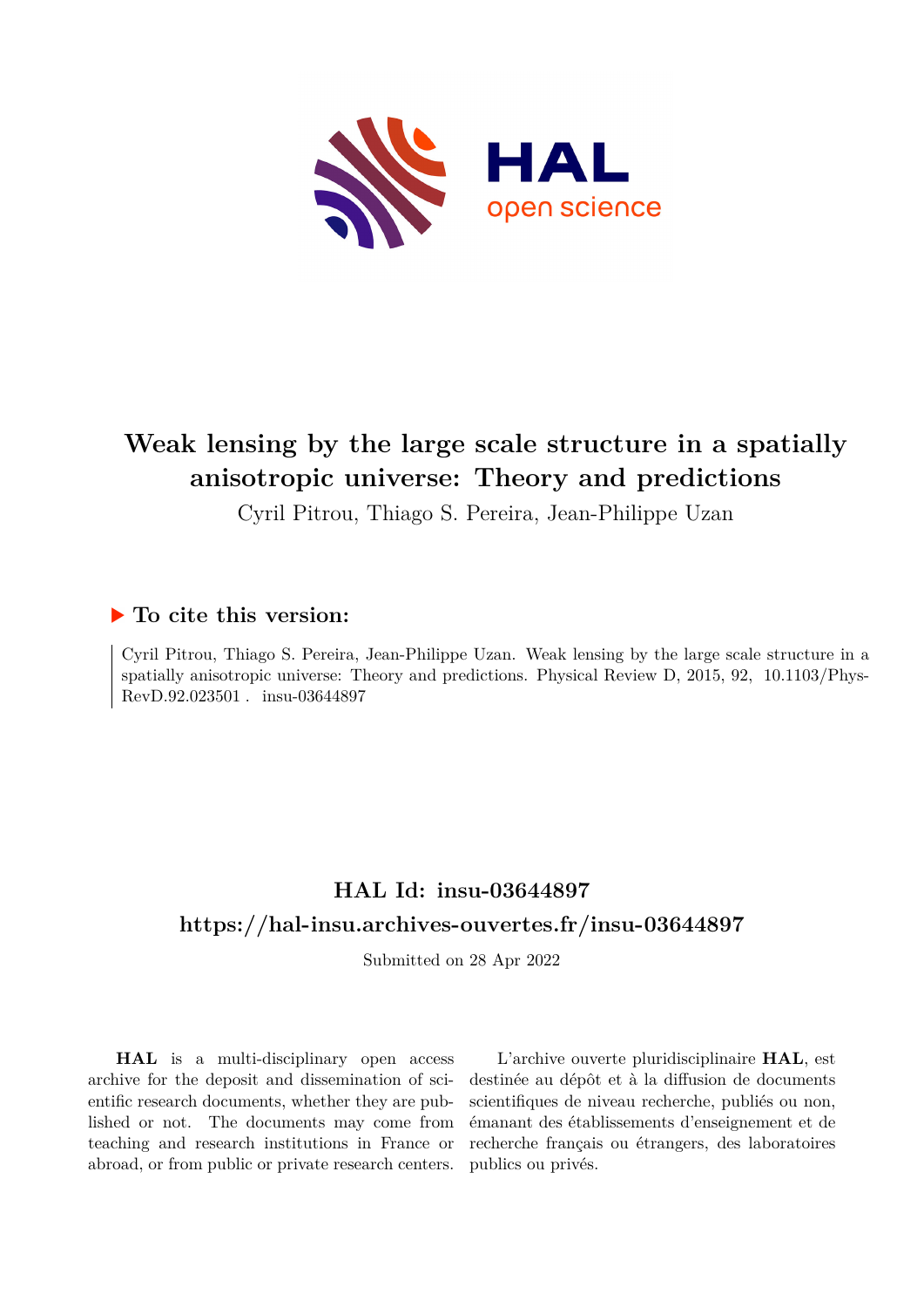# Weak lensing by the large scale structure in a spatially anisotropic universe: Theory and predictions

Cyril Pitrou<sup>\*</sup>

Institut d'Astrophysique de Paris, Université Pierre et Marie Curie—Paris VI, CNRS-UMR 7095, 98 bis, Bd Arago, 75014 Paris, France and Sorbonne Universités, Institut Lagrange de Paris, 98 bis Bd Arago, 75014 Paris, France

Thiago S. Pereira†

Departamento de Física, Universidade Estadual de Londrina, Rod. Celso Garcia Cid, Km 380, 86057-970 Londrina, Paraná, Brazil

Jean-Philippe Uzan‡

Institut d'Astrophysique de Paris, Université Pierre et Marie Curie—Paris VI, CNRS-UMR 7095, 98 bis, Bd Arago, 75014 Paris, France; Sorbonne Universités, Institut Lagrange de Paris, 98 bis Bd Arago, 75014 Paris, France; and Institut Henri Poincaré, 11, rue Pierre-et-Marie-Curie, 75005 Paris, France (Received 6 March 2015; published 1 July 2015)

This article details the computation of the two-point correlators of the convergence,  $E$  and  $B$  modes of the cosmic shear induced by the weak lensing by large scale structure assuming that the background spacetime is spatially homogeneous and anisotropic. After detailing the perturbation equations and the general theory of weak lensing in an anisotropic universe, it develops a weak shear approximation scheme in which one can compute analytically the evolution of the Jacobi matrix. It allows one to compute the angular power spectrum of the  $E$  and  $B$  modes. In the linear regime, the existence of  $B$  modes is a direct tracer of a late-time anisotropy and their angular power spectrum scales as the square of the shear. It is then demonstrated that there must also exist off-diagonal correlations between the E modes, B modes and convergence that are linear in the geometrical shear and allow one to reconstruct the eigendirections of expansion. These spectra can be measured in future large scale surveys, such as Euclid and Square Kilometre Array, and offer a new tool to test the isotropy of the expansion of the universe at low redshift.

DOI: [10.1103/PhysRevD.92.023501](http://dx.doi.org/10.1103/PhysRevD.92.023501) PACS numbers: 98.80.-k

# I. INTRODUCTION

# A. Motivations

The standard model of cosmology describes our Universe with a very simple solution of general relativity describing a spatially homogeneous and isotropic spacetime, known as the Friedmann-Lemaître solution. It is assumed to describe the geometry of our Universe smoothed on large scales. Besides, the use of the perturbation theory allows one to understand the properties of the large scale structure, as well as its growth from initial conditions set by inflation and constrained by the observations of the cosmic microwave background (CMB). It is a very successful model and allows one to deal with all existing observations in a consistent way with only six free parameters [1] from primordial nucleosynthesis to today, involving mostly general relativity, electromagnetism and nuclear physics, that is, physics

below 100 MeV and well under control experimentally (see, e.g., Refs. [2–4] for standard textbooks).

The construction of the cosmological model depends on our knowledge of microphysics but also on a priori hypotheses on the geometry of the spacetime describing our Universe. It relies on four main hypotheses (see Ref. [5] for a detailed description): (H1) a theory of gravity, (H2) a description of the matter and the nongravitational interactions, (H3) a symmetry hypothesis, and (H4) an hypothesis on the global structure, i.e., the topology, of the Universe. The hypotheses H1 and H2, that refer to the physical theories, are not sufficient to solve the field equations and we need an assumption on the symmetries (H3) of the solutions describing our Universe on large scales.

Among the generic conclusions of this standard model is the need of a dark sector, including dark matter and dark energy, which emphasizes the need for extra degrees of freedom, either physical (new fundamental fields or interactions) or geometrical (e.g., a cosmological solution with lower symmetry). This has driven a lot of activity to test the hypotheses of the cosmological model. In that debate, weak lensing is a key observation to test general relativity on

<sup>\*</sup> pitrou@iap.fr

<sup>†</sup> tspereira@uel.br

<sup>‡</sup> uzan@iap.fr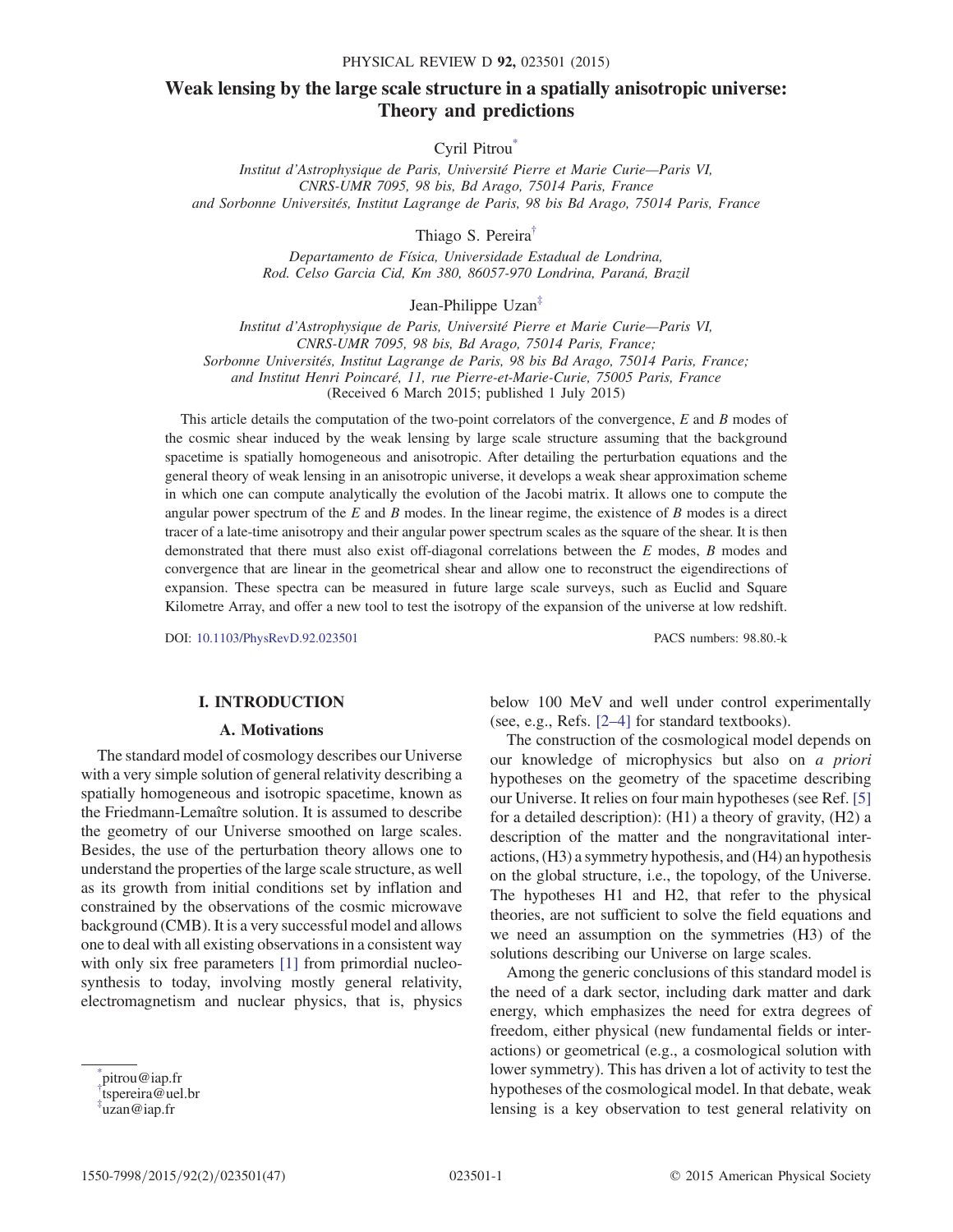cosmological scales [6] and to constrain the scale on which the fluid limit holds [7]. It complements tests of the other hypotheses such as the equivalence principle [8] and the Copernican principle [9]. Our first motivation is thus to provide a new test on the isotropy of the expansion at late time, hence providing a new test of the standard cosmological assumption. Any detection of a violation of a symmetry of the background spacetime would have important implications in terms of model building and on the understanding of the dark sector.

While in the standard ΛCDM model the cosmological constant  $\Lambda$  is the source of the acceleration of the Universe, many models have been proposed to explain the acceleration of the cosmic expansion. The property of the dark sector is often modeled as a fluid with an equation of state,  $P_{de} = w \rho_{de}$ , relating its pressure to its energy density. Such a phenomenological parameterization allows one to characterize the ability of different surveys to actually demonstrate that  $w = -1$ , as expected for a cosmological constant. Among the plethora of dark energy models, many enjoy an anisotropic pressure  $\Pi_j^i$  and thus may trigger a phase of anisotropic expansion at late time when dark energy starts influencing the dynamics of the Universe. This is for instance the case of magnetized dark energy [10,11], solid dark matter [12,13] induced by a network of frustrated topological defects, bigravity models [14], anisotropic dark energy [15,16] and in models in which the backreaction [17] of the large scale structure on the background evolution is the source of the acceleration. This has led to the development of a phenomenological parameterization of the anisotropic pressure in terms of an anisotropic equation of state as  $\Pi_j^i = \Delta w_j^i \rho_{\text{de}}$  [18–21]. Our second motivation is thus to propose new observational tests on the anisotropic pressure of the dark energy sector, hence constraining another phenomenological deviation from a pure cosmological constant.

When concerned by anisotropic expansion, we can distinguish between two classes of models, that allow one to divide the different methods to constrain anisotropy. Recall that any perturbed quantity,  $X$  say, such as the gravitational potential, the density contrast, etc., can be split, in Fourier space, as the product of an initial configuration and a transfer function as  $X(t, \mathbf{k}) = T_X(t, \mathbf{k})X_i(\mathbf{k})$ . First, early anisotropic models (such as anisotropic inflation) have anisotropic initial conditions [in the sense that the correlation functions of the initial perturbed quantities are such that  $\langle X_i(\mathbf{k})X_i^*(\mathbf{k}')\rangle \neq P_X(k)\delta(\mathbf{k}-\mathbf{k}')$ ] while the transfer functions are independent of direction lie transfer functions are independent of direction [i.e.,  $T_X(t, \mathbf{k}) = T_X(t, k)$  because the geometry has isotropized at later times. Second, late-time anisotropic models have been isotropic during most of the history of the Universe [hence enjoying isotropic correlation functions, e.g.,  $\langle X_i(\mathbf{k})X_i^*(\mathbf{k}')\rangle = P_X(k)\delta(\mathbf{k} - \mathbf{k}')$ ] while their transfer func-<br>tion at late time is anisotropic i.e.  $T_Y(\mathbf{k}) \neq T_Y(\mathbf{k})$ tion at late time is anisotropic, i.e.,  $T_X(t, k) \neq T_X(t, k)$ . These two types of models have a huge difference in the way one attacks observational constraints. In particular the propagation of light is only affected in the second class of models.

Without any source during inflation, any primordial anisotropy is washed out [22,23] by the expansion. It was however demonstrated that it affects the construction of the Bunch-Davies state [22] so that it lets very specific signatures on the primordial power spectrum [24–26] and affects the onset of inflation [27]. Such deviation from isotropy can be constrained by CMB observations [28–35]. An early, postinflationary, anisotropy also affects the synthesis of light elements during primordial nucleosynthesis [36] (mostly because it affects the expansion rate).

Tests of a late-time anisotropy have mostly focused on the Hubble diagram from type Ia supernovae [21,37–46]. An anisotropic expansion will influence the transfer function so that it can also be constrained by the study of the large scale structure [15,47–54] and of the CMB [55–58]. It was argued that supernovae data lead to  $\Delta w < 2.1 \times 10^{-4}$ [41] and that next-generation galaxy surveys are capable of constraining anisotropies at the 5% level [21] in terms of the anisotropic equation of state.

In this article, we follow our former analysis [59] on the imprint of a late-time anisotropy on weak lensing. According to the standard lore [60], in a homogeneous and isotropic background spacetime, weak lensing by the large scale structure of the Universe induces a shear field which, to leading order, only contains  $E$  modes. It was demonstrated in Ref. [59] that, even in the linear regime, anisotropic expansion will reflect itself in the existence of nonvanishing  $B$  modes. The level of  $B$  modes is used as an important sanity check during the data processing. On small scales, B modes arise from nonlinear effects [61], intrinsic alignments [62], Born correction, lens-lens coupling [63], and gravitational lensing due to the redshift clustering of source galaxies [64]. On large angular scales in which the linear regime holds, it was demonstrated [59] that nonvanishing  $B$  modes would be a signature of a deviation from the isotropy of the expansion, these modes being generated by the coupling of the background Weyl tensor to the E modes.

While light propagation in strictly homogeneous Bianchi universes has been widely investigated [65,66], the analytic computation of the Jacobi matrix was only determined recently [67] (see also Ref. [68]). This article focuses on the computation of the Jacobi matrix taking into account cosmological perturbations at linear order in a spatially homogeneous anisotropic Euclidean spacetime of the Bianchi I family. We provide all the technical tools (perturbation theory, light propagation, expression of the observables). The application of our formalism is exposed in our companion paper [69] in which we compute the expected signals for the Euclid [70] and Square Kilometre Array (SKA) [71] observations.

Among our main results, we emphasize that, as soon as local isotropy does not hold at the background level, there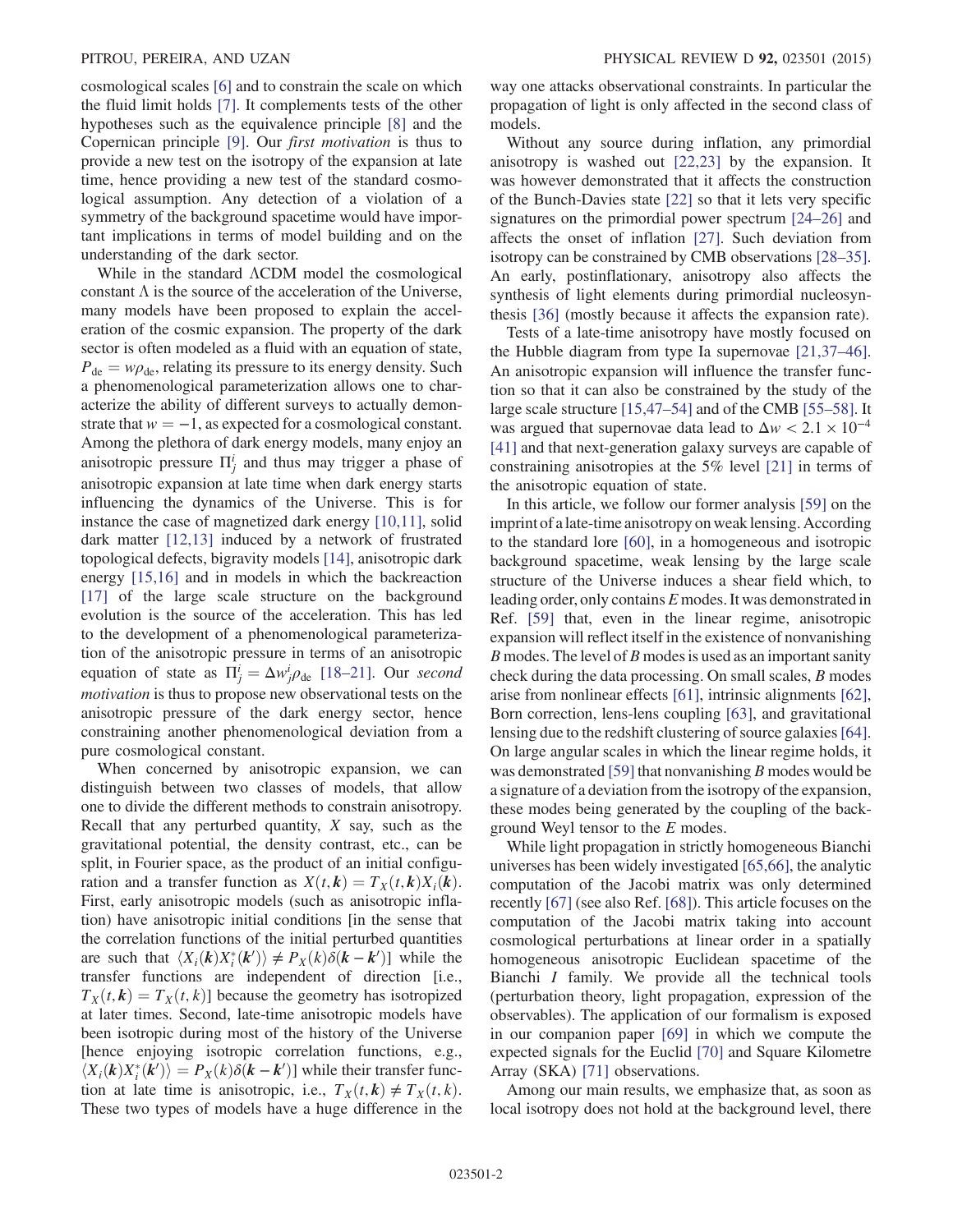exist a series of weak-lensing observables that allow one to fully reconstruct the background shear and thus test spatial isotropy. More precisely, as a consequence of the nonvanishing of the B modes, it can be demonstrated that

- (1) the angular correlation function of the B modes,  $C_{\ell}^{BB}$ , is nonvanishing [59] and scales as the square of the ratio of the geometric shear to the Hubble expansion rate,  $\sigma^2/\mathcal{H}^2$ ;
- (2) the B modes correlate with both the  $E$  modes and the convergence  $\kappa$  leading to the off-diagonal crosscorrelations  $\langle B_{\ell m} E_{\ell \pm 1m-M}^* \rangle$  and  $\langle B_{\ell m} K_{\ell \pm 1m-M}^* \rangle$  in<br>which  $F_{\ell m}$  and  $B_{\ell m}$  are the components of the which  $E_{\ell m}$  and  $B_{\ell m}$  are the components of the decomposition of the  $E$  and  $B$  modes of the cosmic shear in (spin-2) spherical harmonics and  $\kappa_{\ell m}$  the components of the decomposition of the convergence in spherical harmonics. These two correlators scale as  $\sigma/\mathcal{H}$ ;
- (3) the deviation from isotropy also generates offdiagonal correlations among  $\kappa$  and  $E$  modes,  $\langle E_{\ell m} E_{\ell \pm 2m-M}^* \rangle$ ,  $\langle \kappa_{\ell m} \kappa_{\ell \pm 2m-M}^* \rangle$ , and  $\langle E_{\ell m} \kappa_{\ell \pm 2m-M}^* \rangle$ .<br>These three correlators scale as  $\sigma / H$ . These three correlators scale as  $\sigma/\mathcal{H}$ ;
- (4) for each type of correlator, there are five values of M so that in principle they can be used to reconstruct the five components of the geometric shear  $\sigma_{ij}$ .

This last point is very important since it exhibits a rigidity between independent observables that can be used to control systematic effects.

#### B. Structure of the article

Section II summarizes the description of the spacetime at the background level (Sec. II A) and for linear perturbations (Sec. II B). For the sake of clarity, the theory of gaugeinvariant perturbations is detailed in Appendix A. It also introduces the parameterization of an anisotropic dark energy sector. The main variables required to describe the evolution of the background spacetime are summarized in Table I.

Section III describes the propagation of a light bundle (Sec. III A) and presents in Sec. III B the central equation for our analysis, namely the Sachs equation

$$
\frac{\mathrm{d}^2}{\mathrm{d}v^2}\mathcal{D}_b^a = \mathcal{R}_c^a \mathcal{D}_b^c,
$$

for the  $2 \times 2$  Jacobi matrix  $\mathcal{D}_{ab}$ , the decomposition of which is presented in Sec. III C. It concludes by specifying these general results to the case of a Bianchi I spacetime (Sec. III D), focusing on the technical but useful use of a conformal transformation. The main variables required to describe the evolution of a geodesic bundle are summarized in Tables II and III.

Since the geometric shear is obviously small, we develop in Sec. IV an approximation scheme referred to as small shear limit in which  $\sigma/H$  is considered as a small parameter. We then use a two-parameter expansion scheme

TABLE I. Table of most used quantities describing the background spacetime.

|                                                                                       | Symbol Meaning                                                             | Appears at Eq. |
|---------------------------------------------------------------------------------------|----------------------------------------------------------------------------|----------------|
| $\mu, \nu, \ldots$                                                                    | Formal spacetime indices                                                   |                |
| $i, j, \ldots$                                                                        | Cartesian spatial indices                                                  | .              |
| $\underline{i}, \underline{j}, \dots$                                                 | Spatial tetrad indices                                                     | (2.11)         |
| $\overline{0}$                                                                        | Time tetrad index                                                          | (2.13)         |
| $\overline{a}$                                                                        | Average scale factor                                                       | (2.1)          |
| Н                                                                                     | Cosmic time Hubble expansion rate                                          | (2.18a)        |
| $\beta_i$                                                                             | Log of directional scale factors                                           | (2.2)          |
| $\hat{\sigma}_{ij}$                                                                   | Geometrical (cosmic time) shear                                            | (2.4)          |
| $\sigma_{ij}$                                                                         | Geometrical (conformal time) shear                                         | (2.5)          |
|                                                                                       | Timelike vector of background tetrad                                       | (2.12)         |
| $\frac{\partial_0^{\nu}}{\partial_i^{\nu}} \frac{\partial_0^{\nu}}{\partial_0^{\nu}}$ | Spacelike vector of background tetrad                                      | (2.11)         |
|                                                                                       | Timelike vector of perturbed tetrad                                        | (4.6)          |
|                                                                                       | Spacelike vector of perturbed tetrad                                       | (4.6)          |
| $\Delta w_i^j$                                                                        | Equation of state of dark energy                                           | (2.16)         |
| $\beta_{ij}$                                                                          | anisotropic stress<br>Homogeneous perturbation of the<br>Euclidean metric. | (4.5)          |

in which both  $\sigma/H$  and the perturbations of the metric, say  $Φ$ , are small. Thus, a given order  ${n, p}$  corresponds to term of order  $(\sigma/\mathcal{H})^n\Phi^p$ . In this approximation, the structure of our computation is the following. We start from the fact that the Sachs equation can be rewritten as [see Eq. (4.34)]

TABLE II. Table of most used quantities describing the propagation of a geodesic bundle.

|                            | Symbol Meaning                          | Appears at Eq. |
|----------------------------|-----------------------------------------|----------------|
| $k^{\mu}$                  | Null geodesic tangent vector            | (3.1)          |
| $\tilde{k}^{\mu}$          | Conformally null geodesic               | (3.33)         |
|                            | tangent vector                          |                |
| Z.                         | Redshift                                | (3.4)          |
| $n_{\rm o}$                | Initial observed direction              | (3.5)          |
| $n_{a}$                    | Sachs basis                             | (3.8)          |
| $n_{+}$                    | Helicity basis                          | (3.11)         |
| $\eta_a$                   | Components of the connecting            | (3.13)         |
|                            | vector in the Sachs basis               |                |
| $\mathcal{R}_{ab}$         | Optical tidal matrix                    | (3.13)         |
| $\mathcal{D}_{ab}$         | Jacobi matrix                           | (3.14)         |
| $\tilde{\mathcal{D}}_{ab}$ | Conformal Jacobi matrix                 | (3.37)         |
| $\bar{D}_A$                | Background angular diameter distance    | (3.17)         |
| $D_A$                      | Angular diameter distance               | (3.19)         |
| $\kappa$                   | Convergence                             | (3.17)         |
| $\gamma_{ab}$              | Cosmic shear                            | (3.17)         |
| V                          | Rotation                                | (3.17)         |
| $K_{\ell,m}$               | Multipolar coefficients of the          | (3.23)         |
|                            | convergence                             |                |
| $V_{\ell m}$               | Multipolar coefficients of the rotation | (3.23)         |
| $E_{\ell m}$               | Multipolar coefficients of the cosmic   | (3.25)         |
|                            | shear $E$ modes                         |                |
| $B_{\ell m}$               | Multipolar coefficients of the cosmic   | (3.25)         |
|                            | shear $B$ modes                         |                |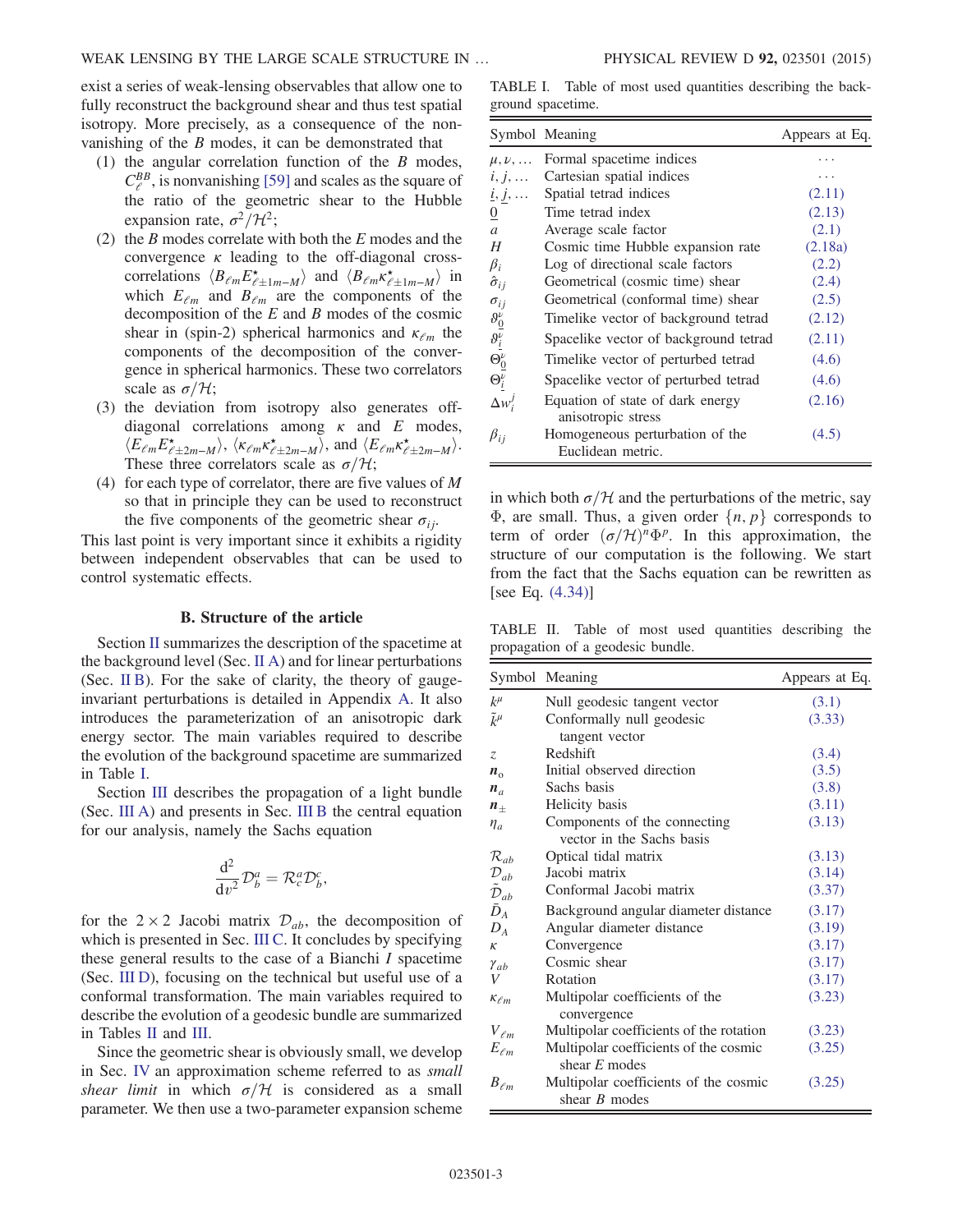TABLE III. Table of most used quantities describing the propagation of a geodesic bundle.

| Symbol                               | Meaning                                            | Appears at Eq. |
|--------------------------------------|----------------------------------------------------|----------------|
| Σ                                    | Scalar shear on the sphere                         | (4.15)         |
| $\Sigma_a$                           | Vector shear on the sphere                         | (4.16)         |
| $\Sigma_{ab}$                        | Tensor shear on the sphere                         | (4.16)         |
| $D_a$                                | Covariant derivative on the sphere                 | (4.17)         |
| $\partial, \overline{\partial}$      | Spin-raising and -lowering operators               | (4.21)         |
| $\Sigma_{2m}$                        | Multipole of the scalar shear                      | (4.25)         |
| $\Sigma_+$                           | First derivative of the scalar                     | (4.27)         |
|                                      | shear in the helicity basis                        |                |
| $m_{\rm o}^{\rm s}$                  | Spin-s polarization basis                          | (5.1)          |
| $S^{X_s}$                            | Source of the field $X_s$                          | (5.4)          |
| $T^{X_s}_{\ell m}$                   | Anisotropic transfer function of                   | (5.13)         |
|                                      | the field $X^s$                                    |                |
| $X_s T_{\ell m}^{LM}$                | Multipoles of the anisotropic<br>transfer function | (5.15)         |
| $E_{\ell m}^{X_s}, B_{\ell m}^{X_s}$ | Multipoles of the $E$ and $B$                      | (5.17)         |
|                                      | modes of the field $Xs$                            |                |
| $C_{\ell}^{EE}$                      | Angular power spectrum of<br>the $E$ modes         | (5.21)         |
| $C^{BB}_{\ell}$                      | Angular power spectrum of<br>the $E$ modes         | (5.21)         |
| ß                                    | Scalar perturbation of the<br>spatial metric       | (6.5)          |
| $\alpha^a$                           | Deflection angle                                   | (6.13)         |
| $\varpi^a$                           | Perturbation of propagating                        | (6.17)         |
|                                      | direction                                          |                |
| $\varphi$                            | Deflection potential                               | (6.27)         |
| $\mathcal{N}(\chi)$                  | Source distribution                                | (6.43)         |
| P(k)                                 | Primordial power spectrum                          | (5.14)         |

$$
\frac{\mathrm{d}^2 \mathcal{D}_{ab}}{\mathrm{d} \chi^2} + \frac{1}{k^0} \frac{\mathrm{d} k^0}{\mathrm{d} \chi} \frac{\mathrm{d} \mathcal{D}_{ab}}{\mathrm{d} \chi} = \frac{1}{(k^0)^2} \mathcal{R}_{ac} \mathcal{D}_{cb},
$$

where  $\chi$  is the coordinate along the light cone in the background Friedmann-Lemaître spacetime (see Sec. IV D). At order  $\{0,0\}$ ,  $\mathcal{R}_{ab}^{\{0,0\}} = 0$  and  $k^{0\{0,0\}} = -1$ so that the equation takes the form

$$
\frac{\mathrm{d}^2 \mathcal{D}_{ab}^{\{0,0\}}}{\mathrm{d} \chi^2} = 0
$$

and can be integrated trivially (see Sec. VI B). We then expand this equation order by order so that it formally takes the form (since  $k_{\{0,0\}}^0 = -1$ )

$$
\frac{\mathrm{d}^2\mathcal{D}_{ab}^{\{n,p\}}}{\mathrm{d} \chi^2}=S^{\{n,p\}}
$$

in which the source term contains a contribution from  $\mathcal{R}_{ab}$ and  $k^0$  up to order  $\{n, p\}$  and from  $\mathcal{D}_{ab}$  at lower order. The effects to be taken into account are then

- (1) the tensor and vector contributions to  $\mathcal{R}_{ab}$ , which starts at order  $\{1, 1\}$  and the contribution of the scalar modes at the relevant order;
- (2) the evolution of all the perturbative modes, that is of the transfer functions, which is decomposed as

$$
T_X(\mathbf{k},t) = T_X^{\{0,1\}}(k,t) + T_X^{\{1,1\}}(\mathbf{k},t)
$$

since the orders  $\{0, 0\}$  and  $\{1, 0\}$  correspond to homogeneous solutions. This requires one to solve the equations of Appendix A.

- (3) In order to determine  $k^0$ , we also need to solve perturbatively the geodesic equation.
- (4) A source observed in direction  $n^{\circ}$  at distance  $\chi$  is located at a spacetime point  $P_{\{n,p\}}$  and its contribution depends on the local direction of the tangent vector to the geodesic in  $n_{\{n,p\}}$ , which determines the local Sachs basis in  $P_{\{n,p\}}$ . We shall thus proceed with two operations:
	- (a) transport  $P_{\{n,p\}}$  to  $P_{\{0,0\}}$  (see Fig. 1) and
	- (b) transport  $n_{\{n,p\}}$  and the local Sachs basis (see Fig. 2).

This is what we call the central geodesic approximation and the possibility to go beyond this approximation is sketched in Appendix C. We however stick to this approximation, which is sufficient in the small shear approximation. At lowest order, it corresponds to the usual Born approximation but at higher order there are post-Born corrections to include.

Section V describes the computation of the angular correlation. Our philosophy is to adopt an observer point of view, that is, to compute all quantities on the celestial sphere of the observer. Given the previous perturbative expansion scheme, any observable  $X<sup>s</sup>$  of spin s can then be formally expressed as [see Eq. (5.4)]

$$
X^{s}(\chi_{\mathsf{S}}, \mathbf{n}_{\mathsf{o}})\mathbf{m}_{\mathsf{o}}^{s} = \int_{0}^{\chi_{\mathsf{S}}} S^{X_{s}}(\chi_{\mathsf{S}}, \chi, \mathbf{n}_{\mathsf{o}})\mathbf{m}_{\mathsf{o}}^{s} \mathrm{d}\chi,
$$



FIG. 1. Comparison of the geodesic in the approximation at order  $\{n, p\}$ . In order to adopt an observer-based point of view, we need to relate the local direction of propagation  $n^{\{n,p\}}$  to  $n^{\circ}$ . The transports for the 3 orders of perturbations are, respectively, detailed in Eqs. (6.12) and (6.37) that determine  $x^{i\{n,p\}}(\chi, n^{\circ})$  that can be further split in a radial component  $\delta r^{\{n,p\}}(\chi, n^{\circ})$  and an orthoradial contribution that defines the deflection angle  $\alpha^{a\{n,p\}}(\chi, n^{\circ})$ .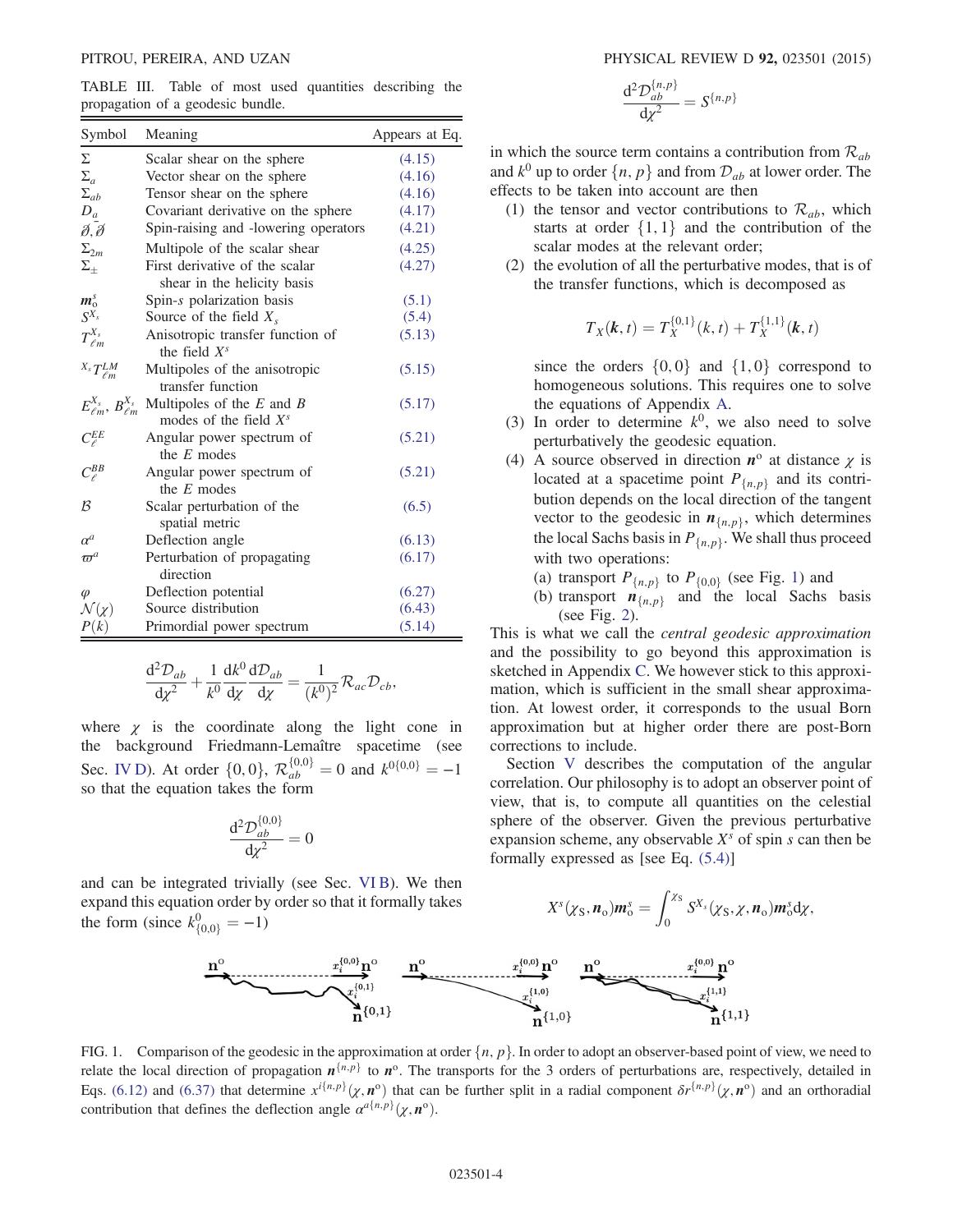

FIG. 2. The local Sachs basis at a point  $P_{\{n,p\}}$  on the geodesic has to be transported to the point  $P_{\{0,0\}}$  on the fiducial null geodesic of the background Friedmann-Lemaître spacetime. This implies to perform a transport on the tangent space at the same time that the point of observation is transported in real space. The transports for the 3 orders of perturbations are, respectively, detailed in Eqs.  $(6.15)$ ,  $(6.34)$  and  $(6.54)$  for *n* and in Eqs.  $(6.17)$ ,  $(6.35)$  and  $(6.54)$  for the Sachs basis.

for a source  $S^{X^s}$  located at  $\chi_S$  and observed in direction  $n^{\circ}$ . According to the spin s of the quantity we can expand in the proper spherical harmonics with respect to  $n^{\circ}$ . This allows one to define the expansion of all the quantities in term of spherical harmonics. As a by-product, we demonstrate in Sec. V C that the five off-diagonal correlators  $\langle B_{\ell m} E_{\ell \pm 1m-M}^{\star} \rangle$ ,  $\langle B_{\ell m} K_{\ell \pm 1m-M}^{\star} \rangle$ ,  $\langle E_{\ell m} E_{\ell \pm 2m-M}^{\star} \rangle$ ,  $\langle E_{\ell m} K_{\ell \pm 1m-M}^{\star} \rangle$ ,  $\langle E_{\ell m} E_{\ell \pm 2m-M}^{\star} \rangle$ ,  $\langle k_{\ell m} \kappa_{\pm 2m-M}^* \rangle$ , and  $\langle E_{\ell m} \kappa_{\pm 2m-M}^* \rangle$  are nonvanishing.<br>Fourinned with all these tools, we compute these

Equipped with all these tools, we compute these correlators and the angular power spectra of the  $E$  and  $B$  modes in Sec. VI order by order. Order  $\{1,0\}$  recovers the nonperturbative analysis of Ref. [67] while order  $\{0, 1\}$ recovers the standard case of lensing by large scale structure in the linear regime; Sec. VIE gives all the details of the computation at order  $\{1, 1\}$ . This allows us to discuss the dominant contribution in Sec. VII. In particular, we argue that the dominant term for the cosmic shear is given by

$$
\gamma_{ab} = -\alpha^c D_c D_{\langle a} D_{b \rangle} \varphi,
$$

where  $\alpha^c$  is the deflection angle at order  $\{1,0\}$ ,  $\varphi$  the deflection potential, and  $D_a$  the covariant derivative on the celestial sphere.

Many technicalities are gathered in the Appendixes: linear perturbation theory (Appendix A), the expressions of the geometric quantities at first order in perturbation that are need to compute the source term of the Sachs equation (Appendix B), details on the lensing method (Appendix C) and a catalog of useful mathematical identities (Appendix D). Throughout this work we adopt units in which  $c = 1$ .

# II. SPACETIME STRUCTURES

# A. Background spacetime

# 1. Geometry

At the background level, the Universe is described by a spatially Euclidean, homogeneous, and locally anisotropic solution of the Einstein equation filled with a perfect fluid. Its metric takes the general form (see Refs. [72–76] for general references on Bianchi spacetimes)

$$
ds^{2} = -dt^{2} + \sum_{i=1}^{3} X_{i}^{2}(t)(dx^{i})^{2},
$$
 (2.1a)

$$
=-dt^2 + a^2(t)\gamma_{ij}(t)dx^i dx^j, \qquad (2.1b)
$$

where  $a(t) \equiv \sqrt{X_1(t)X_2(t)X_3(t)}$  is the volume averaged scale factor and t the cosmic time. We define the tangent scale factor and  $t$  the cosmic time. We define the tangent vector to the fundamental comoving observer by  $u_{\mu}dx^{\mu} \equiv dt$ . It is normalized such that  $u_{\mu}u^{\mu} = -1$ . The spatial metric  $\gamma_{ij}$  and its inverse  $\gamma^{ij}$  can be decomposed as

$$
\gamma_{ij}(t) = \exp[2\beta_i(t)]\delta_{ij}, \quad \gamma^{ij}(t) = \exp[-2\beta_i(t)]\delta^{ij}, \quad (2.2)
$$

with the constraint

$$
\sum_{i=1}^{3} \beta_i = 0
$$
 (2.3)

that ensures that the comoving volume remains constant (i.e.,  $\dot{\gamma} = \gamma^{ij} \dot{\gamma}_{ij} = 0$ ). Note that, as a consequence of Eq. (2.2), some spatial directions should contract while others grow  $[24]$ . Note also that there is no sum on i in the definition of  $\gamma_{ij}$  and Latin indices  $\{i, j, k...\}$  are raised with  $\gamma^{ij}$  and lowered with  $\gamma_{ij}$ .

The geometrical shear is defined as

$$
\hat{\sigma}_{ij} \equiv \frac{1}{2} \dot{\gamma}_{ij},\tag{2.4}
$$

where a dot refers to a derivative with respect to cosmic time. We shall also use the conformal time  $\eta$  defined by  $a(\eta)d\eta = dt$  and denote derivatives with respect to it by a prime. Thus, the conformal shear is defined as

$$
\sigma_{ij} \equiv \frac{1}{2} \gamma'_{ij} = a \hat{\sigma}_{ij}.
$$
 (2.5)

The amplitude of the shear is defined by

$$
\hat{\sigma}^2 \equiv \hat{\sigma}_{ij}\hat{\sigma}^{ij} = \sum_{i=1}^3 \dot{\beta}_i^2 \text{ and}
$$

$$
\sigma^2 \equiv \sigma_{ij}\sigma^{ij} = a^2 \sum_{i=1}^3 \dot{\beta}_i^2 = \sum_{i=1}^3 \beta_i^2. \qquad (2.6)
$$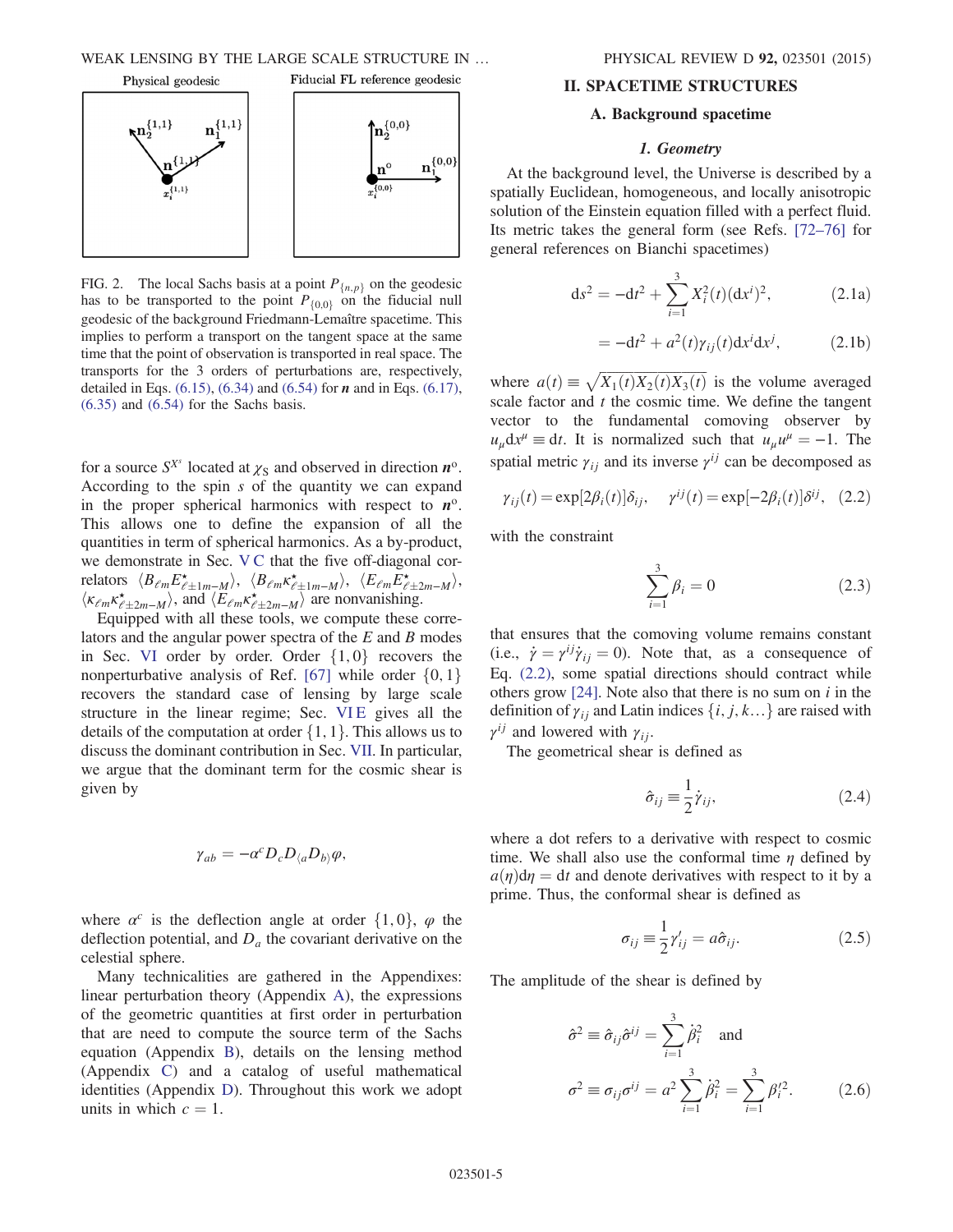# 2. Decomposition of the geometric shear

The shear, being a symmetric and traceless spatial tensor  $(\sigma_i^i = 0)$ , has 5 degrees of freedom, three of which correspond to the Fuler angles necessary to express the correspond to the Euler angles necessary to express the shear in a general basis. By choosing the Cartesian basis (2.2), we have set these three angles to zero so that we are left with only 2 degrees of freedom, namely the three  $\beta_i$ with the constraint  $(2.3)$ . The components of the shear can thus be expressed as

$$
\hat{\sigma}_{ij}(t) = \dot{\beta}_i \exp[2\beta_i(t)]\delta_{ij}, \qquad \hat{\sigma}^{ij}(t) = \dot{\beta}_i \exp[-2\beta_i(t)]\delta^{ij}, \n\hat{\sigma}^i_j(t) = \dot{\beta}_i \delta^i_j.
$$
\n(2.7)

These two independent degrees of freedom can also be decomposed as a magnitude and an angle  $\varphi$ . The first is related to the scalar shear while the choice of the angle defines which of the spatial directions are initially expanding. These variables can be obtained by performing the decomposition

$$
\beta_i(t) \equiv C_i W(t), \qquad (2.8)
$$

with the three constants  $C_i$  given by

$$
C_i = \sqrt{\frac{2}{3}} S \sin \left( \varphi + \frac{2\pi}{3} i \right), \quad i \in \{1, 2, 3\} \tag{2.9}
$$

and where  $S$  is constant. This parameterization obviously satisfies the required constraints

$$
\sum_{i} C_i = 0, \qquad \sum_{i} C_i^2 = S^2. \tag{2.10}
$$

Therefore, once the Cartesian basis is chosen, we can choose the two constants  $(\varphi, \mathcal{S})$  to describe the two degrees of freedom of the shear since  $\hat{\sigma}^2 = (\mathcal{S}\dot{W})^2$ .

#### 3. Spatial triad

It is convenient to introduce a spatial triad—a set of three orthonormal vectors and covectors; the normalization being defined from  $\gamma_{ii}$  and  $\gamma^{ij}$ —related directly to the Cartesian coordinates  $x^i$ . Their components in the coordinates basis read

$$
\vartheta_{\underline{i}}^j = \exp[-\beta_i(t)]\delta_i^j, \qquad \vartheta_j^i = \exp[\beta_i(t)]\delta_j^i. \qquad (2.11)
$$

In such a triad basis, the shear components take the simple form

$$
\hat{\sigma}_{\underline{i}\underline{j}} = \hat{\sigma}^{\underline{i}\underline{j}} = \hat{\beta}_i \delta_{ij}, \qquad \sigma_{\underline{i}\underline{j}} = \sigma^{\underline{i}\underline{j}} = \beta'_i \delta_{ij}.
$$
 (2.12)

Thus, this triad can easily be extended to a tetrad by using the observer's 4-velocity as the normalized timelike vector

$$
\theta^{\mu}_{\underline{0}} = \delta^{\mu}_{0} = u^{\mu}, \qquad \theta^{\underline{0}}_{\mu} = \delta^0_{\mu} = -u_{\mu}.
$$
 (2.13)

#### 4. Description of matter and field equations

Concerning the matter sector, we assume it is composed of a pressureless matter fluid and a dark energy component. The dark sector is then described by a fluid whose energy-momentum tensor enjoys a nonvanishing anisotropic stress:

$$
T^{\mu}_{\nu} = (\rho + P)u^{\mu}u_{\nu} + P\delta^{\mu}_{\nu} + \Pi^{\mu}_{\nu}.
$$
 (2.14)

The anisotropic stress tensor is symmetric  $(\Pi_{\mu\nu} = \Pi_{\nu\mu})$ , traceless  $(\Pi_{\mu}^{\mu} = 0)$  and transverse  $(u_{\mu} \Pi_{\nu}^{\mu} = 0)$  which means that it has only 5 degrees of freedom encoded in its spatial part  $\Pi_{ij}$ . Unless we define a microscopic model, we need to use an equation of state for  $\Pi_j^i$ . We decompose it as

$$
\Pi_j^i \equiv \rho_{\text{de}} \Delta w_j^i, \tag{2.15}
$$

so that the pressure tensor takes the general form

$$
P_i^j = \rho_{\rm de}(w\delta_i^j + \Delta w_i^j),\tag{2.16}
$$

where  $w$  is the equation of state relating the isotropic pressure to the energy density and  $\Delta w_i^j$  is an equation of state for the anisotropic pressure. From a phenomenological point of view, this corresponds to an extension of the dark energy sector, similar to the ansatz (1) of Ref. [41], which will allow us to address the question of the deviation from the standard cosmological constant reference (i.e.,  $w = -1$  and  $\Delta w_i^j = 0$ ).<br>Defining the Hubble

Defining the Hubble expansion rate by

$$
H = \dot{a}/a,\tag{2.17}
$$

the background equations [22] take the form

$$
3H^2 = \kappa(\rho_m + \rho_{de}) + \frac{1}{2}\hat{\sigma}^2, \qquad (2.18a)
$$

$$
(\hat{\sigma}_j^i) = -3H\hat{\sigma}_j^i + \kappa \Pi_j^i.
$$
 (2.18b)

$$
\dot{\rho}_{\rm m} = -3H\rho_{\rm m},\qquad(2.18c)
$$

$$
\dot{\rho}_{\rm de} = -3H(1+w)\rho_{\rm de} - \hat{\sigma}_{ij}\Pi^{ij}.
$$
 (2.18d)

The first equation is the analogous of the Friedmann equation in the presence of a spatial shear; the second is obtained from the traceless and transverse part of the Einstein equation and dictates the evolution of the shear. The last two equations are the continuity equations for the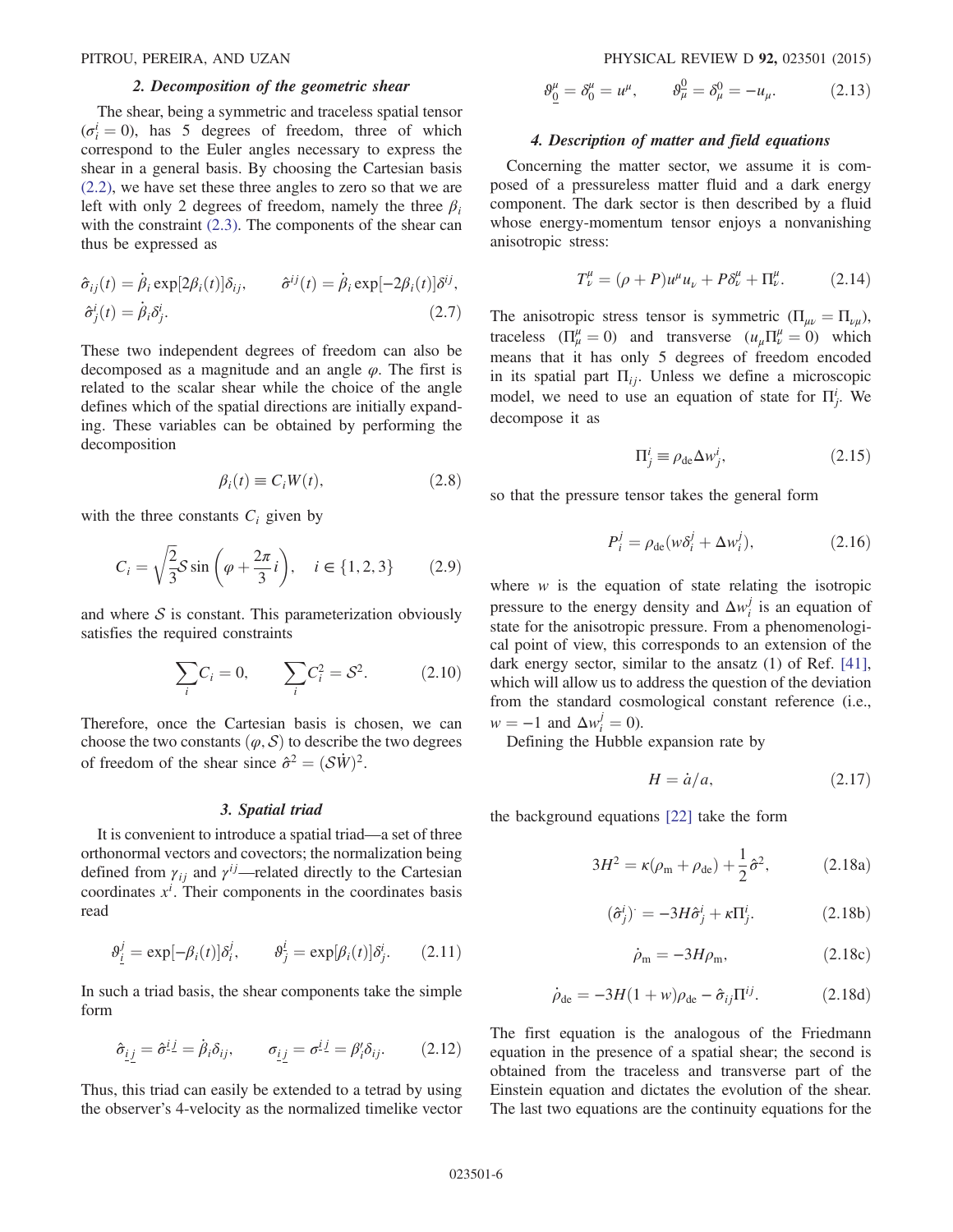dark matter  $(P = \Pi_j^i = 0)$  and dark energy sector. We have set<sup>1</sup>  $\kappa = 8\pi G \equiv M_P^{-2}$ .

#### 5. Dynamics

The set of equations (2.18) can be formally integrated. As usual, the dark matter energy density scales as

$$
\rho_{\rm m} = \rho_{\rm m0} \left( \frac{a_0}{a} \right)^3. \tag{2.19}
$$

Equation (2.18b) has a first integral given by

$$
\hat{\sigma}_j^i = \left(\frac{a_0}{a}\right)^3 \left[\mathcal{C}_j^i + \kappa \int \Pi_j^i \left(\frac{a}{a_0}\right)^2 \frac{d(a/a_0)}{H}\right],\qquad(2.20)
$$

where  $\mathcal{C}_j^i$  is a constant tensor representing the decaying mode of the shear. Note that if the term proportional to  $\mathcal{C}_j^i$  is not negligible, then the shear is not proportional to the anisotropic stress so that  $\sigma_{ij}$  and  $\Pi_{ij}$  cannot be diagonalized in the same basis. Integrating Eq. (2.18d) leads to

$$
\rho_{\rm de} = \left(\frac{a}{a_0}\right)^{-3(1+w)} \left[\rho_{\rm de0} - \int \hat{\sigma}_i^j \Pi_j^i \left(\frac{a}{a_0}\right)^{2+3w} \frac{\mathrm{d}(a/a_0)}{H}\right] \tag{2.21}
$$

or, if one uses the decomposition (2.15), as

$$
\rho_{\rm de} = \rho_{\rm de0} \left( \frac{a}{a_0} \right)^{-3(1+w)} \exp \left[ - \int \hat{\sigma}_i^j \Delta w_j^i \frac{\mathrm{d}a}{aH} \right]. \tag{2.22}
$$

In the particular case where  $w = -1$ , this latter equation teaches us that the dark energy density does not remain constant.

#### B. Linear perturbations

Cosmological perturbation theory around a Bianchi I background spacetime, in the Bardeen formalism, was first investigated in Refs. [22,24]. The perturbed spacetime has a metric of the form

$$
ds^{2} = a^{2}[-(1+2A)d\eta^{2} + 2B_{i}dx^{i}d\eta + (\gamma_{ij} + h_{ij})dx^{i}dx^{j}],
$$
\n(2.23)

where A is a free scalar function,  $B_i \equiv \partial_i B + \bar{B}_i$  and  $h_{ij} \equiv$  $2C(\gamma_{ij} + \frac{\sigma_{ij}}{\mathcal{H}}) + 2\partial_i\partial_j E + 2\partial_{(i}E_{j)} + 2E_{ij}$  defined together with the usual transversality and trace-free conditions  $\partial_i \bar{B}^i = 0 = \partial_i E^i$ ,  $E^i_i = 0 = \partial_i E^{ij}$ .

$$
[H] \sim M_P, \quad [\rho] \sim M_P^4, \quad [\kappa] \sim M_P^{-2}, \quad [\sigma] \sim M_P, \quad [\Pi] \sim M_P^4.
$$

As summarized in Sec. A 2, one can define 2 scalar (Φ and  $\Psi$ ), 2 vector ( $\Phi_i$ ) and 2 tensor ( $E_{ij}$ ) degrees of freedom, which are gauge invariant; see Eq. (A25). Similarly, one can define gauge-invariant variables for the matter sector, leading to four scalar variables ( $\delta \hat{\rho}$ ,  $\delta \hat{P}$ ,  $\hat{v}$  and  $\hat{\pi}^S$ , respectively, for the density, pressure, velocity and anisotropic stress), four vector variables  $(\hat{v}^i$  and  $\hat{\pi}^V_i$ ) and two tensor variables  $(\hat{\pi}_{ij}^T)$  the expressions of which are gathered in Eqs. (A33) and (A35).

Appendix A summarizes all the techniques and results needed to study the perturbations, including the definition of the Fourier transform (Sec. A 1), and the construction of the gauge-invariant variables (Sec. A 2). It then derives the full set of Einstein equations (Sec. A 3) and the conservation equations (Sec. A 4).

Among the important features that differ from the standard perturbation theory around a Friedmann-Lemaître spacetime, let us mention

- (i) the fact that only the components  $k_i$  of the wave (co) vector are constant so that both  $k^i$  and k are time dependent—see e.g., Eq. (A2);
- (ii) the fact that the scalar-vector-tensor modes do not decouple;
- (iii) the fact that, even at late time, the two Bardeen potentials are not equal because of the anisotropic stress.

# III. WEAK LENSING IN A GENERAL SPACETIME

This section provides the definitions and equations describing the propagation of a geodesic bundle (geodesic equation and Sachs equation) in a general spacetime and in the particular case of a Bianchi I universe.

#### A. Geodesic bundle

Weak lensing is concerned with the deformation of an infinitesimal bundle of light rays propagating in curved spacetimes. It is thus related to the geodesic deviation equation.

## 1. Geodesic equation

The central quantity in the geodesic equation, obtained as the eikonal limit of Maxwell's equations, is the wave vector of an electromagnetic wave,  $k^{\mu}(v) \equiv dx^{\mu}/dv$ , where v is an affine parameter of a given geodesic  $x^{\mu}(v)$  and defined such that it is zero at the observer and increases towards the source. We shall be working in the eikonal approximation where  $k^{\mu}$  is a null vector satisfying the geodesic equation

$$
k^{\nu}\nabla_{\nu}k^{\mu} = 0. \tag{3.1}
$$

If we parameterize the bundle of null geodesics by  $x^{\mu}(v, s)$ , where  $s$  is a continuous parameter labeling each ray of the bundle, then each ray has a wave vector given by

<sup>&</sup>lt;sup>1</sup>In order to easily check the homogeneity of the equations, we recall that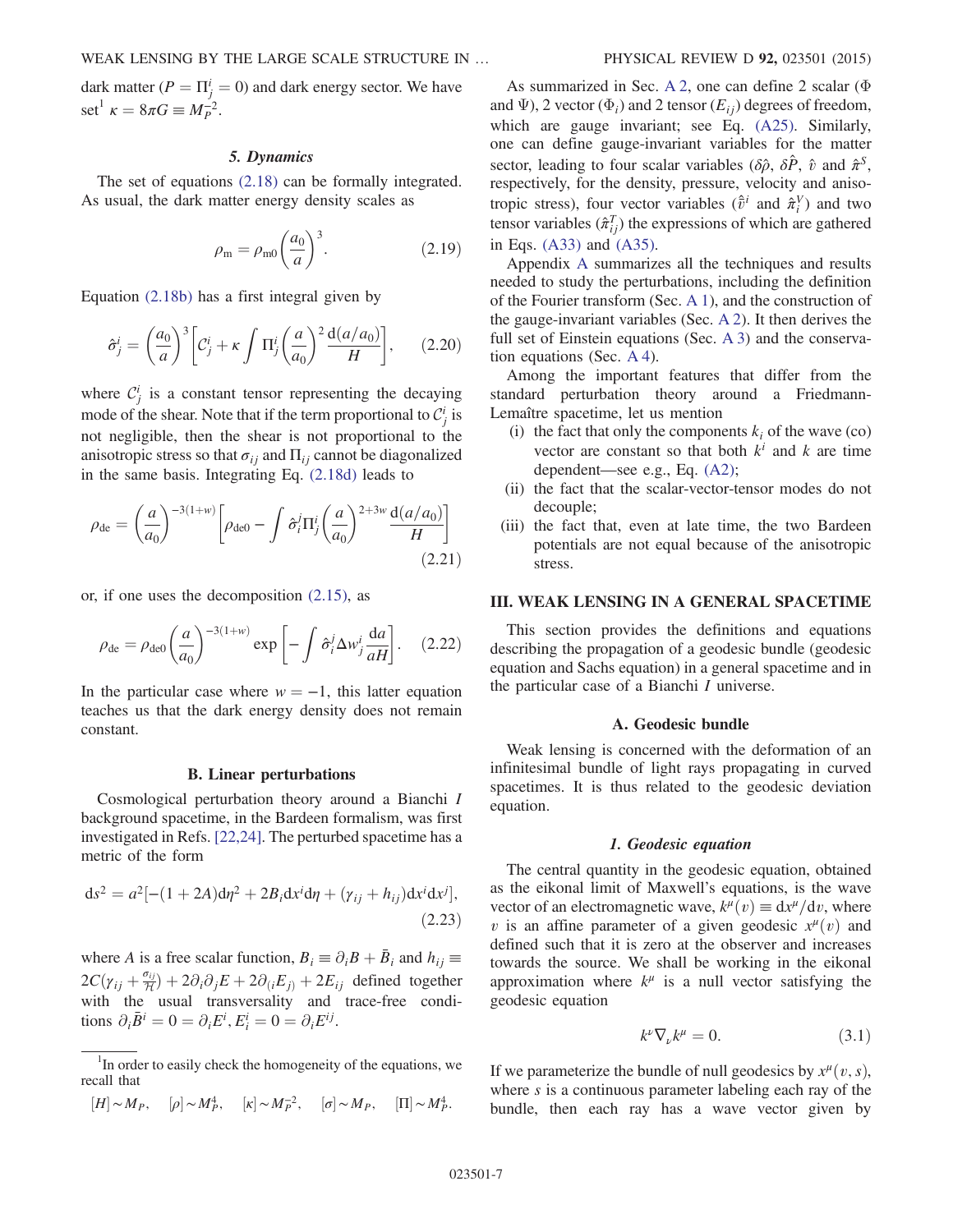$k^{\mu}(v, s) = \partial x^{\mu}/\partial v$ , whereas the vector  $\eta^{\mu} = \partial x^{\mu}/\partial s$  gives the infinitesimal separation between two neighboring geodesics of the bundle. The photon wave vector can always be decomposed in components, respectively, parallel and orthogonal to  $u^{\mu}$  as

$$
\hat{k}^{\mu} \equiv U^{-1}k^{\mu} = -u^{\mu} + n^{\mu}, \tag{3.2}
$$

where  $n^{\mu}$  are the components of the local directional vector  $n$ , defined such that

$$
u^{\mu}n_{\mu} = 0, \qquad n_{\mu}n^{\mu} = 1. \tag{3.3}
$$

Once the geodesic equation is solved, any comoving observer with 4-velocity  $u^{\mu}$ , normalized such that  $u^{\mu}u_{\mu} = -1$ , defines the redshift of a source by

$$
1 + z(v, n_o) \equiv \frac{(k_{\mu}u^{\mu})_v}{(k_{\mu}u^{\mu})_o}, \qquad (3.4)
$$

where  $v$  is the affine parameter that specifies the position of the source down the light cone and

$$
n_{o} \equiv n(v=0) \tag{3.5}
$$

is the direction of observation. The energy of a photon at a given redshift is

$$
U(v, n_o) = U_o[1 + z(v, n_o)], \qquad U_o = (k^{\mu} u_{\mu})_o. \quad (3.6)
$$

By definition, the local spacelike vector  $\boldsymbol{n}$  is a function of the affine parameter  $v$  and of the direction of observation observer  $n_0$ , that is, the spacelike vector pointing along the line of sight.

#### 2. Geodesic deviation equation

A (narrow) light beam is a collection of neighboring light rays. The behavior of any such geodesic, with respect to an arbitrary reference one, is described by the separation (or connecting) vector  $\eta^{\mu}$ . Assuming that all the rays converge at a given event O (the location of the observer),  $\eta^{\mu}(0) = 0$ . The evolution of  $\eta^{\mu}(v)$  along the beam is governed by the geodesic deviation equation

$$
\frac{\mathrm{d}^2 \eta^{\mu}}{\mathrm{d}v^2} = R^{\mu}{}_{\nu\alpha\beta} k^{\nu} k^{\alpha} \eta^{\beta},\tag{3.7}
$$

where  $R^{\mu}{}_{\nu\alpha\beta}$  is the Riemann tensor.

# 3. Sachs basis and screen space

For any observer whose worldline intersects the light beam at an event different from  $O$ , the beam has a nonzero extension, since a priori  $\eta^{\mu} \neq 0$ . The observer can thus project it on a screen to characterize its size and shape. This screen is by essence a two-dimensional spacelike hypersurface and chosen to be orthogonal to the local line of sight  $n^{\mu}$ . Two such spatial vectors required to construct a basis for the tangent space,  $n_a$  with  $a = \{1, 2\}$ , are defined by the requirement that

$$
n_a^{\mu} n_{b\mu} = \delta_{ab}, \qquad n_a^{\mu} u_{\mu} = n_a^{\mu} n_{\mu} = 0. \tag{3.8}
$$

With these definitions we can construct a tensor which projects any geometrical quantity on the two-dimensional surface orthogonal to  $n$ :

$$
S_{\mu\nu} \equiv g_{\mu\nu} + u_{\mu}u_{\nu} - n_{\mu}n_{\nu}.
$$
 (3.9)

Then, with the help of the orthogonality relations (3.8), this two-dimensional screen basis can be parallel propagated along null geodesics as [77]

$$
S_{\mu\sigma}k^{\nu}\nabla_{\nu}n^{\sigma}_{a}=0.\tag{3.10}
$$

A basis satisfying the condition (3.8) and propagated according to Eq. (3.10) is called a Sachs basis. It is important to note that the basis formed by the vectors  $n_a$ is defined up to an overall rotation around  $n_0$ . We can fix this freedom by introducing a spherical basis at the observer (i.e., at  $v = 0$ ) by demanding that  $\{n^{\circ}, n^{\circ}, n^{\circ}\}$ <br> $\{n^{\circ}, n^{\circ}\}$  With this choice, the integration of Eq. (3) boserver (i.e., at  $v = 0$ ) by demanding that  $\{n^0, n_1, n_2\} =$ <br> $\{n_p^0, n_p^0, n_p^0\}$ . With this choice, the integration of Eq. (3.10) allows us to define a unique three-dimensional basis  ${n_r, n_\theta, n_\phi}(n^\circ, \hat{v})$  at each point along the geodesics; see Ref. [59]. Furthermore, it will be convenient to define a helicity basis as

$$
\mathbf{n}_{\pm} \equiv \frac{1}{\sqrt{2}} (\mathbf{n}_{\theta} \mp \mathrm{i}\mathbf{n}_{\varphi}) = \frac{1}{\sqrt{2}} (\mathbf{n}_{1} \mp \mathrm{i}\mathbf{n}_{2}), \quad (3.11)
$$

whose components in the  $n_a$  basis read

$$
n_{\pm}^{a} = \boldsymbol{n}_{\pm} \cdot \boldsymbol{n}_{a} = \frac{1}{\sqrt{2}} (\delta_{1}^{a} \mp i \delta_{2}^{a}) \tag{3.12}
$$

and are, by construction, constant.

# B. Sachs equation

The screen projection of the connecting vector,  $\eta_a \equiv n_a^\mu \eta_\mu$ , represents the relative position on the screen of the two light spots associated with two rays separated by  $\eta^{\mu}$ . Similarly, and if we set by convention  $U_0 = 1, \theta_a \equiv$  $(d\eta_a/dv)$ <sub>o</sub> represents the angular separation of those rays, as observed from O.

The geodesic equation can be recast as [2] an equation for  $\eta_a$  as

$$
\frac{\mathrm{d}^2 n_a}{\mathrm{d}v^2} = \mathcal{R}_{ab} \eta^b, \qquad \mathcal{R}_{ab} \equiv R_{\mu\nu a\beta} k^\nu k^\alpha n_a^\mu n_b^\beta. \qquad (3.13)
$$

 $\mathcal{R}_{ab}$  is the screen projected Riemann tensor which can be split into its symmetric traceless part  $\mathcal{R}_{\langle ab \rangle}$  and its trace part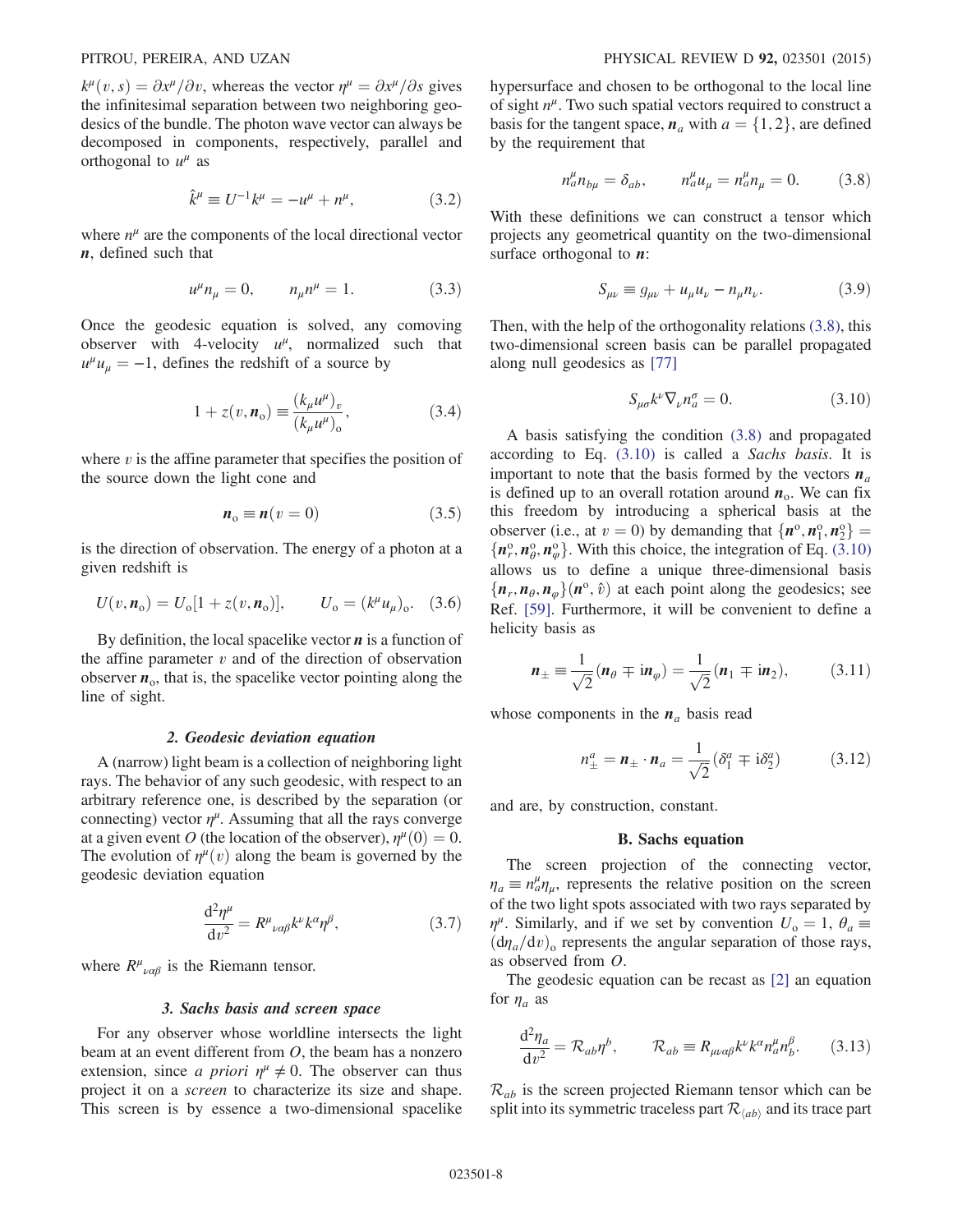$\mathcal{R} \equiv \mathcal{R}_{ab}\delta^{ab}/2$ . It is also referred to as the *optical tidal* matrix. Furthermore, thanks to the linearity of Eq.  $(3.13)$ , one can decompose the connection vector on the geodesic to its initial derivative as

$$
\eta^{a}(v) = \mathcal{D}_{b}^{a}(v) \left(\frac{\mathrm{d}\eta^{b}}{\mathrm{d}v}\right)_{v=0}.
$$
 (3.14)

This defines the *Jacobi map*  $\mathcal{D}_{ab}$  that satisfies the Sachs equation [2,78]

$$
\frac{\mathrm{d}^2}{\mathrm{d}v^2} \mathcal{D}_b^a = \mathcal{R}_c^a \mathcal{D}_b^c,\tag{3.15}
$$

subject to the following initial conditions:

$$
\mathcal{D}_b^a(0) = 0, \qquad \frac{\mathrm{d}\mathcal{D}_b^a}{\mathrm{d}v}(0) = \delta_b^a. \tag{3.16}
$$

#### C. Decomposition of the Jacobi matrix and observables

The Jacobi matrix entering the Sachs equation (3.15) encodes all the information about the deformation of a light beam when propagating through a curved spacetime. This  $2 \times 2$  matrix can be decomposed in different ways.

The usual decomposition is described in terms of a convergence κ, a rotation V, and a shear  $γ_{ab}$  as

$$
\mathcal{D}_{ab}(v) \equiv \bar{D}_A(v)[(1+\kappa)I_{ab} + V\epsilon_{ab} + \gamma_{ab}] \tag{3.17}
$$

with

$$
\epsilon_{ab} = 2i n_{[a}^-\ n_{b]}^+, \qquad \gamma_a^a = 0, \tag{3.18}
$$

and where screen-basis indices  $a$  and  $b$  are manipulated with  $I_{ab} \equiv S_{\mu\nu} n_a^{\mu} n_b^{\nu} = \delta_{ab}$ , that is, with a two-dimensional Euclidian metric Euclidian metric.

A canonical decomposition was introduced in Ref. [67] as

$$
\mathcal{D}_{ab}(v) \equiv D_A(v) \underbrace{\begin{bmatrix} \cos \psi & \sin \psi \\ -\sin \psi & \cos \psi \end{bmatrix}}_{\text{rotation}} \underbrace{\exp \begin{bmatrix} -\Gamma_1 & \Gamma_2 \\ \Gamma_2 & \Gamma_1 \end{bmatrix}}_{\text{cosmic shear}}.
$$
\n(3.19)

According to this decomposition, the real size and shape of the light source are obtained from the image by performing the following transformations: (i) an area-preserving shear  $(\Gamma_1, \Gamma_2)$ , (ii) a global rotation  $\psi$ , and (iii) a global scaling. The latter defines the angular distance as

$$
D_A(v) \equiv \sqrt{\det \mathcal{D}_{ab}(v)},\tag{3.20}
$$

which does not assume any background spacetime and perturbative expansion. On the other hand, the definition (3.17) introduces the background angular distances  $\bar{D}_A$ . Both are related by

$$
D_A(v) \simeq \bar{D}_A(v)[1 + \kappa(v)]. \tag{3.21}
$$

As for the deformation of the source shape, it is given by the reduced shear

$$
\frac{\mathcal{D}_{\langle ab \rangle}}{\sqrt{\det \mathcal{D}_{ab}}} \simeq \frac{\gamma_{ab}}{(1-\kappa)}.
$$
\n(3.22)

Each one of the above observables are defined on our past light cone, and, as such, they are functions of  $n_0$  and v. The convergence and the rotation are scalar functions and therefore can be expanded in terms of scalar spherical harmonics as

$$
\kappa(\boldsymbol{n}^{\mathrm{o}}, v) = \sum_{\ell,m} \kappa_{\ell m}(v) Y_{\ell m}(\boldsymbol{n}^{\mathrm{o}}), \qquad (3.23a)
$$

$$
V(\boldsymbol{n}^{\mathrm{o}}, v) = \sum_{\ell,m} V_{\ell m}(v) Y_{\ell m}(\boldsymbol{n}^{\mathrm{o}}). \qquad (3.23b)
$$

The cosmic shear, on the other hand, being a spin-2 quantity, can be expanded in terms of the polarization basis as

$$
\gamma_{ab}(\boldsymbol{n}^{\mathrm{o}},v) \equiv \sum_{\lambda=\pm} \gamma^{\lambda}(\boldsymbol{n}^{\mathrm{o}},v) n_a^{\lambda} n_b^{\lambda}.
$$
 (3.24)

The coefficients  $\gamma^{\pm}$  can be further expanded in terms of E and  $B$  modes on a basis of spin-2 spherical harmonics as

$$
\gamma^{\pm}(\boldsymbol{n}^{\circ}, v) = \sum_{\ell,m} [E_{\ell m}(v) \pm i B_{\ell m}(v)] Y_{\ell m}^{\pm 2}(\boldsymbol{n}^{\circ}). \qquad (3.25)
$$

It should be stressed that we adopt an observer-based point of view. This means that all quantities are expressed in terms of  $(n^{\circ}, \hat{v})$ . In general,  $n(n^{\circ}, \hat{v}) \neq n^{\circ}$ , with the obvious exception of, e.g., Friedmann-Lemaître spacetimes and spacetimes with a local spherical symmetry for an observer located at the center of symmetry. Therefore, one of the difficulties in obtaining cosmological observables as a function of  $v$ , or equivalently as a function of the redshift z, lies in the determination of these coefficients.

# D. Particular case of a Bianchi I spacetime

# 1. Geodesic equation

The Bianchi I spacetime enjoys three Killing vectors  $\partial_i$ that allow one to construct three conserved quantities  $g(\partial_i, k) = k_i$  along any geodesic. It implies that

$$
k_i = \text{cst} \tag{3.26}
$$

on each geodesic so that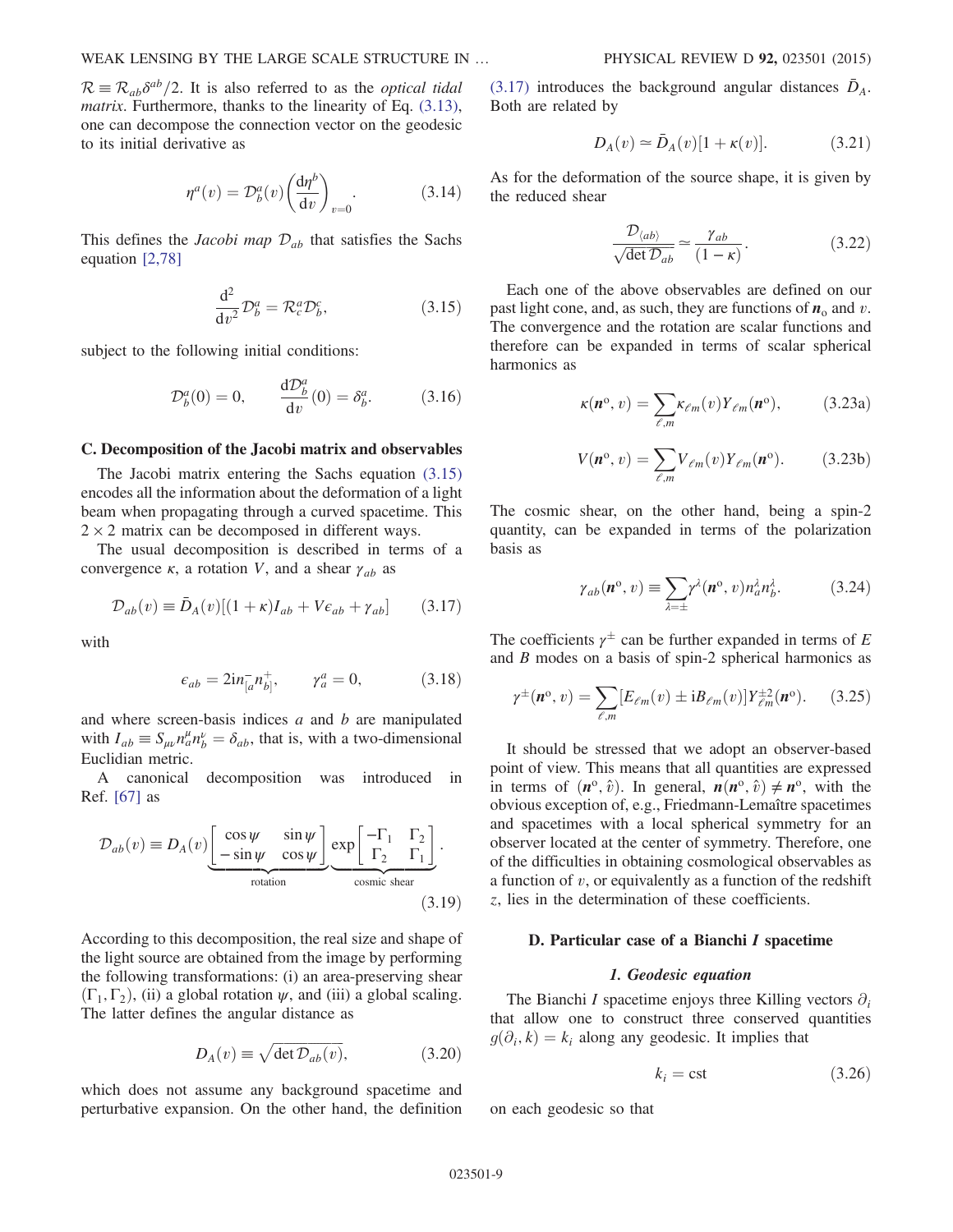$$
k^i = \frac{\gamma^{ij} k_j}{a^2}.\tag{3.27}
$$

k being a null vector, one concludes that  $\omega^2 \equiv (k^t)^2 =$  $g^{ij}k_ik_j$  with

$$
\omega = \frac{1}{a} \sqrt{\sum_{i=1}^{3} (e^{-\beta_i} k_i)^2}.
$$
 (3.28)

It follows that the components of the direction of observation vector  $n^{\mu}$  are given by

$$
n_i = k_i/\omega, \qquad n^i = k^i/\omega. \tag{3.29}
$$

The constants of motion  $k_i$  are then directly related to the direction in which the observer in  $O$  needs to look to detect the light signal, i.e., the direction of the source  $n_0^{\mu}$ . The redshift of a source is then given by

$$
1 + z(\mathbf{n}_o, t_S) \equiv \frac{\omega_S}{\omega_o} = \frac{a_o}{a(t_S)} \sqrt{\frac{\sum_{i=1}^3 \left[ e^{-\beta_i(t_S)} k_i \right]^2}{\sum_{i=1}^3 \left[ e^{-\beta_i(t_o)} k_i \right]^2}}.
$$
(3.30)

It is always possible to choose the normalization such that  $a_0 = 1$  and  $\beta_i(t_0) = 0$ , but we do not make that choice here.

#### 2. Jacobi matrix

The study of the Sachs equation is simplified after performing a conformal transformation of the metric by a scale factor a:

$$
g_{\mu\nu} = a^2 \tilde{g}_{\mu\nu}.\tag{3.31}
$$

It can be checked that any null geodesic for  $g_{\mu\nu}$ , affinely parametrized by v, is also a null geodesic for  $\tilde{g}_{\mu\nu}$ , affinely parametrized by  $\tilde{v}$  with  $dv = a^2 d\tilde{v}$ . The associated wave four-vectors then read  $\tilde{k}^{\mu} = a^2 k^{\mu}$ . Since the 4-velocities of<br>the comoving observers for both geometries are respecthe comoving observers for both geometries are, respectively,  $u = \partial_t$  and  $\tilde{u} = \partial_{\eta}$ , so that  $\tilde{u}^{\mu} = au^{\mu}$ , we deduce that

$$
\omega \equiv g_{\mu\nu} u^{\mu} k^{\nu} = a^{-1} \tilde{g}_{\mu\nu} \tilde{u}^{\mu} \tilde{k}^{\nu} \equiv a^{-1} \tilde{\omega}.
$$
 (3.32)

The 3 + 1 decomposition of  $\tilde{k}^{\mu}$  is therefore

$$
\tilde{k}^{\mu} = \tilde{\omega}(-\tilde{u}^{\mu} + \tilde{n}^{\mu})
$$
\n(3.33)

with  $\tilde{n}^{\mu} \equiv a n^{\mu}$  implying  $\tilde{n}_{\mu} = n_{\mu}/a$  and

$$
\tilde{n}_i = \frac{\tilde{k}_i}{\tilde{\omega}}.\tag{3.34}
$$

The Sachs basis  $(\tilde{n}_a^{\mu})$  for the conformal geometry is then ated to the original one (3.8) by related to the original one (3.8) by

$$
\tilde{n}_a^{\mu} = a n_a^{\mu}, \qquad \tilde{n}_\mu^a = a^{-1} n_\mu^a. \tag{3.35}
$$

One can indeed check that the orthonormality (3.8) and the parallel transport conditions (3.10) are preserved by the conformal transformation with the use of the projection matrix  $\tilde{S}_{\mu\nu} = a^{-2} S_{\mu\nu}$ , instead of Eq. (3.9).

The separation four-vector  $\eta^{\mu}$  is defined by comparing events only, independently from any metric. It is therefore invariant under conformal transformations. However, its projection over the Sachs basis changes (since the Sachs basis itself changes), indeed

$$
\eta^a \equiv n^a_\mu \eta^\mu = a\tilde{n}^a_\mu \tilde{\eta}^\mu = a\tilde{\eta}^a. \tag{3.36}
$$

This implies that the Jacobi matrix transform as [61,67]

$$
\mathcal{D}_{ab} = a\tilde{\mathcal{D}}_{ab}.\tag{3.37}
$$

Hence, the angular distance  $D_A$  in the Universe described by a metric  $g_{\mu\nu}$  is just  $a\tilde{D}_A$ , where  $\tilde{D}_A$  is the angular distance in the Universe described by the metric  $\tilde{g}_{\mu\nu}$ . At lowest order in perturbations,  $\kappa$  is the relative perturbation of angular diameter distance whatever is the metric used. As for the reduced shear, it remains unaffected by the conformal transformation. In the remainder of this article, we will thus discard the effect of an overall scale factor, in order to simplify the computation. However it should be recalled that, as shown by Eq. (3.32), a conformal transformation has an effect on the energetic aspects of light propagation, that is, on the relation between the redshift and the affine parameter  $U(v)$ .

# 3. General solution

Using such a conformal transformation, it was shown in Ref. [67] that the Sachs equation can be solved analytically in a Bianchi I universe. This solution relies on the fact that the Sachs equation can be rewritten as

$$
\frac{\mathrm{d}^2 \tilde{\mathcal{D}}_{ab}}{\mathrm{d}\tilde{v}^2} = \tilde{\mathcal{R}}_{ac} \tilde{\mathcal{D}}_{cb},\tag{3.38}
$$

with the rescaled optical matrix given by

$$
\tilde{\mathcal{R}}_{ab} = \tilde{\omega}^2 \bigg[ (\sigma_{ab})' + \sigma_{ac} \sigma_{cb} + \frac{\tilde{\omega}'}{\tilde{\omega}} \sigma_{ab} \bigg].
$$
 (3.39)

The explicit solution of this equation is given in Secs. VIIA and B of Ref. [67].

#### IV. SMALL SHEAR LIMIT

#### A. Definition

The current observational status of the ΛCDM model shows that if the expansion is anisotropic,  $\sigma/H$  has to be small. Moreover, since any primordial anisotropy is washed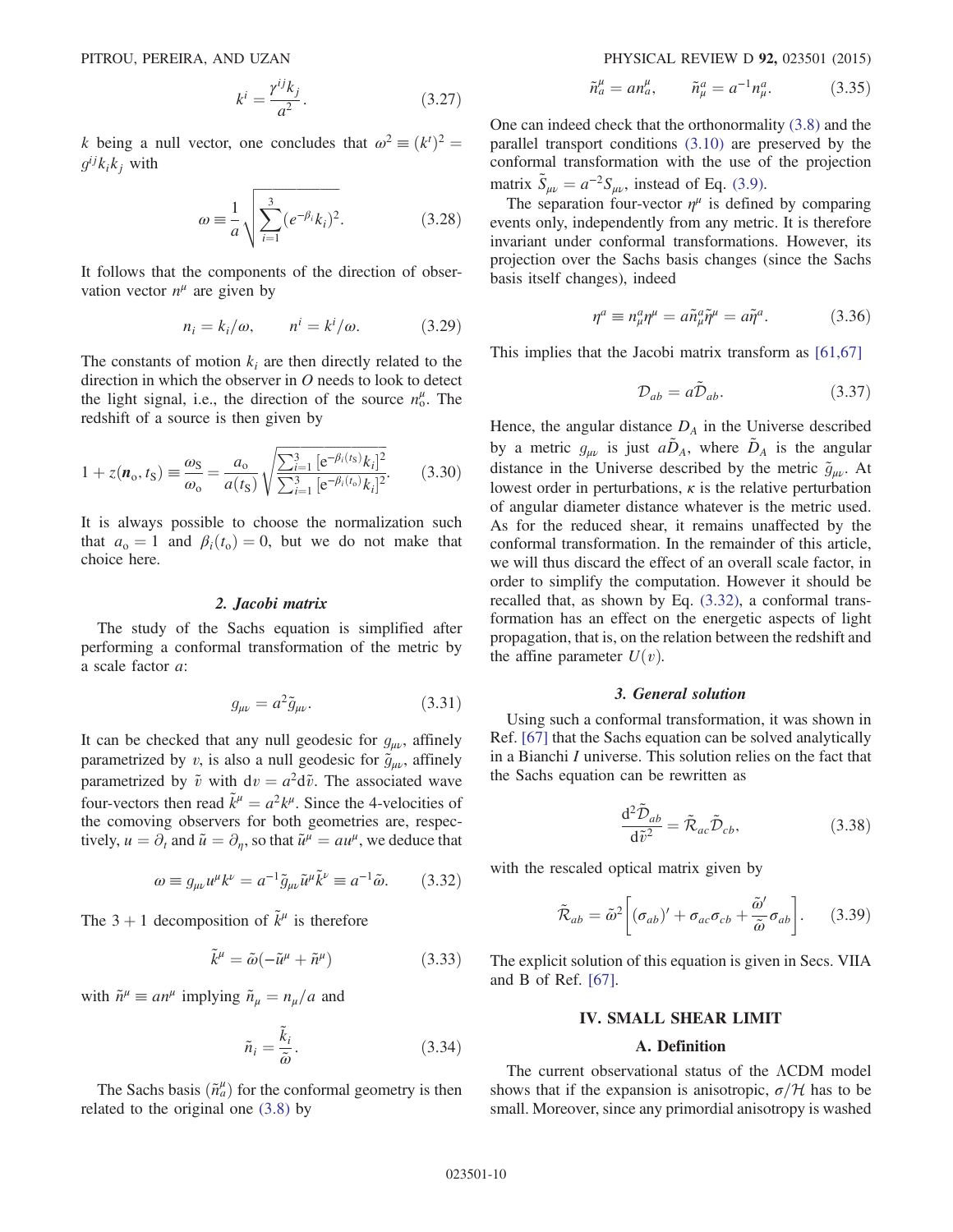out by the expansion of the Universe, the term  $\mathcal{C}_j^i$  in the evolution of the background shear is negligible compared to the integral term in Eq. (2.20).

As discussed in the introduction, a late-time anisotropy may be generated during the acceleration of the Universe, but the effect we are looking for needs to have an amplitude small enough to be below the detection threshold of ongoing observational surveys.

In full generality a linear and gauge-invariant perturbative expansion around an anisotropic background should be performed. It was developed in Refs. [22,24] in the context of inflation and Appendix A derives the full perturbation theory for a postinflationary era. While a numerical integration of these equations can be performed, it is clear from the previous arguments that an analytical insight in the regime  $\sigma/\mathcal{H} \ll 1$  is sufficient.

We shall thus work in the *small shear limit* in which the background shear induced at late time by the anisotropic stress-energy tensor of the dark component is small, that is, in the limit  $\sigma/\mathcal{H} \ll 1$ . More precisely, we assume that  $\gamma_{ij}$  −  $\delta_{ij} \approx 2\beta_i \delta_{ij}$  is a small dimensionless perturbation and  $\sigma_{ii}/\mathcal{H}$  is of the same order as this homogeneous perturbation. We shall thus consider the Bianchi I spacetime as a homogeneous perturbation around an isotropic Friedmann-Lemaître spacetime, hence ignoring nonlinear corrections in the background shear as well. In order to implement this approximation scheme, we introduce a two-parameter perturbation scheme (see e.g., Ref. [79]) in which, besides the usual scalar-vector-tensor (SVT) perturbations over a flat Friedmann-Lemaître background, the geometrical shear is considered as an extra perturbative degree. We refer to Ref. [80] for a detailed description of general Bianchi spaces in this approach.

#### B. Spacetime description

#### 1. Metric

We shall thus adopt the metric

$$
ds2 = a2[-(1+2\Phi)d\eta2 + 2\bar{B}_i dxid\eta + (\gamma_{ij} + h_{ij})dxidxj],
$$
\n(4.1)

where  $h_{ij}$  is defined as [see Eqs. (A19) and (A36)]

$$
h_{ij} = -2\left(\gamma_{ij} + \frac{\sigma_{ij}}{\mathcal{H}}\right)\Psi + 2E_{ij}
$$
 (4.2)

and  $\gamma_{ij}$  is here understood as the Euclidian metric plus a small perturbation

$$
\gamma_{ij} \simeq \delta_{ij} + 2 \int_0^a \frac{\sigma_{ij} \, \mathrm{d}a'}{\mathcal{H} \, a'}, \qquad \frac{\sigma_{ij}}{\mathcal{H}} \ll 1. \tag{4.3}
$$

In order to simplify the notation, we also define the matrix

$$
\beta_{ij} \equiv \text{diag}(\beta_i) \tag{4.4}
$$

such that

$$
\gamma_{ij} = \exp[2\beta]_{ij} \approx \delta_{ij} + 2\beta_{ij}, \qquad \sigma_{\underline{i}\underline{j}} = \sigma^i_j = \beta'_{ij}. \quad (4.5)
$$

Thus,  $\beta_{ij}$  controls the homogeneous perturbation. Indices are now raised and lowered with the Euclidian metric  $\delta_{ij}$ and  $\delta^{ij}$ , and the vector modes  $B_i$  and tensor modes  $E_{ij}$ satisfy  $\partial^i B_i = \partial^i E_{ij} = E_i^i = 0$ . But since  $\beta_{ij}$  is homogenous everything happens as if we had usual cosmological enous, everything happens as if we had usual cosmological perturbation, but also an infinite wavelength perturbation  $2\beta_{ii}$  to the spatial metric.

To control the perturbative series, we introduce the  ${n, p}$  notation, where *n* and *p* indicate powers in *β* and SVT variables, respectively. Thus, a term like  $\sigma_{ij}/\mathcal{H}$  is of order  $\{1, 0\}$ , terms like  $\Psi$  and  $\Phi$  are of order  $\{0, 1\}$ , while a product like  $\sigma_i^j \partial_j \Psi / \mathcal{H}$  is of order  $\{1, 1\}$ . However, since vector and tensor modes only appear due to the coupling between the shear and scalar modes [22], vector perturbations  $B_i$  and tensor perturbations  $E_{ij}$  are also of order  $\{1, 1\}$ . Hence, for any quantity X, one will consider the different quantities:

- (i)  $X^{\{0,0\}}(\eta)$ .—the Friedmann-Lemaître background value;
- (ii)  $X^{\{1,0\}}(\eta)$ .—the first-order (homogeneous) scalar perturbed quantity in  $\sigma/\mathcal{H}$ ;
- (iii)  $X^{\{0,1\}}(\eta, x)$ .—the first-order inhomogeneous perturbed quantity in  $\Psi$ , ...;
- (iv)  $X^{\{1,1\}}(\eta,\mathbf{x})$ .—the first-order inhomogeneous perturbed quantity in both  $\sigma/H$  and  $\Psi$ , … and vector and tensor perturbations.

Before moving on we should make some general remarks about the adopted perturbative scheme. Indeed, one might be worried that adding  $\sigma_{ii}/\mathcal{H}$  or  $\beta_{ii}$  as a small homogeneous perturbation to the background metric would not have any significant observable effect, since the SVT decomposition was already designed to describe the most general perturbation over a flat Friedmann-Lemaître universe. Note however that SVT modes do not include a zero Fourier mode in their spectrum (i.e., an infinite wavelength perturbation), since these modes will be isotropic by construction and hence merely rescale the background geometry. The tensor  $\beta_{ij}$ , on the other hand, is a homogeneous (i.e., space-independent) field, which by definition corresponds to an anisotropic zero mode. Thus, its effect cannot be absorbed in a simple rescaling of the scale factor. Moreover, this field sources the background dynamics through Einstein's equations.

#### 2. Tetrad basis

Given this expansion scheme, the tetrad basis associated to the perturbed metric up to order  $\{1, 1\}$  is explicitly given by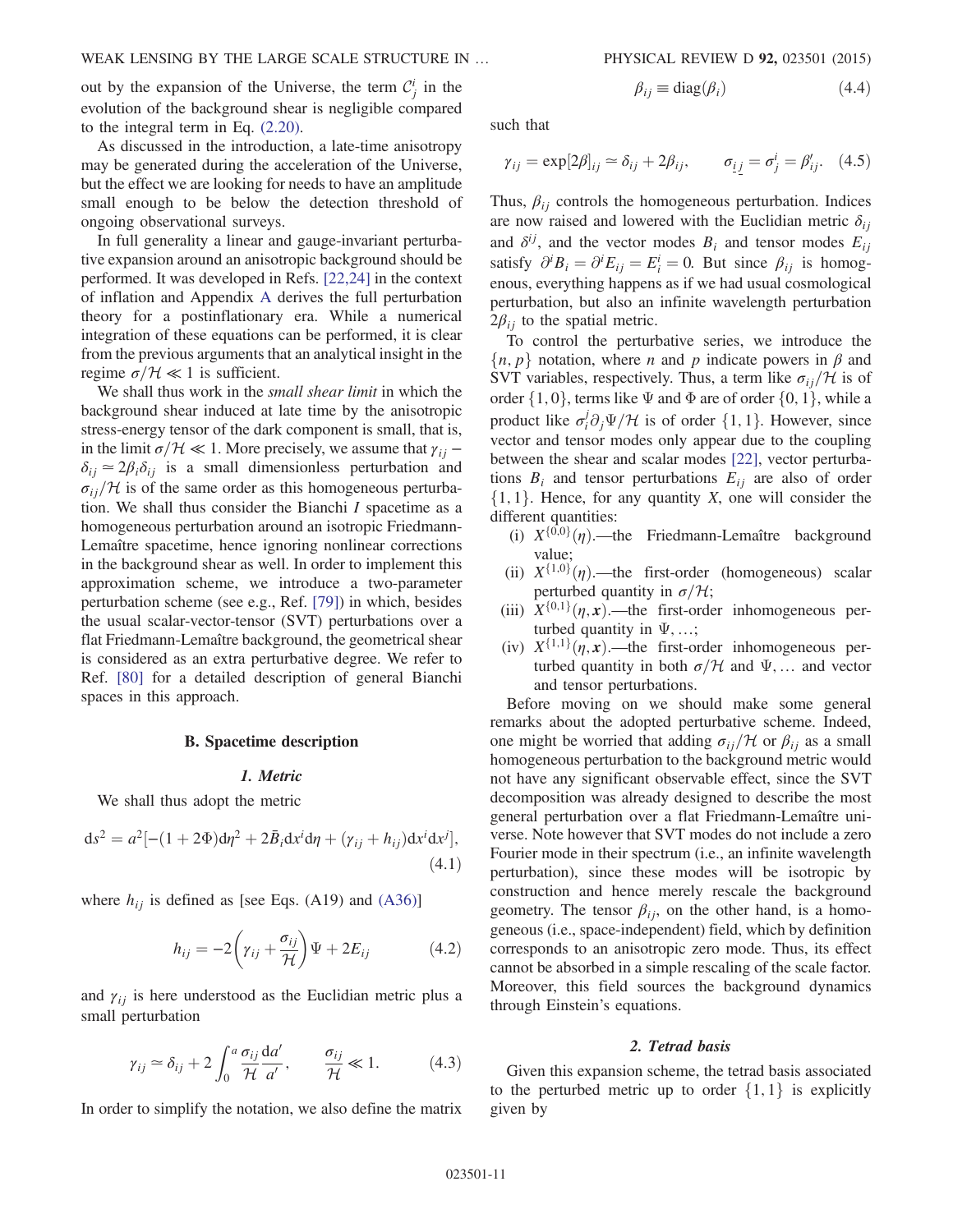$$
\Theta_{\underline{i}}^j \simeq (\delta_i^j - \beta_{ij})(1 + \Psi) + \frac{\beta'_{ij}}{\mathcal{H}} \Psi - E_i^j, \qquad \Theta_{\underline{i}}^0 = 0,
$$
  
\n
$$
\Theta_j^i \simeq (\delta_j^i + \beta_{ij})(1 - \Psi) - \frac{\beta'_{ij}}{\mathcal{H}} \Psi + E_j^i, \qquad \Theta_0^i = \overline{B}^i,
$$
  
\n
$$
\Theta_0^0 = 1 - \Phi, \qquad \Theta_{\underline{0}}^i = -\overline{B}^i,
$$
  
\n
$$
\Theta_0^0 = 1 + \Phi, \qquad \Theta_i^0 = 0,
$$
  
\n(4.6)

where  $\theta_i^j$  refers to the background spatial triad defined in Eq. (2.11). By choosing the observer to coincide with the timelike vector of the tetrad  $(u^{\mu} = \Theta_{0}^{\mu}, u_{\mu} = -\Theta_{\mu}^{0})$  we obtain in general the components of the direction vector  $\boldsymbol{n}$  in the tetrad basis as

$$
k^{\underline{i}} = -k^{\underline{0}} n^{\underline{i}}, \qquad n^{\underline{i}} = \Theta^{\underline{i}}_{\mu} n^{\mu}.
$$
 (4.7)

At the position of the observer, the direction of the geodesic in the tetrad basis  $n_0^i$  is also the direction in which the observation is made. Again, we recall that we are interested in the observables related to light propagation as expressed in function of this observed direction  $n_{0}^{i}$ .

Since we have introduced two types of tetrads ( $\{\vartheta\}$  and  $\{\Theta\}$ ), there is an ambiguity whenever a tetrad index *i* appears on a tensorial quantity. First, for the geometric shear tensor, the tetrad index is defined with respect to the triad  $\theta_i^{\mu}$  and we recall that  $\sigma_{i\,j} = \sigma^{\dot{i}\,j} = \sigma^{\dot{i}}_{j} =$ diag( $\beta_i'$ ) =  $\beta'_{ij}$ ; see Eq. (2.12). Second, for partial deriv-<br>otives the tetrad index corresponds also to the tetrad [0] atives the tetrad index corresponds also to the tetrad  $\{\vartheta\}$ and we define

$$
\partial_{\underline{i}} \equiv \partial_{\underline{i}}^j \partial_j \simeq \partial_i - \beta_i^j \partial_j. \tag{4.8}
$$

It makes clear the difference between a derivative in the direction of a tetrad vector  $\partial_i$  and the derivative in the direction of the vectors  $\partial_i$  associated with the Cartesian coordinates. Since the vector perturbations  $B_i$  and the tensor perturbations  $E_{ij}$  are already of order  $\{1, 1\}$ , there is absolutely no difference between their tetrad components  $B_i$  and  $E_{ij}$  at this order of perturbations and there is no need to be particularly careful. Everywhere else, a tetrad index refers to the tetrad  $\{\Theta\}$  defined in Eqs. (4.6).

# C. Technical interlude

Since we are interested in computing observables on the celestial sphere, spherical coordinates are much more convenient than Cartesian coordinates. This section describes the use of such spherical coordinates in real space and of the associated derivatives (radial and on the unit sphere). Several definitions of covariant derivatives have to be distinguished. We finish by relating them to each other and to the spin-raising operator of spherical harmonics.

#### 1. Spherical coordinates in real space

Consider a tensor depending on Cartesian coordinates  $T_{i_1...i_n}(x^i)$  (with indices raised and lowered, respectively, with  $\delta_{ij}$  and  $\delta^{ij}$ ); it can always be constructed by considering the tetrad components of a given tensor. In spherical coordinates, one can then define from the partial derivative  $\partial_i = \partial/\partial x^i$  a covariant derivative  $D_i$  on the unit sphere and a radial derivative  $\partial_r$ . To be more precise, this requires the use of the projectors

$$
S_{ij} \equiv \delta_{ij} - \hat{x}_i \hat{x}_j
$$
,  $\hat{x}^i \equiv \frac{x^i}{r}$ , with  $r^2 = \sum_{i=1}^3 (x^i)^2$ . (4.9)

Recall that  $S^{ij} = \delta^{ip} \delta^{jq} S_{pq}$  and  $S_i^j = \delta^{ip} S_{pj}$ . The covariant derivative on the unit sphere  $S^2|_{space}$  of the Cartesian coordinates centered on the observer is denoted by  $D_i^{\mathbb{R}^3}$ and is defined from the general projection

$$
\frac{1}{r}D_i^{\mathbb{R}^3}T_{j_1...j_n} \equiv S_i^k S_{j_1}^{q_1}...S_{j_n}^{q_n} \frac{\partial}{\partial x^k} T_{q_1...q_n} \equiv P\bigg[\frac{\partial}{\partial x^i}T_{j_1...j_n}\bigg],\tag{4.10}
$$

where  $P[\ldots]$  is to be understood as the projection of all free Cartesian indices with the projector  $S_i^j$ . This derivative only makes sense if the tensor itself is a projected tensor, that is, if it satisfies  $P[T_{j_1...j_n}]=T_{j_1...j_n}$ .

The radial derivative is then obtained simply by

$$
\partial_r T_{j_1...j_n} \equiv \hat{x}^i \frac{\partial}{\partial x^i} T_{j_1...j_n}.
$$
 (4.11)

Now, any combination of partial derivatives  $\partial_i$  applied to some tensor can be decomposed in terms of radial derivatives  $\partial_r$  and covariant derivatives on the sphere  $D_i^{\mathbb{R}^3}$ . The simplest such decomposition is

$$
\partial_i f = \hat{x}^i \partial_r f + \frac{1}{r} D_i^{\mathbb{R}^3} f,\tag{4.12}
$$

for any scalar function f. The decompositions for projected tensors of various ranks is detailed in Appendix D 1. For general tensors which are not necessarily projected, it is necessary to split them into their projected components on the sphere and their radial components before decomposing any derivative applying on them. Such decomposition for the vector and tensor modes is given in Eqs. (D5). To finish, it is easy to check that

$$
D_i^{\mathbb{R}^3} S_{jk} = 0, \qquad D_i^{\mathbb{R}^3} \epsilon_{jk} = 0, \tag{4.13}
$$

where the completely antisymmetric tensor on the sphere is

$$
\epsilon_{ij} \equiv \epsilon_{ijk} \hat{x}^k. \tag{4.14}
$$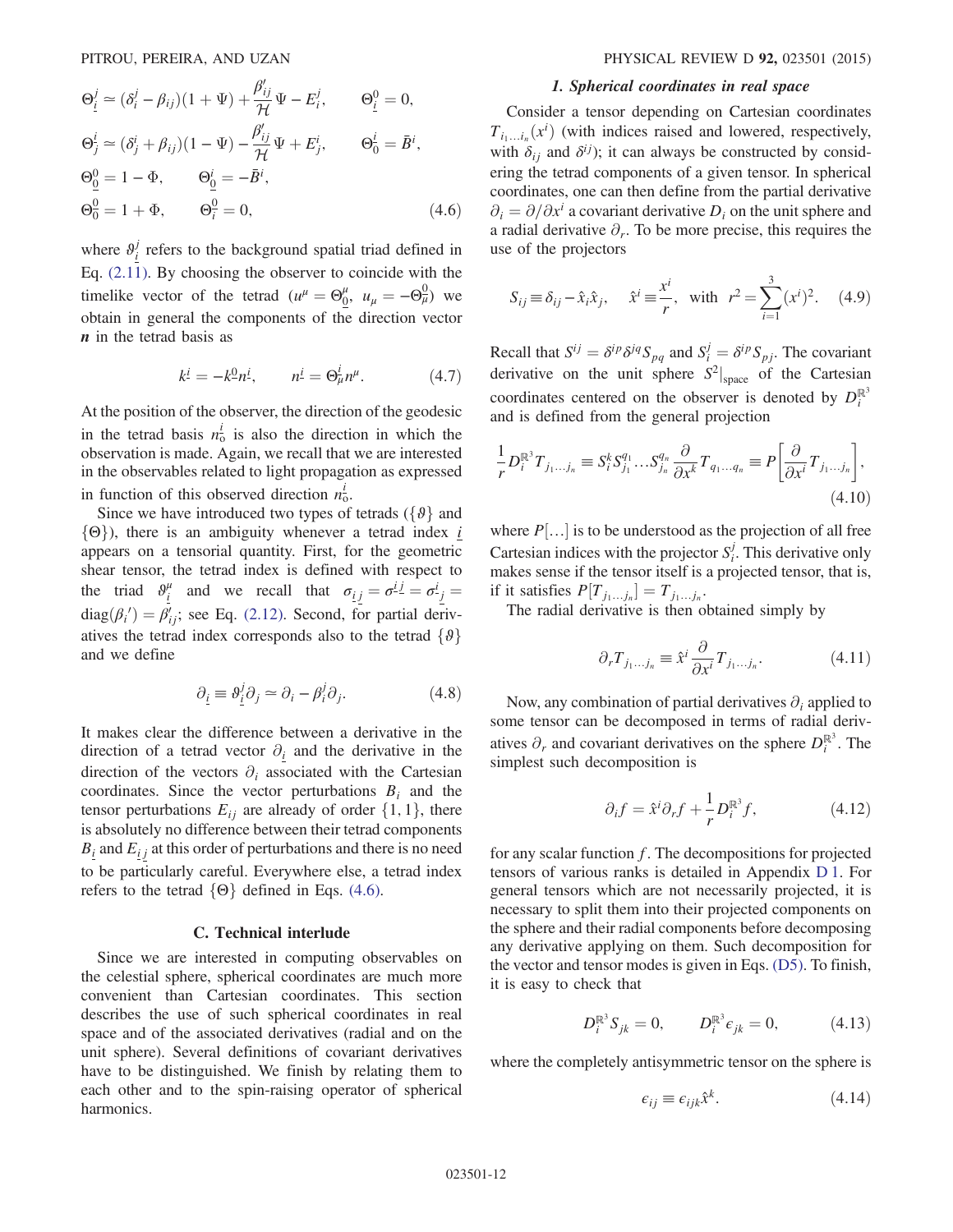#### 2. Covariant derivative on the tangent space

For any spatial tensor constant in space, such as  $\sigma_{i,i}$ , one can define scalar, vector and tensor fields on the unit sphere. First, one can define a scalar field on the unit sphere of observing directions,  $S^2|_{\text{obs}}$ , by contracting all free indices with the direction of observation:

$$
\Sigma \equiv \frac{1}{2} \sigma_{\underline{i}\,\underline{k}} n_{\mathrm{o}}^{\underline{i}} n_{\mathrm{o}}^{\underline{k}}.\tag{4.15}
$$

Indeed, the observing direction can be considered as a point on  $S^2|_{\text{obs}}$ , whose spherical coordinates are  $(\theta_0, \varphi_0)$ , and  $\Sigma$ from the expression (4.15) is thus a function of  $(\theta_0, \varphi_0)$ , that is, a scalar field on  $S^2|_{obs}$ . Then, to define a vector field on the unit sphere, one needs to contract one index with the observing direction and project the remaining one on the sphere. Furthermore, in order to get a tensor field on the unit sphere, we shall project the two free indices on the sphere. These projections are obtained by contraction with the screen basis vectors  $n_a^0$  at the observer. For instance, the vector and tensor fields on the sphere build from the geometric shear are simply

$$
\Sigma_a \equiv n_a^{0j} \sigma_{\underline{j}\,\underline{i}} n_0^{\underline{i}}, \qquad \Sigma_{ab} \equiv n_a^{0i} n_b^{0k} \sigma_{\underline{i}\,\underline{k}}.\tag{4.16}
$$

We remark that  $\Sigma_{ab}$ , which is a symmetric 2 × 2 matrix, is not traceless. In fact, using the partition of the identity  $\delta^{ij} = n^i n^j + n^i_1 n^j_1 + n^i_2 n^j_2$ , the trace is given by<br>  $\delta^{ab}n^{0i}n^{0k}\sigma_{ij} = \sigma_{ij}n^{i}n^{k} = 2\Sigma$  Alternatively the vector  $\delta^{ab} n_a^{\alpha i} n_b^{\alpha} \sigma_{i k} = -\sigma_{i k} n^i n^k = -2\Sigma$ . Alternatively, the vector and tensor fields (4.16) can be obtained by applying successively the covariant derivative on the unit sphere  $D_a$  to  $\Sigma(\theta_0, \varphi_0)$ . Indeed, with this method, we find the relations

$$
\Sigma_a = D_a \Sigma, \qquad \Sigma_{ab} = D_a D_b \Sigma + 2\delta_{ab} \Sigma,
$$
  

$$
D_a D^a \Sigma = -6\Sigma, \qquad \Sigma_{\langle ab \rangle} = D_{\langle a} D_{b \rangle} \Sigma.
$$
 (4.17)

Note that the metric and the antisymmetric tensor on the sphere are obtained from

$$
\delta_{ab} = 2n_a^{(+}n_b^{-)}, \qquad \epsilon_{ab} = 2in_a^{[-}n_b^{+]} \tag{4.18}
$$

and satisfy

$$
D_a \delta_{bc} = 0, \qquad D_a \epsilon_{bc} = 0. \tag{4.19}
$$

# 3. Background geodesics and identification of covariant derivatives

The covariant derivative  $D_a$ , related to the unit sphere in the observer's tangent space, and the derivative  $D_i^{\mathbb{R}^3}$ , related to the unit sphere of Cartesian coordinates, are fundamentally different. But, they can be related in a simple way. Indeed, the solution to the background geodesic at order

 $\{0, 0\}$ , that is, the geodesics of the spatially flat Friedmann-Lemaître spacetime, is given by

$$
n^{\underline{i}} = n^{\underline{i}}_0, \qquad n^{\underline{i}}_a = n^{0i}_a,
$$
  
\n
$$
\frac{dx^{i\{0,0\}}}{dy} = n^{\underline{i}}_0 \Rightarrow x^{i\{0,0\}} = \chi n^{\underline{i}}_0,
$$
\n(4.20)

where, we remind the reader,  $n_0^i$  is the direction of the geodesic at the position of the observer in the tetrad basis. This is the direction of observation, since we have oriented the geodesic toward the past.

There is thus a straightforward identification between the sphere of the directions of observation, lying in the tangent space at the observer (the set of directions  $S^2|_{\text{obs}}$  spanned by  $n_0^i$ ), and the set of points of  $\mathbb{R}^3$  reached at an affine parameter  $\chi$  (or  $\eta$ ) on the background geodesic. Indeed, the points spanned by the coordinates  $x^{i\{0,0\}}$  at a given affine parameter  $\chi$  are such that

$$
\delta_{ij} x^{i\{0,0\}} x^{j\{0,0\}} = r^2(\chi) = \chi^2
$$

and form a sphere in the Cartesian coordinates. We can then subsequently identify this sphere of radius  $\chi$  to the unit sphere  $S^2|_{\text{space}}$ .

This means that we can identify  $n_0^i$  with  $\hat{x}^i$  and then  $D_a$ on  $S^2|_{\text{obs}}$  with  $n_a^{\text{o}i}D_i^{\mathbb{R}^3}$ , the projection onto the screen basis  $n^{\text{o}}$  being used only to switch from the extrinsic point of  $n_a^{\circ}$  being used only to switch from the extrinsic point of view of the derivative (the projection of the Cartesian derivative onto the sphere) to an intrinsic point of view on the sphere. In the rest of this article we thus replace the notation  $D_i^{\mathbb{R}^3}$  by  $D_i$ ,  $n_a^{\circ i}D_i^{\mathbb{R}^3}$  by  $D_a$ , and  $n_{\pm}^{\circ i}D_i^{\mathbb{R}^3}$  by  $D_{\pm}$ .

# 4. Link with spin-raising operator and spin-weighted spherical harmonics

The covariant derivative on the unit sphere is related to the usual spin-raising and spin-lowering operators. In spherical coordinates, these operators are defined for a spin-s quantity by

$$
\partial X^s = -\sin^s \theta \left[ \partial_\theta + i \frac{1}{\sin \theta} \partial_\varphi \right] (\sin^{-s} \theta X^s), \qquad (4.21a)
$$

$$
\bar{\partial}X^s = -\sin^{-s}\theta \left[\partial_\theta - i\frac{1}{\sin\theta}\partial_\varphi\right] (\sin^s \theta X^s). \tag{4.21b}
$$

They are related to the covariant derivative through

$$
\delta = -\sqrt{2}n^{\circ}_{-}{}^{a}D_{a} = -\sqrt{2}D_{+}, \n\bar{\delta} = -\sqrt{2}n^{\circ}_{+}{}^{a}D_{a} = -\sqrt{2}D_{-},
$$
\n(4.22)

the vector  $n_{\pm}^0$  being defined in Eq. (3.11). Hence, for a tensor<br>field of spin  $\pm |s|$  on the sphere  $X^{\nu_1 \dots \nu_s} = X^s n^0 \nu_1 \dots n^0 \nu_s$ field of spin + |s| on the sphere,  $X^{\nu_1 \dots \nu_s} = X^s n_1^{\alpha_1 \nu_1} \dots n_1^{\alpha_1 \nu_s}$ <br>and a tensor of spin - |s|  $Z^{\nu_1 \dots \nu_s} = Z^{-s} n_1^{\alpha_1 \nu_1} \dots n_1^{\alpha_1 \nu_s}$  we have and a tensor of spin  $-|s|$ ,  $Z^{\nu_1 \dots \nu_s} = Z^{-s} n_2^{\circ \nu_1} \dots n_2^{\circ \nu_s}$ , we have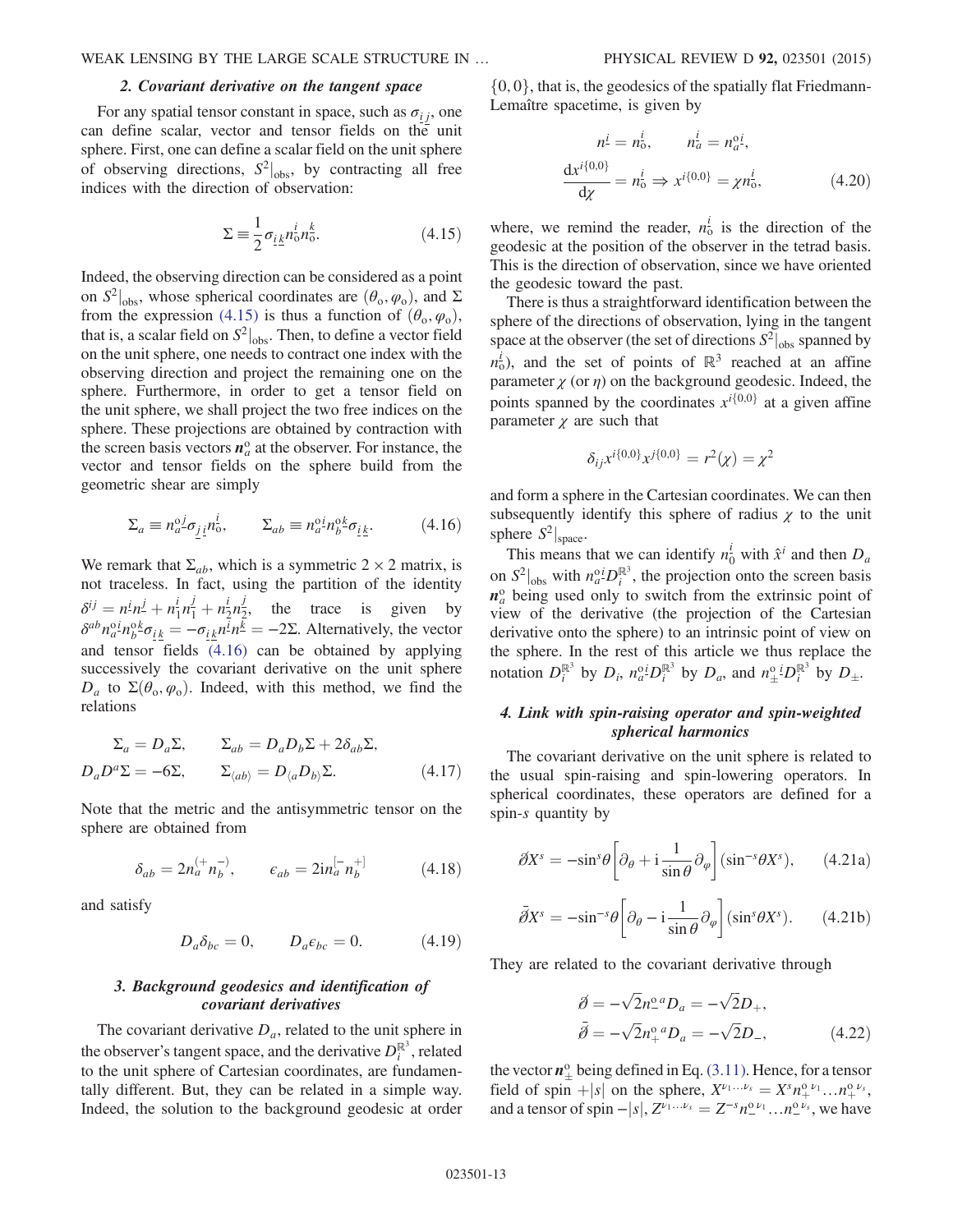$$
-\sqrt{2}\nabla^{\mu}X^{\nu_{1}...\nu_{s}} = (\mathcal{O}X^{s})n_{+}^{\circ}\mu_{n_{+}}^{\circ}\nu_{1}...n_{+}^{\circ}\nu_{s}
$$
  
+  $(\bar{\partial}X^{s})n_{-}^{\circ}\mu_{n_{+}}^{\circ}\nu_{1}...n_{+}^{\circ}\nu_{s},$  (4.23a)  

$$
-\sqrt{2}\nabla^{\mu}Z^{\nu_{1}...\nu_{s}} = (\mathcal{O}Z^{-s})n_{+}^{\circ}\mu_{n_{-}}^{\circ}\nu_{1}...n_{-}^{\circ}\nu_{s}
$$
  
+  $(\bar{\partial}Z^{-s})n_{-}^{\circ}\mu_{n_{-}}^{\circ}\nu_{1}...n_{-}^{\circ}\nu_{s}.$  (4.23b)

Since the spin-weighted spherical harmonics satisfy the property

$$
Y_{\ell m}^s = \begin{cases} \sqrt{\frac{(\ell - s)!}{(\ell + s)!}} \, \delta^s Y_{\ell m} & \text{if } 0 \le s \le \ell, \\ (-1)^s \sqrt{\frac{(\ell + s)!}{(\ell - s)!}} \, \bar{\partial}^{-s} Y_{\ell m} & \text{if } -\ell \le s \le 0, \end{cases} \tag{4.24}
$$

any number of covariant derivatives applied on a spherical harmonic can be computed using the properties  $(4.23)$ .

As an application, consider the expansion of the variable  $\Sigma$  in spherical harmonics

$$
\Sigma(\chi, n_0^{\dot{t}}) = \sum_{m=-2}^{+2} \Sigma_{2m}(\chi) Y_{2m}(n_0^{\dot{t}}). \tag{4.25}
$$

If we align the azimuthal direction with an eigendirection of the geometric shear, the multipoles coefficients are then given by

$$
\Sigma_{20}(\chi) = -\sqrt{\frac{\pi}{5}} [\beta'_1(\chi) + \hat{\beta}'_2(\chi)],
$$
  

$$
\hat{\Sigma}_{2\pm 2}(\chi) = \sqrt{\frac{\pi}{30}} [\beta'_1(\chi) - \beta'_2(\chi)].
$$
 (4.26)

The most useful derivatives are then easily obtained to be

$$
\Sigma_{\pm}(\chi, n_0^{\dot{i}}) = n_{\mp}^{\dot{\alpha}} \kappa_n^{\dot{i}} \sigma_{\underline{k} \cdot \underline{j}}(\chi) = D_{\pm} \Sigma(\chi, n_0^{\dot{i}})
$$
  
=\mp \sqrt{3} \sum\_{m} \Sigma\_{2m}(\chi) Y\_{2m}^{\pm 1}(n\_0^{\dot{i}}), \qquad (4.27a)

$$
\Sigma_{\pm\pm}(\chi, n_0^{\underline{i}}) = n_{\langle \mp}^0 n_{\mp}^0 \gamma^{\underline{j}} \sigma_{\underline{k}\underline{j}}(\chi) = D_{\pm} D_{\pm} \Sigma(\chi, n_0^{\underline{i}})
$$
  
=  $\sqrt{6} \sum_m \Sigma_{2m}(\chi) Y_{2m}^{\pm 2}(n_0^{\underline{i}}).$  (4.27b)

Similarly, if we expand a scalar field  $\varphi(\chi, x^i)$  in spherical<br>harmonics harmonics

$$
\varphi(\chi, x^i) = \sum_{\ell,m} \varphi_{\ell m}(\chi, r) Y_{\ell m}(\hat{x}^i), \qquad (4.28)
$$

then the most useful derivatives are

$$
D_{\pm}\varphi(\chi,x^i) = \mp \sqrt{\frac{\ell(\ell+1)}{2}} \sum_{\ell,m} \varphi_{\ell m}(\chi,r) Y_{\ell m}^{\pm 1}(\hat{x}^i), \tag{4.29a}
$$

$$
D_{\pm}D_{\pm}\varphi(\chi,x^{i}) = \frac{1}{2}\sqrt{\frac{(\ell+2)!}{(\ell-2)!}}\sum_{\ell,m}\varphi_{\ell m}(\chi,r)Y_{\ell m}^{\pm 2}(\hat{x}^{i}),
$$
\n(4.29b)

$$
2D_{\pm}D_{\mp}\varphi(\chi, x^{i}) = D_{a}D^{a}\varphi(\chi, x^{i})
$$
  
=  $-\ell(\ell+1)\sum_{\ell,m}\varphi_{\ell m}(\chi, r)Y_{\ell m}(\hat{x}^{i}).$  (4.29c)

# D. Geodesics and Sachs equations in term of the Friedmannian coordinates

In the approximation that we are considering, we can solve the perturbation equations and the Sachs equation up to order  $\{1, 1\}$ . We shall define the distance down to the light cone on the Friedmann-Lemaître background spacetime as

$$
\chi \equiv \eta_0 - \eta. \tag{4.30}
$$

The geodesic equation (3.1) takes the form

$$
\frac{dk^{\nu}}{dv} + \Gamma^{\nu}_{\alpha\beta}k^{\alpha}k^{\beta} = 0, \qquad k^{0} = -\frac{d\chi}{dv}
$$
 (4.31)

and using (4.7) can be rewritten directly in terms of tetrad components as

$$
\frac{\mathrm{d}k^{\underline{i}}}{\mathrm{d}v} = \frac{\mathrm{d}k_{\underline{i}}}{\mathrm{d}v} = (k^{\underline{0}})^2 (\omega_{\underline{k}\underline{j}\underline{i}} n^{\underline{k}} n^{\underline{j}} + \omega_{\underline{0}\underline{0}\underline{i}} - \omega_{\underline{j}\underline{0}\underline{i}} n^{\underline{j}} - \omega_{\underline{0}\underline{j}\underline{i}} n^{\underline{j}}),\tag{4.32a}
$$

$$
\frac{\mathrm{d}k^{\underline{0}}}{\mathrm{d}v} = -\frac{\mathrm{d}k_{\underline{0}}}{\mathrm{d}v} = (k^{\underline{0}})^2(-\omega_{\underline{i}\underline{j}}\underline{0}n^{\underline{i}}n^{\underline{j}} + \omega_{\underline{0}\underline{i}}\underline{0}n^{\underline{i}}), \quad (4.32b)
$$

where the affine connections are defined in Appendix B 1. Instead of the parameter v we shall use the parameter  $\chi$ since, once the wave vector is integrated, we have

$$
\frac{\mathrm{d}x^{\mu}}{\mathrm{d}\chi} = -\frac{k^{\mu}}{k^0}.\tag{4.33}
$$

The position on the geodesic then becomes a function of the parameter  $\chi$  and the initial direction  $n_o^i$ . Finally, the Sachs equation with the parameter  $\chi$  reads [61]

$$
\frac{\mathrm{d}^2 \mathcal{D}_{ab}}{\mathrm{d} \chi^2} + \frac{1}{k^0} \frac{\mathrm{d} k^0}{\mathrm{d} \chi} \frac{\mathrm{d} \mathcal{D}_{ab}}{\mathrm{d} \chi} = \frac{1}{(k^0)^2} \mathcal{R}_{ac} \mathcal{D}_{cb}.
$$
 (4.34)

# V. ANGULAR MULTIPOLE CORRELATIONS IN ANISOTROPIC SPACES

As previously explained, we adopt an observer point of view in which all observable quantities are considered as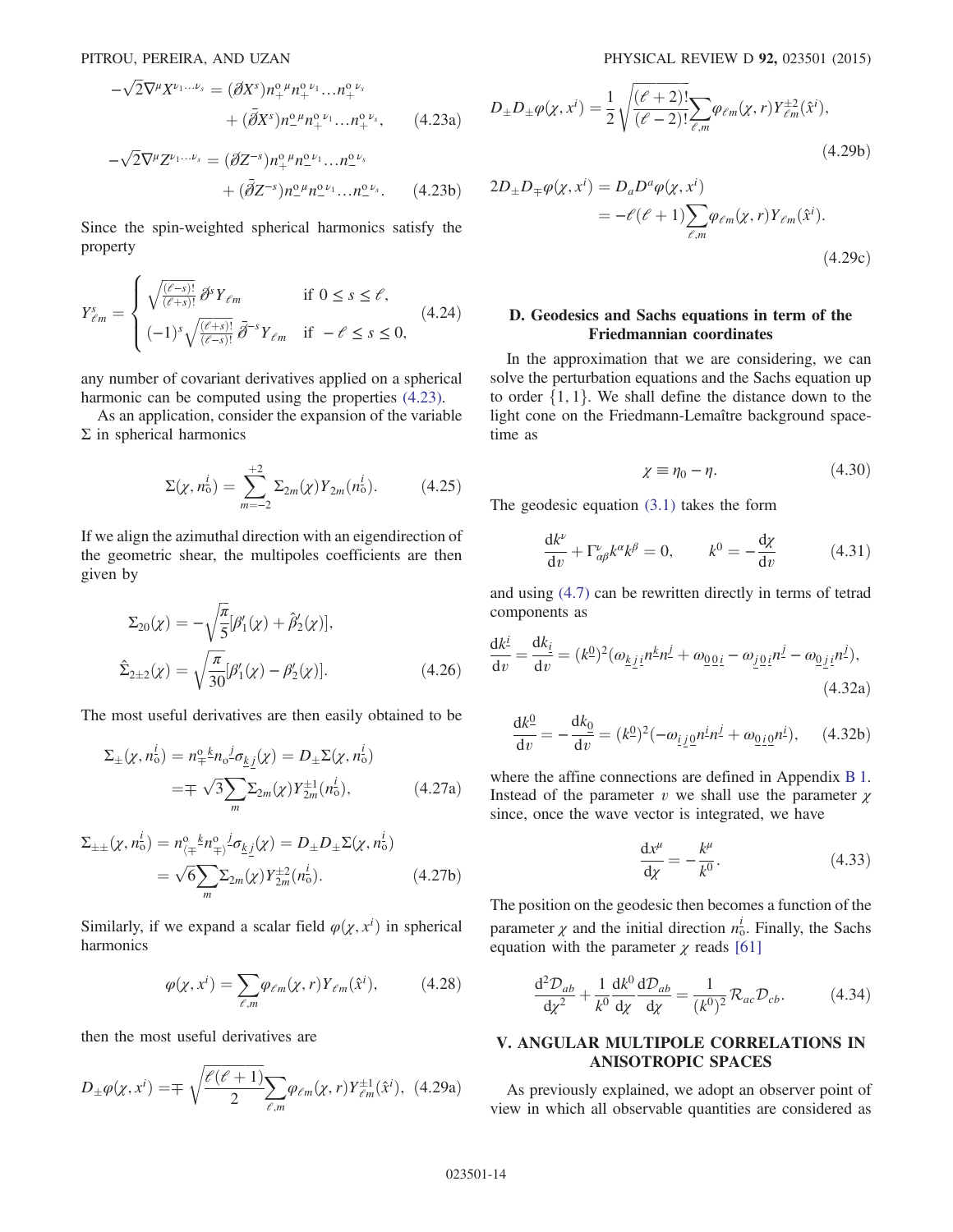functions of the direction of observation  $n_0$  and of the affine parameter  $v$  or, equivalently, of the redshift  $z$ , keeping in mind that the latter also depends on  $n_0$ . All these quantities can be decomposed on a basis of spin-weighted spherical harmonics,  $Y_{\ell m}^s$ . The goal of this section is to derive a set of formal expressions concerning these expansions and to establish general results of the two-point correlation function valid in Bianchi I geometries.

We consider that the Universe has undergone an early period of isotropic expansion followed by a late-time anisotropic phase. This is in sharp contrast with the approach of Ref. [30], in which the Universe is supposed to have an early inflationary stage followed by an isotropic evolution (so that geodesics are Friedmann-Lemaître geodesics and anisotropy is imprinted only in the source term).

The tools we shall develop are not specific to weak lensing and can be used in other contexts, such as the study of the cosmic microwave background. We first describe, in Sec. VA, the general expansion of spin-s quantities. This will allow us to express their angular power spectrum in Sec. V B. We conclude by demonstrating that, while spatial parity symmetry implies that the EB correlation matrix vanishes, some off-diagonal correlations are necessarily nonvanishing and encode information on the geometrical shear.

#### A. Multipolar expansions

The spin-s polarization basis is defined as a tensor product of s polarization vectors as

$$
\mathbf{m}_0^s \equiv \begin{cases} \mathbf{n}_0^+ \otimes \cdots \otimes \mathbf{n}_0^+ & \text{if } s > 0, \\ \mathbf{n}_0^- \otimes \cdots \otimes \mathbf{n}_0^- & \text{if } s < 0. \end{cases} \tag{5.1}
$$

Under the action of an active rotation  $R$ , this basis transforms as

$$
R[\mathbf{m}_{\mathrm{o}}^{s}] \equiv R \cdot \mathbf{m}_{\mathrm{o}}^{s}(R^{-1} \cdot \mathbf{n}_{\mathrm{o}}), \tag{5.2}
$$

where  $n_0$  is the vector along the line of sight at the point of observation. Spin-weighted spherical harmonics transform under the same rotation as

$$
R[Y_{\ell m}^{s}(\boldsymbol{n}_{o})\boldsymbol{m}_{o}^{s}] \equiv Y_{\ell m}^{s}(R^{-1}\cdot\boldsymbol{n}_{o})R[\boldsymbol{m}_{o}^{s}]
$$

$$
= \sum_{m'} Y_{\ell m'}^{s}(\boldsymbol{n}_{o})\boldsymbol{m}_{o}^{s}D_{m'm}^{\ell}(R), \quad (5.3)
$$

where  $D_{mm'}^{\ell}(R)$  are the components of the Wigner D<br>matrix This means that they transform like normal matrix. This means that they transform like normal spherical harmonics provided they are accompanied by the polarization basis to which they are associated.

Now, any cosmological observable  $X<sup>s</sup>$  of spin s can be expressed in the form

$$
X^{s}(\chi_{\mathsf{S}}, \mathbf{n}_{\mathsf{o}})\mathbf{m}_{\mathsf{o}}^{s} = \int_{0}^{\chi_{\mathsf{S}}} S^{X_{s}}(\chi_{\mathsf{S}}, \chi, \mathbf{n}_{\mathsf{o}})\mathbf{m}_{\mathsf{o}}^{s} \mathrm{d}\chi, \tag{5.4}
$$

where  $\chi_{\rm S}$  refers to the position of the source. Note that we are explicitly making use of the small shear expansion, since the source term is integrated along a geodesic of the Friedmann-Lemaître spacetime. This means that in order to compute  $X^s$  at order  $\{n, p\}$  one needs to determine the source  $S^{X_s}$  at the same order. The source term  $S^{X_s}(\chi_S, \chi, n_o)$ has to be understood as

$$
S^{X_s}(\chi_S, \chi, \mathbf{n}_o) = S^{X_s}(\chi_S, \chi, x^i, \mathbf{n}_o)|_{x^i = \chi \mathbf{n}_o^i}, \tag{5.5}
$$

that is, evaluated on the background geodesic. Moreover, thanks to Eq. (4.30), the parameters  $\chi$  and  $\chi$ <sub>S</sub> can be thought as time coordinates. The intrinsic angular dependence of  $S^{X_s}$  on  $n_0$  is a consequence of the (possible) nonscalar nature of the source. Moving forward, it is convenient to decompose  $X<sup>s</sup>$  into spherical harmonics as

$$
X^{s}(\chi_{\mathsf{S}}, \mathbf{n}_{\mathsf{o}})\mathbf{m}_{\mathsf{o}}^{s} = \sum_{\ell,m} X^{s}_{\ell m}(\chi_{\mathsf{S}}) Y^{s}_{\ell m}(\mathbf{n}_{\mathsf{o}})\mathbf{m}_{\mathsf{o}}^{s},\tag{5.6}
$$

which will allow us to define multipolar correlations at unequal times of the form  $\langle X_{\epsilon m}^s(\chi_{S1})X_{\epsilon' m'}^{s*}(\chi_{S2})\rangle$ . In order to compute these angular correlators, we first need to take the compute these angular correlators, we first need to take the Fourier transform of the source (5.4) off the line of sight

$$
S^{X_s}(\chi_S, \chi, x^i, n_\text{o})m_\text{o}^s = \int \frac{\mathrm{d}^3 \boldsymbol{k}}{(2\pi)^{3/2}} S^{X_s}(\chi_S, \chi, \boldsymbol{k}, n_\text{o}) e^{\mathrm{i} \boldsymbol{k} \cdot \boldsymbol{x}} m_\text{o}^s,
$$
\n(5.7)

in the sense that we do not bind  $x^i$  to  $\chi$  by the relation  $x^{i} = \chi n_{0}^{i}$  and  $\chi$  has to be thought as a time coordinate<br>thanks to Eq. (4.30). Then the intrinsic dependence of the thanks to Eq. (4.30). Then, the intrinsic dependence of the source on  $n_0$  is further expanded in terms of spherical harmonics, with the latter being defined with respect to an axis aligned with the Fourier mode  $k$ . That is,

$$
S^{X_s}(\chi_S, \chi, , k, n_o) m_0^s
$$
  
= 
$$
\sum_{\ell,m} S^{X_s}_{\ell m}(\chi_S, \chi, k) i^{\ell} \sqrt{\frac{4\pi}{2\ell+1}} R_k [Y^s_{\ell m} (n_o) m_0^s],
$$
 (5.8)

where  $R_k$  is a rotation that transports the azimuthal direction to the direction of the Fourier mode  $k$  (see Appendix C for details about this notation). The terms with  $m = 0, 1, 2$  correspond here to scalar, vector and tensor perturbations, respectively. If we now make use of the Rayleigh expansion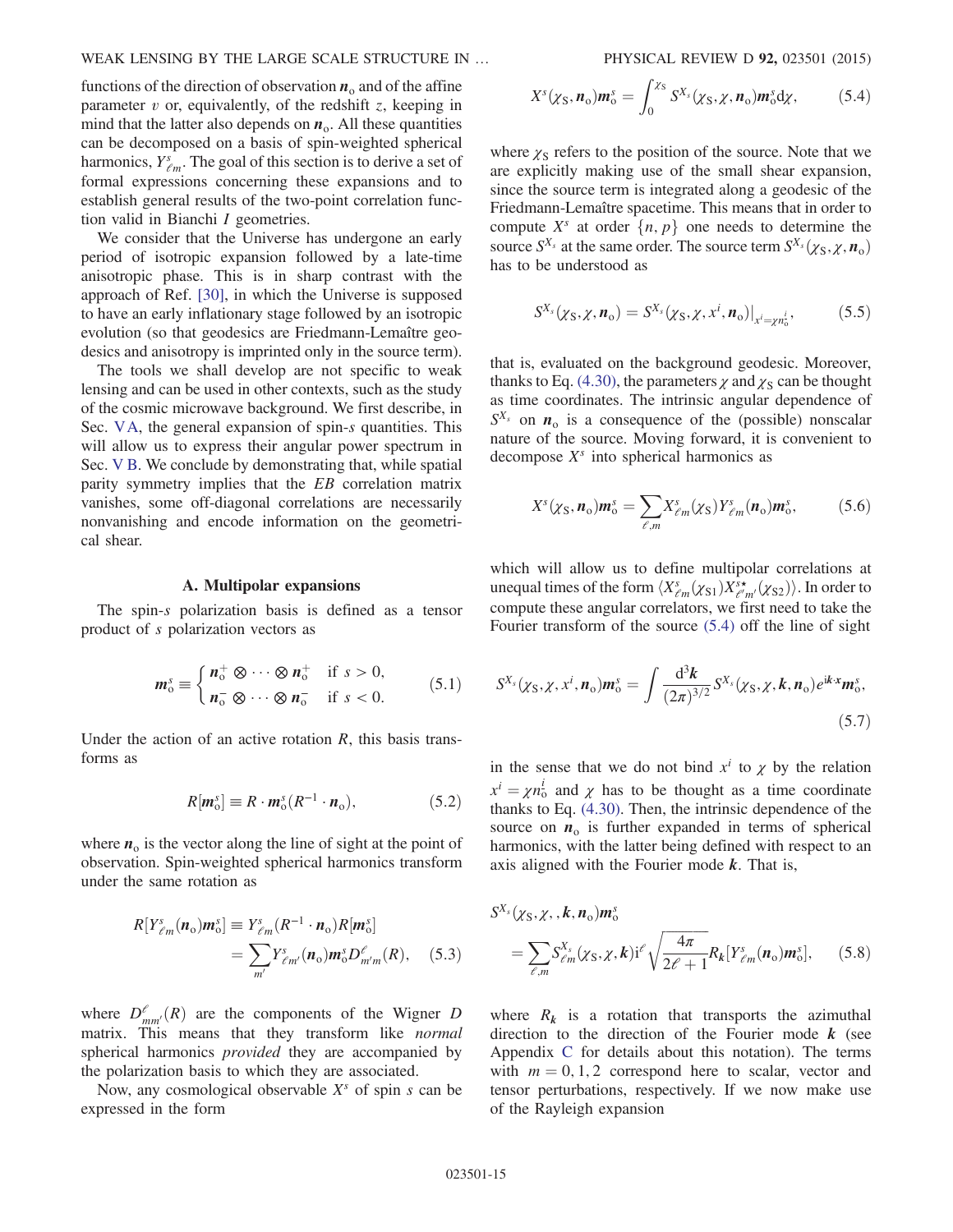$$
e^{ikx} = 4\pi \sum_{\ell,m} i^{\ell} j_{\ell}(kr) Y_{\ell m}^{*}(\hat{k}) Y_{\ell m}(n_{o})
$$
  
= 
$$
\sum_{\ell} i^{\ell} \sqrt{(4\pi)(2\ell+1)} j_{\ell}(kr) R_{k}[Y_{\ell 0}(n_{o})], \quad (5.9)
$$

with  $r = \delta_{ij} x^i x^j$ , and insert the decomposition (5.8) into<br>Eq. (5.7) we find after comparing Eqs. (5.6) and (5.7) that Eq.  $(5.7)$ , we find, after comparing Eqs.  $(5.6)$  and  $(5.7)$ , that

$$
X_{\ell m}^{s}(\chi_{\mathcal{S}}) = \sqrt{\frac{2}{\pi}} \int d^{3}k \int_{0}^{\chi_{\mathcal{S}}} d\chi' \sum_{m'} D_{mm'}^{\ell}(R_{k}) i^{\ell}
$$

$$
\times \sqrt{\frac{(2\ell+1)}{4\pi}} \sum_{\ell'} s_{j}^{(\ell'm')} (kr) S_{\ell'm'}^{X_{s}}(\chi_{\mathcal{S}}, \chi, k), \tag{5.10}
$$

where we have introduced the definitions

$$
s_j(\ell''m')(x) \equiv \sum_{L} S C_{\ell L \ell'}^{m' 0 m'} j_L(x) i^{L + \ell' - \ell} \sqrt{\frac{(4\pi)(2L+1)}{(2\ell+1)(2\ell' + 1)}}
$$
(5.11)

and

$$
{}^{s}C^{m_1m_2m_3}_{\ell_1\ell_2\ell_3} \equiv \int \mathrm{d}^2\Omega Y^{\mathcal{S},\star}_{\ell_1m_1}(\boldsymbol{n}_\mathrm{o}) Y_{\ell_2m_2}(\boldsymbol{n}_\mathrm{o}) Y^{\mathcal{S}}_{\ell_3m_3}(\boldsymbol{n}_\mathrm{o}). \tag{5.12}
$$

The dynamical evolution and the initial conditions of the source can be split as

$$
S_{\ell m}^{X_s}(\chi_S, \chi, \mathbf{k}) = T_{\ell m}^{X_s}(\chi_S, \chi, \mathbf{k}) \Phi_i(\mathbf{k}), \tag{5.13}
$$

where  $T_{\ell m}^{X_s}$  is the (anisotropic) transfer function and  $\Phi_i(\mathbf{k})$ <br>is the primordial gravitational potential. Then assuming is the primordial gravitational potential. Then, assuming that anisotropies are induced at late-time evolution only, the statistics of the primordial power spectrum must obey

$$
\langle \Phi_i(\mathbf{k}) \Phi_i^{\star}(\mathbf{q}) \rangle = P(k) \delta^3(\mathbf{k} - \mathbf{q}), \quad (5.14)
$$

with  $P(k)$  being the (isotropic) primordial power spectrum. To account for the angular dependence of the transfer functions, we further decompose them as

$$
T_{\ell m}^{X_s}(\chi_S, \chi, \mathbf{k}) = \sum_{L,M} X_s T_{\ell m}^{L M}(\chi_S, \chi, k) Y_{L M}(\hat{\mathbf{k}}). \qquad (5.15)
$$

#### B. Expression of the two-point angular correlators

These formulas can now be combined [using in particular Eq. (D25) to integrate out all spherical harmonics] to give an expression for the correlation between the multipoles of two different observables  $X^{s_1}$  and  $Z^{s_2}$ . We find

$$
\langle X_{\ell_{1}m_{1}}^{s_{1}}(\chi_{S1})Z_{\ell_{2}m_{2}}^{s_{2}}(\chi_{S2})\rangle = \frac{2}{\pi} (i)^{\ell_{1}} (-i)^{\ell_{2}} \int_{0}^{\infty} dk k^{2} P(k) \int_{0}^{\chi_{S1}} d\chi_{1} \int_{0}^{\chi_{S2}} d\chi_{2} \sum_{\ell,m} \sum_{\ell_{1}',m_{1}'} \sum_{l_{1},M_{1}'} (-1)^{m_{1}'+m_{2}'s_{1}} j_{\ell_{1}}^{(\ell_{1}'m_{1}')}\n\times (k\chi_{1})^{s_{2}} j_{\ell_{2}}^{(\ell_{2}'m_{2}')^{*}}(k\chi_{2})^{-m_{1}'} C_{\ell_{1}\ell L_{1}}^{m_{1}m_{1}m_{1}-m_{2}'} C_{\ell_{2}\ell L_{2}}^{m_{2}m_{2}M_{2}X_{s_{1}}} T_{\ell_{1}m_{1}}^{L_{1}M_{1}}(\chi_{S1},\chi_{1},k)^{Z_{s_{2}}} T_{\ell_{2}m_{2}}^{L_{2}M_{2}^{*}}(\chi_{S2},\chi_{2},k).
$$
(5.16a)

A central quantity in this description is the two-point correlation function of the  $E$  and  $B$  modes of a given spin-2 observable (as, for instance, the cosmic shear  $\gamma$ ). This expression requires the decomposition of  $X^{\pm s}$ ,  $\frac{f^{s'}(m')}{f}$  and  $S_{\ell m}^{X_s}$  in their even or odd parity pieces as

$$
X_{\ell m}^s(\chi) = E_{\ell m}^{X_s}(\chi) + i \operatorname{sgn}(s) B_{\ell m}^{X_s}(\chi), \tag{5.17a}
$$

$$
\pm s_j \mathcal{E}^{(\ell'm')}(x) = |s| \mathcal{E}^{(\ell'm')}_{\ell}(x) + i \operatorname{sgn}(s)|s| \beta_{\ell}^{(\ell'm')}(x), \tag{5.17b}
$$

$$
S_{\ell m}^{X_s}(\chi_S, \chi, \mathbf{k}) = [T_{\ell m}^{E^{X_s}}(\chi_S, \chi, \mathbf{k}) + i \operatorname{sgn}(s) T_{\ell m}^{B^{X_s}}(\chi_S, \chi, \mathbf{k})] \Phi_i(\mathbf{k}). \tag{5.17c}
$$

Note that a spin  $s = 2$  field will have both E and B modes, while a scalar  $(s = 0)$  field will only have the E mode, so that  ${}^0\beta_{\ell}^{(\ell'm')}=0$  and  $B_{\ell m}^{X_0}=0$ .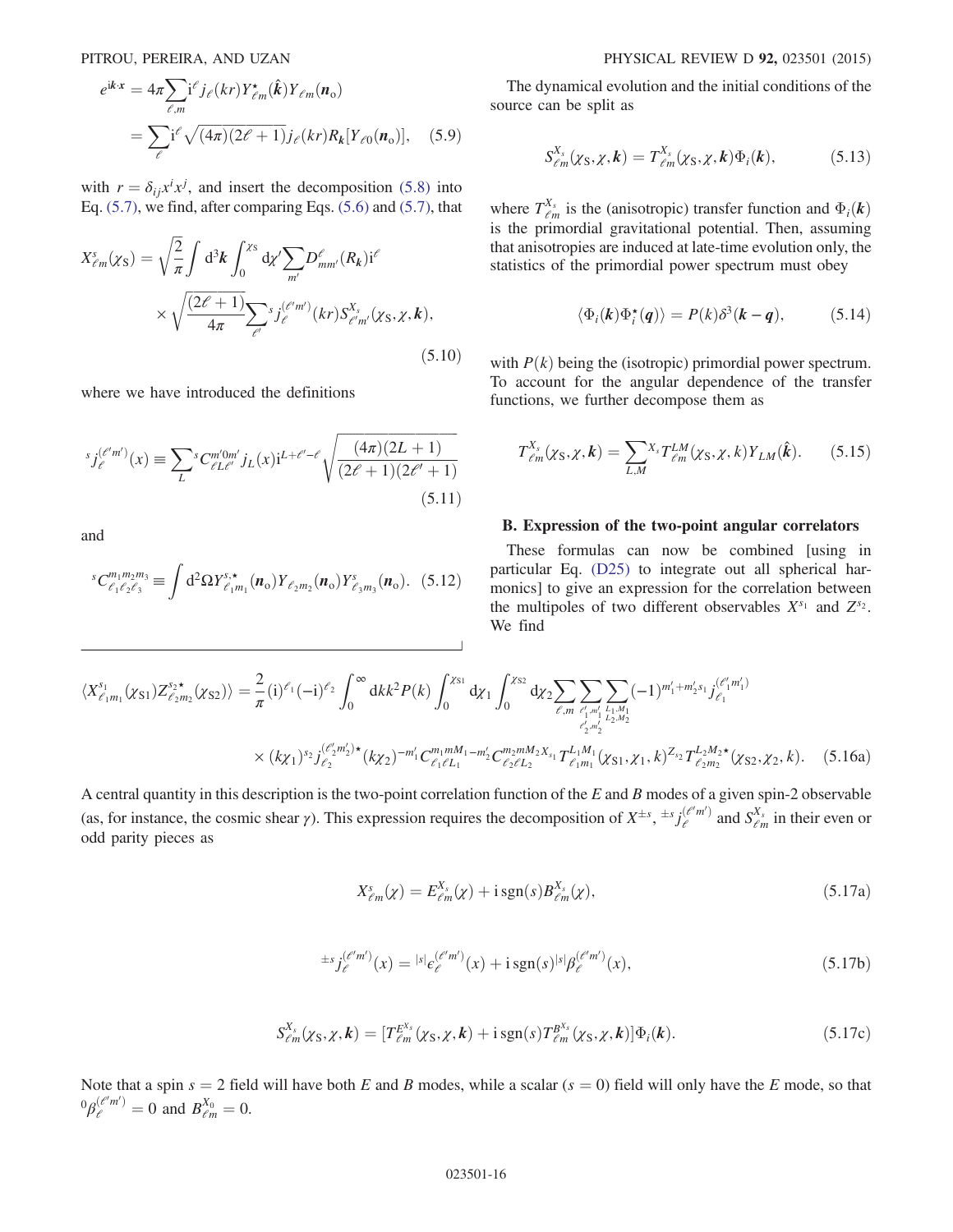From these expressions and Eq. (5.10), one can verify that

$$
E_{\ell m}^{X_s}(\chi_S) = \sqrt{\frac{2}{\pi}} \int d^3k \int_0^{\chi_S} d\chi \sum_{m'} D_{mm'}^{\ell}(R_k) i^{\ell} \sqrt{\frac{(2\ell+1)}{4\pi}} \times \sum_{\ell'} [s| \epsilon_m^{(\ell'm')} (k\chi) T_{\ell'm'}^{Ex_s}(\chi_S, \chi, \mathbf{k}) - |s| \beta_m^{(\ell'm')} (k\chi) T_{\ell'm'}^{B^X_s}(\chi_S, \chi, \mathbf{k})] \Phi_i(\mathbf{k}),
$$
\n(5.18a)

$$
B_{\ell m}^{X_s}(\chi_S) = \sqrt{\frac{2}{\pi}} \int d^3k \int_0^{\chi_S} d\chi \sum_{m'} D_{mm'}^{\ell}(R_k) i^{\ell} \sqrt{\frac{(2\ell+1)}{4\pi}} \\ \times \sum_{\ell'} [ |s| \epsilon_m^{(\ell'm')} (k\chi) T_{\ell'm'}^{BX_s}(\chi_S, \chi, k) + |s| \beta_m^{(\ell'm')} (k\chi) T_{\ell'm'}^{EX_s}(\chi_S, \chi, k)] \Phi_i(k).
$$
 (5.18b)

Then, the EE and BB covariance matrices can be computed by simply taking appropriate combinations of  $X_{\ell m}^{\pm s}$ . In order to simplify the notation we define

$$
\mathcal{M}^{ACA'C'}_{\ell_{1}m_{1}\ell_{2}m_{2}}(\chi_{S1},\chi_{S2}) \equiv \frac{2}{\pi} (i)^{\ell_{1}} (-i)^{\ell_{2}} \int_{0}^{\infty} dk k^{2} P(k) \int_{0}^{\chi_{S1}} d\chi_{1} \int_{0}^{\chi_{S2}} d\chi_{2} \times \sum_{\ell_{1}m_{1}'} \sum_{\ell_{1}m_{1}'} (-1)^{m_{1}'+m_{2}'} \int_{\ell_{1}'}^{\ell_{1}m_{1}'} (k\chi_{1})^{C'} j_{\ell_{2}}^{(\ell_{2}'m_{2}')\star} (k\chi_{2})^{-m_{1}'} C_{\ell_{1}\ell L_{1}}^{m_{1}m_{1}m_{1}-m_{2}'} C_{\ell_{2}\ell L_{2}}^{m_{2}m_{2}M_{2}L_{1}M_{1}} \times (\chi_{S1},\chi_{1},k)^{C} T_{\ell_{2}'}^{L_{2}M_{2}} \times (\chi_{S2},\chi_{2},k)
$$
\n
$$
(5.19a)
$$

together with the notation

$$
^A j_{\ell}^{(\ell'm')} = \begin{cases} |s| \epsilon_{\ell}^{(\ell'm')} & \text{if } A = E^{X_s}, \\ |s| \beta_{\ell}^{(\ell'm')} & \text{if } A = B^{X_s}. \end{cases}
$$

Thus, the EE and BB correlations become

$$
\langle E_{\ell_1 m_1}^{X_s} E_{\ell_2 m_2}^{X_s \star} \rangle = \sum_{A,C} \mathcal{M}_{\ell_1 m_1 \ell_2 m_2}^{ACAC} [\delta_A^E \delta_C^E + \delta_A^B \delta_C^B - \delta_A^E \delta_C^B - \delta_A^B \delta_C^E], \tag{5.20a}
$$

$$
\langle B_{\ell_1 m_1}^{X_s} B_{\ell_2 m_2}^{X_s \star} \rangle = \sum_{A,C} \mathcal{M}_{\ell_1 m_1 \ell_2 m_2}^{A C \bar{A} \bar{C}} [\delta_A^E \delta_C^E + \delta_A^B \delta_C^B + \delta_A^E \delta_C^B + \delta_A^B \delta_C^E],\tag{5.20b}
$$

where, in the last equality, we have introduced the notation according to which  $\bar{A}$  equals  $E^{X_s}$  (respectively,  $B^{X_s}$ ) whenever A is equal to  $B^{X_s}$  (respectively,  $E^{X_s}$ ), the same holding for  $\overline{C}$ . The  $\overline{EB}$  correlation can be computed using the same method.

The expression  $(5.20)$  is quite general. Let us first focus on its diagonal part, which can be characterized by the following estimators of

$$
C_{\ell}^{EE}(\chi_{S1},\chi_{S2}) = \frac{1}{2\ell+1} \sum_{m} \langle E_{\ell m}^{X_s}(\chi_{S1}) E_{\ell m}^{X_s \star}(\chi_{S2}) \rangle, \tag{5.21a}
$$

$$
C_{\ell}^{BB}(\chi_{S1},\chi_{S2}) = \frac{1}{2\ell+1} \sum_{m} \langle B_{\ell m}^{X_s}(\chi_{S1}) B_{\ell m}^{X_s \star}(\chi_{S2}) \rangle.
$$
 (5.21b)

The angular power spectra are then given by simpler expressions

$$
C_{\ell}^{EE}(\chi_{S1},\chi_{S2}) = \frac{2}{\pi} \int_0^{\infty} \frac{dkk^2}{4\pi} P(k) \sum_{m,L,M,A,C} [\delta_A^E \delta_C^E + \delta_A^B \delta_C^B - \delta_A^E \delta_C^B - \delta_A^B \delta_C^E] \times \left[ \sum_{\ell_1} \int_0^{\chi_{S1}} d\chi_1^A T_{\ell_1 m}^{LM}(\chi_{S1},\chi_{S2},k)^A j_{\ell}^{(\ell_1 m)}(k\chi_1) \right] \left[ \sum_{\ell_2} \int_0^{\chi_{S2}} d\chi_2^C T_{\ell_2 m}^{LM}(\chi_{S1},\chi_{S2},k)^C j_{\ell}^{(\ell_2 m)}(k\chi_2) \right]^{\star} \tag{5.22a}
$$

with, again, a similar expression for the B modes.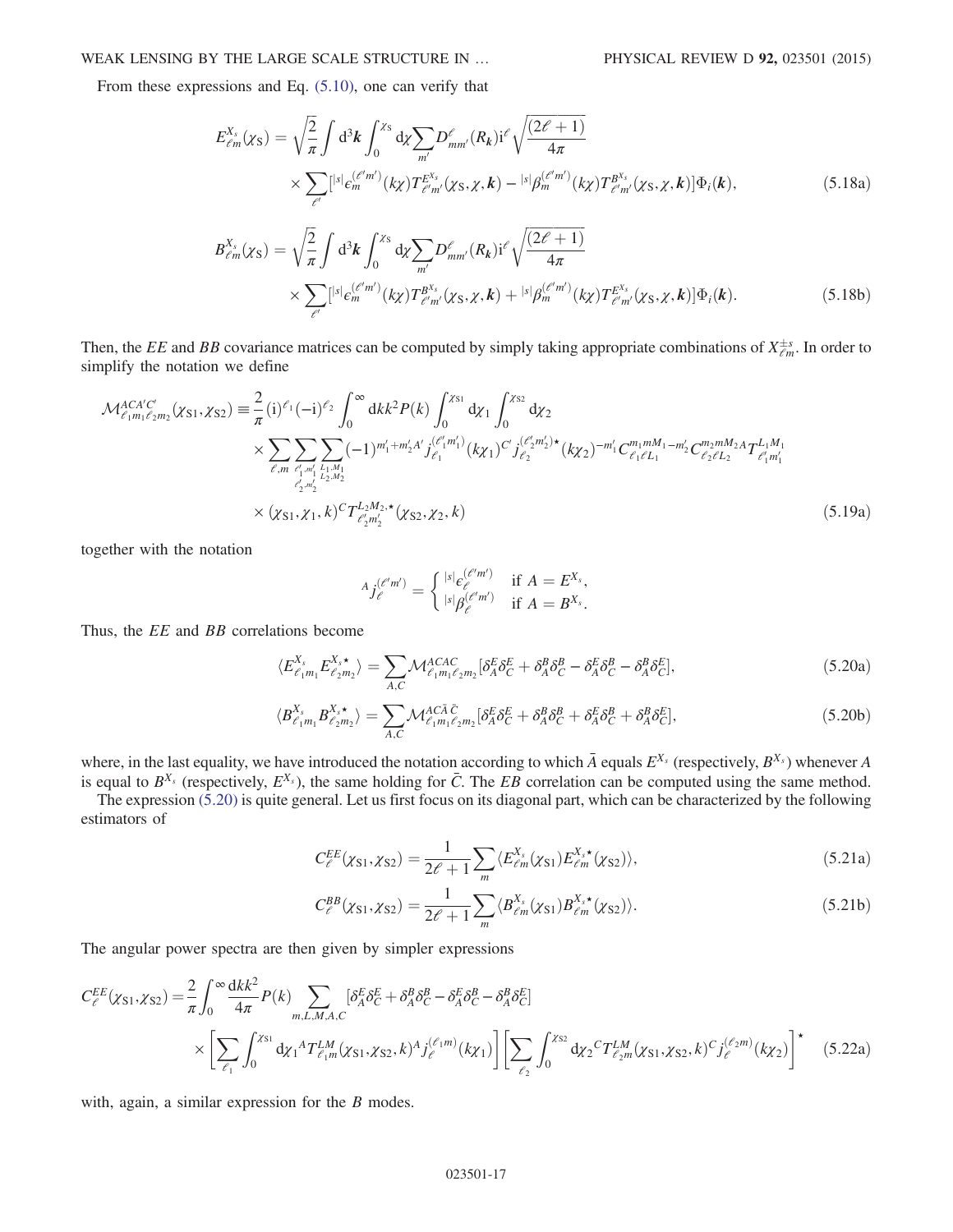The case where the transfer functions are isotropic is easily recovered. To see that, let us consider the simpler situation where  $X^{s_1} = Z^{s_2} = \Theta$ , with  $\Theta$  being the CMB temperature fluctuations. Since  $\Theta$  is a scalar, then it is a pure  $E$  mode with no  $B$  mode. In the previous formalism, we just need to set  ${}^E T_{\ell m}^{LM} = {}^{\Theta} T_{\ell m}^{LM}$  and  ${}^B T_{\ell m}^{LM} = 0$ . Then,<br>using  ${}^{\Theta} T_{\ell m}^{LM} = \sqrt{4\pi} T_{\ell m}^{\Theta} \delta^{L0} \delta^{M0}$ , we get from Eq. (5.16) the<br>standard result standard result

$$
C_{\ell}^{\Theta \Theta} = \frac{2}{\pi} \int_0^{\infty} k^2 \mathrm{d}k P(k) \sum_m
$$
  
 
$$
\times \left| \int_0^{\infty} \mathrm{d} \chi' \sum_{\ell'} T_{\ell'm}^{\Theta}(k, \chi') j_{\ell}^{(\ell'm)}(k \chi') \right|^2, \quad (5.23)
$$

where in this specific case it must be understood that the visibility function is included in the transfer functions  $T_{\epsilon m}^{\Theta}(k, \chi')$ . If we consider only scalar sources, then only the  $\epsilon m = 0$  mode contributes. Analogously, if we also have  $m = 0$  mode contributes. Analogously, if we also have sources with no intrinsic direction (like, for example, no Doppler effect in the CMB), then we have  $\ell' = 0$ .

#### C. Implication of spatial parity

We would like to briefly elucidate the relationship between the symmetries of the underlying background spacetime and the cross-correlation functions of different observables. In particular, we want to show that (spatial) parity symmetry implies that the diagonal piece of the EB correlation matrix is zero, while off-diagonal terms may not necessarily be.

We start by noticing that under a parity inversion  $\{x, y, z\} \rightarrow \{-x, -y, -z\}$ , or, equivalently,  $\{\boldsymbol{n}_0, \boldsymbol{n}_\theta, \boldsymbol{n}_\phi\} \rightarrow$  $\{-n_{\rho}, -n_{\theta}, n_{\phi}\}\$ , the polarization vectors transform as

$$
\mathbf{n}_o^{\pm}(\mathbf{n}_o) \to -\mathbf{n}_o^{\mp}(\mathbf{n}_o). \tag{5.24}
$$

This implies that the polarization basis should transform under parity as

$$
\mathbf{m}_\mathrm{o}^s(\mathbf{n}_\mathrm{o}) \rightarrow (-1)^s \mathbf{m}_\mathrm{o}^{-s}(\mathbf{n}_\mathrm{o}). \tag{5.25}
$$

Moreover, the sources transform as

$$
S^{X_s}(\chi_S, \chi, k, n_\text{o}) m_\text{o}^s(n_\text{o}) \rightarrow (-1)^s S^{X_s}(\chi_S, \chi, -k, -n_\text{o}) m_\text{o}^{-s}(n_\text{o}).
$$
\n
$$
(5.26)
$$

We now demand that any physical quantity remains invariant under a full parity inversion. That is, if at the same time we transform  $k \to -k$ ,  $n_{o} \to -n_{o}$  and  $m_{o}^{s} \to$  $(-1)^s m_0^{-s}$ , the source  $S^{X_s}$  of a physical observable  $X^s$ <br>should remain invariant which from Eqs. (5.7) and (5.26) should remain invariant, which from Eqs. (5.7) and (5.26) implies the condition

$$
S^{X_s}(\chi_S, \chi, \mathbf{k}, \mathbf{n}_o) = (-1)^s S^{X_{-s}}(\chi_S, \chi, -\mathbf{k}, -\mathbf{n}_o). \quad (5.27)
$$

If we take into account the parity transformations of the Wigner matrices and of the spherical harmonics–see Eqs. (D9)–(D11)—then a comparison of the previous expression with Eq. (5.8) shows that the parity condition translates to

$$
S_{\ell m}^{X_s}(\chi_S, \chi, \mathbf{k}) = (-1)^{m+s} S_{\ell, -m}^{X_{-s}}(\chi_S, \chi, -\mathbf{k}).
$$
 (5.28)

Then, we rewrite Eq.  $(5.10)$  as

$$
X_{\ell m}^s(\chi_{\rm S}) = \sqrt{\frac{2}{\pi}} \int \mathrm{d}^3 k X_{\ell m}^s(\chi_{\rm S}, k) \Phi_i(k). \tag{5.29}
$$

The above expression should be seen as a definition of  $X_{\text{em}}^{s}(\chi_{\text{S}}, \mathbf{k})$  and corresponds to the contribution of each Equrier mode to the observable but it is not its Equrier Fourier mode to the observable, but it is not its Fourier component. Its expression can be obtained by plugging Eq.  $(5.13)$  into Eq.  $(5.10)$  and then comparing with Eq.  $(5.29)$ . Then, if we impose the symmetry  $(5.28)$ to Eq. (5.29), using again the parity transformation of the Wigner matrices, we finally find that

$$
X_{\ell m}^s(\chi_S, \mathbf{k}) = (-1)^{\ell+s} X_{\ell m}^{-s}(\chi_S, -\mathbf{k}).
$$
 (5.30)

From this expression, it is straightforward to check that the  $E$  and  $B$  modes of a spin-2 quantity transform under parity as

$$
E_{\ell m}^{X_2}(\chi, \mathbf{k}) = \frac{1}{2} (X_{\ell m}^2(\chi, \mathbf{k}) + X_{\ell m}^{-2}(\chi, \mathbf{k}))
$$
  
=  $(-1)^{\ell} E_{\ell m}^{X_2}(\chi, -\mathbf{k}),$  (5.31a)

$$
B_{\ell m}^{X_2}(\chi, \mathbf{k}) = \frac{-i}{2} (X_{\ell m}^2(\chi, \mathbf{k}) - X_{\ell m}^{-2}(\chi, \mathbf{k}))
$$
  
=  $(-1)^{\ell+1} B_{\ell m}^{X_2}(\chi, -\mathbf{k}).$  (5.31b)

We can now establish our main conclusion: given the above symmetry, together with translational invariance of primordial fluctuations [see Eq.  $(5.14)$ ], it follows that, for the E and B modes of a spin-2 field, we have

$$
\langle E_{\ell_1 m_1}^{X_2}(\chi) B_{\ell_2 m_2}^{X_2 \star}(\chi) \rangle
$$
  
\n= $\frac{2}{\pi} \int d^3k \langle E_{\ell_1 m_1}^{X_2}(\chi, k) B_{\ell_2 m_2}^{X_2 \star}(\chi, k) \rangle P(k)$   
\n= $(-1)^{\ell_1 + \ell_2 + 1} \frac{2}{\pi} \int d^3k \langle E_{\ell_1 m_1}^{X_2}(\chi, -k) B_{\ell_2 m_2}^{X_2 \star}(\chi, -k) \rangle P(k)$   
\n= $(-1)^{\ell_1 + \ell_2 + 1} \frac{2}{\pi} \int d^3k \langle E_{\ell_1 m_1}^{X_2}(\chi, k) B_{\ell_2 m_2}^{X_2 \star}(\chi, k) \rangle P(k)$   
\n= $(-1)^{\ell_1 + \ell_2 + 1} \langle E_{\ell_1 m_1}^{X_2}(\chi) B_{\ell_2 m_2}^{X_2 \star}(\chi) \rangle$ , (5.32)

where, from the second to the third line, we have used  $\int_{-\infty}^{+\infty} d^3k = \int_{-\infty}^{+\infty} d^3(-k)$ . Similarly, one can show that the  $FE$  and  $BR$  covariance matrices obey. EE and BB covariance matrices obey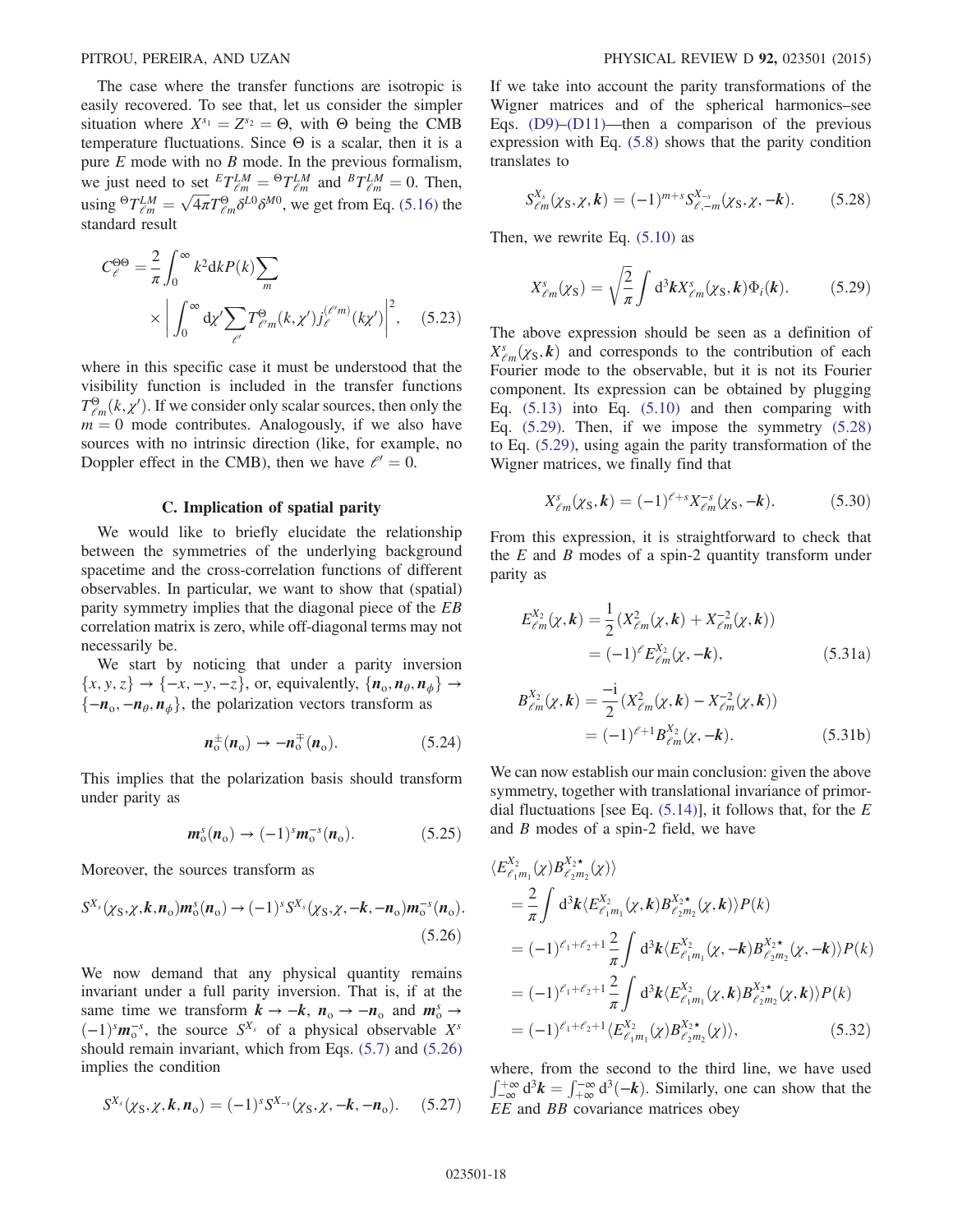$$
\langle E_{\ell_1 m_1}^{X_2} E_{\ell_2 m_2}^{X_2*} \rangle = (-1)^{\ell_1 + \ell_2} \langle E_{\ell_1 m_1}^{X_2} E_{\ell_2 m_2}^{X_2*} \rangle, \qquad (5.33a)
$$

$$
\langle B_{\ell_1 m_1}^{X_2} B_{\ell_2 m_2}^{X_2*} \rangle = (-1)^{\ell_1 + \ell_2} \langle B_{\ell_1 m_1}^{X_2} B_{\ell_2 m_2}^{X_2*} \rangle. \tag{5.33b}
$$

We have thus proved that correlations between  $E$  and  $B$ modes will vanish whenever  $\ell_1 + \ell_2$  is an even number. In particular, the diagonal part of the EB covariance matrix is always zero in spacetimes that respect parity (but not necessarily isotropy). Evidently, the same holds for the multipolar coefficients of a spin-0 quantity, such as the CMB temperature  $a_{\ell m}$ 's (see e.g., Ref. [81]).

# VI. PERTURBATION SCHEME IN THE SMALL SHEAR LIMIT

#### A. Expansion scheme

The structure of the computation has been detailed in Sec. I B. Let us recall that order by order, we need to

- (1) solve the geodesic equation perturbatively in order to determine the displacement from the reference Friedmann-Lemaître geodesic  $x^{i\{n,p\}}(\chi, n^{\circ})$  and the local direction of propagation  $n^{\{n,p\}}(\chi, n^{\circ})$ . Note that  $x^{i\{n,p\}}(\gamma, n^{\circ})$  is split in a radial component  $\delta r^{\{n,p\}}(\chi,n^{\circ})$  and an orthoradial component which will be related to the deflection angle  $\alpha^{a\{n,p\}}(\chi, n^{\circ});$
- (2) determine the transport of the Sachs basis,  $\mathbf{n}_a^{\{n,p\}}(\chi,\mathbf{n}^\mathrm{o});$
- (3) expand the Sachs equation and determine the source terms for  $\mathcal{D}_{ab}^{\{n,p\}}(\chi, n^{\circ});$ <br>determine the evolution
- (4) determine the evolution of the perturbations at the required order;
- (5) perform the multipolar expansion in terms of the direction of observation  $n^{\circ}$ .

To avoid confusion, we shall use the notation that  $X^{\{n,p\}}$ includes all terms up to order  $\{n, p\}$  while  $\delta X^{\{n,p\}}$  contains only the terms of order  $\{n, p\}.$ 

#### B. Order  $\{0,0\}$

Since on the background (i.e., a Friedmann-Lemaître spacetime) the metric is just the Minkowski metric, thanks to the overall conformal transformation described in Sec. III  $D_2$ , the (conformal) Riemann tensor vanishes, so that  $\mathcal{R}_{ab}^{\{0,0\}} = 0$ . Since the wave vector is decomposed<br>in accordance to Eq. (3.2), in which we can always choose in accordance to Eq. (3.2), in which we can always choose to set  $U_0 = 1$ , one deduces that it is given by

$$
k^{0{0,0}} = -1,
$$
  $k^{i{0,0}} = n_0^i.$  (6.1)

The Sachs equation (4.34) trivially reduces to

$$
\frac{d^2 \mathcal{D}_{ab}^{\{0,0\}}}{d \chi^2} = 0, \tag{6.2}
$$

so that the Jacobi matrix is given by

$$
\mathcal{D}_{ab}^{\{0,0\}} = D_A^{\{0,0\}}(\chi) I_{ab}, \qquad D_A^{\{0,0\}}(\chi) = \chi,\tag{6.3}
$$

and its components reduce to

$$
\kappa^{\{0,0\}} = \gamma_{ab}^{\{0,0\}} = V^{\{0,0\}} = 0. \tag{6.4}
$$

This completely specifies the property of the geodesic bundle at the background level.

#### C. Order  $\{1,0\}$

At this order, the spacetime remains homogeneous, but it now has an anisotropic perturbation described by the shear  $\sigma_{ij}$ , from which we can define a scalar field Σ on the 2sphere by

$$
\Sigma(\chi) \equiv \frac{1}{2} \sigma_{\underline{i}\,\underline{k}}(\chi) n_0^{\underline{i}} n_0^{\underline{k}}.\tag{6.5}
$$

We also introduce a new scalar function

$$
\mathcal{B}(\chi) \equiv \frac{1}{2} \beta_{ik}(\chi) n_0^i n_0^k, \tag{6.6}
$$

where  $\beta_{ij}$  is defined in Eqs. (4.4) and (4.5).

We will now show that all results at this order can be expressed in terms of these two fields on the unit 2-sphere and the covariant derivative  $D_a$  defined in Sec. IV C 2. In what follows we shall use the convention  $\mathcal{B}_{o} = \mathcal{B}(\chi = 0)$ .

# 1. Geodesic equation: Tangent vector

At this order, the 4-velocity of a fundamental observer is just  $u_{\mu} = (d\eta)_{\mu} = \vartheta_{\mu}^{0}$ , so that

$$
U = k^{\mu} u_{\mu} = k^0 = k^0.
$$
 (6.7)

From Eq. (4.31), and using the fact that, at first order, the only nonvanishing Christoffel symbols are [22]

$$
\delta\Gamma_{ij}^{0\{1,0\}} = \sigma_{ij}, \qquad \delta\Gamma_{0j}^{i\{1,0\}} = \sigma^i{}_j, \qquad (6.8)
$$

we obtain that

$$
\frac{dk_{\ell}^{0\{1,0\}}}{dy} = \frac{dk_{\ell}^{0\{1,0\}}}{dy} = -\sigma_{\underline{i}\underline{k}} n_{0}^{\underline{i}} n_{0}^{\underline{k}}.
$$
 (6.9)

It thus follows that

$$
k^{\mathfrak{Q}\{1,0\}} = k^{0\{1,0\}} = -1 + 2[\mathcal{B}(\chi) - \mathcal{B}_0] \equiv -1 + \delta k^{0\{1,0\}}.
$$
\n(6.10)

This result is expected given, that for a Bianchi I spacetime,  $k_i$  is a constant [67]; see Sec. III D 1. Alternatively, this result could have been obtained using Eq. (4.32), with the  $\{1, 0\}$  order of the affine connections given in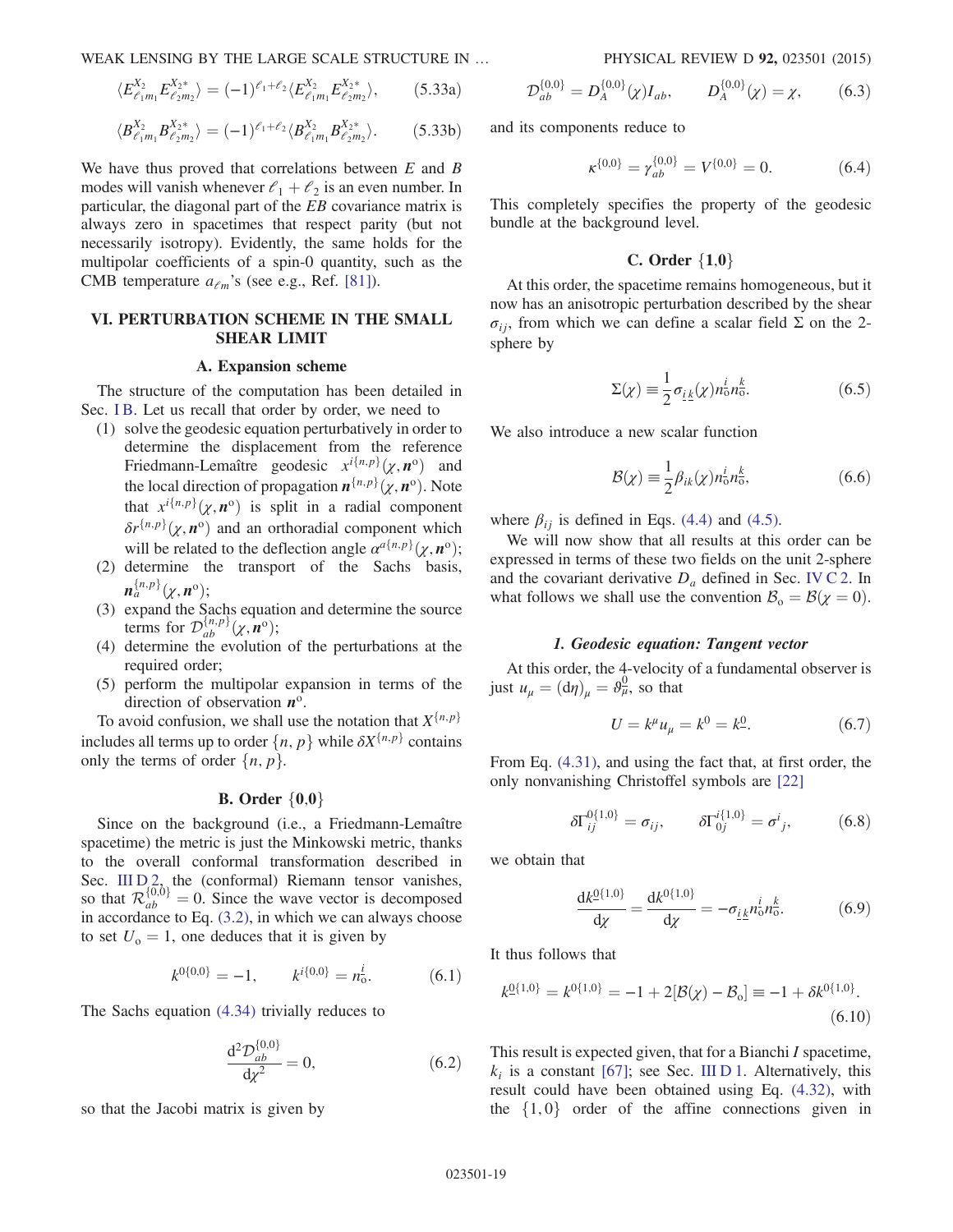Appendix B 1. Its physical interpretation is simple since the factor  $2[\mathcal{B}(\chi) - \mathcal{B}_0]$  can be identified to the Einstein effect between the events of emission and reception.

The evolution of the spatial components of the wave vector is easily obtained using the tetrad components first. From Eq. (4.32) we obtain

$$
k^{\underline{i}\{1,0\}}(\chi) = n_0^{\underline{i}} + \int_0^\chi \sigma^{\underline{i}}_{\underline{j}}(\chi') n_0^{\underline{j}} d\chi'
$$
  
=  $n_0^{\underline{i}} + [\beta_j^i(0) - \beta_j^i(\chi)] n_0^{\underline{j}}$ , (6.11a)

$$
k^{i{1,0}}(\chi) = k^{i{1,0}}(\chi) - \beta^i_j(\chi)n^j_{\text{o}}
$$
  
=  $n^i_{\text{o}} + [\beta^i_j(0) - 2\beta^i_j(\chi)]n^j_{\text{o}},$  (6.11b)

$$
k_i^{\{1,0\}}(\chi) = k_{\underline{i}}^{\{1,0\}}(\chi) + \beta_{ij}(\chi)n_{\underline{0}}^{\underline{j}} = n_{\underline{0}}^{\underline{i}} + \beta_j^{\underline{i}}(0)n_{\underline{0}}^{\underline{j}}.
$$
 (6.11c)

Again, this corresponds to the small shear limit of our previous general result [67], where  $k_i = k_i(0)$  is used first.

#### 2. Geodesic equation: Real space

The parametric equation of the geodesic is obtained from the integration of Eq.  $(4.33)$  at order  $\{1, 0\}$ . Separating the difference between the position at order  $\{1, 0\}$  and the position of the background geodesic into a radial displacement and an orthoradial displacement according to

$$
x^{i\{1,0\}}(x) = \chi n_o^{\underline{i}} + \delta x^{i\{1,0\}} \quad \text{with}
$$

$$
\delta x^{i\{1,0\}} = n_o^{\underline{i}} \delta r^{\{1,0\}} + \chi \alpha^{a\{1,0\}} n_a^{\text{o} \underline{i}}, \qquad (6.12)
$$

which defines the deflection angle  $\alpha^{a\{1,0\}}$ , and where we have used that  $x^{i{0,0}}(x) = \chi n_0^i$ , we get

$$
\delta r^{\{1,0\}}(\chi) = -2 \int_0^\chi \mathcal{B}(\chi') \mathrm{d}\chi', \tag{6.13a}
$$

$$
\alpha^{a\{1,0\}}(\chi) = D^a \mathcal{B}_0 - \frac{2}{\chi} \int_0^{\chi} D^a \mathcal{B}(\chi') \mathrm{d}\chi', \qquad (6.13b)
$$

in which  $D^a \mathcal{B}_0$  stands for  $(D^a \mathcal{B})_{\gamma=0}$ , and where the last equalities of the equations above made use of an integration by parts. Note that

$$
\lim_{\chi \to 0} \frac{x^{i\{1,0\}}}{\chi} = n_o^i - \beta_{ij}(0)n_o^j.
$$
 (6.14)

This can be interpreted simply, because it means that very close to the observer, everything happens as if  $\beta_{ij}$  is constant and equal to  $\beta_{ij}(0)$ . Thus a constant change of coordinates  $\tilde{x}^i \equiv x^i + \beta^i_j(0)x^j$  transforms the metric from  $\gamma_{ij} = \delta_{ij} + 2\beta_{ij}(0)$  to the Euclidian metric  $\delta$ . The goodesign these news  $2\beta_{ij}(0)$  to the Euclidian metric  $\delta_{ij}$ . The geodesic in these new coordinates is simply the Euclidian one,  $\tilde{x}^i(\chi) = \chi n_0^i$ .

# 3. Evolution of the direction and screen vectors

The infinitesimal change of a unit vector lies in the plan orthogonal to it. The perturbation of the direction vector is thus of the form

$$
n^{\underline{i}\{1,0\}} = n_0^{\underline{i}} + \varpi^{a\{1,0\}} n_a^{\text{o}\underline{i}}.\tag{6.15}
$$

From the previous results for  $k^{\underline{i}}$  and  $k^{\underline{0}}$ , we get immediately

$$
n^{\underline{i}\{1,0\}} = n_0^{\underline{i}} + \varpi^{a\{1,0\}} n_a^{o\underline{i}}, \qquad \varpi^{a\{1,0\}} = \int_0^\chi D^a \Sigma \mathrm{d} \chi'. \tag{6.16}
$$

The transport equation for the screen basis is in turn given by

$$
n_a^{i\{1,0\}} = n_a^{0i} - n_0^i \varpi_a^{\{1,0\}}, \tag{6.17}
$$

and it can be checked that the screen basis (3.10) does remain orthogonal to the direction vector.

# 4. Sachs equation

At order  $\{1,0\}$ , given that  $\mathcal{R}_{ab}^{\{1,0\}} = 0$ , the right-hand side of Eq. (4.34) reduces to

$$
\mathcal{R}_{ab}^{\{1,0\}}\mathcal{D}_{bc}^{\{0,0\}}=\mathcal{R}_{ab}^{\{1,0\}}\chi\delta_{bc}=\chi\mathcal{R}_{ac}^{\{1,0\}},
$$

so that the Sachs equation (4.34) reduces to

$$
\frac{d^2 \delta D_{ab}^{\{1,0\}}}{dy^2} = \frac{d \delta k^{0\{1,0\}}}{dy} \delta_{ab} + \chi \mathcal{R}_{ab}^{\{1,0\}}.
$$
 (6.18)

Its first integral yields

$$
\frac{\mathrm{d}\delta \mathcal{D}_{ab}^{\{1,0\}}}{\mathrm{d}\chi} = \delta_{ab} + \int_0^\chi \left( \frac{\mathrm{d}\delta k^{0\{1,0\}}}{\mathrm{d}\tilde{\chi}} \delta_{ab} + \tilde{\chi} \mathcal{R}_{ab}^{\{1,0\}} \right) \mathrm{d}\tilde{\chi}.\tag{6.19}
$$

The first term gives  $\delta_{ab}[1+\delta k^{0{1,0}}(\chi)] = \delta_{ab}[2+k^{0{1,0}}(\chi)]$ , so that

$$
\delta \mathcal{D}_{ab}^{\{1,0\}}(\chi,\boldsymbol{n}^{\text{o}}) = \delta_{ab} \int_0^{\chi} [2 + k^{0\{1,0\}}(\tilde{\chi})] \mathrm{d}\tilde{\chi} + \int_0^{\chi} \mathrm{d}\chi' \int_0^{\chi'} \tilde{\chi} \mathcal{R}_{ab}^{\{1,0\}}(\tilde{\chi},\boldsymbol{n}^{\text{o}}) \mathrm{d}\tilde{\chi}. \tag{6.20}
$$

The double integral on the right-hand side can be performed by means of an integration by parts. This gives

$$
\int_0^{\chi} d\chi' \int_0^{\chi'} \tilde{\chi} \mathcal{R}_{ab}^{\{1,0\}}(\tilde{\chi}, \boldsymbol{n}^{\circ}) d\tilde{\chi}
$$
  
= 
$$
\int_0^{\chi} \tilde{\chi}(\chi - \tilde{\chi}) \mathcal{R}_{ab}^{\{1,0\}}(\tilde{\chi}, \boldsymbol{n}^{\circ}) d\tilde{\chi}
$$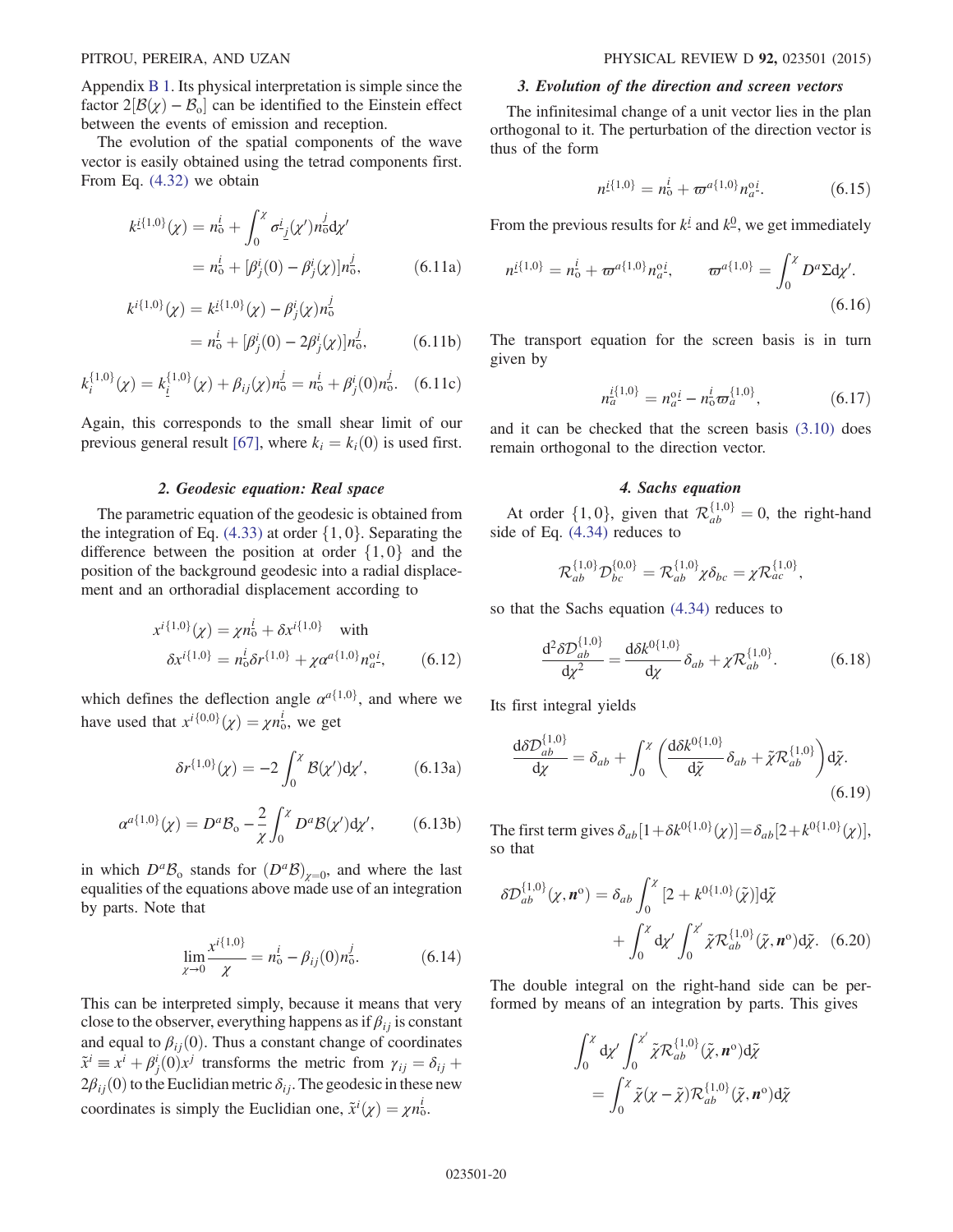from where we finally conclude that

$$
\delta \mathcal{D}_{ab}^{\{1,0\}}(\chi, \mathbf{n}^{\circ})
$$
  
=  $\int_0^{\chi} \{ [2 + k^{0\{1,0\}}(\tilde{\chi})] \delta_{ab} + (\chi - \tilde{\chi}) \tilde{\chi} \mathcal{R}_{ab}^{\{1,0\}}(\tilde{\chi}, \mathbf{n}^{\circ}) \} d\tilde{\chi}.$   
(6.21)

As detailed in Appendix B 2, the source term takes the form

$$
\mathcal{R}_{ab}^{\{1,0\}}(\chi,\boldsymbol{n}^{\text{o}}) = -\frac{1}{2} (\sigma'_{ij} n_o^i n_o^j) \delta_{ab} + n_{\langle a}^{\text{o}i} n_{b\rangle}^{\text{o}j} (\sigma_{ij})'
$$

$$
= -\delta_{ab} \Sigma' + D_{\langle a} D_{b\rangle} \Sigma'. \tag{6.22}
$$

By inserting the above in Eq. (6.21) and using Eq. (6.11), we find the following expressions for the convergence and shear:

$$
\kappa^{\{1,0\}}(\chi,\boldsymbol{n}^{\text{o}}) = -\int_0^\chi \frac{(\chi-\tilde{\chi})}{\chi} \left[2\Sigma + \tilde{\chi}\Sigma'\right] \mathrm{d}\tilde{\chi},\qquad(6.23a)
$$

$$
\gamma_{ab}^{\{1,0\}}(\chi,\boldsymbol{n}^{\text{o}}) = \int_0^\chi \frac{(\chi-\tilde{\chi})\tilde{\chi}}{\chi} D_{\langle a}D_{b\rangle} \Sigma' \mathrm{d}\tilde{\chi},\qquad(6.23b)
$$

which simplify to

$$
\kappa^{\{1,0\}}(\chi,\mathbf{n}^{\mathrm{o}}) = -\mathcal{B}(\chi) - 3\mathcal{B}_{\mathrm{o}} + \frac{4}{\chi} \int_0^{\chi} \mathcal{B}(\tilde{\chi}) \mathrm{d}\tilde{\chi}, \quad (6.24a)
$$

$$
\gamma_{ab}^{\{1,0\}}(\chi,\mathbf{n}^{\mathrm{o}}) = D_{\langle a}D_{b\rangle}\mathcal{B}_{\mathrm{o}} + D_{\langle a}D_{b\rangle}\mathcal{B} -\frac{2}{\chi}\int_{0}^{\chi}D_{\langle a}D_{b\rangle}\mathcal{B}(\tilde{\chi})\mathrm{d}\tilde{\chi}.
$$
 (6.24b)

Note that in the limit  $\chi \to 0$ ,  $\kappa^{\{1,0\}} \to 0$  and  $\gamma_{ab}^{\{1,0\}} \to 0$  as it should be, given the initial condition (3.16) for the Jacobi matrix. Finally, since the Jacobi matrix (6.20) is symmetric, at this order we have

$$
V^{\{1,0\}} = 0.\t\t(6.25)
$$

We have checked that these results match those found in [67] when expanded in the small shear limit (where the special choice  $\mathcal{B}_{o} = 0$  is made).

We can now perform the expansion of these observable quantities in terms of spin-weighted spherical harmonics. Using the results of Sec. IV C 4, the shear can be projected into the helicity basis so as to transform the covariant derivatives into spin-raising and spin-lowering operators. The spherical harmonics components of the convergence  $\kappa$ and of the cosmic shear  $\gamma^{\pm}$  are then easily obtained at order  $\{1, 0\}$ . Both reduce to a quadrupolar contribution, inherited from the quadrupolar contribution of  $\Sigma$ , so that their only nonvanishing coefficients are

$$
\kappa_{2m}^{\{1,0\}}(\chi) = -3\mathcal{B}_{2m}^{\text{o}} - \mathcal{B}_{2m} + \frac{4}{\chi} \int_0^{\chi} \mathcal{B}_{2m}(\tilde{\chi}) \, \mathrm{d}\tilde{\chi}, \quad (6.26a)
$$

$$
\gamma_{2m}^{\pm\{1,0\}}(\chi) = \sqrt{6} \left( \mathcal{B}_{2m}^{\text{o}} + \mathcal{B}_{2m} - \frac{2}{\chi} \int_0^{\chi} \mathcal{B}_{2m}(\tilde{\chi}) \, d\tilde{\chi} \right). \tag{6.26b}
$$

We conclude that  $B_{\ell m}^{\gamma \{1,0\}} = 0$  and  $E_{2m}^{\gamma \{1,0\}} = \gamma_{2m}^{\pm \{1,0\}}$ .

# D. Order  $\{0,1\}$

We follow the same method for the order  $\{0, 1\}$  as for the order  $\{1, 0\}$ . This corresponds to the standard approach to weak lensing in the linear regime of cosmological perturbations. Our main goal is to rederive these standard results in our formalism, so as to serve as a basis for the study at order  $\{1, 1\}$ . Note that, at this order, we only need to include scalar perturbations since, as stressed before, vectors and tensors modes are of order  $\{1, 1\}.$ 

#### 1. Geodesic equation: Tangent vector

Using the definition of the deflecting potential as  $\varphi \equiv \Phi + \Psi$ , the energy of a photon evolves according to

$$
\frac{d k^{\mathcal{Q}\{0,1\}}}{d \chi} = -\frac{\partial \varphi}{\partial \chi} + \frac{d \Phi}{d \chi}, \qquad \frac{d k^{\mathcal{Q}\{0,1\}}}{d \chi} = -\frac{\partial \varphi}{\partial \chi} + 2 \frac{d \Phi}{d \chi},
$$
\n(6.27)

the solution of which is

$$
k^{0\{0,1\}} = k^{0\{0,1\}} + \Phi = -1 + 2\Phi - \Phi_{o} - \int_{0}^{\chi} \frac{\partial \varphi}{\partial \tilde{\chi}} d\tilde{\chi}
$$
  

$$
\equiv -1 + \delta k^{0\{0,1\}}, \tag{6.28}
$$

where it is understood the integrand is evaluated on the background geodesic, i.e., that  $x^i = \tilde{\chi} n_0^i$ , at a time asso-<br>ciated with  $\tilde{\chi}$ . The notation is intentionally simplified in ciated with  $\tilde{\chi}$ . The notation is intentionally simplified in this section, so, for example,  $k^{0,\{0,1\}}$  means  $k^{0\{0,1\}}(\chi, n_0^i)$ ,  $\Phi$  means  $\Phi(\chi, x^i)$  with  $x^i = \chi n_0^i$ , and so on. In other<br>words it is understood that everything is evaluated on the words, it is understood that everything is evaluated on the background geodesic at parameter  $\chi$ . The only exception is  $\Phi_0$ , which is the potential  $\Phi$  evaluated at the observer, that is, at  $\chi = 0$ . Note that the total derivative  $d/d\chi$ , i.e., the total derivative along the background geodesic, satisfies

$$
\frac{d\varphi}{d\chi} = \frac{\partial\varphi}{\partial\chi} + \varphi_{,r} = -\varphi' + \hat{x}^i \partial_i \varphi,\tag{6.29}
$$

since, from Eq. (4.30),

$$
\frac{\partial \varphi}{\partial \chi} = -\varphi'.\tag{6.30}
$$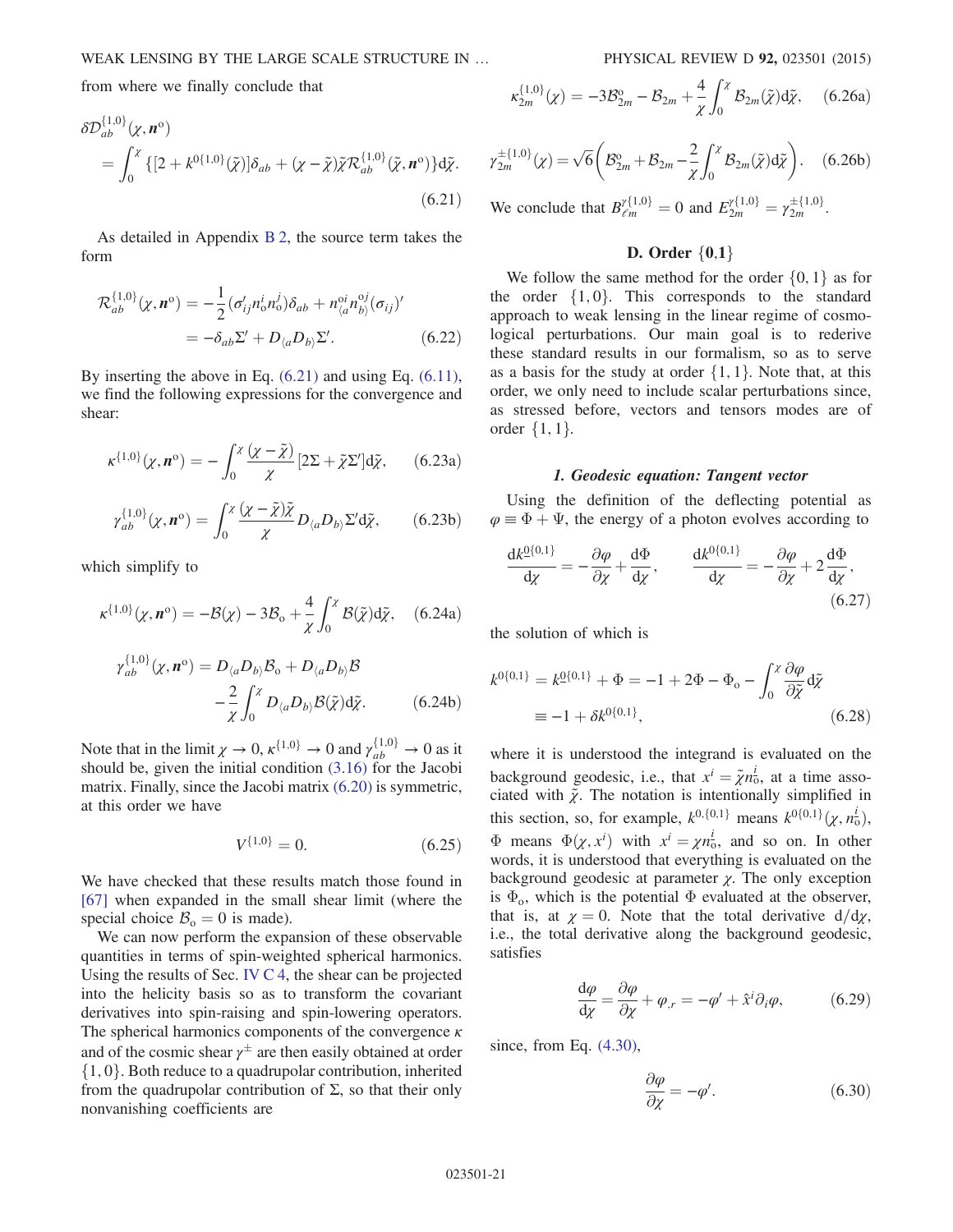# 2. Evolution of the direction and screen vectors

The spatial component of the vector  $k^{\mu}$  evolves according to

$$
\frac{d k^i{^{0,1}}}{d \chi} = -\partial_i \varphi + n^i_{\sigma} \frac{d \Psi}{d \chi}, \qquad \frac{d k^{i{0,1}}}{d \chi} = -\partial_i \varphi + 2n^i_{\sigma} \frac{d \Psi}{d \chi},
$$
\n(6.31)

the solution of which is

$$
k^{i\{0,1\}} = k^{i\{0,1\}} + n_0^i \Psi
$$
  
=  $n_0^i [1 + 2\Psi(\chi) - \Psi_0] - \int_0^\chi \partial_i \varphi \, d\tilde{\chi}.$  (6.32)

Using Eq. (4.7), we then deduce the evolution of the direction vector

$$
\frac{\mathrm{d}n^{\underline{i}\{0,1\}}}{\mathrm{d}\chi} = -S^{\underline{i}\underline{j}}\partial_j\varphi,\tag{6.33}
$$

the solution of which is

$$
n_1^{i[0,1]}(\chi, n_0^i) = n_0^i + \varpi^{a\{0,1\}}(\chi, n_0^i) n_a^{0i},
$$
  

$$
\varpi^{a\{0,1\}}(\chi, n_0^i) \equiv -\int_0^\chi D^a \varphi \, d\tilde{\chi}.
$$
 (6.34)

Similarly, the evolution of the screen projectors leads to

$$
n_a^{i\{0,1\}}(\chi, n_o^i) = n_a^{0i} - \varpi^{a\{0,1\}}(\chi, n_o^i) n_o^i.
$$
 (6.35)

# 3. Geodesic equation: Real space

We can then determine  $x^{i\{0,1\}}$  from Eq. (4.33) using

$$
\left(\frac{\mathrm{d}x^{i}}{\mathrm{d}x}\right)^{\{0,1\}} = -\left(\frac{k^{i}}{k^{0}}\right)^{\{0,1\}} = n_{\mathrm{o}}^{i}(1+\varphi) - \int_{0}^{\chi} S^{\underline{i}\,\underline{j}} \partial_{j}\varphi \mathrm{d}\tilde{\chi},\tag{6.36}
$$

and this leads to

$$
x^{i\{0,1\}} = \chi n_0^{\underline{i}} + n_0^{\underline{i}} \int_0^\chi \varphi \mathrm{d}\tilde{\chi} - n_a^{\mathrm{o} \underline{i}} \int_0^\chi \mathrm{d}\tilde{\chi} \frac{(\chi - \tilde{\chi})}{\tilde{\chi}} D^a \varphi. \tag{6.37}
$$

# 4. Sachs equation

Finally, at order  $\{0, 1\}$ , the right-hand side of Eq. (4.34) is simply  $\mathcal{R}_{ab}^{\{0,1\}}\mathcal{D}_{bc}^{\{0,0\}} = \chi \mathcal{R}_{ac}^{\{1,0\}}$ . Thus, the Sachs equation becomes becomes

$$
\frac{d^2 \delta D_{ab}^{\{0,1\}}}{d \chi^2} = \frac{dk^{0\{0,1\}}}{d \chi} \delta_{ab} + \chi \mathcal{R}_{ab}^{\{0,1\}}.
$$
 (6.38)

The solution of the Sachs equation follows formally the same steps as in the case  $\{1, 0\}$ . That is, it can be integrated twice, and after an integration by parts for the double integral over the Riemann term, we get

$$
\delta \mathcal{D}_{ab}^{\{0,1\}}(\chi, \mathbf{n}^{\circ}) = \int_0^{\chi} \{ [2 + k^{0\{0,1\}}(\tilde{\chi})] \delta_{ab} + (\chi - \tilde{\chi}) \tilde{\chi} \mathcal{R}_{ab}^{\{0,1\}}(\tilde{\chi}, \mathbf{n}^{\circ}) \} d\tilde{\chi}.
$$
 (6.39)

Now, using the perturbed expression for  $\mathcal{R}_{ab}$  found in Appendix B 2 (with  $\sigma_{ij} = 0$ ),

$$
\chi^2 \mathcal{R}_{ab}^{\{0,1\}} = \chi^2 n_a^{\alpha i} n_b^{\alpha j} [-\partial_i \partial_j \varphi - \delta_{ij} (\Psi'' - 2n^i \partial_i \Psi' + n^{\underline{p}} n^{\underline{q}} \partial_p \partial_q \Psi)] \tag{6.40a}
$$

$$
= -D_{\langle a}D_{b\rangle}\varphi - \delta_{ab}\chi^{2}\left[\frac{1}{2}\partial_{i}\partial^{i}\varphi + \Psi'' - 2n^{i}\partial_{i}\Psi' + \frac{1}{2}n^{p}n^{q}\partial_{p}\partial_{q}(\Psi - \Phi)\right]
$$
(6.40b)

and the expression  $dk^{0{1,0}}/d\chi$  given in Eq. (6.28), one obtains the formal solution of the Sachs equation (4.34) as [61]

$$
\delta \mathcal{D}_{ab}^{\{0,1\}} = \chi \left[ \delta_{ab} \left( 1 - \Psi(\chi) - \Phi_o + \frac{1}{\chi} \int_0^{\chi} \varphi(\tilde{\chi}) \mathrm{d}\tilde{\chi} - \frac{1}{2} \int_0^{\chi} \frac{\chi - \tilde{\chi}}{\chi \tilde{\chi}} D_c D^c \varphi(\tilde{\chi}) \mathrm{d}\tilde{\chi} \right) - \int_0^{\chi} \frac{\chi - \tilde{\chi}}{\chi \tilde{\chi}} D_{\langle a} D_{b \rangle} \varphi(\tilde{\chi}) \mathrm{d}\tilde{\chi} \right], \tag{6.41}
$$

from which  $\kappa$  and  $\gamma_{ab}$  can be read directly from the expression in brackets in the first and second lines, respectively; see our definitions in Eq. (3.17). Note that, since there is no antisymmetric part in  $\delta \mathcal{D}_{ab}^{\{0,1\}}$ , we conclude that  $V^{\{0,1\}}=0$ .

Dropping the (unobservable) monopole correction due to the local potential  $\Phi_0$ , we get their multipoles as

$$
\kappa_{\ell m}^{\{0,1\}} = -\Psi_{\ell m}(\chi) + \frac{1}{\chi} \int_0^\chi \varphi_{\ell m}(\tilde{\chi}) d\tilde{\chi} + \frac{\ell(\ell+1)}{2} \int_0^\chi \frac{\chi - \tilde{\chi}}{\chi \tilde{\chi}} \varphi_{\ell m}(\tilde{\chi}) d\tilde{\chi},
$$
 (6.42a)

$$
\gamma_{\ell m}^{\pm \{0,1\}} = -\frac{1}{2} \sqrt{\frac{(\ell+2)!}{(\ell-2)!}} \int_0^{\chi} \frac{\chi - \tilde{\chi}}{\chi \tilde{\chi}} \varphi_{\ell m}(\tilde{\chi}) d\tilde{\chi}, \quad (6.42b)
$$

from which we conclude that  $B_{\ell m}^{\gamma \{1,0\}} = 0$  and  $E_{\ell m}^{\gamma \{1,0\}} = 1$  $E_{\ell m}^{\gamma\{1,0\}} = \gamma_{\ell m}^{\pm\{1,0\}}.$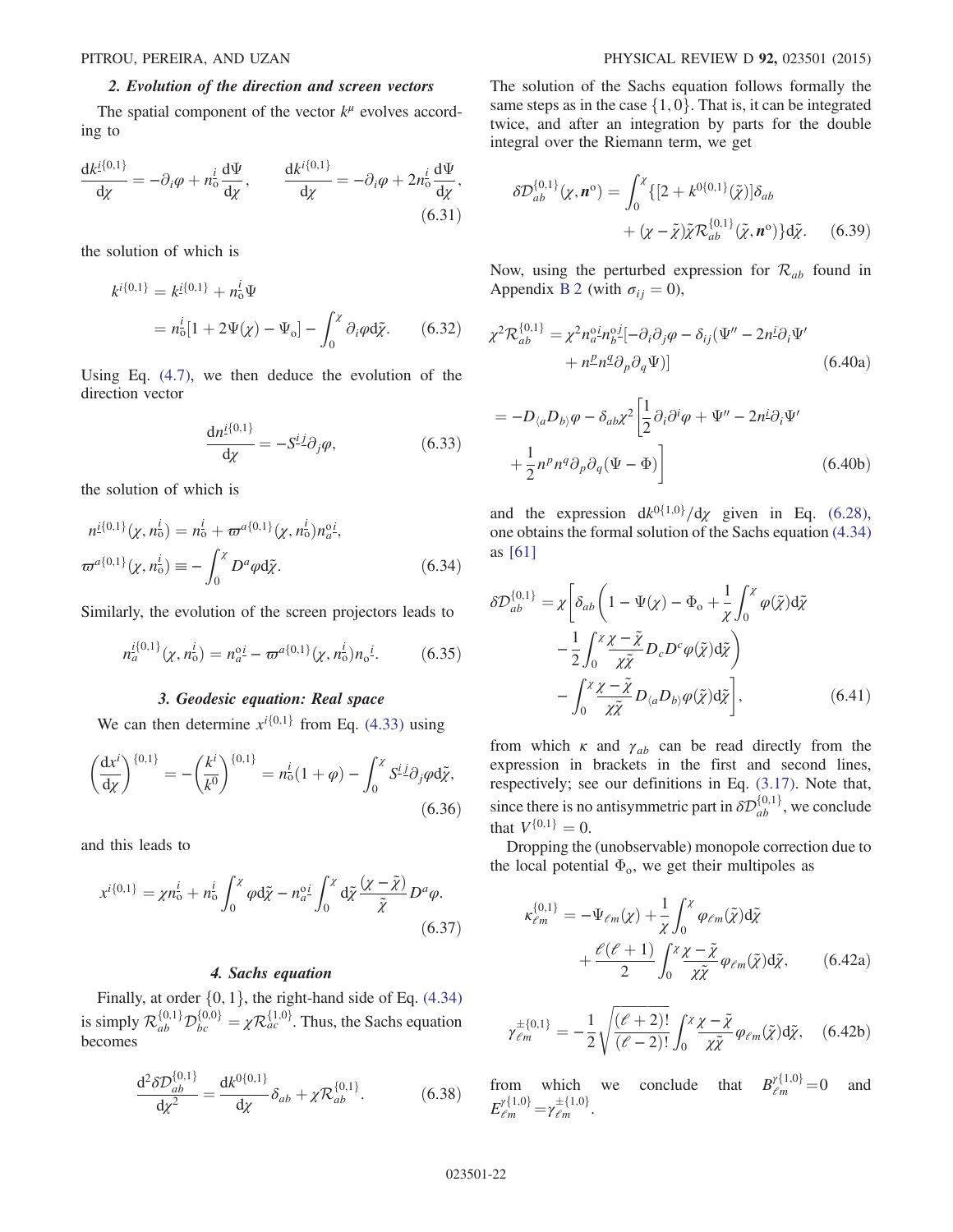# 5. Angular power spectra

To determine the angular power spectrum of the convergence  $\kappa$  and of the E modes of the cosmic shear, we follow the procedure described in Sec. V. At the order  $\{0, 1\}$ , the transfer function is isotropic and there are only scalar sources. Consequently, only E modes are generated. The power spectrum for the  $E$  modes is then just given by

$$
C_{\ell}^{EE\{0,1\}} = \frac{2}{\pi} \int_0^{\infty} k^2 \, \mathrm{d}k P(k) \bigg| \int_0^{\infty} \, \mathrm{d}\chi \mathcal{N}(\chi) \int_0^{\chi} \, \mathrm{d}\tilde{\chi} g_{\ell}^E(k, \chi, \tilde{\chi}) \bigg|^2,
$$
\n(6.43)

where the function  $q^E$  is defined as

$$
g_{\ell}^{E}(k,\chi,\tilde{\chi}) = -\frac{\chi - \tilde{\chi}}{\chi \tilde{\chi}} j_{\ell}(k\tilde{\chi}) \frac{1}{2} \sqrt{\frac{(\ell+2)!}{(\ell-2)!}} T^{\varphi}(k,\tilde{\chi}). \quad (6.44)
$$

In Eq. (6.43),  $\mathcal{N}(\chi)$  represents the distribution of sources as a function of the radial distance  $\chi$  defined such that  $\mathcal{N}(\chi) d\chi$ is the number of sources between  $\chi$  and  $\chi + d\chi$ . At order  $\{0, 1\}$ , it is sufficient to consider the homogeneous source distribution, so that the observed shear and convergence for sources distributed up to  $\chi$ <sup>+</sup> are then defined by

$$
\kappa_{\rm o}(\chi_{+}, \boldsymbol{n}_{\rm o}) = \int_{0}^{\chi_{+}} \mathcal{N}(\chi)\kappa(\chi, \boldsymbol{n}_{\rm o}) d\chi,
$$
  

$$
\gamma_{\rm o}^{\pm}(\chi_{+}, \boldsymbol{n}_{\rm o}) = \int_{0}^{\chi_{+}} \mathcal{N}(\chi)\gamma^{\pm}(\chi, \boldsymbol{n}_{\rm o}) d\chi.
$$
 (6.45)

Since here N depends on  $\gamma$  alone, this integration can be performed after the multipolar decomposition so that we perform the replacement, e.g.,

$$
E_{\ell m}(\chi) \to \int_0^{\chi_+} \mathcal{N}(\tilde{\chi}) E_{\ell m}(\tilde{\chi}) \mathrm{d}\tilde{\chi}, \tag{6.46}
$$

in order to build the cosmological observables. Let us emphasize that this derivation can actually be performed in a simpler way [2]: since the source term derives from a potential, one could have simply used the Fourier transform directly in Eq. (6.41) and then expanded the exponential according to Eq. (5.9). The present derivation is however more general when used to higher orders  $\{n, p\}$ .

On small angular scales, that is, in the limit  $\ell \gg 1$ , it is possible to use the Limber approximation [82]. Such approximation consists in using

$$
\int_0^\infty dx f(x) j_\ell(x) \simeq \sqrt{\frac{\pi}{2L}} f(L) \tag{6.47}
$$

with  $L = \ell + 1/2$ . If we commute the time integrals according to

$$
\int_0^\infty \mathrm{d}\chi \int_0^\chi \mathrm{d}\tilde{\chi} f(\chi, \tilde{\chi}) = \int_0^\infty \mathrm{d}\tilde{\chi} \int_{\tilde{\chi}}^\infty \mathrm{d}\chi f(\chi, \tilde{\chi}), \quad (6.48)
$$

we arrive at the simple expression

$$
C_{\ell}^{EE\{0,1\}} \simeq \frac{1}{4} \frac{(\ell+2)!}{(\ell-2)!} \mathcal{P}_{\ell},
$$
 (6.49)

with

$$
\mathcal{P}_{\ell} \equiv \int_0^{\infty} \frac{\mathrm{d}\tilde{\chi}}{\tilde{\chi}^2} P\left(\frac{L}{\tilde{\chi}}\right) \left| T^{\varphi}\left(\frac{L}{\tilde{\chi}}, \tilde{\chi}\right) \int_{\tilde{\chi}}^{\infty} \mathrm{d}\chi \mathcal{N}(\chi) \frac{(\chi - \tilde{\chi})}{\chi \tilde{\chi}} \right|^2. \tag{6.50}
$$

The angular power spectrum of the convergence  $\kappa$  is obtained in a similar way. Indeed, if we consider only the dominant contribution of Eq. (6.42a) at small scales, it is sufficient to replace  $g_{\ell}^{E}$  by

$$
g_{\ell}^{\kappa}(k,\chi,\tilde{\chi}) = \frac{\ell(\ell+1)}{2} \frac{\chi - \tilde{\chi}}{\chi \tilde{\chi}} j_{\ell}(k\tilde{\chi}) T^{\varphi}(k,\tilde{\chi}) \qquad (6.51)
$$

in the previous expressions to get  $C_{\ell}^{\kappa \kappa \{0,1\}}$ . Using the Limber approximation, we then obtain

$$
C_{\ell}^{\kappa \kappa \{0,1\}} \simeq \frac{\ell^2 (\ell+1)^2}{4} \mathcal{P}_{\ell}, \tag{6.52}
$$

and we check immediately that for large  $\ell$ ,  $C_{\ell}^{k\kappa\{0,1\}}$   $\simeq$  $\textit{C}^{\textit{EE}\{0,1\}}_{\ell}.$ 

Finally, the angular power spectrum of the crosscorrelations between the shear and the convergence is given by

$$
C_{\ell}^{\kappa E\{0,1\}} = \frac{2}{\pi} \int_0^{\infty} k^2 \, \mathrm{d}k P(k) \left( \int_0^{\infty} \mathrm{d}\chi \mathcal{N}(\chi) \int_0^{\chi} \mathrm{d}\tilde{\chi} g_{\ell}^E(k, \chi, \tilde{\chi}) \right) \times \left( \int_0^{\infty} \mathrm{d}\chi \mathcal{N}(\chi) \int_0^{\chi} \mathrm{d}\tilde{\chi} g_{\ell}^{\kappa}(k, \chi, \tilde{\chi}) \right)
$$

for which the Limber approximation gives

$$
C_{\ell}^{\kappa E\{0,1\}} \simeq -\frac{\ell(\ell+1)}{4} \sqrt{\frac{(\ell+2)!}{(\ell-2)!}} \mathcal{P}_{\ell}.
$$
 (6.53)

#### E. Order {1,1}

#### 1. Geodesic equation

In principle, we need to determine  $k^{0{1,1}}$  from the geodesic equation and then  $x^{i{1,1}}$ . As we shall see, these terms are only needed for the expression of the convergence  $\kappa^{\{1,1\}}$ . We will instead focus on the computation of the cosmic shear  $\gamma_{ab}^{\{1,1\}}$  and also the rotation  $V^{\{1,1\}}$ , since they give the leading order of the B mode and the rotation.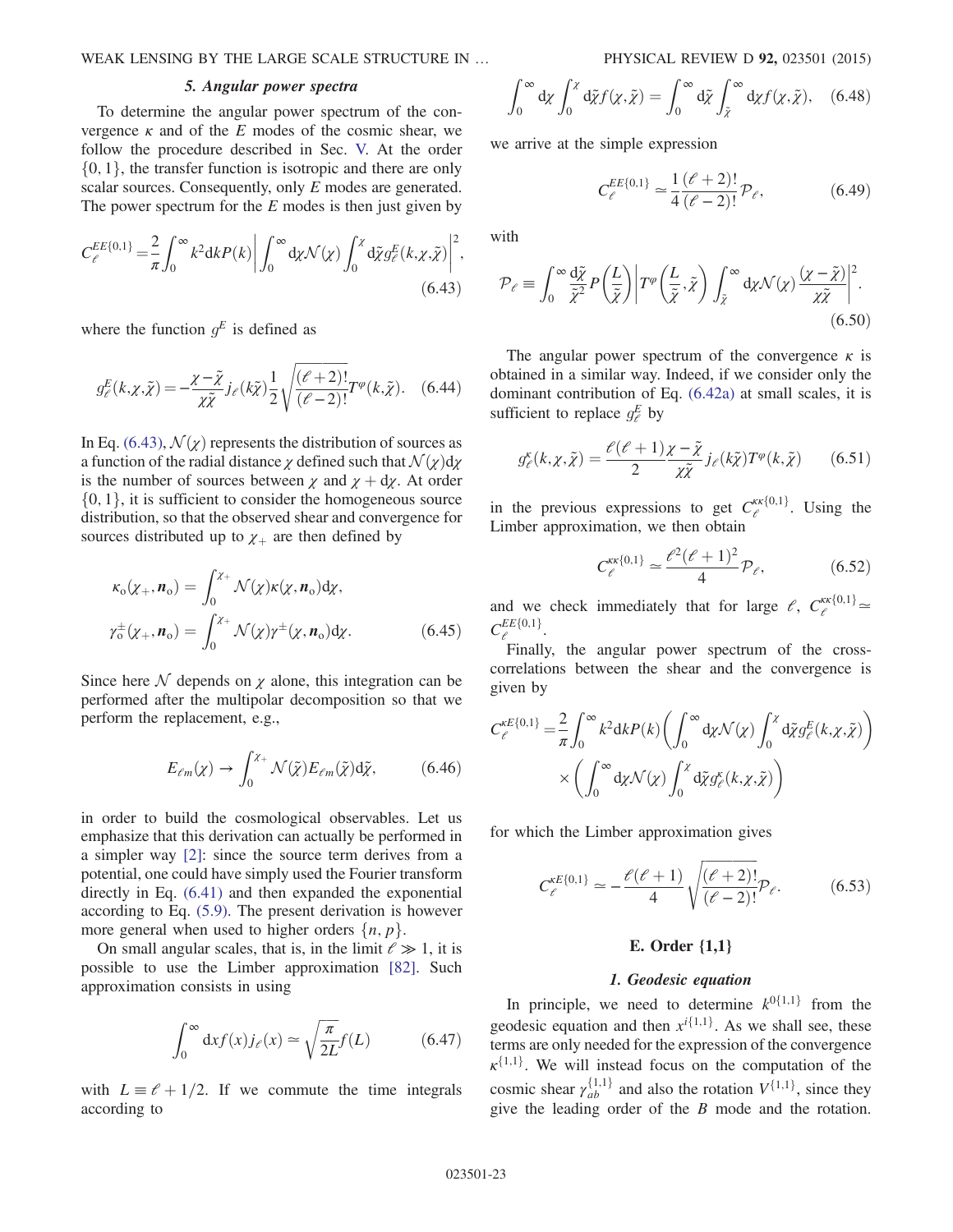Fortunately, that computation does not require the solution of the geodesic equation up to order  $\{1, 1\}$ .

# 2. Sachs basis

In order to get a definite expression involving only covariant and radial derivatives, we need to expand the direction vector  $n^{\underline{i}}$  around its background value  $n_0^{\underline{i}^*}$ , so as to use the definition of Sec. IV C 3, taking into account the contributions of order  $\{0, 1\}$  and  $\{1, 0\}$ , and similarly for the projection vectors  $n_a^i$ . We must use

$$
n^{\underline{i}}(\chi, n^{\underline{i}}_0) = n^{\underline{i}}_0 + [\varpi^{a\{0,1\}}(\chi, n^{\underline{i}}_0) + \varpi^{a\{1,0\}}(\chi, n^{\underline{i}}_0)]n^{\text{o}\underline{i}}_a,
$$
\n(6.54a)

$$
n_a^{\underline{i}}(\chi, n_0^{\underline{i}}) = n_a^{0i} - [\varpi_a^{\{0,1\}}(\chi, n_0^{\underline{i}}) + \varpi_a^{\{1,0\}}(\chi, n_0^{\underline{i}})]n_0^{\underline{i}}.
$$
\n(6.54b)

It turns out that only the expression for the projection vectors is needed since the direction vector  $n^2$  appears only in terms which are already of order  $\{1, 1\}$ . Additionally, we must convert the derivative along the tetrads  $\theta_i$  noted by  $\partial_i$ to derivatives along the Cartesian coordinates, and these are related from Eq. (4.8). This correction is only relevant for the term  $\partial_i \partial_j \varphi$  because the other terms are already of order  $\{1, 1\}$ . We thus use

$$
\partial_{\underline{i}}\partial_{\underline{j}}\varphi = \partial_i\partial_j\varphi - 2\beta^k_{(i}\partial_{j)}\partial_k\varphi, \qquad (6.55a)
$$

$$
\beta_{ij} = D_i D_j \mathcal{B} + 2\mathcal{B} S_{ij} + 2D_{(i} \mathcal{B} n_{\underline{j}}^{\mathrm{o}} + \mathcal{B} n_{\underline{i}}^{\mathrm{o}} n_{\underline{j}}^{\mathrm{o}}.
$$
 (6.55b)

# 3. General form

Since in Eq. (4.34) the two terms  $\frac{1}{k^0} \frac{dX^0}{dy} \frac{dD_{ab}}{dx}$  and  $\frac{1}{(k^0)^2} \mathcal{R}_{ac} \mathcal{D}_{cb}$  do not contain  $\mathcal{D}_{ab}^{\{1,1\}}$  (because  $dk^0/d\chi$  and  $\mathcal{R}_{ab}$  vanish at order  $\{0,0\}$ ), it can be integrated to give

$$
\frac{\mathrm{d}\delta \mathcal{D}_{ab}^{\{1,1\}}}{\mathrm{d}\chi} = \delta_{ab} + \int_0^\chi \left[ -\frac{\mathrm{d}\ln k^0}{\mathrm{d}\chi} \frac{\mathrm{d}\mathcal{D}_{ab}}{\mathrm{d}\chi} + \frac{1}{(k^0)^2} \mathcal{R}_{ac} \mathcal{D}_{cb} \right] \mathrm{d}\chi'.
$$
\n(6.56)

(We remind the reader of our convention, in which we split  $k^0$  and  $\mathcal{D}_{ab}$ , respectively, as  $k^0 = -1 + \delta k^0$  and  $\mathcal{D}_{ab} = \chi \delta_{ab} + \delta \mathcal{D}_{ab}$ .) In the first term of the integral, given that  $\frac{dK^0}{dy}$  is at least of order  $\{1, 0\} + \{0, 1\}$ , the term  $\mathcal{D}_{ab}$ <br>can be expressed using the formulas found in the two can be expressed using the formulas found in the two previous sections, that is,

$$
\frac{\mathrm{d}\delta \mathcal{D}_{ab}^{\{1,0\}/\{0,1\}}}{\mathrm{d}\chi} = \int_0^\chi \left( \frac{\mathrm{d}k^{0,\{1,0\}/\{0,1\}}}{\mathrm{d}\chi} \delta_{ab} + \tilde{\chi} \mathcal{R}_{ab}^{\{1,0\}/\{0,1\}} \right) \mathrm{d}\tilde{\chi}.\tag{6.57}
$$

Equation (6.56) can then be integrated as

$$
\delta \mathcal{D}_{ab}^{\{1,1\}}(\chi) = \int_0^\chi \frac{\chi - \tilde{\chi}}{\tilde{\chi}} S_{ab}^{\{1,1\}}(\tilde{\chi}) \mathrm{d}\tilde{\chi},\tag{6.58}
$$

where  $S_{ab}^{\{1,1\}}$  contains all source terms of order  $\{1,1\}$ . It is explicitly given by explicitly given by

$$
S_{ab}^{\{1,1\}}(\chi) = \frac{\chi^2 \mathcal{R}_{ab}}{(k^0)^2} + \chi \mathcal{R}_{ac} \delta \mathcal{D}_{cb} - \frac{\mathrm{d} \ln k^0}{\mathrm{d} \ln \chi} (2 + k^0) \delta_{ab}
$$

$$
+ \frac{\mathrm{d} k^0}{\mathrm{d} \ln \chi} \int_0^\chi \mathrm{d} \tilde{\chi} \tilde{\chi} \mathcal{R}_{ab} + \chi^2 \delta \chi^i \partial_i \mathcal{R}_{ab}, \qquad (6.59)
$$

evaluated at order  $\{1, 1\}$ , and where the last term arises from the fact that, at this order, there is a correction to be considered since we have to go beyond the Born approximation. That is, we cannot just integrate on the Friedmann-Lemaître geodesic; instead we integrate on the geodesic  $\tilde{x}^i(\chi, \mathbf{n}_0) = \chi n_0^i + \delta x^i(\chi, \mathbf{n}_0)$ , so that the source term is

$$
S_{ab}(\tilde{x}^i(\chi, \mathbf{n}_o)) = S_{ab}(\chi, n_o^i) + \delta x^i(\chi, \mathbf{n}_o) \partial_j S_{ab}, \quad (6.60)
$$

which implies that

$$
S_{ab}^{\{1,1\}}(\tilde{x}^i(\chi,\mathbf{n}_o)) = S_{ab}^{\{1,1\}}(\chi,\mathbf{n}_o^i) + \delta x^{j,\{1,0\}}(\chi,\mathbf{n}_o)\partial_j S_{ab}^{\{0,1\}},
$$
\n(6.61)

since  $\partial_i S_{ab}^{\{0,0\}} = \partial_i S_{ab}^{\{1,0\}} = 0$ . It follows that the source term is explicitly given by

$$
S_{ab}^{\{1,1\}}(\chi) = \chi^2 \left\{ \frac{\mathcal{R}_{ab}}{(k^0)^2} \right\}^{\{1,1\}} + \chi \frac{\mathrm{d}\delta k^{0\{1,1\}}}{\mathrm{d}\chi} \delta_{ab} + \chi \left( \mathcal{R}_{ac}^{\{1,0\}} \delta \mathcal{D}_{cb}^{\{0,1\}} + \mathcal{R}_{ac}^{\{0,1\}} \delta \mathcal{D}_{cb}^{\{1,0\}} + \frac{\mathrm{d}\delta k^{0\{0,1\}}}{\delta \chi} \times \int_0^{\chi} \tilde{\chi} \mathcal{R}_{ab}^{\{1,0\}} \mathrm{d}\tilde{\chi} + \frac{\mathrm{d}\delta k^{0\{1,0\}}}{\delta \chi} \int_0^{\chi} \tilde{\chi} \mathcal{R}_{ab}^{\{0,1\}} \mathrm{d}\tilde{\chi} \right) + \chi \delta_{ab} \left[ \frac{\mathrm{d}(\delta k^{0\{1,0\}} \delta k^{0\{0,1\}})}{\mathrm{d}\chi} + \delta k^{0\{1,0\}} \delta k^{0\{0,1\}} \right] + \chi^2 \delta x^{j,\{1,0\}} \partial_j \mathcal{R}_{ab}^{\{0,1\}}.
$$
 (6.62)

We see on this expression that the general source  $S_{ab}^{\{1,1\}}(\chi)$ <br>has several contributions. First, it has contributions from has several contributions. First, it has contributions from the vector and tensor modes  $\bar{B}_i$  and  $E_{ii}$  (respectively, noted  $S^{\{1,1\}V}$  and  $S^{\{1,1\}T}$ ) which are at least of order  $\{1,1\}$  since they vanish in the pure Friedmann-Lemaître case; they enter the terms  $\mathcal{R}_{ab}^{\{1,1\}}$  and  $\delta k^{0\{1,1\}}$ . Then, all the other contributions are formally products of the scalar perturbations by the geometrical shear; they appear as products of  $\{1,0\} \times \{0,1\}$  terms. To compute explicitly these terms, we decompose the source term as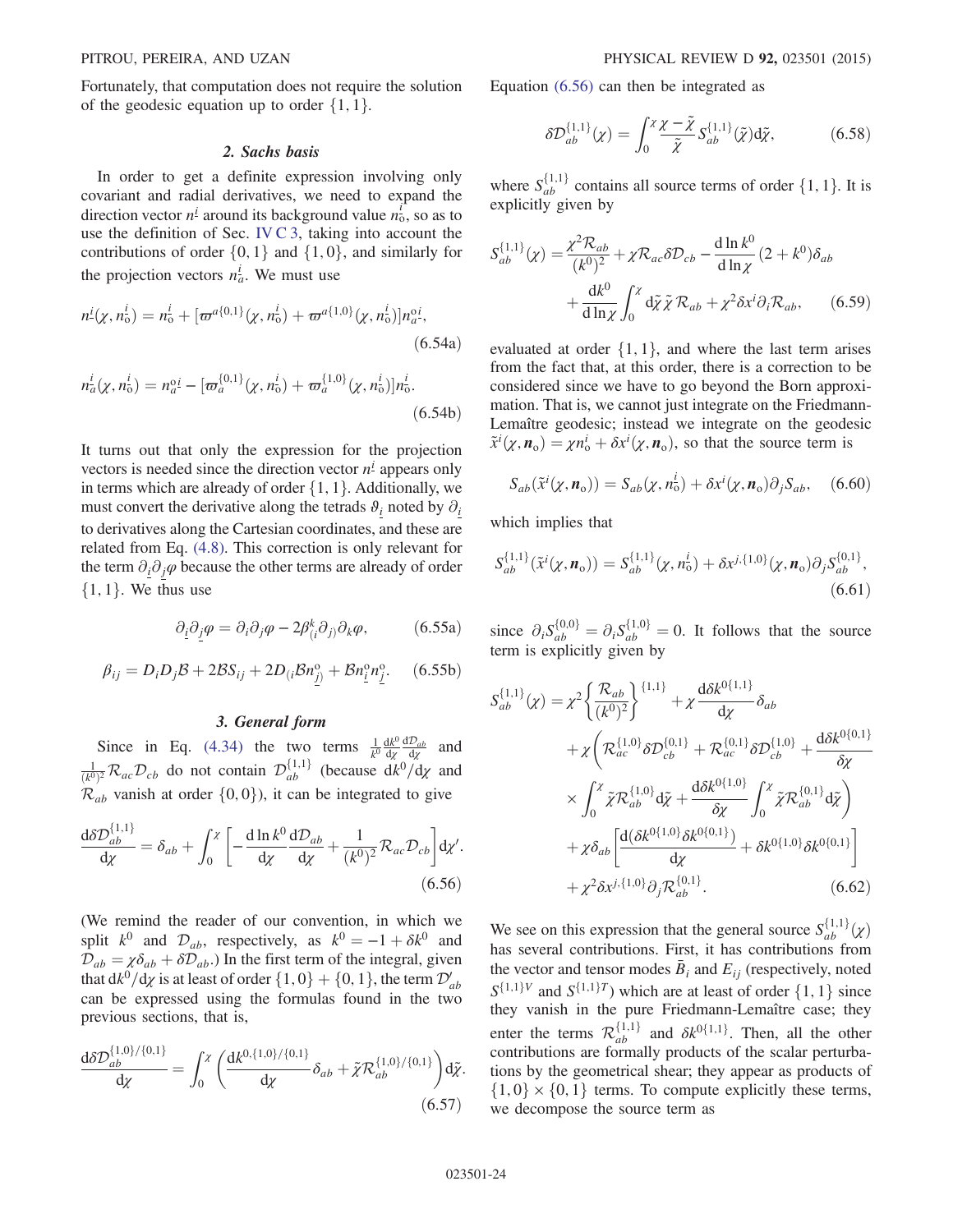$$
S_{ab}^{\{1,1\}}(\chi) = S_{ab}^{\{1,1\}V}(\chi) + S_{ab}^{\{1,1\}T}(\chi) + S_{ab}^{\{1,1\}quadtext{quad}}(\chi). \tag{6.63}
$$

Each contribution can be further decomposed into its trace, symmetric traceless and antisymmetric parts as

$$
S_{ab} = \delta_{ab} S + S_{\langle ab \rangle} + S_{[ab]}.
$$
 (6.64)

Since our goal is to compute the effect of an anisotropic phase on the cosmic shear, and not on the convergence, we are mostly interested only in the symmetric traceless part. We shall thus not report the computation of the trace contribution to the trace part, except for the contribution coming from vectors and tensors, so as to be able to compare our results with the standard results in the literature, in the cases where the vector and tensor modes are considered even around a Friedmann-Lemaître background. A full computation may be useful in order to cross-correlate weak lensing with the magnitude of supernovae.

# 4. Vector and tensor mode contributions

The vector and tensor contributions are easily found from the literature [61,83]. Splitting the vector mode into a radial and orthoradial parts as

$$
\bar{B}_i = \tilde{B}_i + \hat{r}_i B_r, \qquad E_{ij} = \tilde{E}_{ij} + 2\hat{r}_{(i}\tilde{E}_{j)} + E_r \hat{r}_i \hat{r}_j,
$$
\n(6.65)

the expression for the Riemann tensor given in Appendix B 2 for vector and tensor modes gives

$$
\mathcal{R}_{ab}^{\{1,1\}T} = n_a^{\alpha i} n_b^{\alpha j} [E''_{ij} - 4n^q \partial_{[q} E'_{i]j} + n^p n^q (\partial_i \partial_j E_{pq}
$$

$$
+ \partial_p \partial_q E_{ij}) - 2n^p n^q \partial_q \partial_{(i} E_{j)p}], \qquad (6.66a)
$$

$$
\mathcal{R}_{ab}^{\{1,1\}V} = n_a^{\alpha} n_b^{\alpha} \left( -\partial_{(i} \bar{B}'_{j)} + n^q \partial_q \partial_{(i} \bar{B}_{j)} - n^q \partial_i \partial_j \bar{B}_q \right).
$$
\n(6.66b)

Using the projections of partial derivatives into radial and covariant derivatives (see Appendix D 1), we deduce that the vector and tensor contributions to the sources (6.63) are

$$
S_{ab}^{\{1,1\}V}(\chi) = \chi \delta_{ab} B_{r,r} + \frac{\delta_{ab}}{2} \left[ -D_c D^c B_r + \frac{1}{\chi^2} \frac{d}{d\chi} (\chi^3 D^c \tilde{B}_c) + \frac{2}{\chi} \frac{d}{d\chi} (\chi^2 B_r) \right] + \frac{d}{d\chi} (\chi D_{\langle a} \tilde{B}_{b \rangle}) - D_{\langle a} D_{b \rangle} B_r,
$$
\n(6.67a)

$$
S_{ab}^{\{1,1\}T}(\chi) = \chi \delta_{ab} \frac{\partial E_r}{\partial \chi} + \frac{\delta_{ab}}{2} \left[ D^c D_c E_r - \chi^2 \frac{d^2}{d \chi^2} E_r - 6 \frac{d}{d \chi} (\chi E_r) - \frac{2}{\chi} \frac{d}{d \chi} (\chi^2 D^c \tilde{E}_c) \right] + \chi \frac{d^2}{d \chi^2} (\chi \tilde{E}_{\langle ab \rangle}) + D_{\langle a} D_{b \rangle} E_r - 2 \frac{d}{d \chi} (\chi D_{\langle a} \tilde{E}_{b \rangle}),
$$
\n(6.67b)

with the notation for the radial derivative  $r = \hat{x}^i \partial_i$ . The first terms of each expression are, respectively, the  $V$  and  $T$ contribution of the term in  $\delta k^{0\{1,1\}}$  in Eq. (6.62). For each of these two expressions, the first line contributes to the trace of the Jacobi matrix, that is, to convergence  $\kappa^{\{1,1\}}$ . The second line contributes to the cosmic shear  $\gamma_{ab}^{\{1,1\}}$ , since it is symmetric and traceless. By construction there is no antisymmetric part, so the vectors and tensors do not contribute to the rotation  $V^{\{1,1\}}$ .

In order to compare and recover the results of Refs. [61,83], we must use the fact that vector modes are transverse and that tensor modes are transverse and traceless. This allows us to get the relations (see also Appendix D 1)

$$
0 = D^a \tilde{B}_a + \chi (B_r)_{\chi} + 2B_r, \tag{6.68a}
$$

$$
0 = D^a \tilde{E}_{ab} + 3\tilde{E}_b + \chi(\tilde{E}_b)_{\chi}, \qquad (6.68b)
$$

$$
0 = D^{a}\tilde{E}_{a} + 3E_{r} + \chi(E_{r})_{\chi}.
$$
 (6.68c)

#### 5. Trace-free part of the quadratic contributions

Starting from the general expression (6.62), the only contribution of the terms of order  $\{1, 1\}$  to the trace-free part is  $\chi^2 \mathcal{R}_{\langle ab \rangle}^{\{1,1\}}$ . Then, the terms  $\delta \mathcal{D}_{ab}^{\{1,0\}/\{0,1\}}$  are decomposed as

$$
\delta \mathcal{D}_{ab}^{\{1,0\}/\{0,1\}} = \chi \kappa^{\{1,0\}/\{0,1\}} \delta_{ab} + \chi \gamma_{\langle ab \rangle}^{\{1,0\}/\{0,1\}}, \quad (6.69)
$$

since, as we have just seen, there is no rotation at order  $\{1, 0\}$  and  $\{0, 1\}$ . To finish, it is obvious that

$$
\frac{\mathrm{d}\delta k^{0\{1,0\}/\{0,1\}}}{\mathrm{d}\chi} = \left(\frac{\mathrm{d}k^{0}}{\mathrm{d}\chi}\right)^{\{1,0\}/\{0,1\}}.\tag{6.70}
$$

It follows that the trace-free part of the quadratic contribution of the source term is given by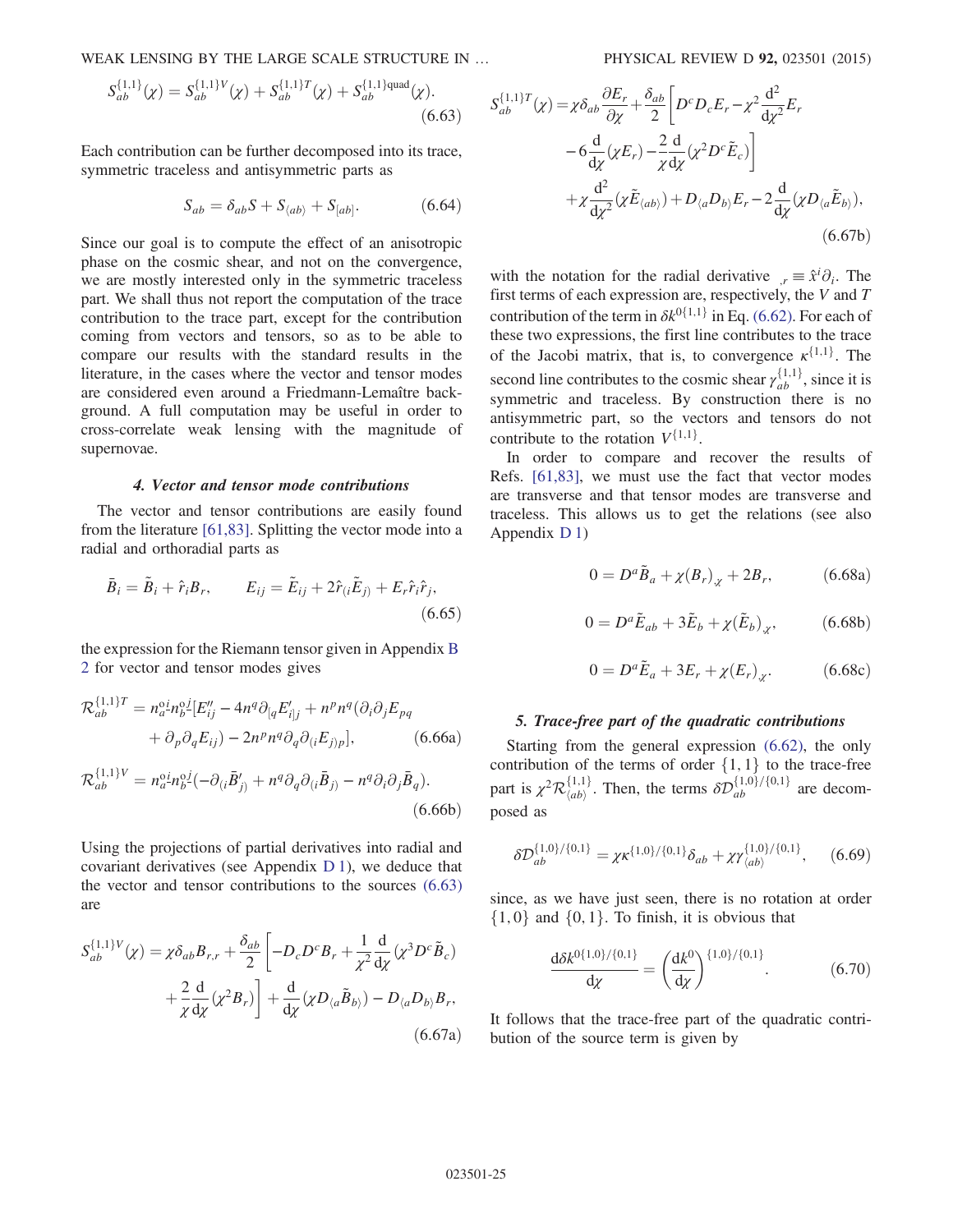$$
S_{\langle ab\rangle}^{\{1,1\}quad\text{quad}}(\chi) = \chi^2 \left\{ \frac{\mathcal{R}_{ab}}{(k^0)^2} \right\}^{\{1,1\}} + \chi^2 \mathcal{R}_{\langle ab\rangle}^{\{1,0\}} \kappa^{\{0,1\}} + \chi^2 \mathcal{R}_{\langle ab\rangle}^{\{0,1\}} \kappa^{\{1,0\}} + \chi^2 \mathcal{R}_{\langle ab\rangle}^{\{0,1\}} \kappa^{\{1,0\}} + \chi^2 \mathcal{R}_{\langle ab\rangle}^{\{0,1\}} + \chi^2 \mathcal{R}_{\langle ab\rangle}^{\{0,1\}} \gamma_{\langle ab\rangle}^{\{0,1\}} + \chi^2 \mathcal{R}_{\langle ab\rangle}^{\{0,1\}} \kappa^{\{1,0\}} + \chi^2 \mathcal{R}_{\langle ab\rangle}^{\{1,0\}} \kappa^{\{1,0\}} + \chi^2 \mathcal{R}_{\langle ab\rangle}^{\{0,1\}} \kappa^{\{1,0\}} \gamma_{\langle ab\rangle}^{\{1,0\}} + \chi^2 \mathcal{R}_{\langle ab\rangle}^{\{0,1\}} \kappa^{\{1,0\}} \delta^{\{1,0\}} \kappa^{\{1,0\}} \delta^{\{1,0\}} \kappa^{\{1,0\}} \delta^{\{1,0\}} \kappa^{\{1,0\}} \delta^{\{1,0\}} \delta^{\{1,0\}} \kappa^{\{0,1\}} \kappa^{\{1,0\}} \delta^{\{1,0\}} \kappa^{\{0,1\}} \kappa^{\{1,0\}} \delta^{\{1,0\}} \kappa^{\{0,1\}} \kappa^{\{1,0\}} \delta^{\{1,0\}} \kappa^{\{0,1\}} \kappa^{\{1,0\}} \delta^{\{1,0\}} \kappa^{\{1,0\}} \delta^{\{1,0\}} \kappa^{\{1,0\}} \delta^{\{1,0\}} \kappa^{\{1,0\}} \delta^{\{1,0\}} \kappa^{\{1,0\}} \delta^{\{1,0\}} \kappa^{\{1,0\}} \delta^{\{1,0\}} \kappa^{\{1,0\}} \delta^{\{1,0\}} \kappa^{\{1,0\}} \delta^{\{1,0\}} \k
$$

All terms, except the first one, involve products of quantities which are  $\{0, 1\}$  and  $\{1, 0\}$  and have been already computed. Note that the first term is kept in the form  $(\mathcal{R}_{\langle ab \rangle})/(k^0)^2)^{\{1,1\}}$ , and its detailed expression must be found using the perturbed Riemann tensor given in Appendix B 2. This is indeed more convenient since we shall express everything in terms of the tetrad basis, and we will just need to use the fact that

$$
k^0 = k^0 \Theta_0^0 = (1 - \Phi)k^0.
$$
\n(6.72)

We find for this first term

$$
\left(\frac{\mathcal{R}_{\langle ab\rangle}}{(k^0)^2}\right)^{\{1,1\}} = n^i_{\langle a}n^j_{b\rangle} \left[ -\sigma_{\underline{i}\underline{j}}(\varphi' + 2\varphi_{,r}) + 2\sigma_{\underline{k}(\underline{i}}n^k\partial_{j)}\varphi - \partial_{\underline{i}}\partial_{\underline{j}}\varphi - \left(\frac{\sigma_{ij}\Psi}{\mathcal{H}}\right)'' \right. \\
\left. - 2\left(\frac{\sigma_{ij}\Psi_{,r}}{\mathcal{H}}\right)' + 2\left(\frac{\sigma_{ik}n^k}{\mathcal{H}}\partial_{j}\Psi\right)' - \frac{\sigma_{ij}}{\mathcal{H}}\Psi_{,rr} - \frac{\sigma_{kl}n^k n^l}{\mathcal{H}}\partial_{i}\partial_{j}\Psi + 2\frac{\sigma_{ik}n^k}{\mathcal{H}}\partial_{j}\Psi_{,r} \right].\n\tag{6.73}
$$

Then, we can split all partial derivatives into covariant and radial derivatives, using the expressions of Appendix D 1. This term is then given by

$$
\left(\frac{\chi^2 \mathcal{R}_{\langle ab\rangle}}{(k^0)^2}\right)^{\{1,1\}} = -\chi^2 D_{\langle a}D_{b\rangle}\Sigma(2\varphi_r + \varphi') + 2\chi D_{\langle a}\Sigma D_{b\rangle}\varphi + 2\chi^2 D_{\langle a}BD_{b\rangle}\left(\frac{\varphi}{r}\right)_{,r} + 2D_c D_{\langle a}BD_{b\rangle}D^c\varphi - (1 - 2B)D_{\langle a}D_{b\rangle}\varphi -\chi^2 \left(\frac{\Psi D_{\langle a}D_{b\rangle}\Sigma}{\mathcal{H}}\right)'' - 2\chi^2 \left(\frac{\Psi_r D_{\langle a}D_{b\rangle}\Sigma}{\mathcal{H}}\right)' + 2\chi^2 \left(\frac{D_{\langle a}\Sigma D_{b\rangle}\Psi}{\mathcal{H}}\right)' - \chi^2 \frac{D_{\langle a}D_{b\rangle}\Sigma}{\mathcal{H}}\Psi_{,rr} -\frac{\Sigma}{\mathcal{H}}D_{\langle a}D_{b\rangle}\Psi + \frac{2\chi^2}{\mathcal{H}}D_{\langle a}\Sigma D_{b\rangle}\left(\frac{\Psi}{r}\right)_{,r} - 2\chi^2 D_{\langle a}\Sigma'\varpi_{b\rangle}^{\{0,1\}} + 2\chi^2 \varpi_{\langle a}^{\{1,0\}}D_{b\rangle}\left(\frac{\varphi}{r}\right)_{,r}.
$$
\n(6.74)

Finally, the last term of Eq. (6.71) needs to be evaluated. It can be read directly from the previous results at order  $\{1,0\}$  and  $\{0,1\}$ . We need only to split it into radial and covariant derivatives using the formulas of Appendix D 1. We find that its contribution to the traceless part of the Jacobi matrix is given by

$$
\chi^{2} \delta x^{i\{1,0\}} \partial_{i} \mathcal{R}_{\langle ab \rangle}^{\{0,1\}}
$$
  
=  $-\delta r^{\{1,0\}} D_{\langle a} D_{b \rangle} \left( \varphi_{,r} - 2 \frac{\varphi}{\chi} \right)$   
 $- \alpha^{c\{1,0\}} D_{c} D_{\langle a} D_{b \rangle} \varphi - 2 \chi^{2} \alpha_{\langle a}^{\{1,0\}} D_{b \rangle} \left( \frac{\varphi}{r} \right)_{,r}.$  (6.75)

Let us emphasize that, when  $\alpha^a \neq \varpi^a$ , the source is partially seen on its side.

To conclude, the source term (6.62) is obtained by combining the two terms (6.67) for the vector and tensor contribution to the  $\{1, 1\}$  part, the term (6.73) for the quadratic scalar contribution and the term (6.75) for the post-Born approximation, to which we need to add the six terms which are products  $\{1,0\} \times \{0,1\}$  in (6.71), obtained from the expressions of the former paragraphs. In principle, once all these contributions to the sources of the Sachs equation are identified and decomposed into radial and covariant derivatives, one should apply the formalism detailed in Appendix V and expand each term in spherical harmonics for both the angular dependence and the Fourier dependence.

This procedure is however extremely long and includes a large number of terms. We will not detail it here but instead just identify the dominant contribution and compute its effect on the Jacobi matrix in order to derive the leading contribution to the B modes in the next section. Indeed, once we convert the covariant derivatives into spin-raising and spin-lowering operators, each covariant derivative is clearly associated with a factor  $\ell$ . In the flat sky approximation, that is, in the small angle approximation, the dominant contribution arises from the first term on the second line of Eq. (6.75),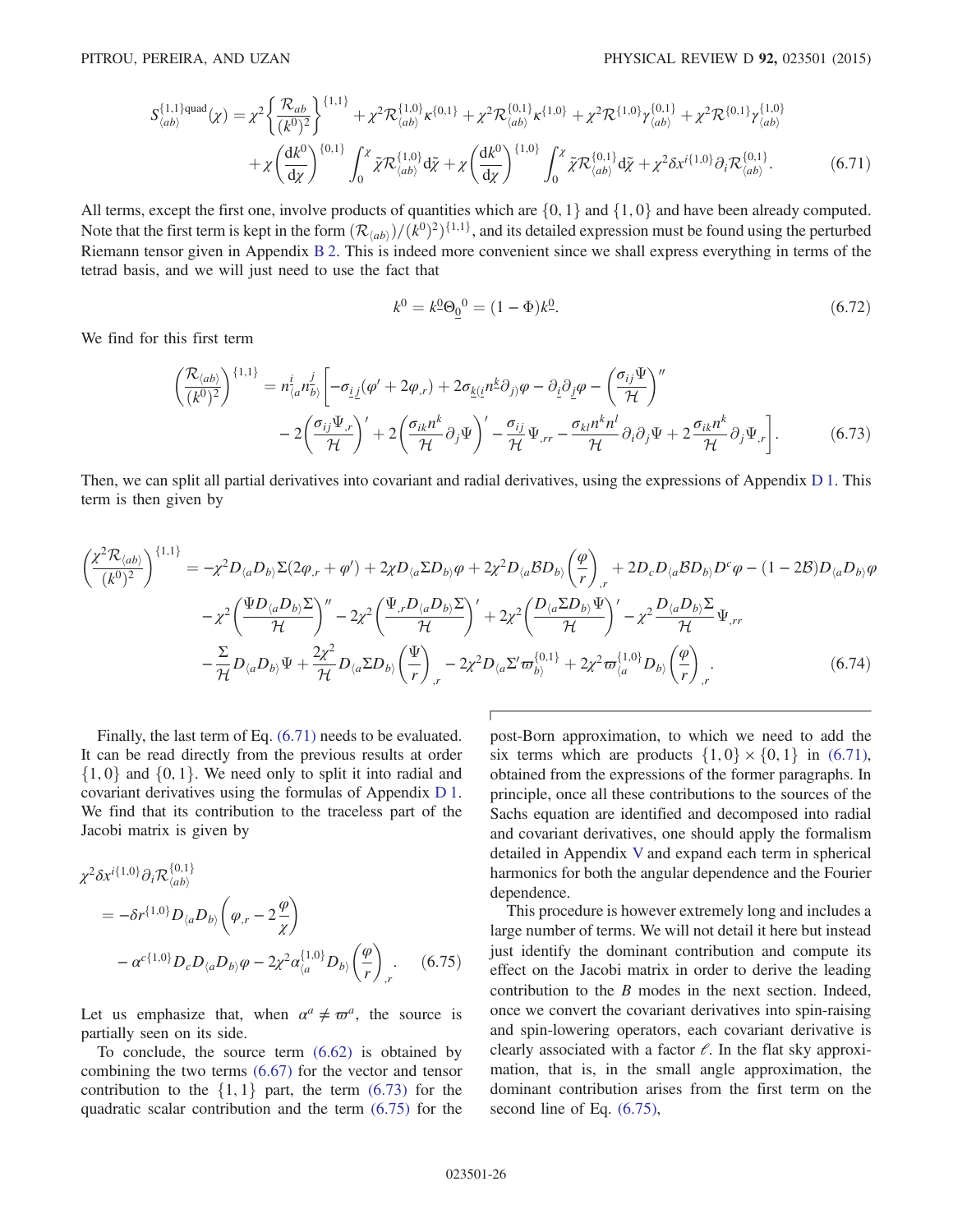$$
\delta \gamma_{ab}^{\{1,1\}}(\chi, \mathbf{n}_o)
$$
  
\n
$$
\approx -\int_0^{\chi} \frac{\chi - \tilde{\chi}}{\tilde{\chi}} \alpha^{c\{1,0\}}(\tilde{\chi}, \mathbf{n}_o) D_c D_{\langle a} D_{b \rangle} \varphi(\tilde{\chi}, \mathbf{n}_o) d\tilde{\chi},
$$
\n(6.76)

as it enjoys three covariant derivatives.

#### 6. Trace part of the quadratic contributions

As discussed in the previous paragraph, the computation of the trace of  $\delta D_{ab}^{\{1,1\}}$  involves a lot of terms such as  $k^{0,\{1,1\}}$ and the fourth line of Eq. (6.62). This tedious computation can indeed be performed with all the details given in this article. It will however give only a small correction to  $\kappa$ , the leading order of which is the standard convergence  $\kappa^{\{0,1\}}$ .

We thus decide not to include this computation here since we are mostly interested by the lowest order dominant effect related to the anisotropic expansion.

#### 7. Rotation quadratic contributions

As we have seen, the rotation vanishes at orders  $\{0, 1\}$ and  $\{1, 0\}$  so that its leading-order contribution appears at order  $\{1, 1\}$ . Since  $\mathcal{R}_{ab}^{\{1, 1\}}$  is symmetric, its contribution arises simply from the two first terms of the second line of arises simply from the two first terms of the second line of Eq. (6.62), that is, from the source term

$$
S_{[ab]}^{\{1,1\}}(\chi) = \chi(\mathcal{R}_{[a|c}^{\{1,0\}} \delta \mathcal{D}_{c|b]}^{\{0,1\}} + \mathcal{R}_{[a|c}^{\{0,1\}} \delta \mathcal{D}_{c|b]}^{\{1,0\}})
$$
  

$$
\equiv \epsilon_{ab} S_{\text{rot}}^{\{1,1\}}(\chi). \tag{6.77}
$$

Using the expression of the previous sections, it is explicitly given by

$$
S_{\text{rot}}^{\{1,1\}}(\chi, \mathbf{n}_{\text{o}}) = -\frac{\text{i}}{2}D_{+}D_{+}\Sigma'\int_{0}^{\chi}\frac{\chi(\chi-\tilde{\chi})}{\tilde{\chi}}D_{-}D_{-}\varphi(\tilde{\chi})\mathrm{d}\tilde{\chi} -\left(-\leftrightarrow+\right) -\frac{\text{i}}{2}D_{+}D_{+}\varphi\int_{0}^{\chi}\frac{(\chi-\tilde{\chi})\tilde{\chi}}{\chi}D_{-}D_{-}\Sigma'(\tilde{\chi})\mathrm{d}\tilde{\chi} -\left(-\leftrightarrow+\right). \tag{6.78}
$$

The general expression for the rotation is then obtained through

$$
V^{\{1,1\}}(\chi,\boldsymbol{n}_o) = \int_0^\chi \frac{\chi - \tilde{\chi}}{\tilde{\chi}} S_{\text{rot}}^{\{1,1\}}(\tilde{\chi},\boldsymbol{n}_o) \mathrm{d}\tilde{\chi}.
$$
 (6.79)

The rotation is thus sourced by the coupling between the usual cosmic shear of the standard scalar perturbation around a Friedmann-Lemaître spacetime  $(D_{\perp}D_{\perp}\varphi)$  and the quadrupolar contribution due to the geometric shear  $(D\_D\_B'' = D\_D\_2')$ .

# 8. Integration over the source distribution

The last point that needs to be discussed before turning to the multipolar decomposition and the computation of the angular power spectra is the source distribution.

The source distribution represents the mean number of object normalized to the mean density observed in a solid angle  $dΩ<sub>o</sub>$ , that is,

$$
\frac{\mathrm{d}N}{\mathrm{d}\Omega_0 \mathrm{d}\chi} \to \mathcal{N}.\tag{6.80}
$$

In the Friedmann-Lemaître and Bianchi I background spacetimes, which are both homogeneous,  $\mathcal N$  is constant on any constant time hypersurface, which means that it depends on  $\chi$  alone. Thus

$$
\mathcal{N}(\chi, \mathbf{n}_0) = \mathcal{N}(\chi) + \mathcal{N}^{\{0,1\}}(\chi, x^i) + \mathcal{N}^{\{1,0\}}(\chi), \quad (6.81)
$$

where the second term is the standard fluctuation of the number density due to the large scale cosmological perturbations and for which it is understood that the position  $x^i$  is evaluated on the background geodesic, that is,  $x^i = \chi n_0^i$ .<br>Note howe

Note however than when one turns to redshift space, on which the observations are actually performed, one needs to take into account that z is a function of  $\chi$  and the direction of observation  $n_0$ , so that we should rather use

$$
\mathcal{N}(z, \mathbf{n}_0) = \mathcal{N}(z) + \mathcal{N}^{\{0,1\}}(z, x^i) + \mathcal{N}^{\{1,0\}}(z, \mathbf{n}_0),
$$
\n(6.82)

where again the position is evaluated on the background geodesic with  $x^i = \chi n_0^i$ . It follows that, when computing the observed quantities the observed quantities,

$$
\gamma_{ab}^{\{1,1\}}(\chi, \mathbf{n}_o) = \int d\chi \left[ \mathcal{N}(\chi) \gamma_{ab}^{\{1,1\}} + \mathcal{N}^{\{0,1\}}(\chi, x^i) \gamma_{ab}^{\{1,0\}} + \mathcal{N}^{\{1,0\}}(\chi) \gamma_{ab}^{\{0,1\}} \right].
$$

The second term is the standard correlation between the fluctuations of the source distribution and the cosmic shear. It inherits a directional dependence from the spatial dependence  $\mathcal{N}^{\{0,1\}}(x, x^i)$  given that it is evaluated on the healthcarp of line of sight that is with  $y^i$  and December of background line of sight, that is, with  $x^i = \chi n_0^i$ . Because of the coupling to the pure E mode  $\gamma_{ab}^{\{1,0\}}$  it will induce B modes in the source averaged cosmic shear. This component is expected to be important on large angular scales. The third term is a correction that arises from the fact that the formation of structure differs a priori in the presence of a geometrical shear, but it does not contribute the  $B$  modes since it does not have a directional dependence. However, it induces a correction for the  $E$  modes and for the convergence.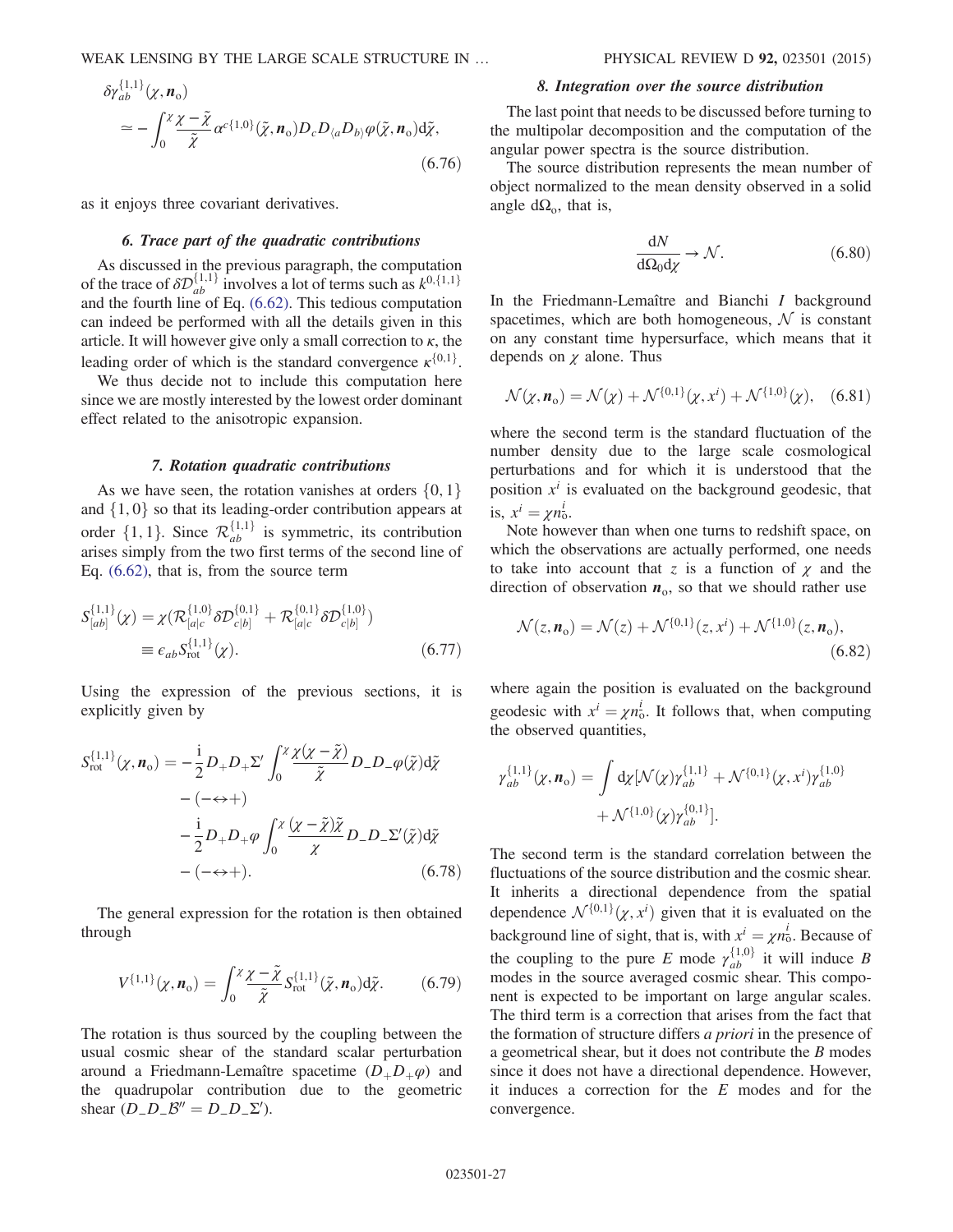Now, in redshift space, one needs to be more careful since

$$
\gamma_{ab}^{\{1,1\}}(z,\mathbf{n}_o) = \int d\tilde{z} [\mathcal{N}(\tilde{z}) \gamma_{ab}^{\{1,1\}} + \mathcal{N}^{\{0,1\}}(\tilde{z},x^i) \gamma_{ab}^{\{1,0\}} + \mathcal{N}^{\{1,0\}}(\tilde{z},\mathbf{n}_o) \gamma_{ab}^{\{0,1\}}].
$$

Both the second and the third term depend now explicitly on the direction of observation, so that the convolution by the source distribution has to be performed before the decomposition in spherical harmonics, and both terms will generate B modes out of the E modes of  $\gamma_{ab}^{\{1,0\}}$  and  $\gamma_{ab}^{\{0,1\}}$ , respectively. However, these effects should not dominate for small angular scales and we shall thus neglect them.

# VII. ORDERS OF MAGNITUDE

The previous sections have provided all the elements needed to compute the contribution of the B modes at order  $\{1, 1\}$  and their correlations with the E modes and the cosmic shear. It is obvious that any further computation has to be performed numerically. It is however important to exhibit the dominant contribution.

# A. Dominant effects

Once the covariant derivatives are expressed in terms of spin-raising and spin-lowering operators, it is rather straightforward to realize that any covariant derivative is associated with a factor  $\ell$  in multipole space. The dominant terms contributing to the shear are thus the ones with the highest number of covariant derivatives applied to  $\varphi$ .

For instance, at order  $\{0, 1\}$ , the convergence is dominated by the last term of Eq. (6.42a) on small scales. That is,

$$
\kappa_{\ell m}^{\{0,1\}} \sim \frac{\ell(\ell+1)}{2} \int_0^\chi \frac{\chi - \tilde{\chi}}{\chi \tilde{\chi}} \varphi_{\ell m}(\tilde{\chi}) \mathrm{d}\tilde{\chi},
$$

simply because of the geometrical factor  $l^2$ . It is indeed the term which is usually presented in textbooks. This term dominates over the second one even at small  $\ell$ , i.e., for  $\ell$  > 2–3, that is for all practical purposes.

When applying this small scale approximation scheme at order  $\{1, 1\}$ , we realize that there is just one dominant term—the first one on the second line of Eq. (6.75)—which possesses three covariant derivatives, that is,

$$
\delta \gamma_{ab}^{\{1,1\}}(\chi, n_o)
$$
  
\n
$$
\simeq -\int_0^\chi \frac{\chi - \tilde{\chi}}{\tilde{\chi}} \alpha^{c\{1,0\}}(\tilde{\chi}, n_o) D_c D_{\langle a} D_{b \rangle} \varphi(\tilde{\chi}, n_o) d\tilde{\chi}.
$$

Physically it corresponds to the orthoradial displacement of the central geodesic on which the Sachs equation is evaluated, when compared with the background geodesic. It is as if the sources of order  $\{0, 1\}$  contributing to the Jacobi map had been lensed by the orthoradial displacement of order  $\{1, 0\}$ , resulting in an order  $\{1, 1\}$  effect. This is similar to the lensing of first-order sources of CMB around the last-scattering surface by first-order gravitational potential in the foreground, resulting in a secondorder lensing effect in the CMB.

The first consequence of this is that the formalism used to compute the CMB lensing can also be applied to obtain the resulting Jacobi map due to this leading-order term. However, there is a slight difference. Indeed, for the CMB the sources are all located in a background around the lastscattering surface, for which there is a deflection due to the gravitational potential crossed between emission and reception. For the general solution giving the Jacobi map, however, the sources are distributed from the observer up to the maximum redshift of the survey. For each source there is a different deflection angle as it depends on the trajectory between the source and the observer.

Finally, we must recall that the treatment of CMB lensing by a gradient expansion [84] holds only until the deflection angle is comparable to the angle of structures in the CMB. Beyond that scale, this method underestimates the effect of lensing and one has to resort to a full-lensing method as exposed in Refs. [77,85]. Since we are interested in an order of magnitude estimate of the effect of geometrical shear on the cosmic shear, we will present in the next section a gradient expansion method based on Ref. [84], but one should be aware that for any amplitude of the geometric shear, there must exist a scale  $\ell_*$  beyond which this treatment is inaccurate. The method for the full lensing treatment is inaccurate. The method for the full-lensing method is exposed briefly in Appendix C.

#### B. Lensing of the central geodesic

# 1. General formalism of the gradient expansion

Any observable at a given affine parameter  $\chi$  in a given direction  $n_0$  is formally obtained from an integration on the background geodesic over its sources given by Eq. (5.4), that is,

$$
X^{s}(\chi,\mathbf{n}_{\mathrm{o}})\mathbf{m}_{\mathrm{o}}^{s}=\int_{0}^{\chi}S^{X}(\chi,\tilde{\chi},\mathbf{n}_{\mathrm{o}})\mathbf{m}_{\mathrm{o}}^{s}\mathrm{d}\tilde{\chi}.\qquad(7.1)
$$

However, and as discussed above, a true observable like the cosmic shear is obtained by averaging over the true normalized profile  $\mathcal{N}(\chi)$  of sources as

$$
X^{s}(\boldsymbol{n}_{o})\boldsymbol{m}_{o}^{s} = \int_{0}^{\infty} d\chi \mathcal{N}(\chi) X^{s}(\chi, \boldsymbol{n}_{o}) \boldsymbol{m}_{o}^{s} d\chi
$$

$$
= \int_{0}^{\infty} \mathcal{N}(\chi) d\chi \int_{0}^{\chi} S^{X}(\chi, \tilde{\chi}, \boldsymbol{n}_{o}) \boldsymbol{m}_{o}^{s} d\tilde{\chi}. \quad (7.2)
$$

Note that the integrals can be interchanged using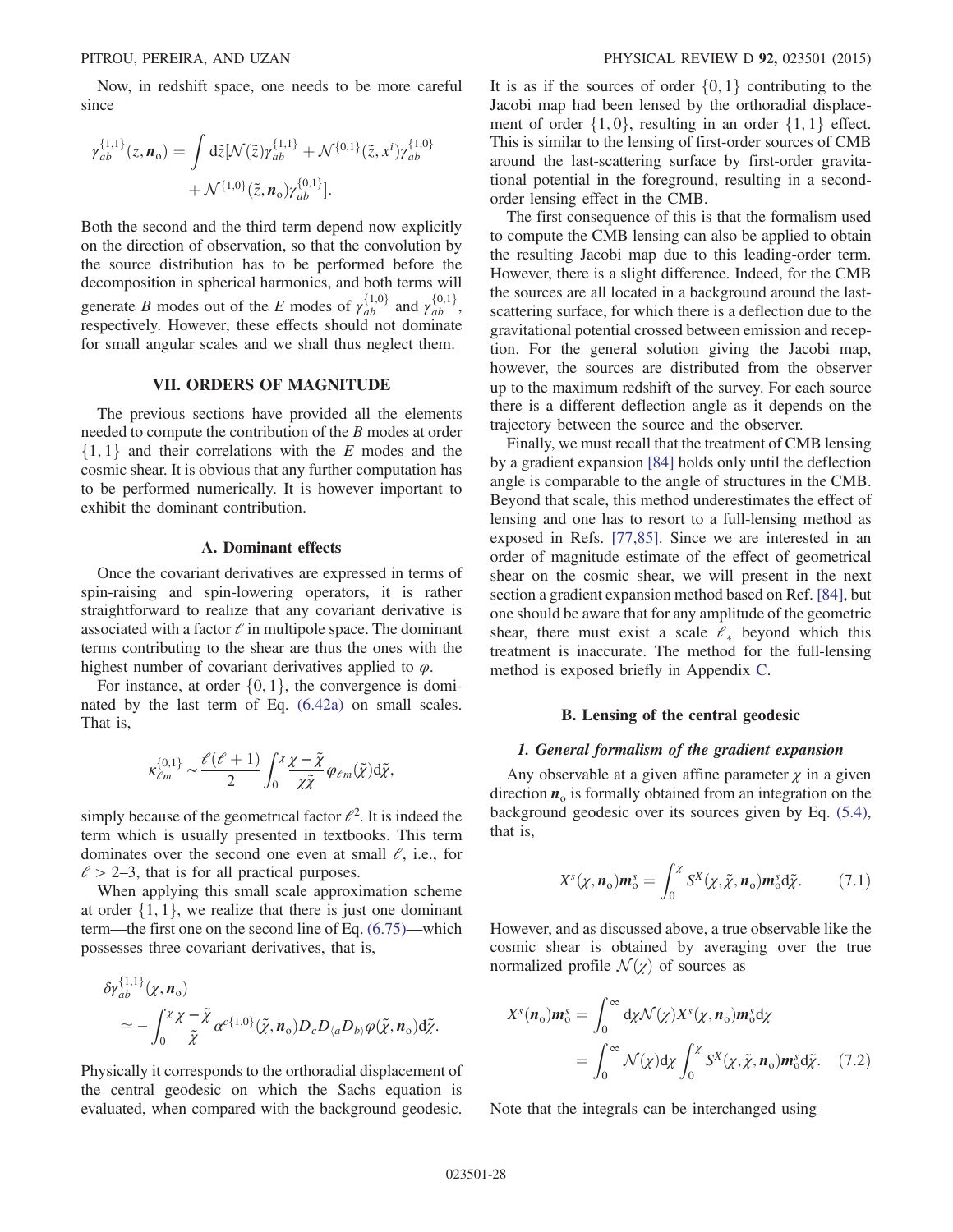$$
\int_0^\infty d\chi \mathcal{N}(\chi) \int_0^\chi d\tilde{\chi} f(\chi, \tilde{\chi}) = \int_0^\infty d\tilde{\chi} \int_{\tilde{\chi}}^\infty d\chi \mathcal{N}(\chi) f(\chi, \tilde{\chi}).
$$
\n(7.3)

We consider only the effect of the dominant term in Eq. (6.75), which corresponds to the lensing of the sources; that is, it transforms the sources according to a parallel transport along the lensing vector  $\alpha$ . A lensed observable  $X^s$  is then obtained from an integration over the lensed sources. If the lensing effect is small, it is sufficient to use a Taylor expansion of the lensed sources to express them in terms of the unlensed sources, the small parameter being the lensing vector  $\alpha$ . Furthermore, if the lensed vector can be written as the gradient of a scalar, as  $\alpha_a = D_a \alpha$ , then at lowest order in the Taylor expansion, we get for the lensed source

$$
\tilde{S}^{X^s}(\chi, \tilde{\chi}, \mathbf{n}_o) \mathbf{m}_o^s = S^{X^s}(\chi, \tilde{\chi}, \mathbf{n}_o) \mathbf{m}_o^s + D^a \alpha(\tilde{\chi}, \mathbf{n}_o) D_a[S^{X^s}(\chi, \tilde{\chi}, \mathbf{n}_o) \mathbf{m}_o^s].
$$
\n(7.4)

Using Eq. (D26), the multipoles are easily extracted as

$$
\tilde{S}_{\ell m}^{X^s}(\chi, \tilde{\chi}) = S_{\ell m}^{X^s}(\chi, \tilde{\chi}) + \sum_{m_1, \ell_2, m_2} \alpha_{2m_1}(\tilde{\chi}) S_{\ell_2 m_2}^{X^s}(\chi, \tilde{\chi})_s I_{\ell 2 \ell_2}^{m m_1 m_2},
$$
\n(7.5)

where the  $\alpha_{\ell m}$  are the multipoles of the lensing scalar when decomposed into spherical harmonics and the coefficients  $sI_{\ell \ell_1 \ell_2}^{mm_1 m_2}$  are defined in Eq. (D28).

#### 2. Multipoles of the lensing vector

The previous expression depends on the multipoles of the lensing scalar, that can actually be obtained very easily. First, following the definitions (6.5) and (6.6) we define a matrix  $\alpha_{ij}$  such that

$$
\alpha_{\pm}(\boldsymbol{n}_{0},\chi) \equiv D_{\pm}\alpha(\boldsymbol{n}_{0},\chi) = D_{\pm}\left[\frac{1}{2}\alpha_{ij}(\chi)n_{0}^{i}n_{0}^{j}\right].
$$
 (7.6)

Given Eqs. (6.13b) and (6.75), the components of  $\alpha_{ii}(\chi)$  are just

$$
\alpha_{ij}(\chi) = -\beta_{ij}(0) + 2\int_0^{\chi} d\chi' \frac{\chi - \chi'}{\chi} \sigma_{ij}(\chi') \qquad (7.7a)
$$

$$
= \beta_{ij}(0) - \frac{2}{\chi} \int_0^{\chi} d\chi' \beta_{ij}(\chi'). \tag{7.7b}
$$

Then, similarly to the computation of the coefficients  $\Sigma_{2m}$  in Eq. (4.26), the multipoles of  $\alpha(\mathbf{n}_{0}, \chi)$  defined by  $\alpha = \sum_{m} \alpha_{2m} Y_{2m}$  reduce to a quadrupole and are explicitly given by

$$
\alpha_{20}(\chi) = -\sqrt{\frac{\pi}{5}} [\alpha_{xx}(\chi) + \alpha_{yy}(\chi)],
$$
  
\n
$$
\alpha_{2\pm 2}(\chi) = \sqrt{\frac{\pi}{30}} [\alpha_{xx}(\chi) - \alpha_{yy}(\chi)],
$$
\n(7.8)

if the coordinates system is adapted to the eigendirections of the geometrical shear.

# 3. Extracting the spatial shear components from off-diagonal correlations

A by-product of the formalism just developed is that we can extract information about the geometric shear  $\sigma_{ii}$  from cross-correlations between the  $E$ - and  $B$ -mode multipoles of the cosmic shear,  $E_{\ell m}$  and  $B_{\ell m}$ , and the multipoles  $\kappa_{\ell m}$ of the convergence  $\kappa$ , that would otherwise vanish in the pure Friedmann-Lemaître case. Indeed, even if the B modes are not sourced initially, as is the case of a Friedmann-Lemaître background, at the perturbative level there will be a lensed  $B$ -mode term sourced by the  $E$  modes of the background shear. In order to extract this effect we decompose the (lensed)  $E$  and  $B$  modes of the source as

$$
\tilde{S}_{\ell m}^{\gamma^{\pm}}(\chi,\tilde{\chi}) = \tilde{S}_{\ell m}^{E}(\chi,\tilde{\chi}) \pm i\tilde{S}_{\ell m}^{B}(\chi,\tilde{\chi}) \tag{7.9}
$$

with a similar decomposition for the (unlensed)  $S_{\ell m}^X$ . Then, using the properties (D28), it follows that

$$
\tilde{S}_{\ell m}^{B}(\chi,\tilde{\chi}) = -i \sum_{m_1,m_2 \atop \ell_2=\ell+1} \alpha_{2m_1}(\tilde{\chi}) S_{\ell_2m_2}^{E}(\chi,\tilde{\chi})_{+2} I_{\ell 2\ell_2}^{m m_1 m_2}, \quad (7.10a)
$$

$$
\tilde{S}_{\ell m}^{E}(\chi,\tilde{\chi}) = S_{\ell m}^{E}(\chi,\tilde{\chi}) + \sum_{m_1,m_2 \atop \ell_2=\ell,\ell+2} \alpha_{2m_1}(\tilde{\chi}) S_{\ell_2m_2}^{E}(\chi,\tilde{\chi})_{+2} I_{\ell 2\ell_2}^{m m_1 m_2}.
$$

 $(7.10<sub>b</sub>)$ 

We recall that there is no tilde on  $S_{\ell m}^E$  on the right-hand side of the above equation, since it corresponds to the unlensed sources. Since the convergence is a spin-0 quantity, then from Eq. (7.5), its sources are transformed under lensing as

$$
\tilde{S}_{\ell m}^{\kappa}(\chi,\tilde{\chi}) = S_{\ell m}^{\kappa}(\chi,\tilde{\chi}) + \sum_{m_1,m_2 \atop \ell_2=\ell,\ell\pm 2} \alpha_{2m_1}(\tilde{\chi}) S_{\ell_2 m_2}^{\kappa}(\chi,\tilde{\chi}) I_{\ell 2\ell_2}^{m m_1 m_2}.
$$
\n(7.11)

From these expressions, it is clear that the off-diagonal terms coming from the EB, EE,  $\kappa \kappa$ ,  $\kappa E$ ,  $\kappa B$  crosscorrelation matrices allow us to put constraints on  $\alpha_{2m}$ and, consequently, on the geometric shear components  $\sigma_{ii}$ by means of Eqs. (7.7). To see how that is possible, we must remember that the sources should be convolved with  $\mathcal{N}(\chi)$ by means of Eq. (7.2).

In Sec. VID 5, the  $EE$ ,  $\kappa \kappa$ , and  $\kappa E$  correlations at order  $\{0, 1\}$  (that is, without the effect of lensing by the geometric shear) have been computed and they are of the form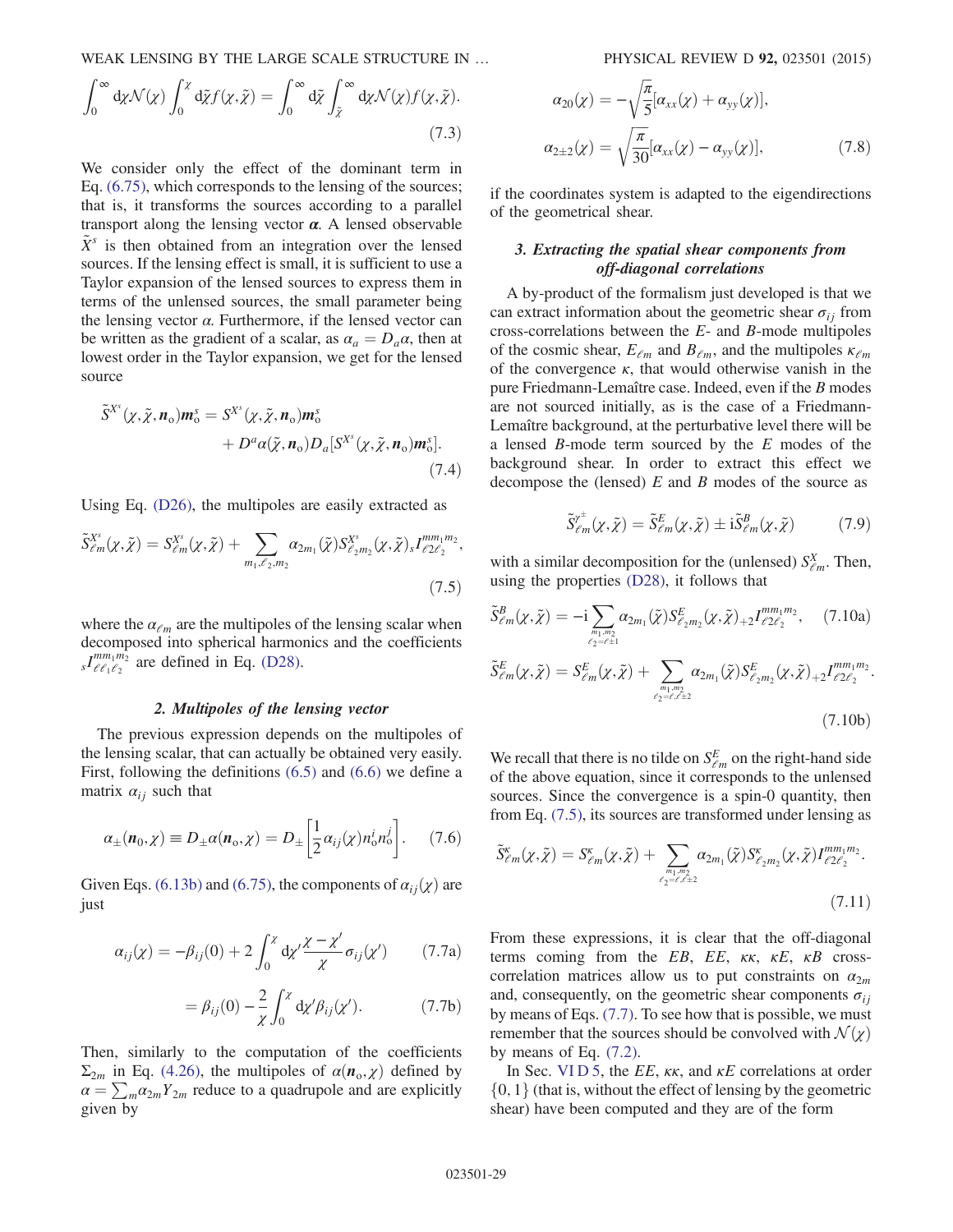$$
C_{\ell}^{XZ} = \int_0^{\infty} d\tilde{\chi}_1 \int_{\tilde{\chi}_1}^{\infty} d\chi_1 \mathcal{N}(\chi_1) \int_0^{\infty} d\tilde{\chi}_2 \int_{\tilde{\chi}_2}^{\infty} d\chi_2 \mathcal{N}(\chi_2) C_{\ell}^{XZ}(\chi_1, \chi_2, \tilde{\chi}_1, \tilde{\chi}_2), \tag{7.12}
$$

where the indices X and Z take the values  $\kappa$ , E, and with the source correlations

$$
\langle S_{\ell_1 m_1}^X(\chi_1, \tilde{\chi}_1) S_{\ell_2 m_2}^Z(\chi_2, \tilde{\chi}_2) \rangle = \delta_{\ell_1 \ell_2} \delta_{m_1 m_2} C_{\ell_1}^{XZ}(\chi_1, \chi_2, \tilde{\chi}_1, \tilde{\chi}_2), \tag{7.13a}
$$

$$
C_{\ell}^{XZ}(\chi_1, \chi_2, \tilde{\chi}_1, \tilde{\chi}_2) \equiv \frac{2}{\pi} \int_0^{\infty} k^2 \mathrm{d}k P(k) g_{\ell}^X(k, \chi_1, \tilde{\chi}_1) g_{\ell}^Z(k, \chi_2, \tilde{\chi}_2). \tag{7.13b}
$$

For the lensed observables, we define similarly

$$
\mathcal{P}_{\ell M}^{XZ} \equiv \int_0^\infty d\tilde{\chi}_1 \int_{\tilde{\chi}_1}^\infty d\chi_1 \mathcal{N}(\chi_1) \int_0^\infty d\tilde{\chi}_2 \int_{\tilde{\chi}_2}^\infty d\chi_2 \mathcal{N}(\chi_2) \alpha_{2M}(\tilde{\chi}_1) C_{\ell}^{XZ}(\chi_1, \chi_2, \tilde{\chi}_1, \tilde{\chi}_2)
$$
  
\n
$$
= \frac{2}{\pi} \int_0^\infty k^2 d\kappa P(k) \left( \int_0^\infty d\tilde{\chi}_1 \int_{\tilde{\chi}_1}^\infty d\chi_1 \mathcal{N}(\chi_1) \alpha_{2M}(\tilde{\chi}_1) g_{\ell}^X(k, \chi_1, \tilde{\chi}_1) \right)
$$
  
\n
$$
\times \left( \int_0^\infty d\tilde{\chi}_2 \int_{\tilde{\chi}_2}^\infty d\chi_2 \mathcal{N}(\chi_2) g_{\ell}^Z(k, \chi_2, \tilde{\chi}_2) \right), \tag{7.14a}
$$

such that the following nonvanishing correlations are expressed as

$$
\langle \tilde{B}_{\ell m}^X E_{\ell \pm 1 m - M}^{X \star} \rangle = -i_{+2} I_{\ell 2 \ell \pm 1}^{mM(m-M)} \mathcal{P}_{\ell \pm 1 M}^{EE}, \qquad (7.15a)
$$

$$
\langle \tilde{B}_{\ell m}^X \kappa_{\ell \pm 1 m - M}^X \rangle = -i_{+2} I_{\ell 2 \ell \pm 1}^{mM(m-M)} \mathcal{P}_{\ell \pm 1 M}^{Ex}.
$$
\n(7.15b)

Not only do we get off-diagonal contributions for B modes with the  $E$  modes and the convergence, but we also get offdiagonal correlations between  $\kappa$  and  $E$  modes. They read

$$
\langle \tilde{E}_{\ell m}^X \tilde{E}_{\ell \pm 2m-M}^{X\star} \rangle = {}_{+2}I_{\ell 2\ell \pm 2}^{mM(m-M)} (\mathcal{P}_{\ell \pm 2M}^{EE} + \mathcal{P}_{\ell M}^{EE}), \tag{7.16a}
$$

$$
\langle \tilde{\kappa}_{\ell m}^X \tilde{\kappa}_{\ell \pm 2m-M}^{X \star} \rangle = I_{\ell 2\ell \pm 2}^{mM(m-M)} (\mathcal{P}_{\ell \pm 2M}^{KK} + \mathcal{P}_{\ell M}^{KK}), \tag{7.16b}
$$

$$
\langle \tilde{E}_{\ell m}^X \tilde{\kappa}_{\ell \pm 2m-M}^{X\star} \rangle = {}_{+2}I_{\ell 2\ell \pm 2}^{mM(m-M)} \mathcal{P}_{\ell \pm 2M}^{E\star} + I_{\ell 2\ell \pm 2}^{mM(m-M)} \mathcal{P}_{\ell M}^{\kappa E}.
$$
\n(7.16c)

Note that in all these cross-correlators, M ranges from  $-2$  to 2, thus spanning the 5 degrees of freedom of the lensing potential  $\alpha_{2M}$  and consequently of the underlying Bianchi geometrical shear  $\sigma_{ij}$ . These expressions for the correlators are however not ideal to relate the correlations to the lensing potential and thus to the components of  $\sigma_{ij}$ . Instead, we define appropriate combinations of the correlators by resumming them as [86]

$$
^{XZ}\mathcal{A}_{\ell_1\ell_2}^{2M} \equiv \sum_m \sqrt{5}(-1)^{m+\ell_1+\ell_2} \begin{pmatrix} \ell_1 & 2 & \ell_2 \\ -m & M & m-M \end{pmatrix} \langle \tilde{X}_{\ell_1m}^{X} Z_{\ell_2,m-M}^{X\star} \rangle. \tag{7.17}
$$

For instance, for the EB and EE correlations, we get

$$
{}^{BE}\mathcal{A}_{\ell\ell\pm1}^{2M} \equiv \sum_{m} \sqrt{5}(-1)^{m+1} \begin{pmatrix} \ell & 2 & \ell \pm 1 \\ -m & M & m-M \end{pmatrix} \langle \tilde{B}_{\ell m}^{X} E_{\ell\pm1,m-M}^{X\star} \rangle, \tag{7.18a}
$$

$$
^{EE}\mathcal{A}_{\ell\ell\pm2}^{2M} \equiv \sum_{m} \sqrt{5}(-1)^{m} \begin{pmatrix} \ell & 2 & \ell \pm 2 \\ -m & M & m-M \end{pmatrix} \langle \tilde{E}_{\ell m}^{X} \tilde{E}_{\ell\pm2,m-M}^{X\star} \rangle.
$$
 (7.18b)

Then, by using the definition of the symbols  $_{+2}I_{\ell 2\ell+1}^{mMm'}$  and  $I_{\ell 2\ell+1}^{mMm'}$  and the orthogonality relations of the Wigner 3j symbols, we get we get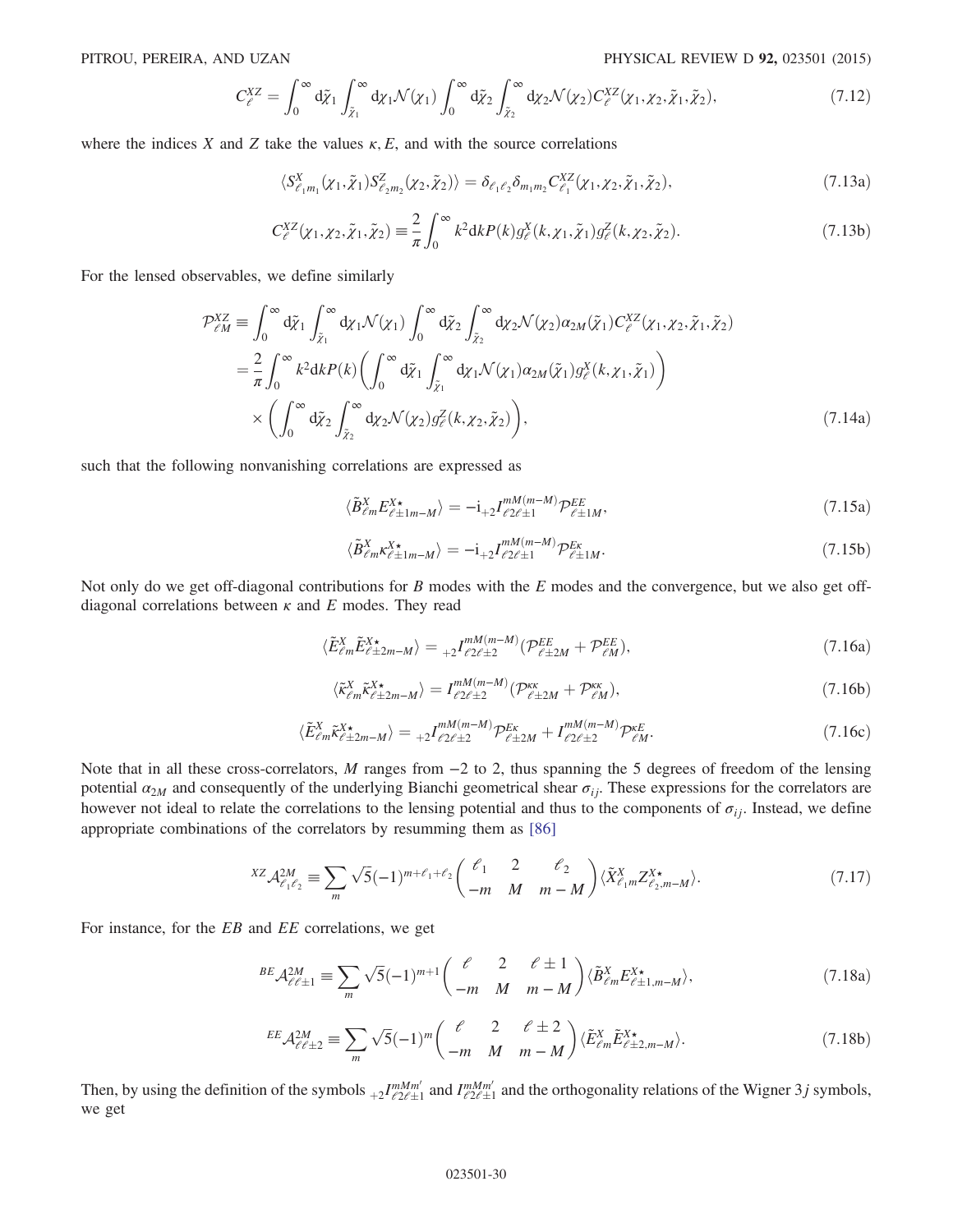$$
{}^{BE}\mathcal{A}_{\ell\ell\pm1}^{2M} = i\frac{{}_2F_{\ell2\ell\pm1}}{\sqrt{5}}\mathcal{P}_{\ell\pm1M}^{EE},\tag{7.19a}
$$

$$
{}^{B\kappa}\mathcal{A}_{\ell\ell\pm1}^{2M} = \mathrm{i}\frac{F_{\ell2\ell\pm1}}{\sqrt{5}} \mathcal{P}_{\ell\pm1M}^{E\kappa},\tag{7.19b}
$$

$$
^{EE}\mathcal{A}_{\ell\ell\pm2}^{2M} = \frac{{}_2F_{\ell2\ell\pm2}}{\sqrt{5}} \left(\mathcal{P}_{\ell\pm2M}^{EE} + \mathcal{P}_{\ell M}^{EE}\right),\tag{7.19c}
$$

$$
{}^{\kappa\kappa}\mathcal{A}^{2M}_{\ell\ell\pm2} = \frac{F_{\ell2\ell\pm2}}{\sqrt{5}} \left(\mathcal{P}^{\kappa\kappa}_{\ell\pm2M} + \mathcal{P}^{\kappa\kappa}_{\ellM}\right),\tag{7.19d}
$$

$$
^{Ex}\mathcal{A}_{\ell\ell\pm2}^{2M} = \frac{{}_2F_{\ell2\ell\pm2}}{\sqrt{5}} \mathcal{P}_{\ell\pm2M}^{Ex} + \frac{F_{\ell2\ell\pm2}}{\sqrt{5}} \mathcal{P}_{\ell M}^{xE}, \qquad (7.19e)
$$

where the symbols  ${}_2F_{\ell\ell_1\ell_2}$  are defined in Appendix D 4.

Approximate expressions of this correlators can be obtained in the Limber approximation (6.47) and read

$$
\mathcal{P}_{\ell M}^{\kappa\kappa} \simeq \frac{\ell^2 (\ell+1)^2}{4} \mathcal{P}_{\ell M},\tag{7.20a}
$$

$$
\mathcal{P}^{\kappa E}_{\ell M} \simeq \mathcal{P}^{E\kappa}_{\ell M} = \frac{\ell(\ell+1)}{4} \sqrt{\frac{(\ell+2)!}{(\ell-2)!}} \mathcal{P}_{\ell M},\qquad(7.20b)
$$

$$
\mathcal{P}_{\ell M}^{\kappa\kappa} \simeq \frac{1}{4} \frac{(\ell+2)!}{(\ell-2)!} \mathcal{P}_{\ell M},\tag{7.20c}
$$

with the function  $P_{\ell M}$  given by

$$
\mathcal{P}_{\ell M} \equiv \int_0^\infty \frac{\mathrm{d}\tilde{\chi}}{\tilde{\chi}^2} P\left(\frac{L}{\tilde{\chi}}\right) \alpha_{2M}(\tilde{\chi}) \times \left| T^\varphi\left(\frac{L}{\tilde{\chi}}, \tilde{\chi}\right) \int_{\tilde{\chi}}^\infty \mathrm{d}\chi \mathcal{N}(\chi) \frac{(\chi - \tilde{\chi})}{\chi \tilde{\chi}} \right|^2, \quad (7.21)
$$

where we used the notation  $L \equiv \ell + 1/2$ .

 $\sim$ 

This provides the expressions of the five (off-diagonal) correlators (7.19), each having five components, and all being linear in  $\sigma_{ij}$ . We stress that the measurement of these quantities from further surveys will allow us to get stronger constraints on the spatial isotropy of the Universe, thus pushing forward the "beyond ΛCDM" program.

# 4. Autocorrelations of B modes from the lensing of the central geodesic

The previous off-diagonal correlators are the most direct consequence of a late-time geometrical shear on weak lensing. However, experiments are mostly designed to measure the diagonal part. In this section we compute the autocorrelation of  $B$  modes induced by the dominant lensing term. This angular power spectrum will thus be quadratic in  $\sigma_{ij}$ . Contrary to the previous estimators, it does not allow us to reconstruct the full geometrical shear  $\sigma_{ij}$  but can be used to set constraints on  $\sigma^2$ .

Using the properties of the Wigner  $3j$  symbols given in Appendix  $D_4$  and starting from the lens sources (7.10), we obtain that the B-mode angular power spectrum of weaklensing cosmic shear generated by the lensing of the central geodesic is

$$
C_{\ell}^{BB\{1,1\}} = \int_0^{\infty} d\chi_1 \int_0^{\infty} d\chi_2 \mathcal{N}(\chi_1) \mathcal{N}(\chi_2) \int_0^{\chi_1} d\chi_1' \int_0^{\chi_2} d\chi_2' \sum_{s=\pm 1,m} \frac{\alpha_{2m}(\chi_1') \alpha_{2m}^{\star}(\chi_2')}{5} C_{\ell+s}^{EE}(\chi_1, \chi_2, \chi_1', \chi_2') \frac{({}_2F_{\ell 2\ell+s})^2}{2\ell+1}.
$$
 (7.22)

If we now factorize the time integrals, we simply get

$$
C_{\ell}^{BB\{1,1\}} = \frac{2}{5\pi} \int_0^{\infty} k^2 d\kappa P(k) \sum_{s=\pm 1} \frac{({}_2F_{\ell 2\ell+s})^2}{2\ell+1} \sum_m \left| \int_0^{\infty} d\chi \mathcal{N}(\chi) \int_0^{\chi} d\chi' \alpha_{2m}(\chi') g_{\ell+s}(k,\chi,\chi') \right|^2. \tag{7.23}
$$

Note that for large  $\ell$  the F coefficients behave as

$$
\lim_{\ell \to \infty} \frac{({}_2F_{\ell 2\ell+1})^2}{2\ell+1} = \frac{15}{2\pi}, \qquad \lim_{\ell \to \infty} \frac{({}_2F_{\ell 2\ell-1})^2}{2\ell+1} = \frac{15}{2\pi}.
$$
\n(7.24)

Apart from the six terms (sum over  $m = -2, 0, +2$  and over  $s = \pm 1$ ), this is numerically as fast as computing the correlation  $C_{\epsilon}^{EE}$  at order  $\{0,1\}$ . Then, using the Limber approximation (6.47), with the definitions  $L_s = L + s =$ <br> $\epsilon + 1/2 + s$  and  $\epsilon = \epsilon + s$  it leads to  $\ell + 1/2 + s$  and  $\ell_s = \ell + s$ , it leads to

$$
C_{\ell}^{BB\{1,1\}} \simeq \frac{1}{20} \int_0^{\infty} \frac{d\tilde{\chi}}{\tilde{\chi}^2} \sum_{s=\pm 1} \frac{(\ell_s + 2)!}{(\ell_s - 2)!} P\left(\frac{L_s}{\tilde{\chi}}\right) \frac{\left({}_2F_{\ell 2\ell+s}\right)^2}{2\ell + 1} \times \sum_m \left| T^{\varphi}\left(\frac{L_s}{\tilde{\chi}}, \tilde{\chi}\right) \alpha_{2m}(\tilde{\chi}) \int_{\tilde{\chi}}^{\infty} d\chi \mathcal{N}(\chi) \frac{(\chi - \tilde{\chi})}{\chi \tilde{\chi}} \right|^2. \tag{7.25}
$$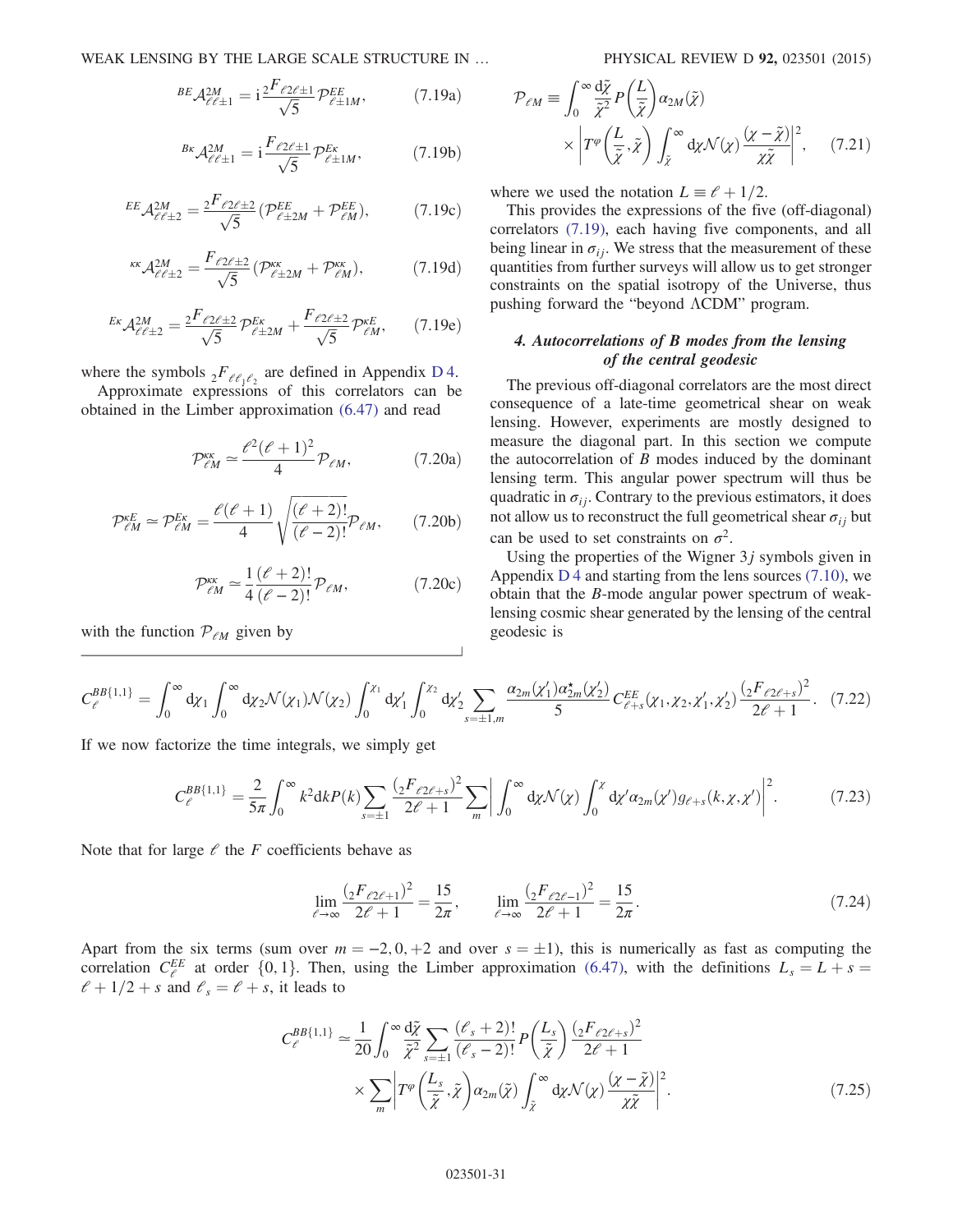Finally, using (7.8) to get

$$
\sum_{m} |\alpha_{2m}(\chi)|^2 = \frac{2\pi}{15} \alpha_{ij}(\chi) \alpha^{ij}(\chi) \equiv \frac{2\pi}{15} |\alpha(\chi)|^2, \quad (7.26)
$$

we obtain a very compact expression, valid only for large  $\ell$ , which is

$$
C_{\ell}^{BB\{1,1\}} \simeq \frac{\ell^4}{10} \int_0^{\infty} \frac{d\tilde{\chi}}{\tilde{\chi}^2} P\left(\frac{\ell}{\tilde{\chi}}\right)
$$

$$
\times \left| T^{\varphi}\left(\frac{\ell}{\tilde{\chi}}, \tilde{\chi}\right) \alpha(\tilde{\chi}) \int_{\tilde{\chi}}^{\infty} d\chi \mathcal{N}(\chi) \frac{(\chi - \tilde{\chi})}{\chi \tilde{\chi}} \right|^2.
$$
(7.27)

A numerical analysis of some simple anisotropic phenomenological models, together with observational constraints from Euclid [70] and SKA [71] surveys, will appear in a companion paper [69].

# VIII. DISCUSSION

In this article we have derived the observational signature of a late-time anisotropic expansion on the weak-lensing observables. To that purpose, we have provided all the technical tools, including the evolution of the background spacetime, the perturbation theory, the description of the evolution of a geodesic bundle and the manipulation of observables on the celestial sphere.

Our strategy is to adopt an approach based on the observer point of view, in which all observables are expressed in terms of the direction of observation at the observer. Since a full solution to the problem cannot be attained straightforwardly, and given that CMB observations suggest that spatial anisotropy cannot be too large, we have developed a small shear approximation scheme. It allowed us to identify the following contributions compared to the standard Friedmann-Lemaître case:

- (1) the tensor and vector contributions to the source of the Sachs equation, which starts at order  $\{1, 1\}$ , and the contribution of the scalar modes coupled to the geometrical shear, which is of order  $\{1, 1\}$ as well;
- (2) the evolution of all the perturbative modes, that is, of the transfer functions, which are decomposed as  $T^{X_s}(\mathbf{k}, t)$ , where the dependence with the direction of  $k$  comes from the coupling with the geometrical shear in the Einstein equation (for that, see Appendix A);
- (3) the fact that the geodesic deviates from the Friedmannian form and which leads to post-Born corrections;
- (4) the effect of the source distributions which are affected by the background shear or the scalar perturbations—that are, respectively, at orders  $\{1,0\}$  and  $\{0,1\}$ —and for which we would in principle need a theory of structure formation.

We have then argued that the dominant term is related to the orthoradial displacement of the central geodesic on which the Sachs equation is evaluated, when compared with the background geodesic.

While we have provided all the elements to perform the full computation, we have focused on this dominant term and demonstrated that there exist five off-diagonal correlators between  $E_{\ell m}$ ,  $B_{\ell m}$  and  $\kappa_{\ell m}$  each of which has five independent components and thus allow one in principle to fully reconstruct the geometrical shear  $\sigma_{ij}$ . All of them are linear in  $\sigma/\mathcal{H}$  and only two of them involve the B modes. We advocate that their measurements in future surveys such as Euclid and SKA, on scales where the linear regime holds, can set strong constraints on the anisotropy. The amplitude for these two surveys is estimated in our companion article [69].

The existence of nonvanishing  $B$  modes also reflects itself in the existence of an angular power spectrum that is quadratic in  $\sigma/H$ . While probably easier to measure, it does not allow one to fully reconstruct the shear  $\sigma_{ij}$ .

This analysis sets the ground for stronger constraints on an anisotropic expansion, and possibly on the anisotropic stress on the dark energy sector. The new estimators that we proposed will also allow the control of systematics and are new in the weak-lensing literature.

#### ACKNOWLEDGMENTS

We thank Pierre Fleury and Yannick Mellier for discussions. This work was made in the ILP LABEX (under reference ANR-10-LABX-63) and was supported by French state funds managed by the ANR within the Investissements d'Avenir program under reference ANR-11-IDEX-0004-02, the Programme National Cosmologie et Galaxies, and the ANR THALES (ANR-10-BLAN-0507- 01-02). T. S. P. thanks the Brazilian funding agency CNPq for its financial support, as well as the Institut d'Astrophysique de Paris for hospitality during his visits. C. P. thanks the State University of Londrina for its friendly reception during the conclusion of this work.

# APPENDIX A: PERTURBATION THEORY IN BIANCHI I UNIVERSES

This section summarizes the general framework of linear perturbation theory in Bianchi I universes. Our approach is an extension of the formalism we introduced in Ref. [22], where perturbation theory was developed in the context of an early anisotropic stage. Here, we adapt this formalism for the physics of the late-time universe. Before we introduce the parameterization of the perturbations and the whole machinery of gauge-invariant linear perturbation theory, we summarize some results regarding the appropriate Fourier transform in anisotropic spacetimes and show how they can be used to extract the dynamics of scalar, vector and tensor modes from Einstein's equations.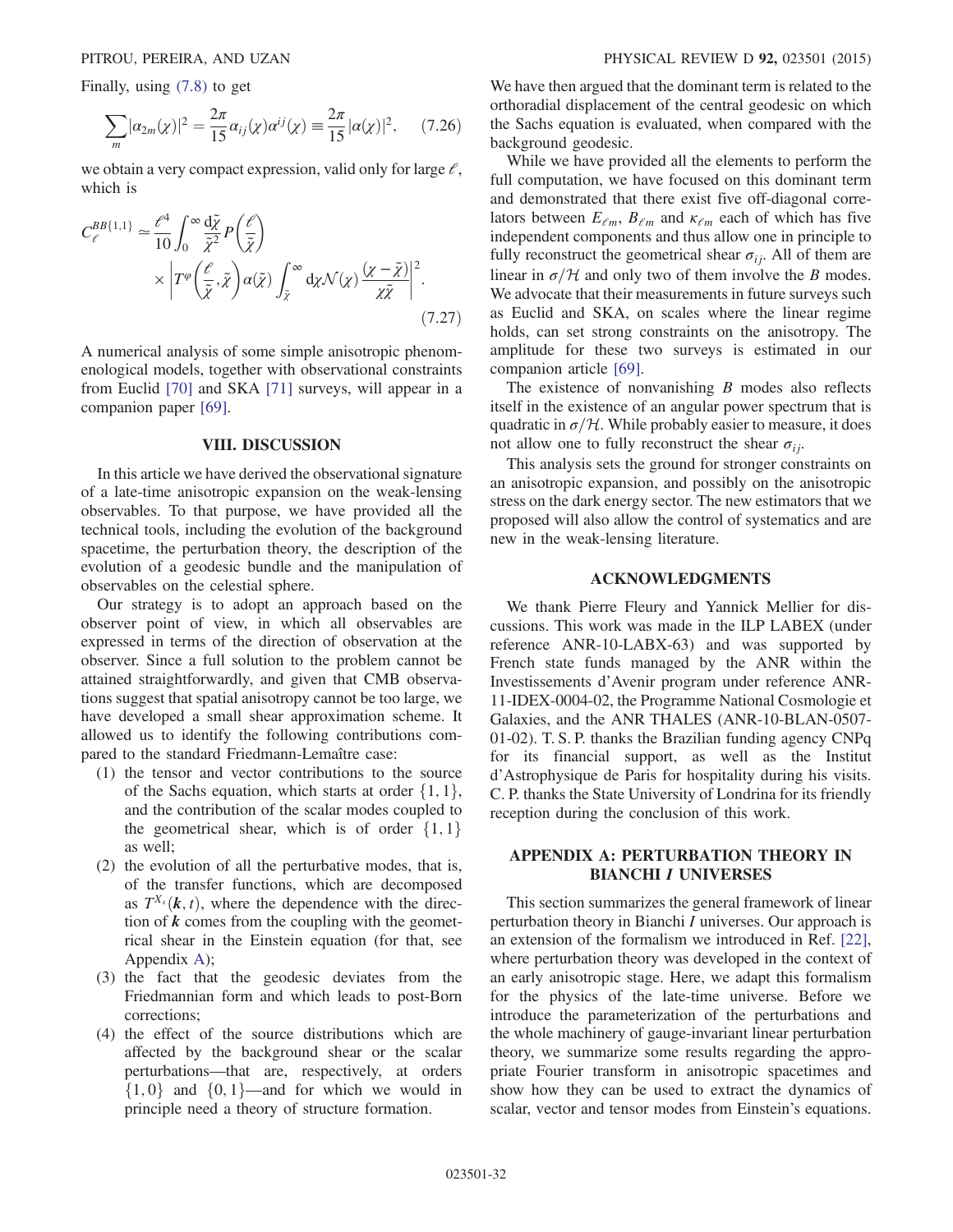We then use these tools to decompose the background shear and anisotropic stress in a general basis adapted to our coordinate system.

#### 1. Mode decomposition

# a. Fourier and SVT decomposition

In order to correctly describe the dynamics of perturbative modes one needs a complete set of spatial eigenfunctions adapted to the symmetries of the spacetime one is dealing with. Since Bianchi I universes are spatially flat, at each constant time hypersurface these eigenfunctions are standard plane waves. Therefore, any scalar function of the comoving coordinates  $\{x^i\}$  and time can be Fourier decomposed as decomposed as

$$
f(x^j, \eta) = \int \frac{d^3 k_i}{(2\pi)^{3/2}} \hat{f}(k_i, \eta) e^{ik_i x^i}
$$
 (A1)

with the obvious inverse transformation. Because of the lack of rotational symmetry, the direction of a wave vector will vary with time. In particular, since  $k_i$  is constant,  $k^i$  =  $\gamma^{ij}k_j$  varies with time—its rate of change being given by

$$
(k^i)' = -2\sigma^{ij}k_j.
$$
 (A2)

Note however that  $k_i x^i = k^i x_i$  remains constant. From the above expression one can easily deduce the time evolution above expression, one can easily deduce the time evolution of the modulus  $k^2 \equiv k^i k_j$  and unit vector  $\hat{k}^i \equiv k^i / k$  as

$$
\frac{k'}{k} = -\sigma^{ij}\hat{k}_i\hat{k}_j, \qquad (\hat{k}^i)' = (\sigma^{jl}\hat{k}_j\hat{k}_l)\hat{k}^i - 2\sigma^{ij}\hat{k}_j. \quad (A3)
$$

As we are going to see, these expressions are crucial for extracting different perturbative modes from Einstein equations.

Once equipped with a Fourier transform, we can proceed and decompose any three-dimensional geometrical object in terms of its scalar, vector and tensor pieces. We start by decomposing any (three-dimensional) vector  $V_i$  in its longitudinal and transverse pieces as  $V_i = \partial_i V + \overline{V}_i$ , with  $\frac{\partial^i \bar{V}_i}{\partial \bar{V}_i} = 0$ . In Fourier space, this decomposition is equivalent to<sup>2</sup>

$$
V_i = \hat{k}_i V + \bar{V}_i, \qquad \hat{k}^i \bar{V}_i = 0.
$$
 (A4)

Since  $\bar{V}_i$  is orthogonal to  $\hat{k}^i$ , it can be further decomposed as

$$
\bar{V}_i = \sum_{a=1,2} V_a(\hat{k}^i, \eta) e^a(\hat{k}_i), \tag{A5}
$$

where  $\{e_i^a\}$  represents a two-dimensional basis defined<br>so that so that

$$
e_i^a k^i = 0, \qquad e_i^a e_i^b \gamma^{ij} = \delta^{ab}.
$$
 (A6)

Analogously, any (three-dimensional) symmetric tensor  $V_{ij}$  can be decomposed into a trace plus a traceless part as  $V_{ij} = T\gamma_{ij} + \Delta_{ij}S + 2\partial_{(i}\bar{V}_{j)} + 2\bar{V}_{ij}$ , where  $\Delta_{ij} \equiv \partial_i \partial_j \gamma_{ij}\Delta/3$ ,  $V_i$  is transverse and  $V_{ij}$  is transverse and traceless. In Fourier space, such decomposition becomes

$$
V_{ij} = T\gamma_{ij} + \left(\hat{k}_i\hat{k}_j - \frac{\gamma_{ij}}{3}\right)S + 2\hat{k}_{(i}\bar{V}_{j)} + \bar{V}_{ij}, \quad (A7)
$$

where  $\bar{V}_i$  is given by Eq. (A5).  $\bar{V}_{ij}$  is a transverse and traceless tensor decomposed as

$$
\bar{V}_{ij} = \sum_{\lambda = +,\times} V_{\lambda}(\hat{k}^i, \eta) \varepsilon_{ij}^{\lambda}(\hat{k}^i)
$$
 (A8)

with the traceless  $(\epsilon_{ij}^{\lambda} \gamma^{ij} = 0)$ , transverse  $(\epsilon_{ij}^{\lambda} \hat{k}^i = 0)$  and perpendicular  $(e_i^{\lambda}{}_{j}e_{\mu}^{ij} = \delta_{\mu}^{\lambda})$  polarization tensor being defined as fined as

$$
\varepsilon_{ij}^{\lambda} = \frac{e_i^1 e_j^1 - e_i^2 e_j^2}{\sqrt{2}} \delta_+^{\lambda} + \frac{e_i^1 e_j^2 + e_i^2 e_j^1}{\sqrt{2}} \delta_+^{\lambda}.
$$
 (A9)

Given the above decomposition, the correspondence between SVT components of any geometrical equation can be extracted uniquely. For example, the scalar part of any vectorial equation of the form  $V_i = 0$  can be extracted by projecting it along  $\hat{k}^i$ , whereas its vector part can be extracted with the help of the projector

$$
P_{ij} \equiv \gamma_{ij} - \hat{k}_i \hat{k}_j = e_i^1 e_j^1 + e_i^2 e_j^2.
$$
 (A10)

Likewise, the scalar components of any tensorial equation like  $V_{ij} = 0$  can be extracted by projecting it along  $\gamma_{ij}$  and  $T_{ij}$ , with the later projector defined as

$$
T_{ij} \equiv \hat{k}_i \hat{k}_j - \frac{1}{3} \gamma_{ij}.
$$
 (A11)

The remaining vector and tensor pieces can be extracted with the help of  $P_l^i \hat{k}^j$  and  $\Lambda_{ij}^{ab}$ , respectively, where

$$
\Lambda_{ij}^{ab} = P_i^a P_j^b - \frac{1}{2} P_{ij} P^{ab}.
$$
\n(A12)

In conclusion, the SVT degrees of freedom of any tridimensional vector and tensor are given explicitly by

$$
V_{i} = (\hat{k}^{j}V_{j})\hat{k}_{i} + P_{i}^{j}V_{j},
$$
  
\n
$$
V_{ij} = \left(\frac{1}{3}\gamma^{kl}V_{kl}\right)\gamma_{ij} + \left(\frac{3}{2}T^{kl}V_{kl}\right)T_{ij} + 2\hat{k}_{(i}[P_{j)}^{m}\hat{k}^{n}V_{mn}] + \Lambda_{ij}^{mn}V_{mn}.
$$
\n(A13)

<sup>&</sup>lt;sup>2</sup>Note that we can always reabsorb i factors in the terms of the  $+2\hat{k}_{(i}[P_{j]}^{m}\hat{k}^{n}V_{mn}] + \Lambda_{ij}^{mn}V_{mn}.$  (A13) composition. decomposition.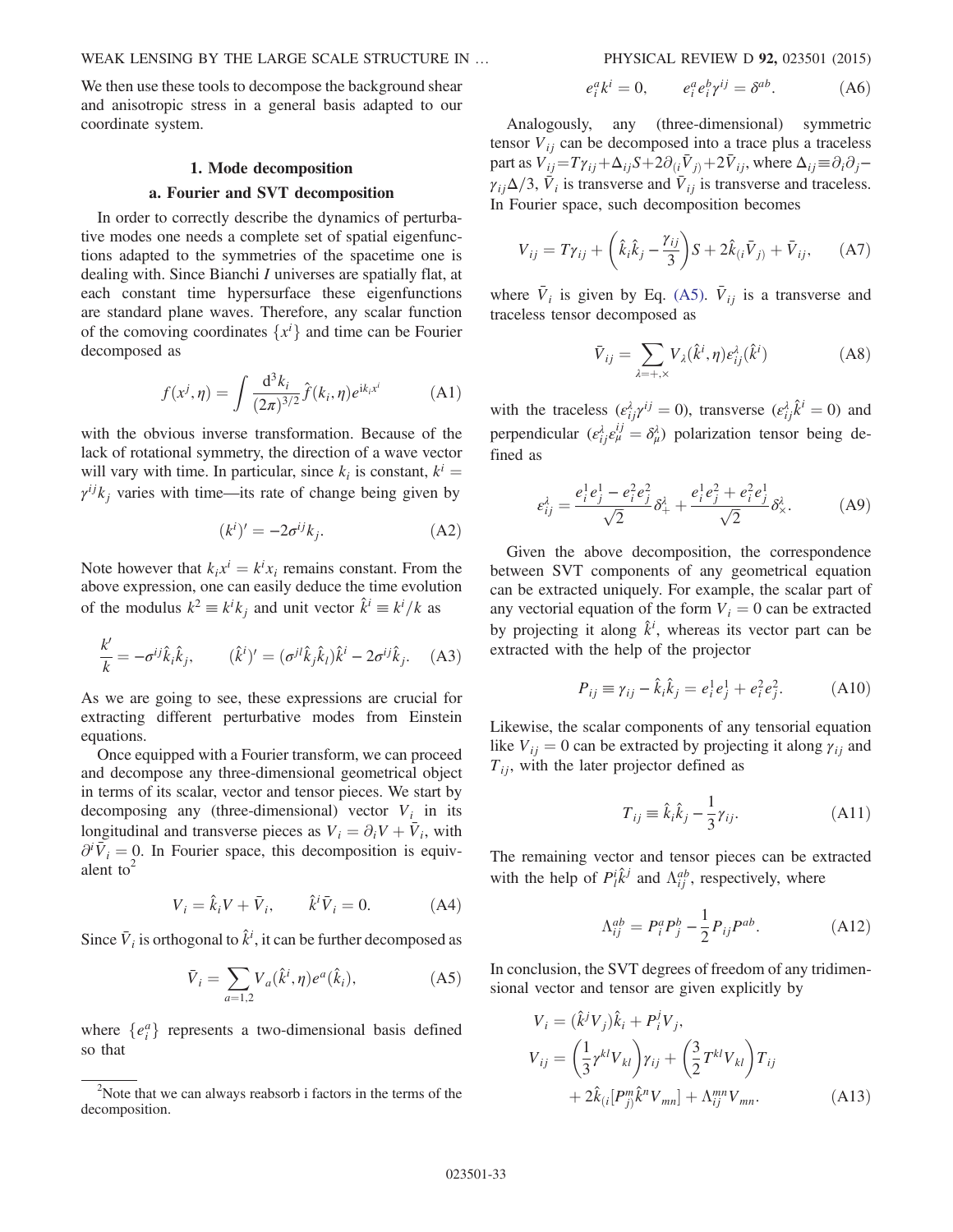#### b. Mode evolution

The SVT decomposition introduced above is based on the properties of a tensor according to the rotation symmetries of the background spacetime. As such, in Friedmann-Lemaître spacetimes this decomposition is always possible and will hold during the entire cosmic evolution. In the Bianchi I case, on the other hand, this decomposition will hold, strictly speaking, only on a given constant-time hypersurface. Because of the anisotropic evolution of space, SVT modes which are initially decoupled will couple nontrivially as time evolves, implying in a set of coupled dynamical equations already at linear order in perturbations. Therefore, it is important to have expressions for the time evolution of basis vectors and polarization tensors, which will be directly dependent on the spacetime shear. We have already met the time evolution of  $\hat{k}^i$ , Eq. (A3). For completeness, we also give the time evolution of the vector  $e_i^a$  and polarization tensor  $\varepsilon_{ij}^{\lambda}$  [22]:

$$
(\hat{k}^i)' = (\sigma^{jl}\hat{k}_j\hat{k}_l)\hat{k}^i - 2\sigma^{ij}\hat{k}_j,
$$
 (A14a)

$$
(e_a^i)' = -\sum_b (\sigma_{jl} e_a^j e_b^l) e_b^i, \tag{A14b}
$$

$$
(\varepsilon_{ij}^{\lambda})' = -(\sigma^{kl}\varepsilon_{kl}^{\lambda})P_{ij} - (\sigma^{kl}P_{kl})\varepsilon_{ij}^{\lambda} + 4\sigma_{(i}^{\lambda}\varepsilon_{j)k}^{\lambda}.
$$
 (A14c)

Special care is needed when extracting SVT modes from Einstein equations, for the projections of SVT modes do not commute with time evolution anymore. As an illustration, let us consider the extraction of the scalar component of an equation like  $(\bar{V}_i)' + \mathcal{H}\bar{V}_i = 0$ , where  $\bar{V}_i$  is any transverse tensor. In Friedmann-Lemaître-Robertson-Walker this equation does not have a scalar component, since  $\hat{k}^i \overline{V}_i = 0$ . However, due to Eq. (A3) we now get

$$
\hat{k}^i[(\bar{V}_i)' + \mathcal{H}\bar{V}_i] = (\hat{k}^i \bar{V}_i)' - (\hat{k}^i)'\bar{V}_i = 2\sigma^{ij}\hat{k}_j \bar{V}_i, \quad (A15)
$$

which is only zero when  $\sigma_{ij} = 0$ . Further mode-extracting relations can be easily found in an analogous manner. For a comprehensive list of relations the reader can check Ref. [22].

#### c. Background shear and anisotropic stress

Both the (background) spatial shear  $\sigma_{ij}$  and spatial anisotropic stress  $\Pi_{ij}$  are transverse and traceless tensors. As such, each of them is described by five independent degrees of freedom, which are best described in the basis  $\{\hat{k}_i, e_i^1, e_i^2\}$  adapted to the modes we are considering. In this hasis these two tensors can be written in terms of ten new basis, these two tensors can be written in terms of ten new scalar functions as

$$
\sigma_{ij} = \frac{3}{2} \left( \hat{k}_i \hat{k}_j - \frac{1}{3} \gamma_{ij} \right) \sigma_{\parallel} + 2 \sum_{a=1,2} \sigma_{\mathsf{V}^a} \hat{k}_{(i} e^a_{j)} + \sum_{\lambda = +, \times} \sigma_{\mathsf{T}^{\lambda}} \varepsilon^{\lambda}_{ij},
$$
\n(A16a)

$$
\Pi_{ij} = \frac{3}{2} \left( \hat{k}_i \hat{k}_j - \frac{1}{3} \gamma_{ij} \right) \Pi_{\parallel} + 2 \sum_{a=1,2} \Pi_{V^a} \hat{k}_{(i} e^a_{j)} + \sum_{\lambda = +, \times} \Pi_{T^{\lambda}} e^{\lambda}_{ij}.
$$
\n(A16b)

It is important to note that these new functions, which depend of both  $\hat{k}_i$  and time, are not the Fourier transform of their respective tensors, which in fact are homogeneous and depend only on time. In other words, the dependence of  $(\sigma_{\parallel}, \sigma_{V^a}, \sigma_{T^{\lambda}})$  and  $(\Pi_{\parallel}, \Pi_{V^a}, \Pi_{T^{\lambda}})$  with  $\hat{k}_i$  arises solely from the local anisotropy of space.

With the help of background Einstein equations (2.18a) and (2.18b) written in conformal time and the mode evolution described by Eqs. (A14a), one can show with a bit of algebra that

$$
(\sigma')_{\parallel} \equiv \sigma'_{\parallel} + 2\mathcal{H}\sigma_{\parallel} + 2\sum_{a} \sigma_{\mathrm{V}^a}^2 = \kappa a^2 \Pi_{\parallel}, \qquad \text{(A17a)}
$$

$$
(\sigma')_{V^a} \equiv \sigma'_{V^a} + 2\mathcal{H}\sigma_{V^a} - \frac{3}{2}\sigma_{V^a}\sigma_{\parallel}
$$

$$
+ \sum_{b,\lambda} \sigma_{V^b}\sigma_{T^{\lambda}}\mathcal{M}^{\lambda}_{ab} = \kappa a^2 \Pi_{V^a}, \qquad (A17b)
$$

$$
(\sigma')_{T^{\lambda}} \equiv \sigma'_{T^{\lambda}} + 2\mathcal{H}\sigma_{T^{\lambda}} - 2\sum_{a,b} \mathcal{M}^{\lambda}_{ab}\sigma_{V^a}\sigma_{V^b} = \kappa a^2 \Pi_{T^{\lambda}},
$$
\n(A17c)

where  $\mathcal{M}_{ab}^{\lambda}$  is defined as [22]

$$
\mathcal{M}_{ab}^{\lambda} = \frac{1}{\sqrt{2}} \begin{pmatrix} 1 & 0 \\ 0 & -1 \end{pmatrix} \delta_{+}^{\lambda} + \frac{1}{\sqrt{2}} \begin{pmatrix} 0 & 1 \\ 1 & 0 \end{pmatrix} \delta_{\times}^{\lambda}.
$$

#### 2. Gauge-invariant variables

# a. Geometry

The most general linearly perturbed metric over a Bianchi I spacetime can be parameterized as follows:

$$
ds^{2} = a^{2}[-(1+2A)d\eta^{2} + 2B_{i}dx^{i}d\eta + (\gamma_{ij} + h_{ij})dx^{i}dx^{j}],
$$
\n(A18)

where A is a free scalar function and

$$
B_i \equiv \partial_i B + \bar{B}_i, \tag{A19a}
$$

$$
h_{ij} \equiv 2C\left(\gamma_{ij} + \frac{\sigma_{ij}}{\mathcal{H}}\right) + 2\partial_i\partial_j E + 2\partial_{(i}E_{j)} + 2E_{ij}, \text{ (A19b)}
$$

defined together with the usual transversality and trace-free conditions: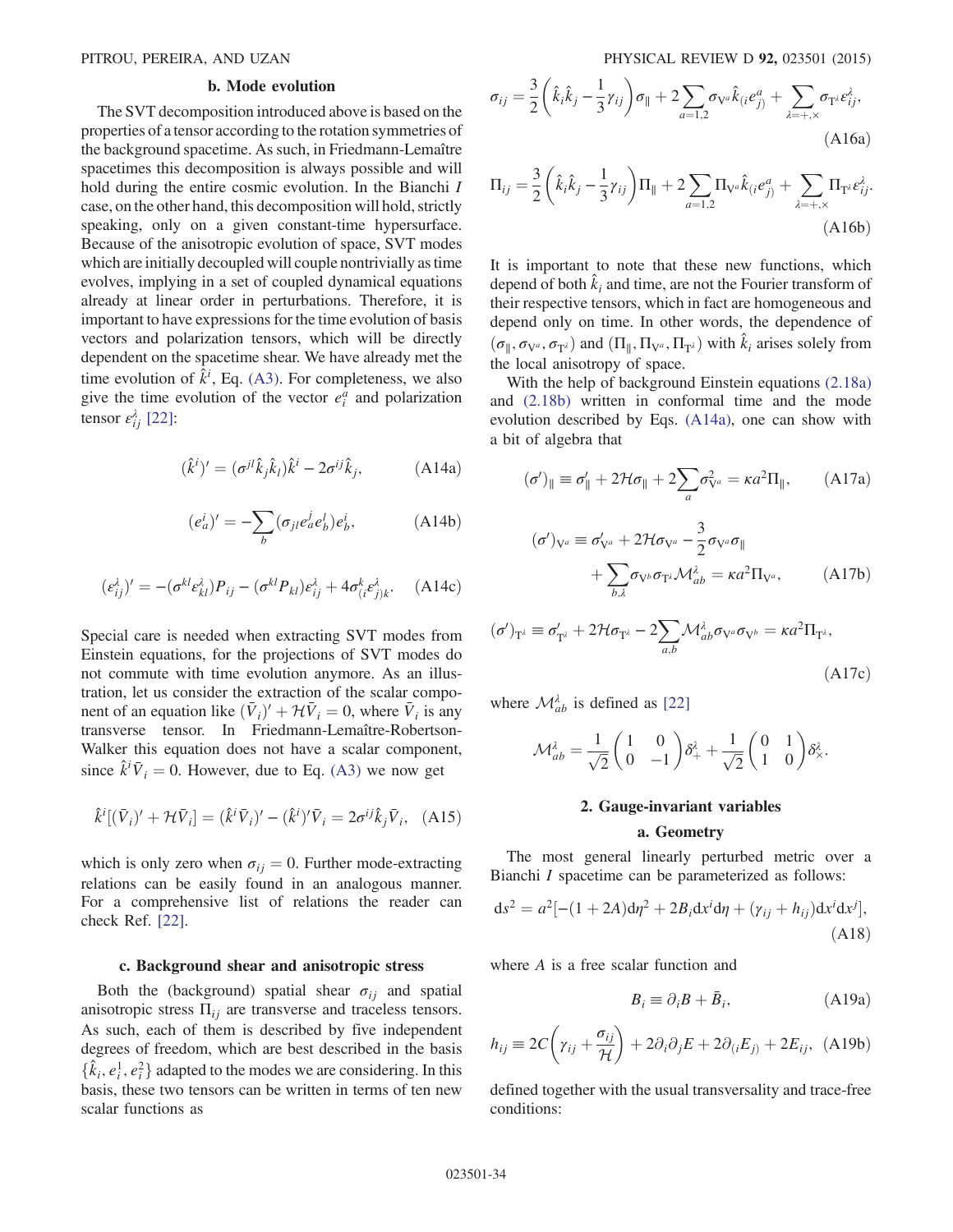$$
\partial_i \bar{B}^i = 0 = \partial_i E^i, \qquad E^i_i = 0 = \partial_i E^{ij}.
$$
 (A20)

Under an active coordinate transformation, the coordinates of any point will change according to

$$
x^{\mu} \to \tilde{x}^{\mu} = x^{\mu} - \xi^{\mu}(x^{\nu}), \tag{A21}
$$

where the gauge vector  $\xi^{\mu}$  is itself decomposed as

$$
\xi^0 = T, \qquad \xi^i = \partial^i L + L^i \tag{A22}
$$

with  $\partial_i L^i = 0$ . Under the transformation of Eq. (A21), the perturbations of the metric will transform as

$$
\delta g_{\mu\nu} \to \delta g_{\mu\nu} + \mathcal{L}_{\xi} \bar{g}_{\mu\nu}, \tag{A23}
$$

where  $\mathcal{L}_{\xi}\bar{g}_{\mu\nu}$  is the Lie derivative of the background metric along  $\xi$ . Using the above parameterization and the mode decomposition introduced in Sec. A 1, it is straightforward to show that the scalar and vector metric potentials transform, respectively, as

$$
A \to A + T' + \mathcal{H}T, \tag{A24a}
$$

$$
B \to B - T + \frac{(k^2 L)'}{k^2}, \qquad (A24b)
$$

$$
C \to C + \mathcal{H}T, \tag{A24c}
$$

$$
E \to E + L, \tag{A24d}
$$

$$
\bar{B}_i \to \bar{B}_i + \gamma_{ij}(L^j)' - 2ik^j \sigma_{lj} P_i^l L, \qquad (A24e)
$$

$$
E_i \to E_i + L_i, \tag{A24f}
$$

whereas  $E_{ij}$  is automatically gauge invariant. Based on these transformations, we can construct the following gauge-invariant variables:

$$
\Phi = A + \frac{1}{a} \left\{ a \left[ B - \frac{(k^2 E)'}{k^2} \right] \right\}',\tag{A25a}
$$

$$
\Psi = -C - \mathcal{H} \left[ B - \frac{(k^2 E)'}{k^2} \right],\tag{A25b}
$$

$$
\Phi_i = \bar{B}_i - \gamma_{ij}(E^j)' + 2ik^j \sigma_{lj} P_i^l E. \tag{A25c}
$$

It is easily verifiable that whenever  $\sigma_{ii} = 0$  the Fourier wave vector  $k$  will be constant and the above variables become the standard Bardeen variables for a Friedmann-Lemaître universe.

#### b. Matter sector

Moving forward, we now parameterize the perturbations of the energy-momentum tensor defined in Eq. (2.14), which can be decomposed as

$$
T^{\mu}_{\nu} = \bar{T}^{\mu}_{\nu} + \delta T^{\mu}_{\nu}.
$$
 (A26)

From the normalization condition of the fluid total four velocity we can write

$$
\delta u^{\mu} = \frac{1}{a}(-A, v^{i}), \qquad v^{i} = \partial^{i} v + \bar{v}^{i}
$$
 (A27)

with  $\partial_i \bar{v}^i = 0$ , as usual. Likewise, the perturbations to the energy density  $(\delta \rho)$ , pressure  $(\delta P)$  and anisotropic stress  $(\delta \pi_j^i)$  are introduced as follows:

$$
\delta T_0^0 = -\delta \rho, \tag{A28a}
$$

$$
\delta T_i^0 = [\rho(1+w)\gamma_{ij} + \Pi_{ij}](v^j + B^j), \tag{A28b}
$$

$$
\delta T_0^i = -\rho (1 + w)v^i + \gamma^{ij} \delta \pi_{j0}, \qquad (A28c)
$$

$$
\delta T_j^i = \delta P \delta_j^i + \gamma^{il} \delta \pi_{lj} - \Pi_{jk} h^{ki}, \qquad \text{(A28d)}
$$

where  $B_i$  and  $h_{ij}$  were defined in Eqs. (A19). Special care to the notation is in order here because, as one can check,  $\bar{g}^{\mu\lambda}\delta\pi_{\lambda\nu} \neq \delta\pi_{\nu}^{\mu} \equiv \bar{g}^{\mu\lambda}\delta\pi_{\lambda\nu} + \Pi_{\lambda\nu}\delta g^{\lambda\mu}$ .<br>We also need to parametrize the pertur

We also need to parametrize the perturbed anisotropic stress tensor  $\delta \pi_j^i$ . From the transversality condition  $(u^{\mu} + \delta u^{\mu})(\Pi_{\mu\nu} + \delta \pi_{\mu\nu}) = 0$ , we conclude that

$$
\delta \pi_{00} = 0, \qquad \delta \pi_{0i} = -\Pi_{ij} v^j. \tag{A29}
$$

Note however that these conditions do not fix  $\delta \pi_{ii}$ . We therefore further decompose  $\delta \pi_{ij}$  as

$$
\delta \pi_{ij} = 2[\pi^T \gamma_{ij} + \partial_i \partial_j \pi^S + \partial_{(i} \pi^V_{j)} + \pi^T_{ij}], \tag{A30}
$$

where T in  $\pi^T$  stands for "trace" and where, as usual, we have

$$
\partial^i \pi_i^V = 0 = \partial^i \pi_{ij}^T, \qquad \pi_i^{T_i} = 0. \tag{A31}
$$

Moreover, note that  $\bar{g}^{\mu\nu}\delta\pi_{\mu\nu} = -\Pi_{\mu\nu}\delta g^{\mu\nu} \neq 0$ , which is why the above decomposition tensor has a trace.

Under the gauge transformation (A21) and using again the appropriate Fourier decomposition, the above variables transform as

$$
\delta \rho \to \delta \rho + \rho' T, \tag{A32a}
$$

$$
\delta P \to \delta P + P'T, \tag{A32b}
$$

$$
v \to v - \frac{(k^2 L)'}{k^2}, \tag{A32c}
$$

$$
\bar{v}^i \to \bar{v}^i - (L^i)' + 2ik^j \sigma_{lj} P^{li} L. \tag{A32d}
$$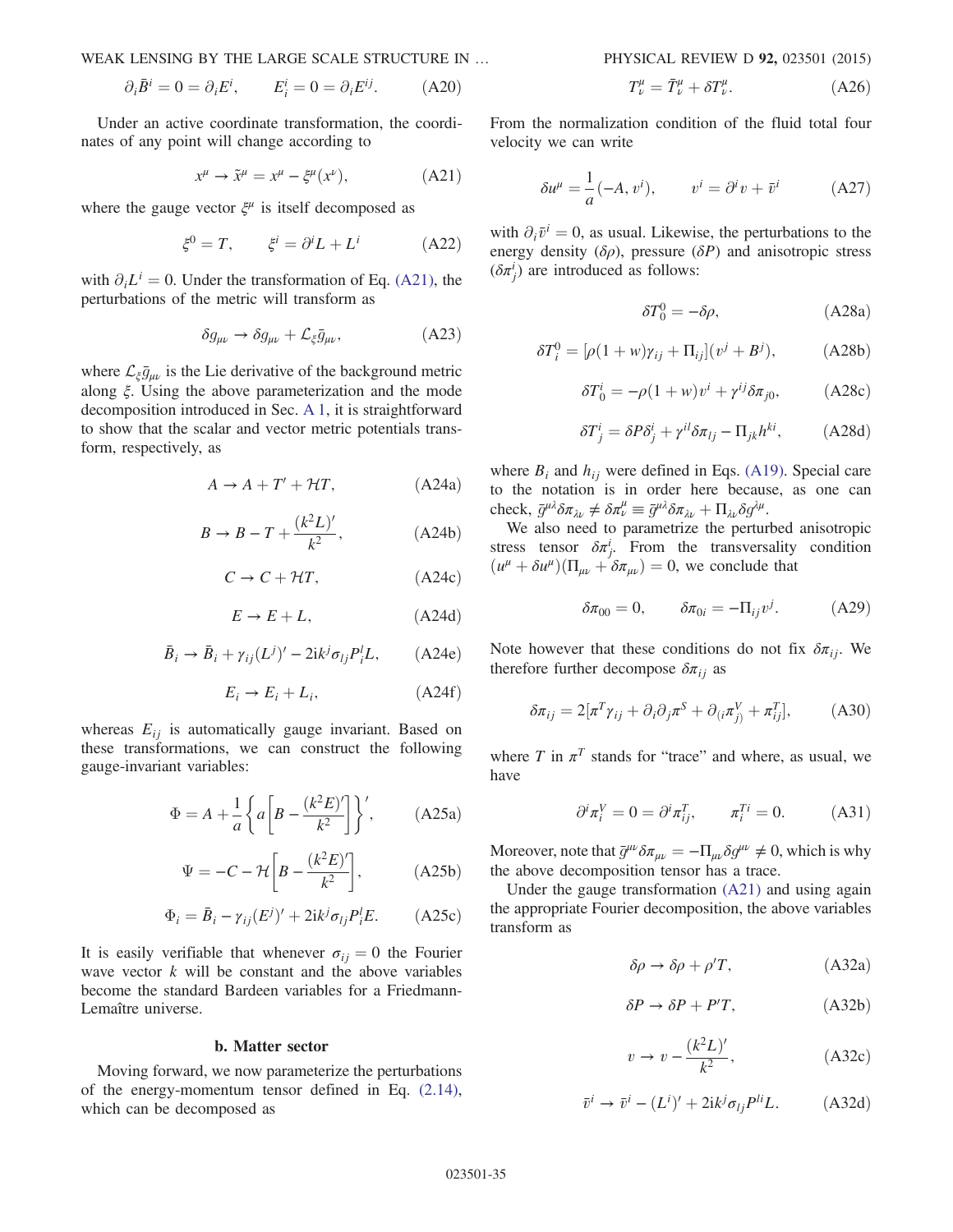These transformations suggest the introduction of the following gauge-invariant variables:

$$
\delta \hat{\rho} \equiv \delta \rho + \rho' \left[ B - \frac{(k^2 E)'}{k^2} \right],\tag{A33a}
$$

$$
\delta \hat{P} \equiv \delta P + P' \left[ B - \frac{(k^2 E)'}{k^2} \right],\tag{A33b}
$$

$$
\hat{v} \equiv v + \frac{(k^2 E)'}{k^2},\tag{A33c}
$$

$$
\hat{\bar{v}}^i \equiv \bar{v}^i + \bar{B}^i. \tag{A33d}
$$

The perturbed variables in Eq. (A30), on the other hand, do not have simple transformations as above, essentially because there is no simplifying relation between the background tensor  $\Pi_{\mu\nu}$  and the wave vector  $k^i$ . Using

$$
\mathcal{L}_{\xi}\Pi_{ij} = \Pi'_{ij}T + \Pi_{il}\xi^l_{,j} + \Pi_{jl}\xi^l_{,i},
$$

we find that

$$
\pi^T \to \pi^T + \left(-\frac{1}{4}T^{ij}\Pi'_{ij} + \frac{1}{3}\sigma^{ij}\Pi_{ij}\right)T, \tag{A34a}
$$

$$
\pi^{S} \to \pi^{S} - \frac{3}{4k^{2}} T^{ij} \Pi'_{ij} T + \Pi_{ij} \hat{k}^{i} \hat{k}^{j} L - i \Pi_{ij} \frac{\hat{k}^{i}}{k} L^{j}, \quad (A34b)
$$

$$
\pi_i^V \to \pi_i^V - \frac{i}{k} P_i^j \hat{k}^l \Pi_{jl}^{\prime} T + ikP_i^j \Pi_{jl} \hat{k}^l L + P_i^j \Pi_{jl} L^l, \quad (A34c)
$$

$$
\pi_{ij}^T \to \pi_{ij}^T + \frac{1}{2} \Lambda_{ij}^{lm} \Pi_{lm}^{\prime} T, \qquad (A34d)
$$

where  $P_{ij}$ ,  $T_{ij}$  and  $\Lambda_{kl}^{ij}$  were defined in Eqs. (A10), (A11) and (A12). From the variables above we construct the following new variables:

$$
\hat{\pi}^T \equiv \pi^T + \left[ -\frac{1}{4} T^{ij} \Pi'_{ij} + \frac{1}{3} \sigma^{ij} \Pi_{ij} \right] \left( B - \frac{(k^2 E)'}{k^2} \right),\tag{A35a}
$$

$$
\hat{\pi}^S \equiv \pi^S - \frac{3}{4k^2} T^{ij} \Pi'_{ij} \left( B - \frac{(k^2 E)'}{k^2} \right)
$$

$$
- \Pi_{ij} \hat{k}^i \hat{k}^j E + i \Pi_{ij} \frac{\hat{k}^i}{k} E^j,
$$
(A35b)

$$
\hat{\pi}_i^V \equiv \pi_i^V - \frac{1}{k} P_i^j \hat{k}^l \Pi_{jl}' \left( B - \frac{(k^2 E)'}{k^2} \right)
$$

$$
- ik P_i^j \Pi_{jl} \hat{k}^l E - P_i^j \Pi_{jl} E^l, \qquad (A35c)
$$

$$
\hat{\pi}_{ij}^T \equiv \pi_{ij}^T + \frac{1}{2} \Lambda_{ij}^{lm} \Pi_{lm}^{\prime} \left( B - \frac{(k^2 E)^{\prime}}{k^2} \right), \tag{A35d}
$$

which, as one can easily check, are gauge invariant.

#### c. Gauge choice

From the construction of gauge-invariant variables presented above, it is clear that an enormous simplification will be achieved if we work in a gauge where

$$
B = E = 0 = E^i. \tag{A36}
$$

In this gauge the scalar modes become

$$
\Phi = A, \qquad \Psi = -C, \qquad \delta \hat{\rho} = \delta \rho, \qquad \delta \hat{P} = \delta P,
$$
  

$$
\hat{v} = v, \qquad \hat{\pi}^T = \pi^T, \qquad \hat{\pi}^S = \pi^S,
$$
 (A37)

whereas the vector and tensor variables become

$$
\bar{\Phi}_i = \bar{B}_i, \qquad \hat{\bar{v}}_i = \bar{v}_i + \bar{B}_i, \qquad \hat{\pi}_i^V = \pi_i^V, \qquad \hat{\pi}_{ij}^T = \pi_{ij}^T.
$$
\n(A38)

Apart from the spatial velocity  $\hat{v}_i$ , in this gauge the gaugeinvariant variables coincide with the original potentials. In other words, by working in this gauge the final equations can be trivially (again, apart from  $\hat{\bar{v}}_i$ ) replaced with the same equations satisfied by gauge-invariant variables. Note that this choice fixes the gauge completely and is slightly different from the choice made in [22].

#### 3. Perturbed Einstein's equations in Bianchi I

We have now everything needed to obtain the fully mode-projected and gauge-invariant Einstein equations. This is a tedious but straightforward procedure which requires careful computation of time derivatives and the Fourier vectors through the use of Eqs. (A14a)–(A14c). We note that the main difference with the approach followed in Ref. [22] is that the trick below Eq. (3.21) in [22] cannot be used when  $\Pi_{ij}$  is nonzero.

#### a. Scalar modes

Einstein equations give four equations for the evolution of the scalar modes. The first of them comes from  $\delta G_0^0 =$ <br> $\kappa \delta T^0$  and is given by  $\kappa \delta T_0^0$  and is given by

$$
k^2 \Psi + 3\mathcal{H}(\Psi' + \mathcal{H}\Phi) - \frac{1}{2}\sigma^2[X - 3\Psi] - \frac{k^2}{2\mathcal{H}}\sigma_{\parallel}\Psi
$$
  

$$
-\frac{1}{2}i\mathcal{K}\sum_a \sigma_{V^a}\Phi_a - \frac{1}{4\mathcal{H}}\Psi[(\sigma^2)' + 4\mathcal{H}\sigma^2]
$$
  

$$
+\frac{1}{2}\sum_{\lambda} \left[E'_\lambda \sigma_{T^\lambda} + 2E_\lambda \sum_{a,b} \sigma_{V^a}\sigma_{V^b}\mathcal{M}_{a,b}^{\lambda}\right] = -a^2\frac{\kappa}{2}\delta\rho,
$$
  
(A39a)

where, for simplicity, we have introduced the new variable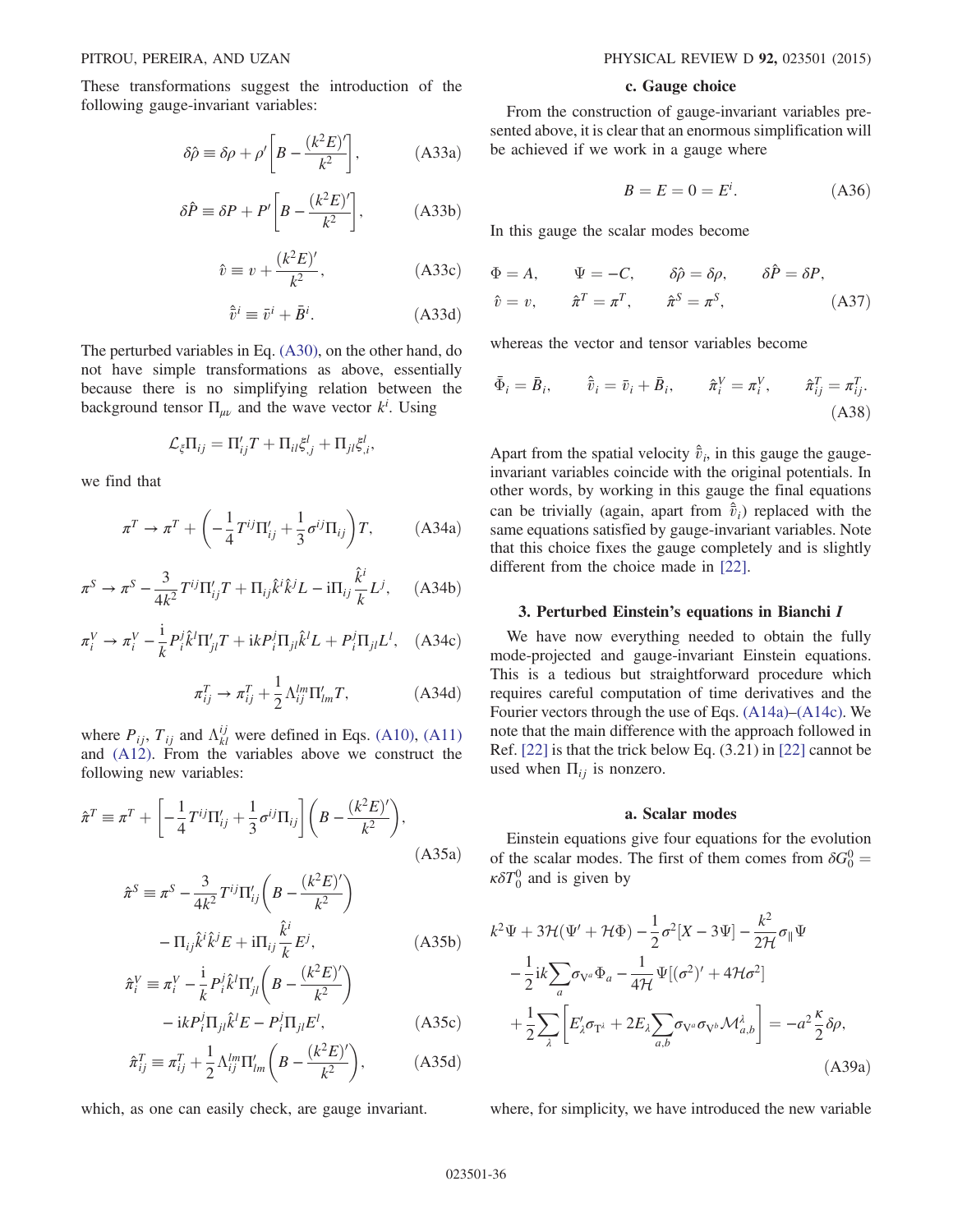$$
X \equiv \Psi + \Phi + \left(\frac{\Psi}{\mathcal{H}}\right)'.
$$

The second scalar equation can be extracted from  $\delta G_i^0 = \kappa \delta T_i^0$  by projecting it along the vector  $\hat{k}^i$  and is given by  $(\sigma')$ . by  $(\sigma')_{\parallel}$ 

$$
\Psi' + \mathcal{H}\Phi - \frac{\sigma_{\parallel}}{2}X + (\sigma^2 - (\sigma')_{\parallel})\frac{\Psi}{2\mathcal{H}} - \frac{1}{2}\sum_{\lambda} E_{\lambda}\sigma_{\mathrm{T}^{\lambda}} = -\frac{a^2}{2}\kappa \left[\rho(1+w)v + \Pi_{\parallel}v - \frac{i}{k}\sum_{a}\Pi_{\mathrm{V}^a}v_a\right].
$$
 (A40)

The third and fourth equations come from trace and traceless parts of  $\delta G_j^i = \kappa \delta T_j^i$ . They are

$$
\Psi'' + 2\mathcal{H}\Psi' + \mathcal{H}\Phi' + (2\mathcal{H}' + \mathcal{H}^2)\Phi - \frac{1}{3}k^2(\Phi - \Psi) - \frac{1}{6}\frac{k^2}{\mathcal{H}}\sigma_{\parallel}\Psi + \frac{1}{2}\sigma^2(X - 3\Psi)
$$
  

$$
-\frac{1}{2}\sum_{\lambda}\left(E'_{\lambda}\sigma_{\mathrm{T}^{\lambda}} + 2E_{\lambda}\sum_{a,b}\sigma_{\mathrm{V}^a}\sigma_{\mathrm{V}^b}\mathcal{M}^{\lambda}_{ab}\right) + \frac{1}{2}\mathrm{i}k\sum_{a}\sigma_{\mathrm{V}^a}\Phi_{a} + \frac{\Psi}{4\mathcal{H}}[(\sigma^2)' + 4\mathcal{H}\sigma^2]
$$
  

$$
= a^2\kappa\left[\frac{1}{2}\delta P + \pi^T - \frac{1}{3}k^2\pi^S + \frac{1}{3}\left(\frac{\Psi}{\mathcal{H}}\Pi^{ij}\sigma_{ij} - \sum_{\lambda}E_{\lambda}\Pi_{\mathrm{T}^{\lambda}}\right)\right]
$$
(A41a)

and

$$
\frac{2}{3}k^{2}(\Phi - \Psi) - \sigma_{\parallel} \left[ X' - \frac{k^{2} \Psi}{3 \mathcal{H}} \right] - 2ik \sum_{a} \sigma_{V^{a}} \Phi_{a} - 2X(\sigma')_{\parallel} - \frac{\Psi}{\mathcal{H}} ((\sigma')_{\parallel})' + 4 \sum_{a,b,\lambda} \sigma_{V^{a}} \sigma_{V^{b}} E_{\lambda} \mathcal{M}_{ab}^{\lambda}
$$

$$
= a^{2} \kappa \left[ -\frac{4}{3}k^{2} \pi^{5} + \frac{\Psi}{\mathcal{H}} \Pi_{\parallel} \sigma_{\parallel} + \frac{8}{3} \frac{\Psi}{\mathcal{H}} \sum_{a} \Pi_{V^{a}} \sigma_{V^{a}} - \frac{2}{3} \frac{\Psi}{\mathcal{H}} \sum_{\lambda} \sigma_{\mathrm{T}^{\lambda}} \Pi_{\mathrm{T}^{\lambda}} + \frac{2}{3} \sum_{\lambda} E_{\lambda} \Pi_{\mathrm{T}^{\lambda}} \right], \tag{A42a}
$$

respectively. Note that, despite the appearance of i factors, these equations are real.

# b. Vector modes

The two equations for the vector modes can be obtained through the combinations  $e_a^i(\delta G_i^0 - \kappa \delta T_i^0) = 0$  and  $e_a^j(\delta G_i^i - \kappa \delta T_i^0) = 0$ . They are given recreatively by  $\hat{k}_i e_a^j (\delta G_j^i - \kappa \delta T_j^i) = 0$ . They are given, respectively, by

$$
\Phi_a - \frac{2i}{k}\sigma_{V^a}X + \frac{4i}{k}\sum_{b,\lambda}E_{\lambda}\sigma_{V^b}\mathcal{M}_{ab}^{\lambda} = \frac{-2a^2\kappa}{k^2} \left[\rho(1+w)v_a + ik\Pi_{V^a}v - \frac{1}{2}\Pi_{\parallel}v_a + \sum_{b,\lambda}\mathcal{M}_{ab}^{\lambda}\Pi_{T^{\lambda}}v_b - ik\frac{\Psi}{\mathcal{H}}\Pi_{V^a}\right]
$$
(A43a)

and

$$
\Phi'_{a} + 2\mathcal{H}\Phi_{a} - \frac{5}{2}\sigma_{\parallel}\Phi_{a} + \sum_{b,\lambda}\Phi_{b}\sigma_{T^{\lambda}}\mathcal{M}^{2}_{ab} - \frac{2i}{k}\sigma_{V^a}X' + \frac{2i\Psi}{k\mathcal{H}} \left[3\sigma_{\parallel}(\sigma')_{V^a} - 3\sigma_{V^a}(\sigma')_{\parallel} + 2\sum_{b,\lambda}\mathcal{M}^{2}_{ab}(\sigma_{V^b}(\sigma')_{T^{\lambda}} - \sigma_{T^{\lambda}}(\sigma')_{V^b})\right] \n+ \frac{4i}{k}\sum_{b,\lambda}E_{\lambda}[\mathcal{M}^{2}_{ab}(\sigma')_{V^b} + \mathcal{N}_{ab}\sigma_{V^b}(\sigma_{T^+}\delta^{\times}_{\lambda} - \sigma_{T^{\times}}\delta^+_{\lambda})] + \frac{4i}{k}\sum_{b,\lambda}E'_{\lambda}\sigma_{V^b}\mathcal{M}^{2}_{ab} \n- \frac{4i}{k}X(\sigma')_{V^a} - \frac{2i\Psi}{k\mathcal{H}} \left[ ((\sigma')_{V^a})' - \frac{3\sigma_{\parallel}}{2}(\sigma')_{V^a} - 2\mathcal{H}(\sigma')_{V^a} + \sum_{b,\lambda}\mathcal{M}^{2}_{ab}(\sigma')_{V^b} \right] \n= \frac{2i}{k}a^2\kappa \left[ik\pi^V_{a} + 2\Psi\Pi_{V^a} + 2\frac{\Psi}{\mathcal{H}}\left(\sigma_{\parallel}\Pi_{V^a} - \frac{1}{2}\sigma_{V^a}\sigma_{\parallel} + \sum_{b,\lambda}\sigma_{V^b}\Pi_{T^{\lambda}}\mathcal{M}^{2}_{ab}\right)\right].
$$
\n(A44a)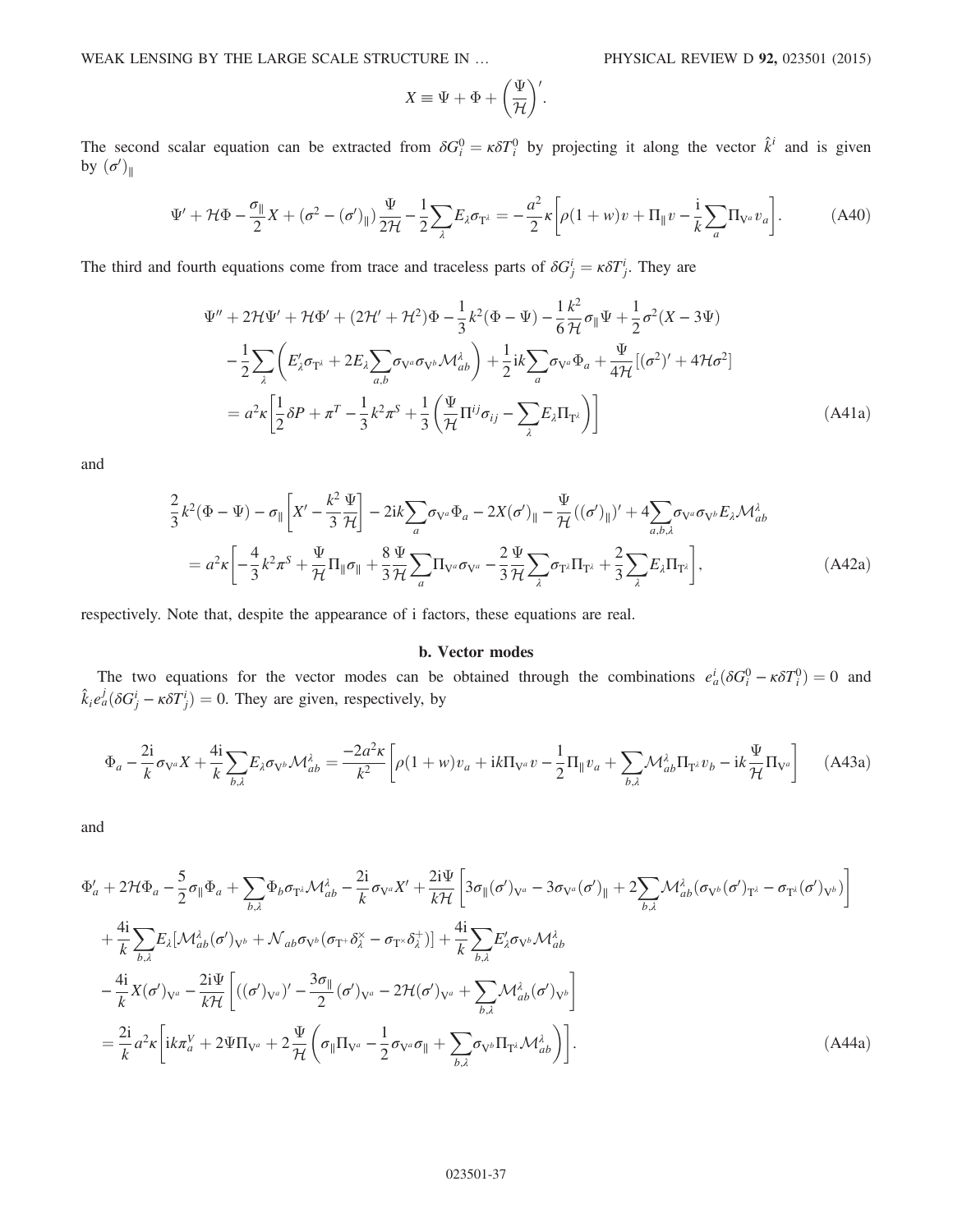# c. Tensor modes

There is only one dynamical equation for the tensor modes. This equation follows from the projection  $\varepsilon_i^{\lambda j} (\delta G_j^i - \kappa \delta T_j^i) = 0$ , which gives

$$
E_{\lambda}'' + 2\mathcal{H}E_{\lambda}' + k^2 E_{\lambda} - 2E_{\lambda} \sum_{a} \sigma_{V^a}^2 - 2E_{\lambda} \sigma_{\mathrm{T}^{(1-\lambda)}}^2 + 2E_{(1-\lambda)} \sigma_{\mathrm{T}^+} \sigma_{\mathrm{T}^{\times}} - \sigma_{\mathrm{T}^{\lambda}} \left[ k^2 \left( \frac{\Psi}{\mathcal{H}} \right) + X' \right] - 2X(\sigma')_{\mathrm{T}^{\lambda}} + 2ik \sum_{a,b} \sigma_{V^b} \Phi_a \mathcal{M}_{ab}^{\lambda} - \frac{\Psi}{\mathcal{H}} \left( (\sigma')_{\mathrm{T}^{\lambda}} \right)' = a^2 \kappa \left[ 2\pi_{\lambda}^T + \Pi_{\parallel} E_{\lambda} - \frac{\Psi}{\mathcal{H}} \left( \sigma_{\parallel} \Pi_{\mathrm{T}^{\lambda}} + \sigma_{\mathrm{T}^{\lambda}} \Pi_{\parallel} + \sum_{a,b} \Pi_{\mathrm{V}^a} \sigma_{\mathrm{V}^b} \mathcal{M}_{ab}^{\lambda} \right) \right]. \tag{A45a}
$$

# 4. Perturbed fluid equations

The perturbed conservation equation follows from

$$
(\delta \nabla_{\mu}) T^{\mu}_{\nu} + \nabla_{\mu} (\delta T^{\mu}_{\nu}) = 0. \tag{A46}
$$

Working in the gauge (A36), the time component ( $\nu = 0$ ) of the above expression gives the perturbed continuity equation

$$
\delta \rho' + \rho (1+w) \nabla^2 v + 3\mathcal{H} (\delta \rho + \delta P) - (\rho + P) 3\Psi'
$$
  
=  $\partial^j \delta \pi_{j0} - \mathcal{H} \gamma^{ij} \delta \pi_{ij} + \mathcal{H} \Pi_{ij} h^{ij} - \sigma^i_j \delta \pi_{il} \gamma^{lj} + \sigma^i_j \Pi_{il} h^{lj} - \frac{1}{2} (h^j_i)^j \Pi^i_j,$  (A47a)

where we recall that  $h_{ij}$  was introduced in Eq. (A19). Likewise, the perturbed Euler equation follows from spatial part  $(\nu = i)$  of Eq. (A46). We find

$$
\frac{\partial}{\partial \eta} \{ [\rho (1+w) \gamma_{ij} + \Pi_{ij}] v^j \} + \partial_i \delta P + \partial^l \delta \pi_{li} + (1+w) \rho \partial_i \Phi + \Pi_i^j \partial_j \Phi \n+ 4\mathcal{H} \{ [\rho (1+w) \gamma_{ij} + \Pi_{ij}] v^j \} - \Pi_{il} \partial_j h^{lj} + \frac{1}{2} \Pi_i^j \partial_j h^l_l - \frac{1}{2} \Pi^{jk} \partial_i h_{jk} = 0.
$$
\n(A48a)

Despite their generality, the above equations are not very useful since they are implemented in real space. In order to obtain their Fourier counterparts we need to project these equations along the scalar  $(\hat{k}^i)$  and vector  $(e_a^i)$  modes. This mode extraction procedure is tedious but straightforward and requires special attention to the mode extraction procedure is tedious but straightforward and requires special attention to the use of the evolution Eqs. (A14a)–(A14c) of the Fourier wave vectors.

# a. Scalar modes

Both continuity and Euler equations lead to conservation equations for the scalar modes. They are given, respectively, by

$$
\delta' + 3\mathcal{H}[(c_s^2 - w)\delta + \omega\Gamma] - (1 + w)(k^2 v + 3\Psi') - \frac{\delta}{\rho}\sigma^{ij}\Pi_{ij} = \frac{1}{\rho} \left\{ \left[ \left( \frac{\Psi}{\mathcal{H}} \right)' \sigma_{ij} - \frac{\Psi}{\mathcal{H}} (\sigma_{ij})' \right] \Pi^{ij} \right. \\ \left. + 2a^2 \kappa \frac{\Psi}{\mathcal{H}} \Pi^{ij} \Pi_{ij} - 8\Psi \Pi^{ij} \sigma_{ij} + k^2 \Pi_{\parallel} v - i\kappa \sum_a \Pi_{\mathbf{V}^a} (v_a - \Phi_a) - 6\mathcal{H}\pi^T + 2k^2 \pi^S (\mathcal{H} + \sigma_{\parallel}) \right. \\ \left. - 2i\kappa \sum_a \sigma_{\mathbf{V}^a} \pi_a^V - 2\sum_\lambda \sigma_{\mathbf{T}^a} \pi_\lambda^T - \sum_\lambda E_\lambda (\sigma_{\mathbf{T}^a} \Pi_{\parallel} + \sigma_{\parallel} \Pi_{\mathbf{T}^a}) + \sum_\lambda \Pi_\lambda (2\mathcal{H}E_\lambda - E_\lambda') \right\} \tag{A49a}
$$

and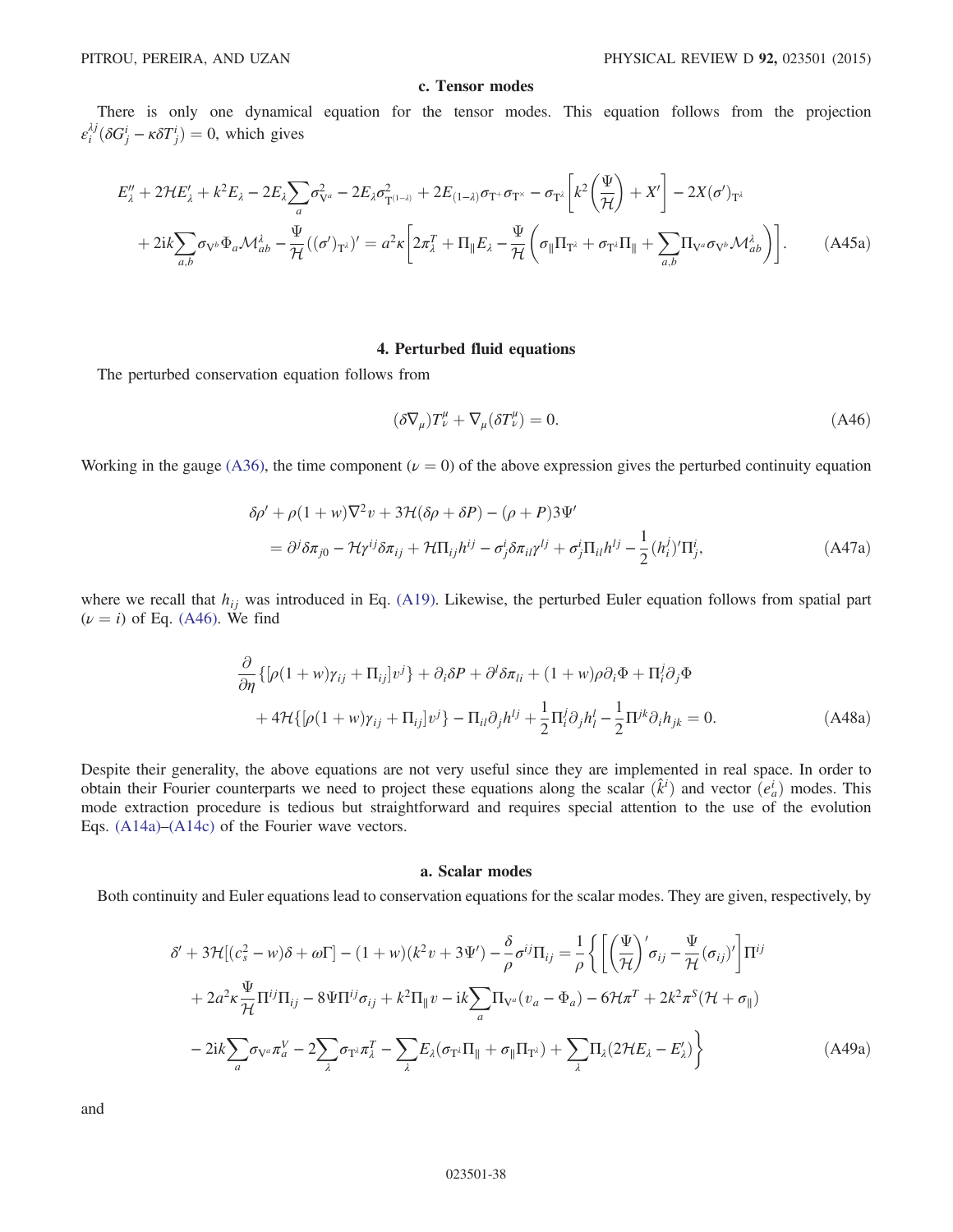$$
v' + \mathcal{H}(1 - 3c_s^2)v + \Phi + \frac{1}{1+w} \left[c_s^2 \delta + w\Gamma + \frac{2}{\rho} (\pi^T - k^2 \pi^S) \right] - \frac{2i}{k} \sum_a \sigma_{V^a} v_a - \frac{\sigma^{ij} \Pi_{ij}}{\rho} v \left(\frac{1+c_s^2}{1+w}\right)
$$
  
\n
$$
= \frac{-1}{ik(1+w)\rho} \left\{ ik(\Pi_{\parallel} v)' + ik\Pi_{\parallel} \Phi + 4\mathcal{H} \left( ik\Pi_{\parallel} v + \sum_a \Pi_{V^a} v_a \right) + ik\Psi \Pi_{\parallel} \left(\frac{2\sigma_{\parallel}}{\mathcal{H}} - 1\right) - ik \sum_a \Pi_{\Gamma^{\lambda}} E_{\lambda}
$$
  
\n
$$
+ \left(2 \sum_a \Pi_{V^a} \sigma_{V^a} + \Pi^{ij} \sigma_{ij}\right) \frac{ik\Psi}{\mathcal{H}} + \sum_a \left[ (\Pi_{V^a} v_a)' + \sigma_{\parallel} \Pi_{V^a} v_a + 2ik\sigma_{V^a} \Pi_{V^a} v \right]
$$
  
\n
$$
- \sum_a \left( \Pi_{\parallel} \sigma_{V^a} v_a + 2 \sum_{b,\lambda} \sigma_{V^a} v_b \mathcal{M}_{ab}^{\lambda} \Pi_{\Gamma^{\lambda}} \right) \right\},
$$
\n(A50a)

where we have made use of the equation

$$
w' = -\left[3\mathcal{H}(1+w) + \frac{\Pi^{ij}\sigma_{ij}}{\rho}\right](c_s^2 - w) \tag{A51}
$$

and of the definition [2]

$$
\delta = \frac{\delta \rho}{\rho}, \qquad \delta P = c_s^2 \delta \rho + w \rho \Gamma, \tag{A52}
$$

where  $c_s^2$  and  $\Gamma$  are the sound speed and the entropy perturbation, respectively.

# b. Vector modes

There is only one conservation equation for the vector modes, which follows from the vector projection of Eq. (A50). This equation is given by

$$
v'_{a} + \mathcal{H}(1 - 3c_{s}^{2})v_{a} - \frac{k^{2}\pi_{a}^{V}}{\rho(1+\omega)} - \frac{\Pi^{ij}\sigma_{ij}}{\rho} \left(\frac{1+c_{s}^{2}}{1+\omega}\right)v_{a} - \frac{1}{2}\sigma_{\parallel}v_{a} + \sum_{b,\lambda} \mathcal{M}_{ab}^{\lambda}\sigma_{\mathrm{T}^{\lambda}}v_{b}
$$
  

$$
= -\frac{1}{(1+\omega)\rho} \left[ \partial_{\eta} \left( i\kappa \Pi_{\mathrm{V}^{a}} v - \sum_{b} \mathcal{V}_{ab} v_{b} \right) - ik \sum_{b} \mathcal{U}_{ab} \Pi_{\mathrm{V}^{b}} v + \sum_{b,c} \mathcal{U}_{ab} \mathcal{V}_{bc} v_{c} \right]
$$

$$
+ 4\mathcal{H} \left( ik \Pi_{\mathrm{V}^{a}} v - \sum_{b} \mathcal{V}_{ab} v_{b} \right) ik \Pi_{\mathrm{V}^{a}} \Phi + ik \left( 2 \sum_{\lambda,b} \Pi_{\mathrm{T}^{\lambda}} \sigma_{\mathrm{V}^{b}} \mathcal{M}_{ab}^{\lambda} + 2 \Pi_{\mathrm{V}^{a}} \sigma_{\parallel} - \Pi_{\parallel} \sigma_{\mathrm{V}^{a}} - \mathcal{H} \Pi_{\mathrm{V}^{a}} \right) \frac{\Psi}{\mathcal{H}} \right], \tag{A53a}
$$

where we have introduced

$$
\mathcal{U}_{ab} \equiv -\sigma_{ij} e_a^i e_b^j, \qquad \mathcal{V}_{ab} \equiv -\Pi_{ij} e_a^i e_b^j. \tag{A54}
$$

# c. Friedmannian limit

It is a straightforward exercise to verify that the above equations have a well-defined Friedman-Lemaître limit. Redefining  $\delta \pi_{ij} \to P \delta \pi_{ij}$  and  $\pi^T \to k^2 \pi^5/3$  to compare with Ref. [2], we find immediately that

$$
\delta' + 3\mathcal{H}[(c_s^2 - \omega)\delta + \omega\Gamma] = (1 + \omega)(k^2v + 3\Psi'),\tag{A55a}
$$

$$
v' + \mathcal{H}(1 - 3c_s^2)v + \Phi = -\frac{c_s^2}{1 + \omega}\delta - \frac{\omega}{1 + \omega}\left[\Gamma - \frac{2}{3}(2k^2\pi^5)\right],\tag{A55b}
$$

$$
v_a' + \mathcal{H}(1 - 3c_s^2)v_a = \frac{\omega}{1 + \omega} k^2 \pi_a^V,
$$
 (A55c)

which are the expected equations.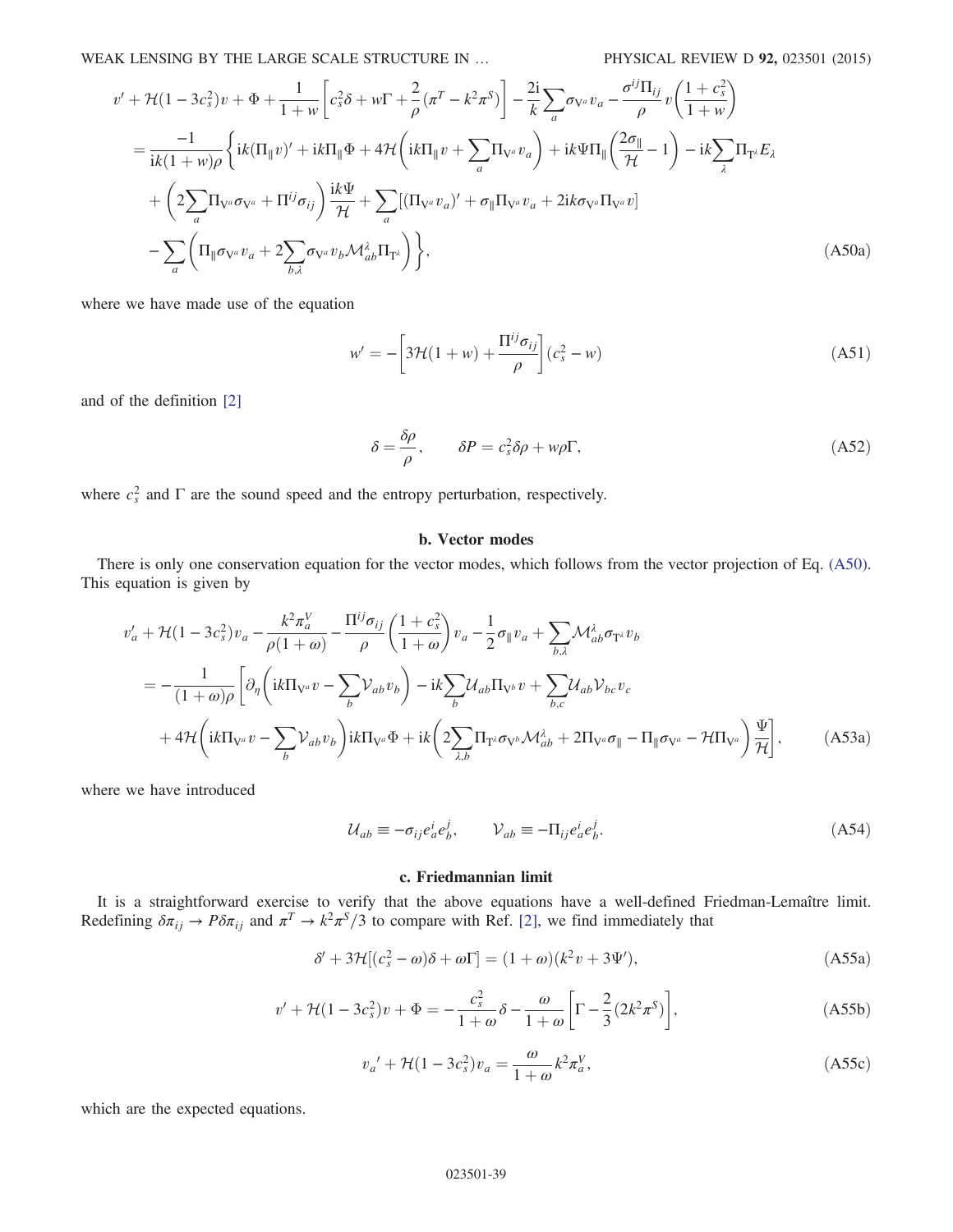# APPENDIX B: PERTURBED GEOMETRIC **QUANTITIES**

This section gathers the expression of the geometrical quantities at order  $\{1, 1\}$ , as needed for the computation of this article.

# 1. Connections

Using the commutators of the tetrad field  $c$ 

$$
\gamma_{\underline{a}\underline{b}} \equiv \Theta_{\mu}^c [\Theta_{\underline{a}}, \Theta_{\underline{b}}]^{\mu}, \qquad \gamma_{\underline{c}\underline{a}\underline{b}} \equiv \eta_{\underline{c}\underline{d}} \gamma_{\underline{a}\underline{b}}^{\underline{d}}, \qquad (B1)
$$

the Ricci rotation coefficients are obtained through

$$
\omega_{\underline{a}\underline{b}\underline{c}} \equiv \eta_{\underline{b}\underline{d}} \Theta^{\underline{d}}_{\ \nu} \Theta_{\underline{a}}^{\ \mu} \nabla_{\mu} \Theta_{\underline{c}}^{\ \nu},
$$
  

$$
\omega_{\underline{a}\underline{b}\underline{c}} = \frac{1}{2} (\gamma_{\underline{a}\underline{b}\underline{c}} + \gamma_{\underline{c}\underline{b}\underline{a}} - \gamma_{\underline{b}\underline{c}\underline{a}}).
$$
 (B2)

Up to order  $\{1, 1\}$ , the commutators are

$$
\gamma^{\underline{0}}{}_{\underline{0}\,\underline{0}} = \gamma^{\underline{i}}{}_{\underline{0}\,\underline{0}} = 0,\tag{B3a}
$$

$$
\gamma^{\underline{0}}{}_{\underline{i}\underline{i}} = -\gamma^{\underline{0}}{}_{\underline{i}\underline{0}} = \partial_{\underline{i}}\Phi = \partial_{i}\Phi - \beta^{j}_{i}\partial_{j}\Phi, \quad (B3b)
$$

$$
\gamma \underline{\phi}_{\underline{i}} = -\gamma \underline{\psi}_{\underline{i}\underline{0}} = -E_{ij}' + \left(\frac{\sigma_{\underline{i}\underline{j}}\Psi}{\mathcal{H}}\right)' + \partial_i \bar{B}_j
$$

$$
-\sigma_{\underline{i}\underline{j}}(1-\Phi) + \Psi' \delta_i^j, \tag{B3c}
$$

$$
\gamma_{\underline{i}\underline{j}}^{\underline{k}} = -2\partial_{[i}E_{j]k} + \frac{2}{\mathcal{H}}\partial_{[i}\Psi\sigma_{\underline{j}]\underline{k}} + 2\partial_{[i}\Psi\delta_{j]}^{k} - 2\beta_{[i}^{q}\partial_{q}\Psi\delta_{j]}^{k},
$$
\n(B3d)

and the Ricci rotation coefficients are thus

$$
\omega_{\underline{0}\underline{0}\underline{i}} = -\omega_{\underline{0}\underline{i}\underline{0}} = -\exp[-\beta]_{ij}\partial_j\Phi,\tag{B4a}
$$

$$
\omega_{\underline{i}\underline{0}\underline{j}} = -\omega_{\underline{i}\underline{j}\underline{0}} = \delta_{ij}\Psi' + \left(\frac{\sigma_{ij}}{\mathcal{H}}\Psi\right)' - \sigma_{\underline{i}\underline{j}}(1 - \Phi) \n- E'_{ij} + \partial_{(i}\bar{B}_{j)},
$$
\n(B4b)

$$
\omega_{\underline{0}\underline{i}\underline{j}} = -\omega_{\underline{0}\underline{j}\underline{i}} = \partial_{[j}\overline{B}_{i]}, \qquad (B4c)
$$

$$
\omega_{\underline{i}\underline{j}\underline{k}} = -\omega_{\underline{i}\underline{k}\underline{j}} = 2\delta_{i[k}\partial_{\underline{j}]} \Psi + 2\frac{\sigma_{i[k}\partial_{\underline{j}]} \Psi}{\mathcal{H}} - 2\partial_{[j}E_{k]i}.
$$
 (B4d)

#### 2. Riemann and Ricci tensors

We report the Riemann and Ricci tensor components of the metric (4.1), where the overall scale factor  $a^2$  has been removed by a conformal transformation, up to order  $\{1, 1\}$ . We first give their components in the coordinated basis (with the use of the package XPAND [87]) and then in the tetrad basis  $\{\Theta\}.$ 

In the coordinate basis, the nonvanishing components are given by

$$
R_{0i0j} = \gamma_{ij}\Psi'' + \left(\frac{\sigma_{ij}}{\mathcal{H}}\Psi\right)'' + \sigma_{ij}(\Phi' + 2\Psi') - \sigma'_{ij}(1 - 2\Psi) + \partial_i\partial_j\Phi - E''_{ij} + \partial_{(i}\bar{B}'_{j)},
$$
(B5a)

$$
R_{0ijk} = 2\gamma_{i[j}\sigma_{k]}{}^{q}\partial_{q}\Psi - 2\sigma_{i[j}\partial_{k]}\varphi - 2\left[\left(\gamma_{i[j]} + \frac{\sigma_{i[j}}{\mathcal{H}}\right)\partial_{k]}\Psi\right]'
$$

$$
+ \partial_{i}\partial_{[j}\bar{B}_{k]} + 2\partial_{[k}E'_{j]i},
$$
(B5b)

$$
R_{ijpq} = -4\gamma_{[i[p}\sigma_{j]q]} \Psi' + 4\left(\gamma_{[i[p]} + \frac{\sigma_{[i[p]}}{\mathcal{H}})\partial_{j]}\partial_{q]} \Psi - \partial_{q}\partial_{j}E_{ip}\right.- \partial_{i}\partial_{p}E_{jq} + \partial_{p}\partial_{j}E_{iq} + \partial_{q}\partial_{i}E_{jp},
$$
(B5c)

and

$$
R_{00} = 3\Psi'' + \gamma^{ij}\partial_j\partial_i\Phi,
$$
 (B6a)

$$
R_{0i} = 2\partial_i \Psi' - \sigma_i^j \partial_j (\Phi + 3\Psi) - \frac{1}{2}\Delta \bar{B}_i - \left[\frac{\sigma_i^j \partial_j \Psi}{\mathcal{H}}\right]', \quad (B6b)
$$

$$
R_{ij} = \sigma'_{ij}(1 - 2\Phi - 2\Psi) - \sigma_{ij}(\Phi' + 3\Psi')
$$
  
+  $\gamma_{ij}[\gamma^{kq}\partial_q\partial_k\Psi - \Psi'']$   
+  $\partial_i\partial_j(\Psi - \Phi) + E''_{ij} - \Delta E_{ij} - \partial_{(\underline{i}}\overline{B}'_{\underline{j})}$   
-  $\left(\frac{\sigma_{ij}\Psi}{\mathcal{H}}\right)'' + \frac{\sigma_{ij}}{\mathcal{H}}\partial^k\partial_k\Psi - 2\frac{\sigma_{\underline{i}}^k}{\mathcal{H}}\partial_{j}\partial_k\Psi.$  (B6c)

Projecting using the tetrad (4.6) leads to the components in the tetrad basis

$$
R_{\underline{0i0j}} = \delta_{\underline{i}\underline{j}}\Psi'' + \left(\frac{\sigma_{\underline{i}\underline{j}}}{\mathcal{H}}\Psi\right)'' + \sigma_{\underline{i}\underline{j}}(\Phi' + 2\Psi') - \sigma'_{\underline{i}\underline{j}}(1 - 2\Phi) + \partial_{\underline{i}}\partial_{\underline{j}}\Phi - E''_{ij} + \partial_{(i}\bar{B}'_{j)},
$$
(B7a)

$$
R_{\underline{0}\underline{i}\underline{j}\underline{k}} = 2\delta_{\underline{i}[\underline{j}}\sigma_{\underline{k}}{}^{\underline{q}}\partial_{\underline{q}}\Psi - 2\sigma_{\underline{i}[\underline{j}}\partial_{\underline{k}]} \varphi - 2\delta_{\underline{i}[\underline{j}}\partial_{\underline{k}]} \Psi'
$$

$$
-2\left(\frac{\sigma_{\underline{i}[\underline{j}}\partial_{\underline{k}]} \Psi}{\mathcal{H}}\right)' + \partial_{i}\partial_{\underline{j}}\bar{B}_{k]} + 2\partial_{\underline{k}}E'_{j|i}, \tag{B7b}
$$

$$
R_{\underline{i}\underline{j}\underline{p}\underline{q}} = -4\delta_{[\underline{i}[\underline{p}\sigma_{\underline{j}]\underline{q}}]} \Psi' + 4(\delta_{[\underline{i}[\underline{p}} + \sigma_{[\underline{i}[\underline{p}}] / \mathcal{H}) \partial_{\underline{j}]} \partial_{\underline{q}}] \Psi - \partial_q \partial_j E_{ip} - \partial_i \partial_p E_{jq} + \partial_p \partial_j E_{iq} + \partial_q \partial_i E_{jp},
$$
(B7c)

and

$$
R_{\underline{0}\underline{0}} = 3\Psi'' + \partial^{\underline{i}}\partial_{\underline{i}}\Phi, \tag{B8a}
$$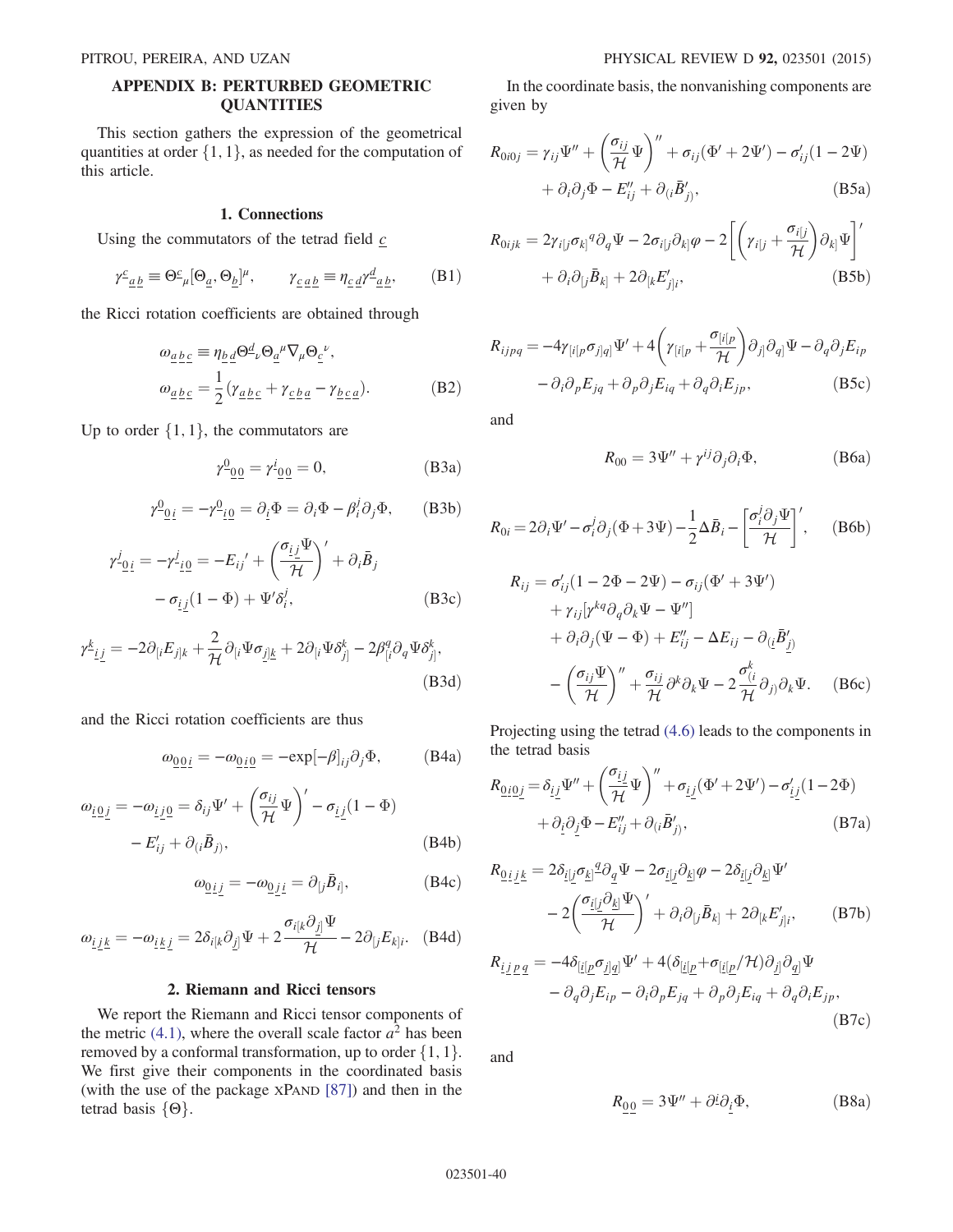

FIG. 3 (color online). The azimuthal point Z is at the azimuthal direction  $e_z$ , while the point P is located in  $R_n \cdot e_z$ . Because of lensing the signal observed in P is coming from P' whose location is at  $R_{n\times\alpha(n)}\cdot R_n\cdot e_z$ , which corresponds to a covariant transport along  $\alpha$  from the point P. As for the point Z', it is obtained by applying  $R_n^{-1}$  on P' meaning that it is located at  $R_n^{-1} \cdot R_{n \times \alpha(n)} \cdot R_n \cdot e_z$ . This is equivalent to  $R_{\mathbf{e}_{z}\times[R_{n}^{-1}\alpha(n)]}$   $\cdot \mathbf{e}_{z}$  which corresponds to a covariant transport from the point Z, along the vector  $R_{n}^{-1}\alpha(n)$ . The lensed field at P ( $\tilde{X}_{P}$ ) is obtained by covariantly transporting back along  $\alpha$  the unlensed field at P' (X<sub>P'</sub>) by application of  $R_{\frac{n\times\alpha(n)}{2}}^{-1}$ , and we get  $\tilde{X}_P = (R_{\frac{n \times \alpha(n)}{n}}^{-1} \cdot X)_P$ , and it is in general different from the unlensed field at that point  $X_P$ . In order to read the components, everything is transported back into the azimuthal region by application of  $R_n^{-1}$ . We get  $X_{Z'} \equiv (R_n^{-1} \cdot X)_{Z'}$ ,  $X_Z \equiv (R_n^{-1} \cdot X)_{Z'}$ , and  $\tilde{Y}_{Z'} = (P_{Z'}^{-1} \cdot X)_{Z'}$ ,  $Y_{Z'} = (P_{Z'}^{-1} \cdot X)_{Z'}$ ,  $Y_{Z'} = (P_{Z'}^{-1} \cdot X)_{Z'}$ ,  $Y_{Z'} =$  $\tilde{X}_Z = (R_n^{-1} \cdot \tilde{X})_Z = (R_n^{-1} \cdot R_{n \times \alpha(n)}^{-1} \cdot X)_Z$ . For the latter, there is an alternative expression, which corresponds to covariantly transporting back the field  $X_{Z'}$  along  $R_n^{-1}\alpha$ , and this leads to  $\tilde{X}_Z = (R_{e_\lambda \times [R_n^{-1}\alpha(n)]}^{-1} \cdot R_n^{-1} \cdot X)$ , from which the components can be read by projection on the local helicity basis associated with  $e_x$  and  $e_y$ . This is precisely the meaning of Eq. (C8) which is used to compute the components of the lensed field.

$$
R_{\underline{0}\underline{i}} = 2\partial_{\underline{i}}\Psi' - \sigma_{\underline{i}}^j \partial_{\underline{j}}(\Phi + 3\Psi) - \frac{1}{2}\Delta\bar{B}_i - \left[\frac{\sigma_{\underline{i}}^j \partial_{\underline{j}}\Psi}{\mathcal{H}}\right]', \quad (B8b)
$$
  
\n
$$
R_{\underline{i}\underline{j}} = \sigma_{\underline{i}\underline{j}}'(1 - 2\Phi) - \sigma_{\underline{i}\underline{j}}(\Phi' + 3\Psi') + \delta_{\underline{i}\underline{j}}[\partial^{\underline{k}}\partial_{\underline{k}}\Psi - \Psi'']
$$
  
\n
$$
+ \partial_{\underline{i}}\partial_{\underline{j}}(\Psi - \Phi) + E''_{ij} - \Delta E_{ij} - \partial_{(\underline{i}}\bar{B}'_{\underline{j})}
$$
  
\n
$$
- \left(\frac{\sigma_{\underline{i}\underline{j}}\Psi}{\mathcal{H}}\right)'' + \frac{\sigma_{\underline{i}\underline{j}}}{\mathcal{H}}\partial^{\underline{k}}\partial_{\underline{k}}\Psi - 2\frac{\sigma_{\underline{i}}^{\underline{k}}}{\mathcal{H}}\partial_{\underline{j}}\partial_{\underline{k}}\Psi. \quad (B8c)
$$

# APPENDIX C: GLIMPSE ON THE FULL LENSING METHOD

This section details how a tensor field on the sphere  $X$  is lensed by a vector field  $\alpha$ , the lensing being defined as the result of a parallel transport with respect to this vector field.

First, for any direction on the sphere, there exists a rotation which connects the azimuthal direction with this particular direction  $n$ . If this direction has spherical coordinates  $(\theta, \varphi)$ , this is simply

$$
\mathbf{n} \equiv R_{\mathbf{n}} \cdot \mathbf{e}_z, \qquad R_{\mathbf{n}} = R(\varphi, \theta, 0) = R_z(\varphi) \cdot R_y(\theta) \cdot R_z(0),
$$
\n(C1)

where  $R(\alpha, \beta, \gamma)$  is a general rotation parameterized by Euler angles. Now, if we want to define the helicity basis at a given direction  $\boldsymbol{n}$  as a result of this rotation applied to the helicity basis at the north pole, we have to face the fact that the helicity basis at the north pole is not well defined, since  $e_{\varphi}$  is not defined at this point. We choose that at the north pole  $\mathbf{n}^{\pm}(e_z) \equiv \frac{1}{\sqrt{2}}(e_x \mp i e_y)$ , since this ensures that the helicity basis at any point is obtained from the one at the north pole through a rotation, that is,

$$
\mathbf{n}^{\pm}(\mathbf{n}) = R_{\mathbf{n}} \cdot \mathbf{n}^{\pm}(\mathbf{e}_z). \tag{C2}
$$

A spin-s tensor is defined as  $X(n) \equiv X^{s}(n) m^{s}(n) = [X^{s}m^{s}](n)$  Its components on the polarization basis are  $[X<sup>s</sup>m<sup>s</sup>](n)$ . Its components on the polarization basis are simply obtained by projection

$$
Xs(n) = m-s(n) \cdot X(n) = m-s(ez) \cdot [Rn-1 X(n)]
$$
  
= m<sup>-s</sup>(e<sub>z</sub>) \cdot [R<sub>n</sub><sup>-1</sup> X](e<sub>z</sub>). (C3)

This means that instead of projecting a tensor on the polarization basis at a point  $n$  we can equivalently rotate it so that the point which is initially in  $n$  becomes located on the azimuthal direction. Then we can evaluate its components on the polarization basis at this azimuthal direction.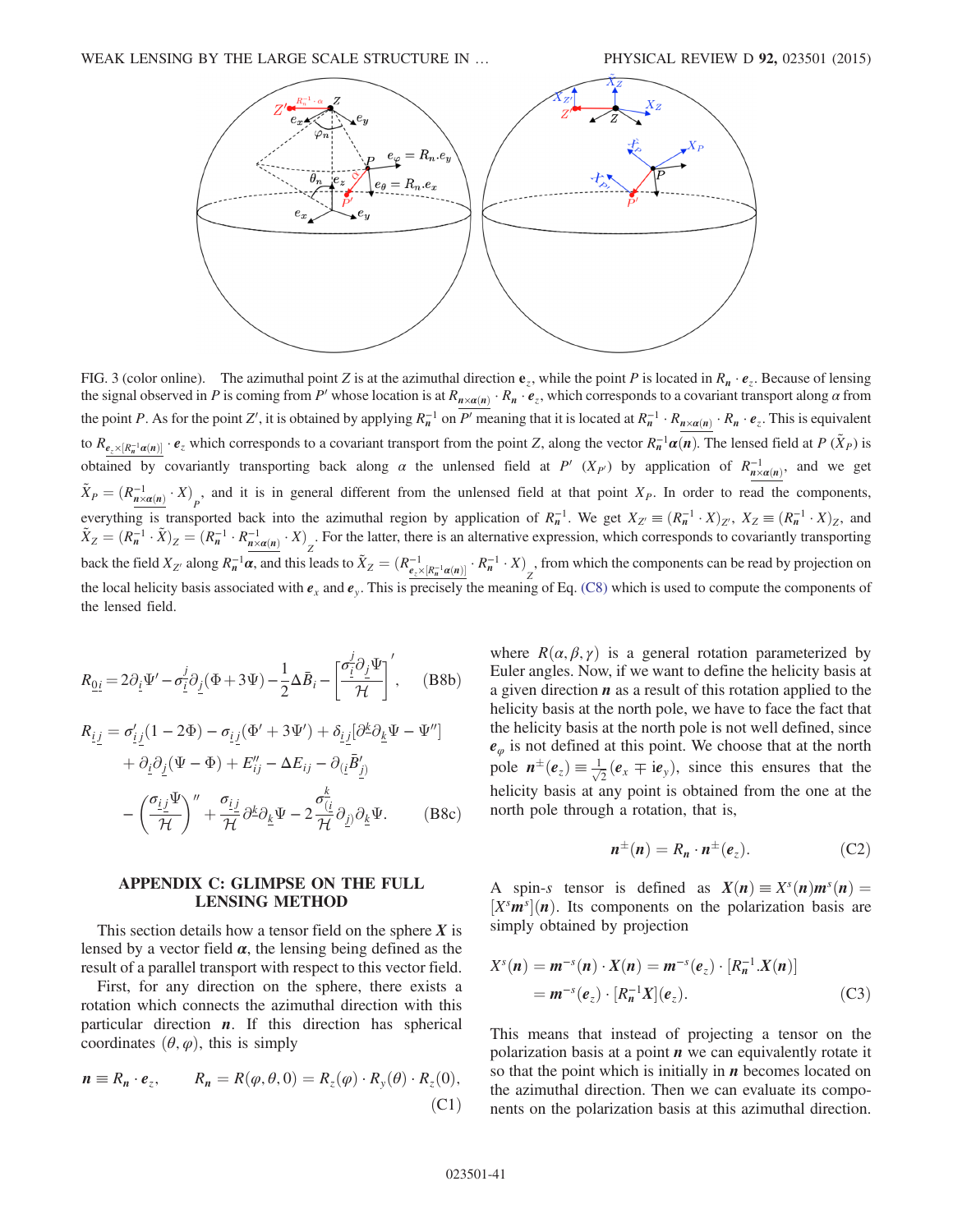The azimuthal direction can thus be used as a common reference for all points on the sphere since for each point there is a unique natural rotation to transport from this point to the azimuthal direction.

Let us consider that, due to the lensing vector  $\alpha$ , the tensor field we observe in the direction  $n$  is now the result of a parallel transport of the underlying tensor by this vector field  $\alpha$ . Such a parallel transport is equivalent to a rotation around the axis  $n \times \alpha$ , so that the lensed tensor field is related to the unlensed one by

$$
\tilde{X}(n) \equiv [R_{\underline{n} \times \underline{\alpha}(n)}^{-1} X](n). \tag{C4}
$$

We use the notation  $R_{\underline{V}}$  to indicate the rotation defined by the rotation vector  $V$ . This is the rotation around the axis defined by the vector  $V$  with an angle obtained from the norm of V. It must not be confused with the previous notation  $R_n$ , which is the rotation that brings the azimuthal direction toward the direction  $n$ . As emphasized previously, the components of the lensed tensor field, as any tensor field, can be obtained by transportation to the azimuthal direction, that is,

$$
\tilde{X}^s(n) = m^{-s}(n)\cdot \tilde{X}(n) = m^{-s}(e_z) \cdot [R_n^{-1}R_{\frac{n \times \alpha(n)}{2}}X](e_z).
$$
\n(C5)

Using the general property of rotations  $R_n R_{\underline{V}} R_n^{-1} = R_{\underline{R}_n \cdot V}$ leads to

$$
R_n^{-1}R_{\underline{n\times\alpha(n)}}R_n = R_{\underline{e_x\times[R_n^{-1}\alpha(n)]}},\tag{C6}
$$

that is, to

$$
R_n^{-1}R_{n \times \alpha(n)}^{-1} = R_{\underline{e_z} \times [R_n^{-1}\alpha(n)]}^{-1}R_n^{-1},
$$
 (C7)

which can be used to recast Eq. (C5) as

$$
\tilde{X}^s(n) = m^{-s}(e_z) \cdot [R_{\underline{e_z} \times [R_n^{-1} \alpha(n)]}^{-1} R_n^{-1} X](e_z).
$$
 (C8)

This can be understood easily once we extract the helicity components of the lensing vector. Indeed, the helicity basis components of the lensing vector field are obtained just like for any vector field as  $\alpha^{\pm}(n) = n^{\mp}(n) \alpha(n) =$  $\frac{1}{\sqrt{2}}(e_x \mp i e_y)$ . [ $R_n^{-1}\alpha(n)$ ]. If we define

$$
\alpha_x = \frac{1}{\sqrt{2}} (\alpha_+ + \alpha_-), \qquad \alpha_y = \frac{i}{\sqrt{2}} (\alpha_+ - \alpha_-),
$$
 (C9a)

$$
\alpha_x = \alpha_\theta \cos \alpha_\varphi, \qquad \alpha_y = \alpha_\theta \sin \alpha_\varphi, \qquad (C9b)
$$

where  $(\alpha_x, \alpha_y)$  are the components of the lensing field once transported to the azimuthal direction and  $(\alpha_{\theta}, \alpha_{\omega})$  their associated polar components, we obtain that

$$
R_{\underline{e_z} \times [R_n^{-1} \alpha(n)]} = R(\alpha_\varphi, \alpha_\theta, -\alpha_\varphi). \tag{C10}
$$

This means that instead of lensing the tensor field at the point  $\boldsymbol{n}$  and subsequently extracting the component, it is equivalent to transport both the field and the lensing vector at the azimuthal direction with  $R_n^{-1}$  and then let the transported lensing vector act on the transported tensor field. This procedure is explained graphically in Fig. 3.

With this crucial result at hand, we just need to compose the rotations of Eq.  $(C8)$  in order to obtain the components of the lensed field in terms of the multipole components of the unlensed tensor field. Using the general transformation law  $(D16)$ , we get

$$
\tilde{X}^{s}(n) = \sum_{\ell \text{mm'm''}} Y^{s}_{\ell m''}(e_{z}) D^{\ell}_{m''m'}[R^{-1}(\alpha_{\varphi}, \alpha_{\theta}, -\alpha_{\varphi})] D^{\ell}_{m'm}
$$
\n
$$
\times [R_{n}^{-1}] X^{s}_{\ell m}
$$
\n(C11a)

$$
= \sum_{\ell m m'} (-1)^s \sqrt{\frac{2\ell+1}{4\pi}} D_{-s m'}^{\ell} [R^{-1}(\alpha_{\varphi}, \alpha_{\theta}, -\alpha_{\varphi})] D_{m'm}^{\ell}
$$
  
×  $[R_n^{-1}] X_{\ell m}^s$  (C11b)

$$
= \sum_{\ell m m'} e^{is\alpha_{\varphi}} Y_{\ell m'}^s(\alpha_{\theta}, \alpha_{\varphi})] D_{m'm}^{\ell}[R_{n}^{-1}] X_{\ell m}^s, \qquad \text{(C11c)}
$$

where it is understood that the components  $(\alpha_{\theta}, \alpha_{\omega})$ correspond to the lensing vector field at the position  $n$ considered, and these should be obtained from the definitions (C9).

From this relation between a tensor acting as a source for an observable and its lensed version due to the geodesic structure between the source and the observer, it is possible in principle to obtain the correlations functions (see e.g., Ref. [77] for the case of CMB lensing). A simplification can be obtained by expanding the spherical harmonics in a small angle approximation. Indeed, very close to the azimuthal direction, the spin-weighted spherical harmonics are approximated by

$$
Y_{\ell m}^s(\theta,\varphi) \simeq (-1)^m \sqrt{\frac{2\ell+1}{4\pi}} e^{im\varphi} J_{m+s}[(\ell+1/2)\theta],\tag{C12}
$$

and given that  $J_{m+s}(x)$  behaves like  $x^{m+s}$  when  $x \to 0$  there is a natural way to expand Eq. (C11) in powers of the lensing angle. More details can be found in Ref. [77].

#### APPENDIX D: MATHEMATICAL TOOLBOX

#### 1. From Cartesian to spherical derivatives

In this section  $D_i$  refers to the covariant derivative on the unit sphere in Cartesian coordinates, that is,  $D_i^{\mathbb{R}^3}$ defined in Eq. (4.10). The key relation to derive all the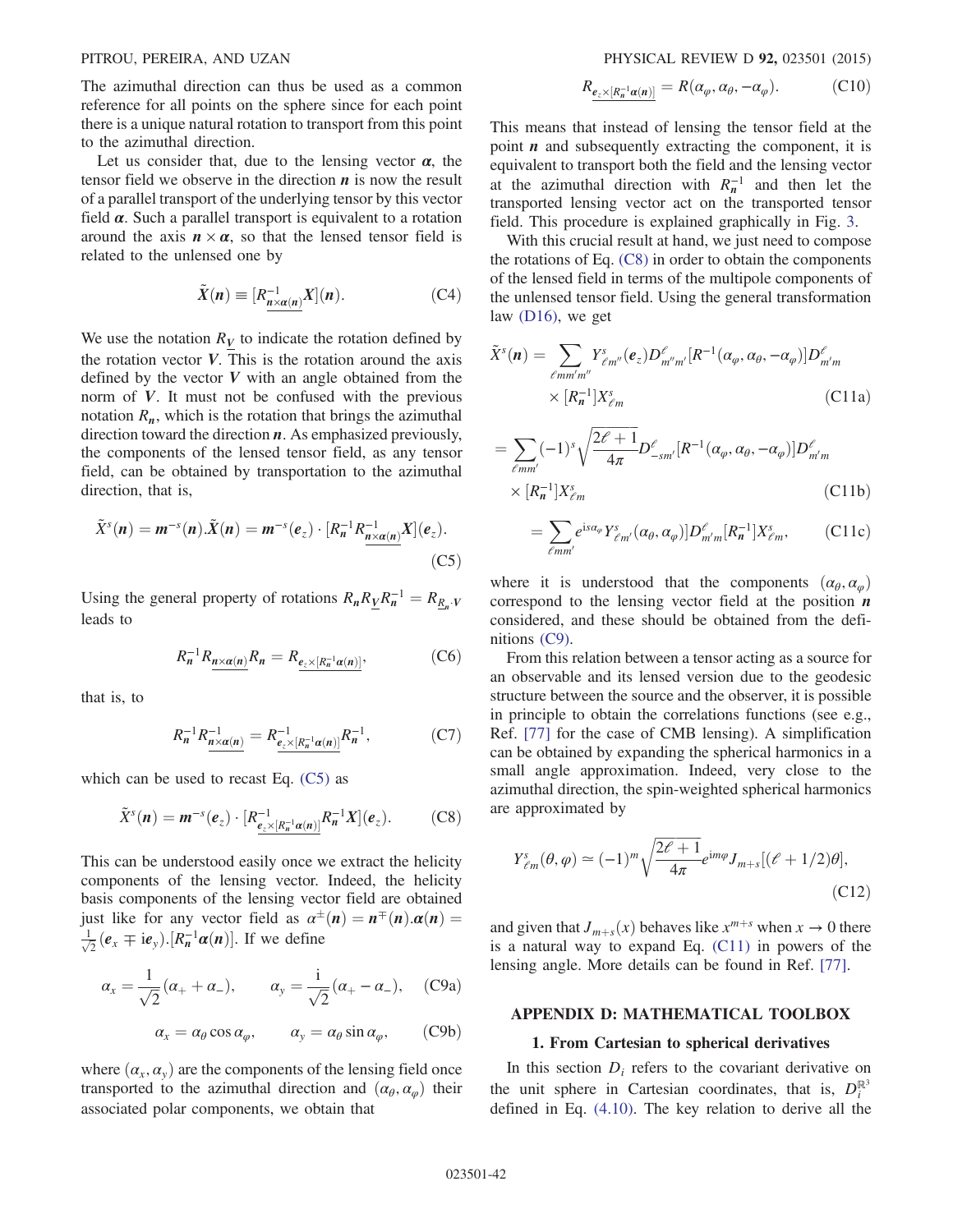decompositions from Cartesian derivatives  $\partial_i$  to radial and covariant spherical derivatives is the simple relation

$$
r\partial_i \hat{x}_j = S_{ij}, \tag{D1}
$$

which is just the statement that the extrinsic curvature on a unit sphere is equal to the metric on this sphere. For a scalar, a projected vector and a projected tensor, we have

$$
\partial_i \varphi = \frac{D_i \varphi}{r} + \varphi_{,r} \hat{x}_i, \tag{D2a}
$$

$$
\partial_i \tilde{B}_j = \frac{D_i \tilde{B}_j}{r} + (\tilde{B}_j)_{,r} \hat{x}_i - \frac{\hat{x}_j}{r} \tilde{B}_i, \tag{D2b}
$$

$$
\partial_i \tilde{E}_{jk} = \frac{D_i \tilde{E}_{jk}}{r} + (\tilde{E}_{jk})_{,r} \hat{x}_i - \frac{\hat{x}_j}{r} \tilde{E}_{ik} - \frac{\hat{x}_k}{r} \tilde{E}_{ji}, \quad \text{(D2c)}
$$

where we use the notation  $X_{,r} \equiv \hat{x}^i \partial_i X$  for the radial derivative. Note that this radial derivative and the covariant derivative on the unit sphere  $D_i$  commute, as they are just the geometric versions of derivatives in spherical coordinates.

Iterating these relations we obtain for scalar perturbations

$$
\partial_i \partial_j \varphi = 2\hat{x}_{(i} D_{j)} \left(\frac{\varphi}{r}\right)_{,r} + \frac{D_i D_j \varphi}{r^2} + \varphi_{,rr} \hat{x}_i \hat{x}_j + S_{ij} \frac{\varphi_{,r}}{r},\tag{D3a}
$$

$$
S^{ij}\partial_i\partial_j\varphi = \frac{D_i D^i \varphi}{r^2} + 2\frac{\varphi_{,r}}{r},
$$
 (D3b)

$$
P[\hat{x}^j \partial_i \partial_j \varphi] = D_i \left(\frac{\varphi}{r}\right)_{,r}, \tag{D3c}
$$

$$
D_i \varphi_{,r} = (D_i \varphi)_{,r}, \tag{D3d}
$$

$$
S_i^p S_j^q \partial_k \partial_p \partial_q \varphi = \frac{2}{r} S_{k(j} D_{i)} \left( \frac{\varphi}{r} \right)_{,r} + S_{ij} \partial_k \left( \frac{\varphi_{,r}}{r} \right) + \partial_k \left( \frac{D_i D_j \varphi}{r^2} \right),
$$
 (D3e)

$$
\hat{x}^{k} S_{i}^{p} S_{j}^{q} \partial_{k} \partial_{p} \partial_{q} \varphi = \left(\frac{D_{i} D_{j} \varphi}{r^{2}}\right)_{,r} + S_{ij} \left(\frac{\varphi_{,r}}{r}\right)_{,r}, \quad (D3f)
$$

$$
S_k^r S_i^p S_j^q \partial_r \partial_p \partial_q \varphi = \frac{2}{r} S_{k(j} D_{i)} \left( \frac{\varphi}{r} \right)_{,r} + S_{ij} D_k \left( \frac{\varphi_{,r}}{r^2} \right) + \left( \frac{D_k D_i D_j \varphi}{r^3} \right).
$$
 (D3g)

As for vectors and tensor, the useful relations are

$$
\hat{x}^i \hat{x}^j \partial_k \partial_l E_{ij} = \partial_k \partial_l E_r - \frac{4 \partial_{(k} \tilde{E}_{l)}}{r} + \frac{2 \tilde{E}_{kl}}{r^2} - \frac{2 S_{kl} E_r}{r^2} - 2 \tilde{E}_{(k} \hat{x}_{l)},
$$
\n(D4a)

$$
\hat{x}^l \partial_i \partial_j B_l = \frac{D_i D^i B_r}{r^2} - \frac{2D^i \tilde{B}_i}{r^2} + (B_r)_{,rr} + 2\frac{(B_r)_{,r}}{r} - \frac{2B_r}{r^2}.
$$
\n(D4b)

Finally, using the fact that the vector modes are transverse and that the tensor modes are transverse and traceless, we get

$$
B_i \equiv \tilde{B}_i + \hat{x}_i B_r, \qquad (D5a)
$$

$$
D^i \tilde{B}_i = -2B_r - r(B_r)_{,r}, \qquad (D5b)
$$

$$
E_{ij} \equiv \tilde{E}_{ij} + 2\tilde{E}_{(i}\hat{x}_{j)} + E_{r}\hat{x}_{i}\hat{x}_{j}, \qquad (D5c)
$$

$$
S^{ij}\tilde{E}_{ij} = -E_r = 0,\tag{D5d}
$$

$$
D^i \tilde{E}_i = -3E_r - r(E_r)_{,r}, \qquad (D5e)
$$

$$
D^i \tilde{E}_{ij} = -3\tilde{E}_j - r(\tilde{E}_j)_{,r}.
$$
 (D5f)

# 2. Spin-weighted spherical harmonics

Spin-weighted spherical harmonics are defined in terms of Wigner D matrices as [88]

$$
Y_{\ell m}^s(\alpha, \beta) = \sqrt{\frac{2\ell+1}{4\pi}} (-1)^m e^{i s \gamma} D_{-m s}^{\ell}(\alpha, \beta, \gamma)
$$
 (D6a)

$$
= \sqrt{\frac{2\ell+1}{4\pi}} (-1)^m D_{-ms}^{\ell}(\alpha, \beta, 0) \tag{D6b}
$$

$$
= (-1)^{m+s} Y_{\ell,-m}^{-s\star}(\alpha,\beta), \qquad (D6c)
$$

where  $\alpha$ ,  $\beta$  and  $\gamma$  are the Euler angles. Wigner D matrices are in turn defined in terms of infinitesimal generators of three-dimensional rotations as [89]

$$
D_{m_1m_2}^{\ell} = \langle \ell m_1 | U(R) | \ell m_2 \rangle, \quad \text{where}
$$
  
 
$$
U(\alpha, \beta, \gamma) = e^{-i\alpha J_z} e^{-i\beta J_y} e^{-i\gamma J_z}.
$$
 (D7)

In the special case in which the direction is aligned with the z axis we have

$$
Y_{\ell m}^{-s}(e_z) = \delta_{ms}(-1)^m \sqrt{\frac{2\ell+1}{4\pi}}.
$$
 (D8)

Under the parity transformation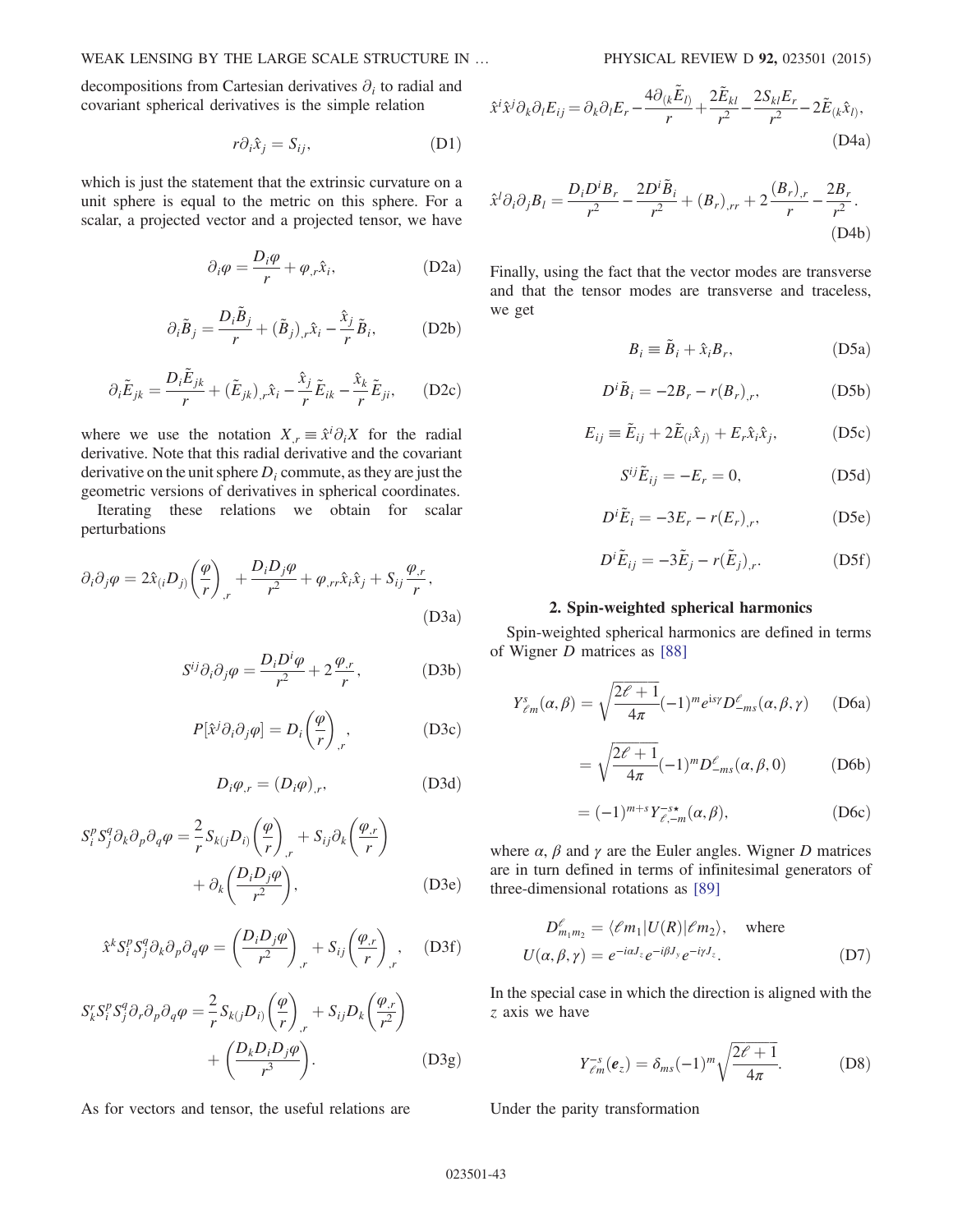$$
\alpha \to \alpha + \pi, \qquad \beta \to \pi - \beta, \qquad \gamma \to \gamma + \pi,
$$

the spherical harmonics and Wigner D matrices transform as

$$
Y_{\ell m}(\alpha,\beta) \to (-1)^{\ell} Y_{\ell m}(\alpha,\beta), \tag{D9}
$$

$$
D_{mm'}^{\ell}(\alpha,\beta,\gamma) \to (-1)^{\ell+m} D_{mm'}^{\ell}(\alpha,\beta,\gamma)
$$
  
=  $(-1)^{\ell+m'} D_{m,-m'}^{\ell}(\alpha,\beta,\gamma)$ . (D10)

In particular, it follows that under parity transformation the spin-weighted spherical harmonics behaves as

$$
Y_{\ell m}^s(\alpha,\beta) \to (-1)^\ell Y_{\ell m}^{-s}(\alpha,\beta). \tag{D11}
$$

#### 3. Rotation of fields on the sphere

The transformation of the spherical harmonics is given by

$$
[RY_{\ell m}](n) \equiv Y_{\ell m}(R^{-1} \cdot n) = \sum_{m'} \langle n | \ell m' \rangle \langle \ell m' | R | \ell m \rangle
$$

$$
= \sum_{m'} Y_{\ell m'}(n) D_{m'm}^{\ell}(R), \tag{D12}
$$

where the first equality is the definition of the transformation of a function on a sphere under a rotation. For a scalar field on the sphere, we can deduce the transformation of its multipolar components of its expansion in spherical harmonics:

$$
X(\boldsymbol{n}) = \sum_{\ell m} X_{\ell m} Y_{\ell m}(\boldsymbol{n})
$$

to be

$$
[RX](\boldsymbol{n}) = X(R^{-1}.\boldsymbol{n}) = \sum_{\ell m m'} Y_{\ell m'}(\boldsymbol{n}) D_{m'm}^{\ell}(R) X_{\ell m} \quad (D13)
$$

so that

$$
[RX]_{\ell m'} = \sum_{m} D_{m'm}^{\ell}(R) X_{\ell m}.
$$
 (D14)

The rotation of a tensor field on the sphere is very similar. Once it is broken down into symmetric traceless tensors, then, by using that such tensors are decomposed as  $\mathbf{X}(n) \equiv X^{\pm s}(n) m^{\pm s}(n) = [X^{\pm s} m^{\pm s}(n),$  it can be expanded in spin-weighted spherical harmonics as

$$
\mathbf{X}(n) = \sum_{\ell m} [X_{\ell m}^{+s} Y_{\ell m}^{+s}(n) m^{+s}(n) + X_{\ell m}^{-s} Y_{\ell m}^{-s}(n) m^{-s}(n)].
$$
\n(D15)

Under a rotation, it transforms as (see Appendix A of Ref. [85])

$$
[R\mathbf{X}](n) = R \cdot \mathbf{X}(R^{-1} \cdot n)
$$
  
= 
$$
\sum_{\ell m m'} Y_{\ell m'}^{\pm s}(n) D_{m'm}^{\ell}(R) X_{\ell m}^{\pm s}(n), \qquad (D16)
$$

that is,

$$
[RX]_{\ell m'}^{\pm s} = D_{m'm}^{\ell}(R) X_{\ell m}^{\pm s}.
$$
 (D17)

We remark that it is exactly the same transformation law as for scalar fields because we have transformed the full tensor field  $X^{\pm s}(n)m^{\pm s}(n)$  and not just its component  $X^{\pm s}(n)$ considered as a scalar function, for which the transformation law is more complicated [85].

# 4. Wigner 3j symbols

The  $3j$  symbols satisfy the following properties:

$$
\begin{pmatrix} \ell_1 & \ell_2 & \ell_3 \\ m_1 & m_2 & m_3 \end{pmatrix} = \begin{pmatrix} \ell_2 & \ell_3 & \ell_1 \\ m_2 & m_3 & m_1 \end{pmatrix} = \begin{pmatrix} \ell_3 & \ell_1 & \ell_2 \\ m_3 & m_1 & m_2 \end{pmatrix}
$$

$$
= (-1)^{\ell_1 + \ell_2 + \ell_3} \begin{pmatrix} \ell_1 & \ell_3 & \ell_2 \\ m_1 & m_3 & m_2 \end{pmatrix}
$$

$$
= (-1)^{\ell_1 + \ell_2 + \ell_2} \begin{pmatrix} \ell_1 & \ell_2 & \ell_3 \\ -m_1 & -m_2 & -m_2 \end{pmatrix}.
$$

Moreover, they are identically zero whenever any of the following conditions are violated:

$$
m_1 + m_2 + m_3 = 0, \qquad |\ell_i - \ell_j| \le \ell_k \le \ell_i + \ell_j,
$$
  
{*i, j, k*} = {1, 2, 3}.

They are also orthogonal in the sense that

$$
\sum_{m_1,m_2} \binom{\ell_1 \quad \ell_2 \quad \ell}{m_1 \quad m_2 \quad m} \binom{\ell_1 \quad \ell_2 \quad \ell'}{m_1 \quad m_2 \quad m'} = \frac{1}{2\ell+1} \delta_{\ell\ell'} \delta_{mm'}
$$
\n(D18)

and that

$$
\sum_{\ell,m} (2\ell+1) \binom{\ell_1}{m_1} \frac{\ell_2}{m_2} \frac{\ell}{m} \binom{\ell_1}{m'_1} \frac{\ell_2}{m'_2} \frac{\ell}{m}
$$
  
=  $\delta_{m_1 m'_1} \delta_{m_2 m_2'}.$  (D19)

Since Eq. (D19) holds for any set  $\{m_1, m'_1, m_2, m'_2\}$ , two portant cases follow from this expression. First, consider important cases follow from this expression. First, consider the case where  $m_2 = -m_1$  and  $m'_2 = -m'_1$ . Then, using the selection rule  $m_1 + m_2 + m_3 = 0$  it follows that selection rule  $m_1 + m_2 + m = 0$ , it follows that

$$
\sum_{\ell} (2\ell+1) \begin{pmatrix} \ell_1 & \ell_2 & \ell \\ m_1 & -m_1 & 0 \end{pmatrix} \begin{pmatrix} \ell_1 & \ell_2 & \ell \\ m'_1 & -m'_1 & 0 \end{pmatrix} = \delta_{m_1 m'_1}.
$$
\n(D20)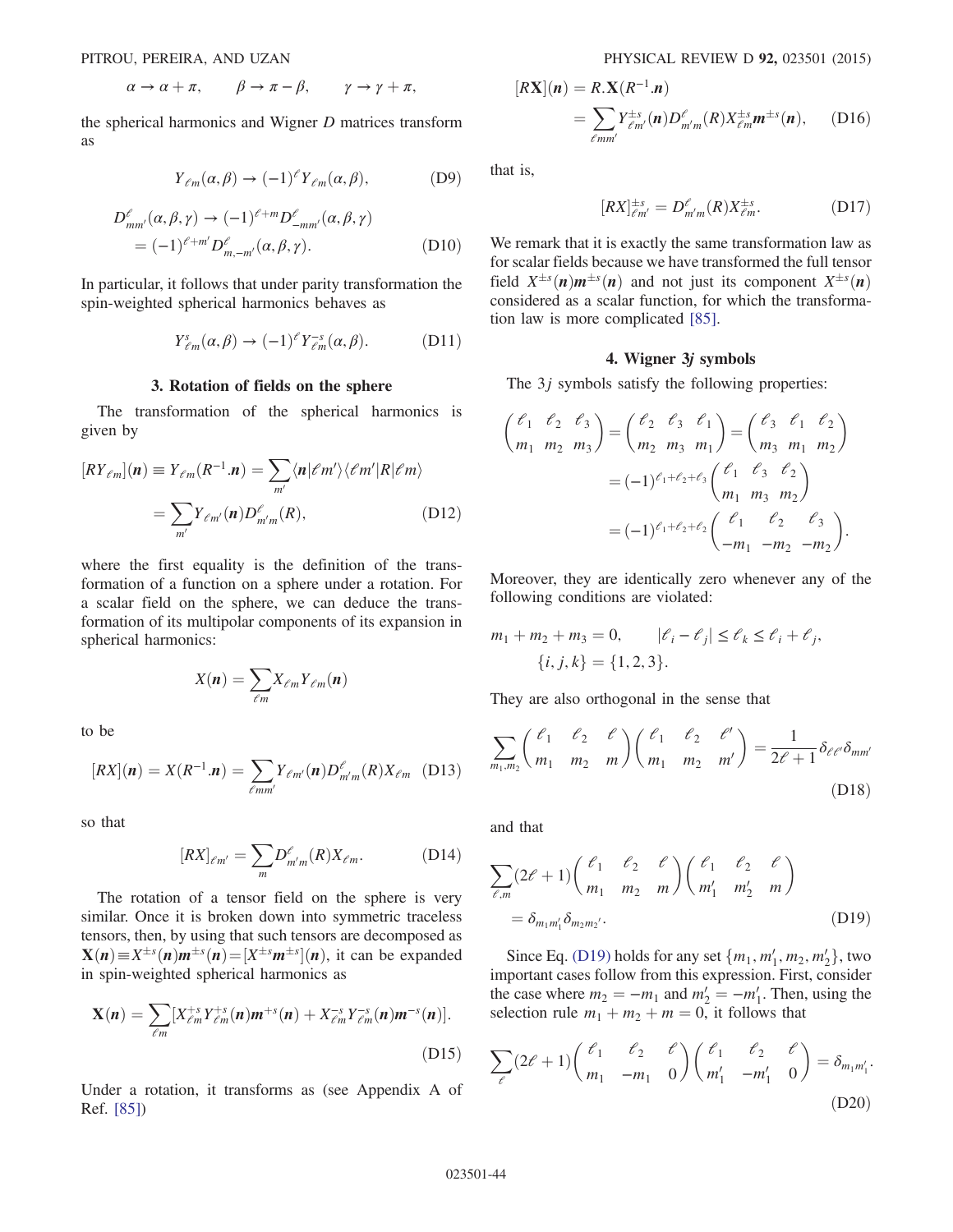Second, note that if we further impose that  $m_1 = m'_1 = 0$ , then

$$
\sum_{\ell} (2\ell + 1) \begin{pmatrix} \ell_1 & \ell_2 & \ell \\ 0 & 0 & 0 \end{pmatrix}^2 = 1.
$$
 (D21)

Another useful expression is

$$
\begin{pmatrix} \ell_1 & \ell_2 & 0 \\ 0 & 0 & 0 \end{pmatrix} = \delta_{\ell_1 \ell_2} \frac{1}{\sqrt{2\ell_1 + 1}}.
$$
 (D22)

A recurrent expression when dealing with deviations of isotropy is the integral of three spherical harmonics, also known as the Gaunt integral, and defined as

$$
\int d^2\Omega Y_{\ell_1 m_1}^{s_1}(\hat{\mathbf{n}}) Y_{\ell_2 m_2}^{s_2}(\hat{\mathbf{n}}) Y_{\ell_3 m_3}^{s_3}(\hat{\mathbf{n}}) = \sqrt{\frac{(2\ell_1 + 1)(2\ell_2 + 1)(2\ell_3 + 1)}{4\pi}} \begin{pmatrix} \ell_1 & \ell_2 & \ell_3 \\ -s_1 & -s_2 & -s_3 \end{pmatrix} \begin{pmatrix} \ell_1 & \ell_2 & \ell_3 \\ m_1 & m_2 & m_3 \end{pmatrix}.
$$
 (D23)

Note that, due to the symmetries of 3j symbols and the properties of spin-weighted spherical harmonics under complex conjugation, the coefficients  ${}^sC^{m_1m_2m_2}_{\ell_1\ell_2\ell_3}$  defined in Eq. (5.12) satisfy the following properties:

$$
{}^{-s}C_{\ell_1\ell_2\ell_3}^{m_1m_2m_3} = (-1)^{\ell_1+\ell_2+\ell_3s}C_{\ell_1\ell_2\ell_3}^{m_1m_2m_3} = {}^{s}C_{\ell_1\ell_2\ell_3}^{-m_1-m_2-m_3}.
$$
\n(D24)

From the definitions (D23), (5.12) and the closure relation of spherical harmonics one can also verify that

$$
Y_{\ell_2 m_2}(\boldsymbol{n}) Y_{\ell_3 m_3}^s(\boldsymbol{n}) = \sum_{\ell_1, m_1}^s C_{\ell_1 \ell_2 \ell_3}^{m_1 m_2 m_3} Y_{\ell_1 m_1}^s(\boldsymbol{n}), \tag{D25}
$$

an identity which is needed in order to derive Eq. (5.16).

Let us also define a useful integral for the gradient expansion approach of lensing by

$$
\_{\pm s} I^{m_1 m_2 m_3}_{\ell_1 \ell_2 \ell_3} \equiv \int d^2 \Omega [D^a Y^{\pm s \star}_{\ell_1 m_1}(\hat{\mathbf{n}})] Y_{\ell_2 m_2}(\hat{\mathbf{n}}) [D_a Y^{\pm s}_{\ell_3 m_3}(\hat{\mathbf{n}})], \tag{D26}
$$

where the polarization basis is voluntarily omitted for a simpler notation. It has the useful property inherited from Eq. (D24)

$$
\mathbf{L}_{s} I_{\ell_{1} \ell_{2} \ell_{3}}^{m_{1} m_{2} m_{3}} = (-1)^{\ell_{1} + \ell_{2} + \ell_{3}} \mathbf{F}_{\ell_{1} \ell_{2} \ell_{3}}^{m_{1} m_{2} m_{3}}.
$$
\n(D27)

Its expression can be found using

$$
I_{\pm s}^{m_1 m_2 m_3} = \frac{1}{2} [\ell_2 (\ell_2 + 1) + \ell_3 (\ell_3 + 1) - \ell_1 (\ell_1 + 1)] \int d^2 \Omega Y_{\ell_1 m_1}^{\pm s}(\hat{\mathbf{n}}) Y_{\ell_2 m_2}(\hat{\mathbf{n}}) Y_{\ell_3 m_3}^{\pm s}(\hat{\mathbf{n}})
$$
(D28)

$$
= \frac{1}{2} [\ell_2(\ell_2 + 1) + \ell_3(\ell_3 + 1) - \ell_1(\ell_1 + 1)]^{\pm s} C_{\ell_1 \ell_2 \ell_3}^{m_1 m_2 m_3}
$$
(D29)

$$
= {}_{\pm s}F_{\ell_1\ell_2\ell_3}\left(\begin{array}{cc} \ell_1 & \ell_2 & \ell_3 \\ -m_1 & m_2 & m_3 \end{array}\right)(-1)^{m_1+s}, \tag{D30}
$$

where, following Ref. [84], we defined the symbols

$$
{}_{s}F_{\ell\ell_{1}\ell_{2}} \equiv \frac{1}{2} [\ell_{1}(\ell_{1}+1) + \ell_{2}(\ell_{2}+1) - \ell(\ell+1)] \sqrt{\frac{(2\ell+1)(2\ell_{1}+1)(2\ell_{2}+1)}{4\pi}} \begin{pmatrix} \ell & \ell_{1} & \ell_{2} \\ s & 0 & -s \end{pmatrix} .
$$
 (D31)

In particular we have

#### 023501-45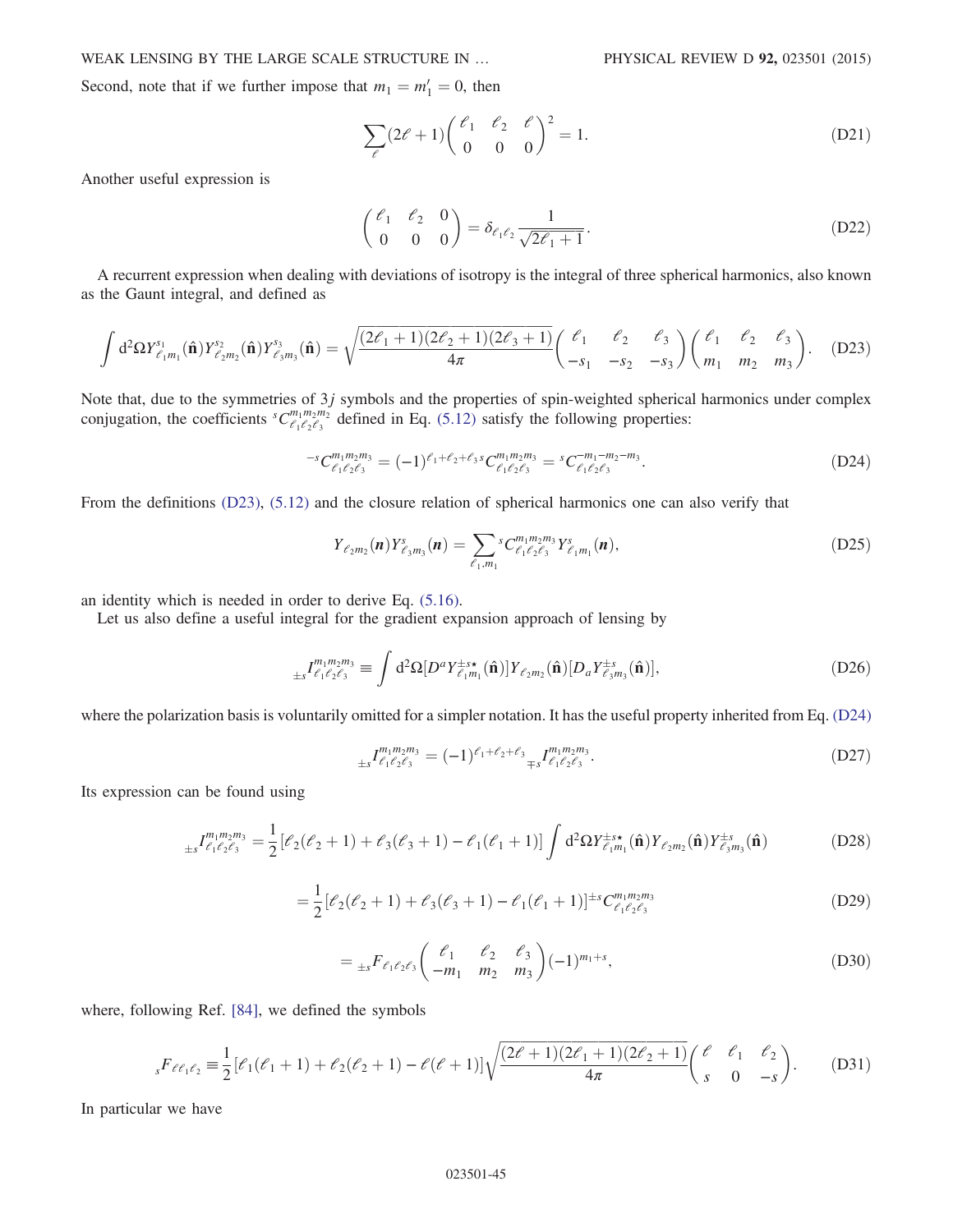$$
{}_{2}F_{\ell2\ell+1} = (\ell+4)\sqrt{\frac{5(2\ell+1)(2\ell+3)}{4\pi}} \left(\begin{array}{cc} \ell & 2 & \ell+1 \\ 2 & 0 & -2 \end{array}\right) = (-1)^{\ell}(\ell+4)\sqrt{\frac{15}{\pi}} \sqrt{\frac{(\ell+3)(\ell-1)}{\ell(\ell+1)(\ell+2)}},
$$

$$
{}_{2}F_{\ell2\ell-1} = (3-\ell)\sqrt{\frac{5(2\ell+1)(2\ell-1)}{4\pi}} \left(\begin{array}{cc} \ell & 2 & \ell-1 \\ 2 & 0 & -2 \end{array}\right) = (-1)^{\ell}(\ell-3)\sqrt{\frac{15}{\pi}} \sqrt{\frac{(\ell+2)(\ell-2)}{\ell(\ell+1)(\ell-1)}}.
$$

- [1] P. A. R. Ade and Planck Collaboration, [Astron. Astrophys.](http://dx.doi.org/10.1051/0004-6361/201323003) 566[, A54 \(2014\).](http://dx.doi.org/10.1051/0004-6361/201323003)
- [2] P. Peter and J.-P. Uzan, *Primordial Cosmology* (Oxford University, New York, 2009).
- [3] V. Mukhanov, *Physical Foundations of Cosmology* (Cambridge University Press, Cambridge, England, 2005).
- [4] G. F. R. Ellis, R. Maartens, and M. A. H. MacCallum, Relativistic Cosmology (Cambridge University Press, Cambridge, England, 2012).
- [5] J.-P. Uzan, in Dark Energy, edited by P. Ruiz-Lapuente (Cambridge University Press, Cambridge, England, 2012), pp. 3–47.
- [6] J.-P. Uzan and F. Bernardeau, [Phys. Rev. D](http://dx.doi.org/10.1103/PhysRevD.64.083004) 64, 083004 [\(2001\).](http://dx.doi.org/10.1103/PhysRevD.64.083004)
- [7] C. Clarkson, G. F. R. Ellis, A. Faltenbacher, R. Maartens, O. Umeh, and J.-P. Uzan, [Mon. Not. R. Astron. Soc.](http://dx.doi.org/10.1111/j.1365-2966.2012.21750.x) 426, 1121 [\(2012\);](http://dx.doi.org/10.1111/j.1365-2966.2012.21750.x) P. Fleury, H. Dupuy, and J. P. Uzan, [Phys. Rev. Lett.](http://dx.doi.org/10.1103/PhysRevLett.111.091302) 111[, 091302 \(2013\);](http://dx.doi.org/10.1103/PhysRevLett.111.091302) , Phys. Rev. D 87[, 123526 \(2013\)](http://dx.doi.org/10.1103/PhysRevD.87.123526).
- [8] J.-P. Uzan, [Rev. Mod. Phys.](http://dx.doi.org/10.1103/RevModPhys.75.403) 75, 403 (2003); [AIP Conf. Proc.](http://dx.doi.org/10.1063/1.1835171) 736[, 3 \(2005\);](http://dx.doi.org/10.1063/1.1835171) [Space Sci. Rev.](http://dx.doi.org/10.1007/s11214-009-9503-z) 148, 249 (2009); [Living Rev.](http://dx.doi.org/10.12942/lrr-2011-2) Relativity 14[, 2 \(2011\)](http://dx.doi.org/10.12942/lrr-2011-2).
- [9] J. Goodman, Phys. Rev. D 52[, 1821 \(1995\);](http://dx.doi.org/10.1103/PhysRevD.52.1821) J.-P. Uzan, C. Clarkson, and G. F. R. Ellis, [Phys. Rev. Lett.](http://dx.doi.org/10.1103/PhysRevLett.100.191303) 100, 191303 [\(2008\);](http://dx.doi.org/10.1103/PhysRevLett.100.191303) R. R. Caldwell and A. Stebbins, [Phys. Rev. Lett.](http://dx.doi.org/10.1103/PhysRevLett.100.191302) 100[, 191302 \(2008\).](http://dx.doi.org/10.1103/PhysRevLett.100.191302)
- [10] M. Sharif and M. Zubair, [Astrophys. Space Sci.](http://dx.doi.org/10.1007/s10509-010-0414-y) 330, 399 [\(2010\).](http://dx.doi.org/10.1007/s10509-010-0414-y)
- [11] J. D. Barrow, [arXiv:gr-qc/9712020.](http://arXiv.org/abs/gr-qc/9712020)
- [12] M. Bucher and D. N. Spergel, [Phys. Rev. D](http://dx.doi.org/10.1103/PhysRevD.60.043505) 60, 043505 [\(1999\).](http://dx.doi.org/10.1103/PhysRevD.60.043505)
- [13] R. A. Battye and A. Moss, [J. Cosmol. Astropart. Phys. 06](http://dx.doi.org/10.1088/1475-7516/2005/06/001) [\(2005\) 001.](http://dx.doi.org/10.1088/1475-7516/2005/06/001)
- [14] T. Damour, I. I. Kogan, and A. Papazoglou, [Phys. Rev. D](http://dx.doi.org/10.1103/PhysRevD.66.104025) 66, [104025 \(2002\).](http://dx.doi.org/10.1103/PhysRevD.66.104025)
- [15] T. Koivisto and D. Mota, [J. Cosmol. Astropart. Phys. 06](http://dx.doi.org/10.1088/1475-7516/2008/06/018) [\(2008\) 018.](http://dx.doi.org/10.1088/1475-7516/2008/06/018)
- [16] F.R. Urban and A.R. Zhitnitsky, [J. Cosmol. Astropart.](http://dx.doi.org/10.1088/1475-7516/2009/09/018) [Phys. 09 \(2009\) 018.](http://dx.doi.org/10.1088/1475-7516/2009/09/018)
- [17] G. Marozzi and J.-P. Uzan, *Phys. Rev. D* **86**[, 063528 \(2012\).](http://dx.doi.org/10.1103/PhysRevD.86.063528)
- [18] D. F. Mota, J. R. Kristiansen, T. Koivisto, and N. E. Groeneboom, [Mon. Not. R. Astron. Soc.](http://dx.doi.org/10.1111/j.1365-2966.2007.12413.x) 382, 793 (2007).
- [19] T. Koivisto and D. F. Mota, [Astrophys. J.](http://dx.doi.org/10.1086/587451) 679, 1 (2008).
- [20] A. Pradhan, [Res. Astron. Astrophys.](http://dx.doi.org/10.1088/1674-4527/13/2/002) 13, 139 (2013).
- [21] S. A. Appleby and E. V. Linder, [Phys. Rev. D](http://dx.doi.org/10.1103/PhysRevD.87.023532) 87, 023532 [\(2013\).](http://dx.doi.org/10.1103/PhysRevD.87.023532)
- [22] T. S. Pereira, C. Pitrou, and J.-P. Uzan, [J. Cosmol. Astropart.](http://dx.doi.org/10.1088/1475-7516/2007/09/006) [Phys. 09 \(2007\) 006.](http://dx.doi.org/10.1088/1475-7516/2007/09/006)
- [23] P. Anninos, R. A. Matzner, T. Rothman, and M. P. Ryan, Phys. Rev. D 43[, 3821 \(1991\).](http://dx.doi.org/10.1103/PhysRevD.43.3821)
- [24] C. Pitrou, T. S. Pereira, and J.-P. Uzan, [J. Cosmol. Astropart.](http://dx.doi.org/10.1088/1475-7516/2008/04/004) [Phys. 04 \(2008\) 004.](http://dx.doi.org/10.1088/1475-7516/2008/04/004)
- [25] A. E. Gumrukcuoglu, C. R. Contaldi, and M. Peloso, [J.](http://dx.doi.org/10.1088/1475-7516/2007/11/005) [Cosmol. Astropart. Phys. 11 \(2007\) 005.](http://dx.doi.org/10.1088/1475-7516/2007/11/005)
- [26] T. R. Dulaney and M. I. Gresham,  $arXiv:1001.2301$ .
- [27] L. Kofman, J. P. Uzan, and C. Pitrou, [J. Cosmol. Astropart.](http://dx.doi.org/10.1088/1475-7516/2011/05/011) [Phys. 05 \(2011\) 011.](http://dx.doi.org/10.1088/1475-7516/2011/05/011)
- [28] A. Kogut, G. Hinshaw, and A. J. Banday, [Phys. Rev. D](http://dx.doi.org/10.1103/PhysRevD.55.1901) 55, [1901 \(1997\)](http://dx.doi.org/10.1103/PhysRevD.55.1901).
- [29] S. Bajtlik, R. Juszkiewicz, M. Proszynski, and P. Amsterdamski, [Astrophys. J.](http://dx.doi.org/10.1086/163824) 300, 463 (1986).
- [30] A. R. Pullen and M. Kamionkowski, [Phys. Rev. D](http://dx.doi.org/10.1103/PhysRevD.76.103529) 76, [103529 \(2007\).](http://dx.doi.org/10.1103/PhysRevD.76.103529)
- [31] A. R. Pullen and C. M. Hirata, [J. Cosmol. Astropart. Phys.](http://dx.doi.org/10.1088/1475-7516/2010/05/027) [05 \(2010\) 027.](http://dx.doi.org/10.1088/1475-7516/2010/05/027)
- [32] A. E. Gumrukcuoglu, B. Himmetoglu, and M. Peloso, [Phys.](http://dx.doi.org/10.1103/PhysRevD.81.063528) Rev. D 81[, 063528 \(2010\)](http://dx.doi.org/10.1103/PhysRevD.81.063528).
- [33] T. R. Dulaney and M. I. Gresham, [Phys. Rev. D](http://dx.doi.org/10.1103/PhysRevD.81.103532) **81**, 103532 [\(2010\).](http://dx.doi.org/10.1103/PhysRevD.81.103532)
- [34] X. Chen, R. Emami, H. Firouzjahi, and Y. Wang, [J. Cosmol.](http://dx.doi.org/10.1088/1475-7516/2014/08/027) [Astropart. Phys. 08 \(2014\) 027.](http://dx.doi.org/10.1088/1475-7516/2014/08/027)
- [35] C. Armendariz-Picon and L. Pekowsky, [Phys. Rev. Lett.](http://dx.doi.org/10.1103/PhysRevLett.102.031301) 102[, 031301 \(2009\).](http://dx.doi.org/10.1103/PhysRevLett.102.031301)
- [36] J. Barrow, [Mon. Not. R. Astron. Soc.](http://dx.doi.org/10.1093/mnras/175.2.359) 175, 359 (1976); [211](http://dx.doi.org/10.1093/mnras/211.2.221), [221 \(1984\);](http://dx.doi.org/10.1093/mnras/211.2.221) L. Campanelli, [Phys. Rev. D](http://dx.doi.org/10.1103/PhysRevD.84.123521) 84, 123521 [\(2011\);](http://dx.doi.org/10.1103/PhysRevD.84.123521) D. W. Olson, Astrophys. J. 219[, 777 \(1978\)](http://dx.doi.org/10.1086/155838); R. A. Matzner, T. Rothman, and G. F. R. Ellis, [Phys. Rev.](http://dx.doi.org/10.1103/PhysRevD.34.2926) D 34[, 2926 \(1986\);](http://dx.doi.org/10.1103/PhysRevD.34.2926) T. Rothman and R. Matzner, [Phys. Rev.](http://dx.doi.org/10.1103/PhysRevD.30.1649) D 30[, 1649 \(1984\);](http://dx.doi.org/10.1103/PhysRevD.30.1649) [Phys. Rev. Lett.](http://dx.doi.org/10.1103/PhysRevLett.48.1565) 48, 1565 (1982); R. Juszkiewicz, S. Bajtlik, and K. Gorski, [Mon. Not. R.](http://dx.doi.org/10.1093/mnras/204.1.63P) Astron. Soc. 204[, 63P \(1983\)](http://dx.doi.org/10.1093/mnras/204.1.63P); E. T. Vishniac, [Mon. Not. R.](http://dx.doi.org/10.1093/mnras/205.3.675) Astron. Soc. 205[, 675 \(1983\).](http://dx.doi.org/10.1093/mnras/205.3.675)
- [37] U. Feindt et al. (Nearby Supernovae Factory), [Astron.](http://dx.doi.org/10.1051/0004-6361/201321880) Astrophys. 560[, A90 \(2013\)](http://dx.doi.org/10.1051/0004-6361/201321880).
- [38] S. Appleby and A. Shafieloo, [J. Cosmol. Astropart. Phys. 03](http://dx.doi.org/10.1088/1475-7516/2014/03/007) [\(2014\) 007.](http://dx.doi.org/10.1088/1475-7516/2014/03/007)
- [39] S. Appleby, A. Shafieloo, and A. Johnson, [Astrophys. J.](http://dx.doi.org/10.1088/0004-637X/801/2/76) 801[, 76 \(2015\).](http://dx.doi.org/10.1088/0004-637X/801/2/76)
- [40] R. Cai and Z. Tuo, [J. Cosmol. Astropart. Phys. 02 \(2012\) 004.](http://dx.doi.org/10.1088/1475-7516/2012/02/004)
- [41] S. Appleby, R. Battye, and A. Moss, [Phys. Rev. D](http://dx.doi.org/10.1103/PhysRevD.81.081301) 81, [081301 \(2010\).](http://dx.doi.org/10.1103/PhysRevD.81.081301)